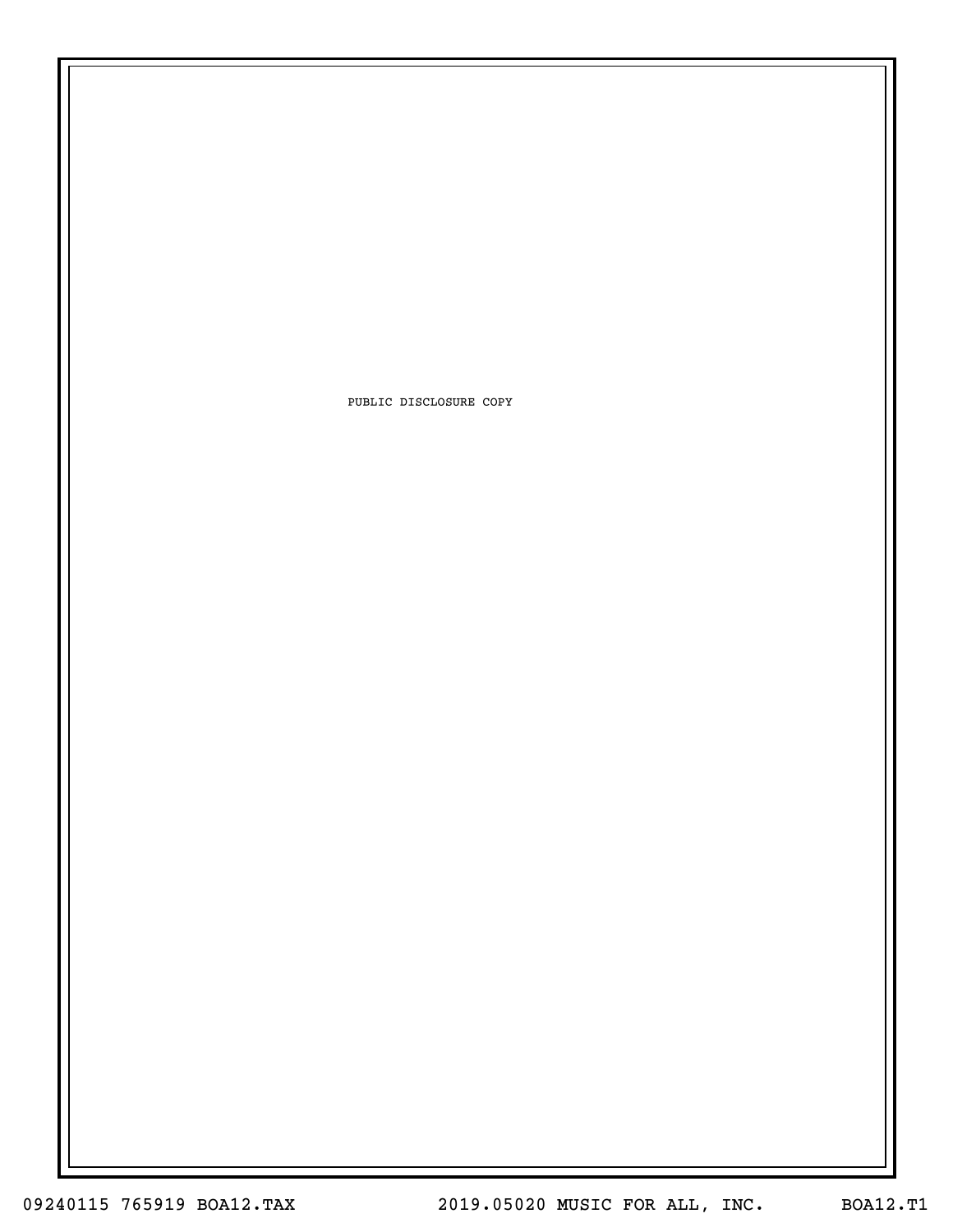| Form                                                          |
|---------------------------------------------------------------|
| (Rev. January 2020)                                           |
| Department of the Treasury<br><b>Internal Revenue Service</b> |

### **Return of Organization Exempt From Income Tax** \*\* PUBLIC DISCLOSURE COPY \*\*

Under section 501(c), 527, or 4947(a)(1) of the Internal Revenue Code (except private foundations) **2019** 

**| Do not enter social security numbers on this form as it may be made public.**

**| Go to www.irs.gov/Form990 for instructions and the latest information. Inspection**

OMB No. 1545-0047 **Open to Public** 

| Address                   |                                                                                               |                                                                                                                                                                                                                                                                                                                                                                                                                                                                                                                                                                                                                                                                                                                                                                     |                                                                                                                                                                                                                                                                                                                                                                                                                                                                                                                                                                                                                   |                                                                                                                                                                                                                                                                                                                                                                                                                                                                                                      |
|---------------------------|-----------------------------------------------------------------------------------------------|---------------------------------------------------------------------------------------------------------------------------------------------------------------------------------------------------------------------------------------------------------------------------------------------------------------------------------------------------------------------------------------------------------------------------------------------------------------------------------------------------------------------------------------------------------------------------------------------------------------------------------------------------------------------------------------------------------------------------------------------------------------------|-------------------------------------------------------------------------------------------------------------------------------------------------------------------------------------------------------------------------------------------------------------------------------------------------------------------------------------------------------------------------------------------------------------------------------------------------------------------------------------------------------------------------------------------------------------------------------------------------------------------|------------------------------------------------------------------------------------------------------------------------------------------------------------------------------------------------------------------------------------------------------------------------------------------------------------------------------------------------------------------------------------------------------------------------------------------------------------------------------------------------------|
| change                    | MUSIC FOR ALL, INC.                                                                           |                                                                                                                                                                                                                                                                                                                                                                                                                                                                                                                                                                                                                                                                                                                                                                     |                                                                                                                                                                                                                                                                                                                                                                                                                                                                                                                                                                                                                   |                                                                                                                                                                                                                                                                                                                                                                                                                                                                                                      |
| Name<br>change            | Doing business as                                                                             | 36-3413042                                                                                                                                                                                                                                                                                                                                                                                                                                                                                                                                                                                                                                                                                                                                                          |                                                                                                                                                                                                                                                                                                                                                                                                                                                                                                                                                                                                                   |                                                                                                                                                                                                                                                                                                                                                                                                                                                                                                      |
| <br>  Initial<br>  return | Number and street (or P.O. box if mail is not delivered to street address)                    | Room/suite                                                                                                                                                                                                                                                                                                                                                                                                                                                                                                                                                                                                                                                                                                                                                          | <b>E</b> Telephone number                                                                                                                                                                                                                                                                                                                                                                                                                                                                                                                                                                                         |                                                                                                                                                                                                                                                                                                                                                                                                                                                                                                      |
| Final<br>return/          | 39 WEST JACKSON PLACE                                                                         | 150                                                                                                                                                                                                                                                                                                                                                                                                                                                                                                                                                                                                                                                                                                                                                                 | $317 - 636 - 2263$                                                                                                                                                                                                                                                                                                                                                                                                                                                                                                                                                                                                |                                                                                                                                                                                                                                                                                                                                                                                                                                                                                                      |
| termin-<br>ated           |                                                                                               |                                                                                                                                                                                                                                                                                                                                                                                                                                                                                                                                                                                                                                                                                                                                                                     | G Gross receipts \$                                                                                                                                                                                                                                                                                                                                                                                                                                                                                                                                                                                               | 10,223,459.                                                                                                                                                                                                                                                                                                                                                                                                                                                                                          |
|                           | INDIANAPOLIS, IN 46225                                                                        |                                                                                                                                                                                                                                                                                                                                                                                                                                                                                                                                                                                                                                                                                                                                                                     |                                                                                                                                                                                                                                                                                                                                                                                                                                                                                                                                                                                                                   |                                                                                                                                                                                                                                                                                                                                                                                                                                                                                                      |
|                           |                                                                                               |                                                                                                                                                                                                                                                                                                                                                                                                                                                                                                                                                                                                                                                                                                                                                                     |                                                                                                                                                                                                                                                                                                                                                                                                                                                                                                                                                                                                                   | $\sqrt{\mathsf{Yes}\ \boxed{\mathrm{X}}}$ No                                                                                                                                                                                                                                                                                                                                                                                                                                                         |
|                           | SAME AS C ABOVE                                                                               |                                                                                                                                                                                                                                                                                                                                                                                                                                                                                                                                                                                                                                                                                                                                                                     |                                                                                                                                                                                                                                                                                                                                                                                                                                                                                                                                                                                                                   | l No                                                                                                                                                                                                                                                                                                                                                                                                                                                                                                 |
|                           | $501(c)$ (                                                                                    | 527                                                                                                                                                                                                                                                                                                                                                                                                                                                                                                                                                                                                                                                                                                                                                                 |                                                                                                                                                                                                                                                                                                                                                                                                                                                                                                                                                                                                                   | If "No," attach a list. (see instructions)                                                                                                                                                                                                                                                                                                                                                                                                                                                           |
|                           |                                                                                               |                                                                                                                                                                                                                                                                                                                                                                                                                                                                                                                                                                                                                                                                                                                                                                     |                                                                                                                                                                                                                                                                                                                                                                                                                                                                                                                                                                                                                   |                                                                                                                                                                                                                                                                                                                                                                                                                                                                                                      |
|                           | Trust<br>Association<br>Other $\blacktriangleright$                                           |                                                                                                                                                                                                                                                                                                                                                                                                                                                                                                                                                                                                                                                                                                                                                                     |                                                                                                                                                                                                                                                                                                                                                                                                                                                                                                                                                                                                                   | $\vert$ M State of legal domicile: $IN$                                                                                                                                                                                                                                                                                                                                                                                                                                                              |
|                           |                                                                                               |                                                                                                                                                                                                                                                                                                                                                                                                                                                                                                                                                                                                                                                                                                                                                                     |                                                                                                                                                                                                                                                                                                                                                                                                                                                                                                                                                                                                                   |                                                                                                                                                                                                                                                                                                                                                                                                                                                                                                      |
| $\mathbf 1$               |                                                                                               |                                                                                                                                                                                                                                                                                                                                                                                                                                                                                                                                                                                                                                                                                                                                                                     |                                                                                                                                                                                                                                                                                                                                                                                                                                                                                                                                                                                                                   |                                                                                                                                                                                                                                                                                                                                                                                                                                                                                                      |
|                           |                                                                                               |                                                                                                                                                                                                                                                                                                                                                                                                                                                                                                                                                                                                                                                                                                                                                                     |                                                                                                                                                                                                                                                                                                                                                                                                                                                                                                                                                                                                                   |                                                                                                                                                                                                                                                                                                                                                                                                                                                                                                      |
| 2                         |                                                                                               |                                                                                                                                                                                                                                                                                                                                                                                                                                                                                                                                                                                                                                                                                                                                                                     |                                                                                                                                                                                                                                                                                                                                                                                                                                                                                                                                                                                                                   |                                                                                                                                                                                                                                                                                                                                                                                                                                                                                                      |
| 3                         |                                                                                               |                                                                                                                                                                                                                                                                                                                                                                                                                                                                                                                                                                                                                                                                                                                                                                     | 3                                                                                                                                                                                                                                                                                                                                                                                                                                                                                                                                                                                                                 | 21                                                                                                                                                                                                                                                                                                                                                                                                                                                                                                   |
| 4                         |                                                                                               |                                                                                                                                                                                                                                                                                                                                                                                                                                                                                                                                                                                                                                                                                                                                                                     | $\overline{4}$                                                                                                                                                                                                                                                                                                                                                                                                                                                                                                                                                                                                    | 20                                                                                                                                                                                                                                                                                                                                                                                                                                                                                                   |
| 5                         |                                                                                               |                                                                                                                                                                                                                                                                                                                                                                                                                                                                                                                                                                                                                                                                                                                                                                     | 5                                                                                                                                                                                                                                                                                                                                                                                                                                                                                                                                                                                                                 | 46                                                                                                                                                                                                                                                                                                                                                                                                                                                                                                   |
| 6                         |                                                                                               | 6                                                                                                                                                                                                                                                                                                                                                                                                                                                                                                                                                                                                                                                                                                                                                                   | 2952                                                                                                                                                                                                                                                                                                                                                                                                                                                                                                                                                                                                              |                                                                                                                                                                                                                                                                                                                                                                                                                                                                                                      |
|                           |                                                                                               |                                                                                                                                                                                                                                                                                                                                                                                                                                                                                                                                                                                                                                                                                                                                                                     | 7a                                                                                                                                                                                                                                                                                                                                                                                                                                                                                                                                                                                                                | 29,810.                                                                                                                                                                                                                                                                                                                                                                                                                                                                                              |
|                           |                                                                                               |                                                                                                                                                                                                                                                                                                                                                                                                                                                                                                                                                                                                                                                                                                                                                                     | 7b                                                                                                                                                                                                                                                                                                                                                                                                                                                                                                                                                                                                                | $-7,020$ .                                                                                                                                                                                                                                                                                                                                                                                                                                                                                           |
|                           |                                                                                               |                                                                                                                                                                                                                                                                                                                                                                                                                                                                                                                                                                                                                                                                                                                                                                     | <b>Prior Year</b>                                                                                                                                                                                                                                                                                                                                                                                                                                                                                                                                                                                                 | <b>Current Year</b>                                                                                                                                                                                                                                                                                                                                                                                                                                                                                  |
| 8                         |                                                                                               |                                                                                                                                                                                                                                                                                                                                                                                                                                                                                                                                                                                                                                                                                                                                                                     | 384,479.                                                                                                                                                                                                                                                                                                                                                                                                                                                                                                                                                                                                          | 312,941.                                                                                                                                                                                                                                                                                                                                                                                                                                                                                             |
| 9                         |                                                                                               |                                                                                                                                                                                                                                                                                                                                                                                                                                                                                                                                                                                                                                                                                                                                                                     | 7,777,247.                                                                                                                                                                                                                                                                                                                                                                                                                                                                                                                                                                                                        | 7,693,684.                                                                                                                                                                                                                                                                                                                                                                                                                                                                                           |
| 10                        |                                                                                               |                                                                                                                                                                                                                                                                                                                                                                                                                                                                                                                                                                                                                                                                                                                                                                     | 30,307.                                                                                                                                                                                                                                                                                                                                                                                                                                                                                                                                                                                                           | 29,729.                                                                                                                                                                                                                                                                                                                                                                                                                                                                                              |
|                           |                                                                                               |                                                                                                                                                                                                                                                                                                                                                                                                                                                                                                                                                                                                                                                                                                                                                                     | 1,677,324.                                                                                                                                                                                                                                                                                                                                                                                                                                                                                                                                                                                                        | 1,986,257.                                                                                                                                                                                                                                                                                                                                                                                                                                                                                           |
| 12                        |                                                                                               |                                                                                                                                                                                                                                                                                                                                                                                                                                                                                                                                                                                                                                                                                                                                                                     | 9,869,357.                                                                                                                                                                                                                                                                                                                                                                                                                                                                                                                                                                                                        | 10,022,611.                                                                                                                                                                                                                                                                                                                                                                                                                                                                                          |
|                           |                                                                                               |                                                                                                                                                                                                                                                                                                                                                                                                                                                                                                                                                                                                                                                                                                                                                                     | 0.                                                                                                                                                                                                                                                                                                                                                                                                                                                                                                                                                                                                                | $\mathbf{0}$ .                                                                                                                                                                                                                                                                                                                                                                                                                                                                                       |
| 14                        |                                                                                               |                                                                                                                                                                                                                                                                                                                                                                                                                                                                                                                                                                                                                                                                                                                                                                     | 0.                                                                                                                                                                                                                                                                                                                                                                                                                                                                                                                                                                                                                | 0.                                                                                                                                                                                                                                                                                                                                                                                                                                                                                                   |
| 15                        |                                                                                               |                                                                                                                                                                                                                                                                                                                                                                                                                                                                                                                                                                                                                                                                                                                                                                     | 2,362,087.                                                                                                                                                                                                                                                                                                                                                                                                                                                                                                                                                                                                        | 2,502,202.                                                                                                                                                                                                                                                                                                                                                                                                                                                                                           |
|                           |                                                                                               |                                                                                                                                                                                                                                                                                                                                                                                                                                                                                                                                                                                                                                                                                                                                                                     | $\mathbf{0}$ .                                                                                                                                                                                                                                                                                                                                                                                                                                                                                                                                                                                                    | 0.                                                                                                                                                                                                                                                                                                                                                                                                                                                                                                   |
|                           | $\blacktriangleright$ and $\blacktriangleright$                                               |                                                                                                                                                                                                                                                                                                                                                                                                                                                                                                                                                                                                                                                                                                                                                                     |                                                                                                                                                                                                                                                                                                                                                                                                                                                                                                                                                                                                                   |                                                                                                                                                                                                                                                                                                                                                                                                                                                                                                      |
|                           |                                                                                               |                                                                                                                                                                                                                                                                                                                                                                                                                                                                                                                                                                                                                                                                                                                                                                     | 7,468,846.                                                                                                                                                                                                                                                                                                                                                                                                                                                                                                                                                                                                        | 7,414,854.                                                                                                                                                                                                                                                                                                                                                                                                                                                                                           |
|                           |                                                                                               |                                                                                                                                                                                                                                                                                                                                                                                                                                                                                                                                                                                                                                                                                                                                                                     | 9,830,933.                                                                                                                                                                                                                                                                                                                                                                                                                                                                                                                                                                                                        | 9,917,056.                                                                                                                                                                                                                                                                                                                                                                                                                                                                                           |
| 19                        |                                                                                               |                                                                                                                                                                                                                                                                                                                                                                                                                                                                                                                                                                                                                                                                                                                                                                     | 38,424.                                                                                                                                                                                                                                                                                                                                                                                                                                                                                                                                                                                                           | 105,555.                                                                                                                                                                                                                                                                                                                                                                                                                                                                                             |
|                           |                                                                                               |                                                                                                                                                                                                                                                                                                                                                                                                                                                                                                                                                                                                                                                                                                                                                                     |                                                                                                                                                                                                                                                                                                                                                                                                                                                                                                                                                                                                                   | <b>End of Year</b>                                                                                                                                                                                                                                                                                                                                                                                                                                                                                   |
|                           |                                                                                               |                                                                                                                                                                                                                                                                                                                                                                                                                                                                                                                                                                                                                                                                                                                                                                     | 4,972,721.                                                                                                                                                                                                                                                                                                                                                                                                                                                                                                                                                                                                        | 5,910,880.                                                                                                                                                                                                                                                                                                                                                                                                                                                                                           |
|                           |                                                                                               |                                                                                                                                                                                                                                                                                                                                                                                                                                                                                                                                                                                                                                                                                                                                                                     | 4,020,278.                                                                                                                                                                                                                                                                                                                                                                                                                                                                                                                                                                                                        | 4,852,882.                                                                                                                                                                                                                                                                                                                                                                                                                                                                                           |
|                           |                                                                                               |                                                                                                                                                                                                                                                                                                                                                                                                                                                                                                                                                                                                                                                                                                                                                                     | 952,443.                                                                                                                                                                                                                                                                                                                                                                                                                                                                                                                                                                                                          | 1,057,998.                                                                                                                                                                                                                                                                                                                                                                                                                                                                                           |
|                           | Amended<br>return<br>Applica-<br>tion<br>pending<br>Part I<br>11<br>13<br>18<br>22<br>Part II | City or town, state or province, country, and ZIP or foreign postal code<br>F Name and address of principal officer: JEREMY EARNHART<br><b>I</b> Tax-exempt status: $\boxed{\textbf{X}}$ 501(c)(3)<br>$\sqrt{\bullet}$ (insert no.)<br>J Website: > WWW.MUSICFORALL.ORG<br><b>K</b> Form of organization: $X \mid$ Corporation<br><b>Summary</b><br>TO CREATE, PROVIDE AND EXPAND POSITIVELY (CONT'D ON SCH O)<br>Number of voting members of the governing body (Part VI, line 1a)<br>Contributions and grants (Part VIII, line 1h)<br>Program service revenue (Part VIII, line 2g)<br><b>b</b> Total fundraising expenses (Part IX, column (D), line 25)<br><b>20</b> Total assets (Part X, line 16)<br>21 Total liabilities (Part X, line 26)<br>Signature Block | $4947(a)(1)$ or<br>Other revenue (Part VIII, column (A), lines 5, 6d, 8c, 9c, 10c, and 11e)<br>Total revenue - add lines 8 through 11 (must equal Part VIII, column (A), line 12)<br>Grants and similar amounts paid (Part IX, column (A), lines 1-3)<br>Salaries, other compensation, employee benefits (Part IX, column (A), lines 5-10)<br>471.453.<br>Total expenses. Add lines 13-17 (must equal Part IX, column (A), line 25)<br>Under penalties of perjury, I declare that I have examined this return, including accompanying schedules and statements, and to the best of my knowledge and belief, it is | $H(a)$ is this a group return<br>for subordinates?<br>$H(b)$ Are all subordinates included? $\Box$ Yes<br>$H(c)$ Group exemption number $\blacktriangleright$<br>L Year of formation: 1985<br>Briefly describe the organization's mission or most significant activities: THE MISSION OF MUSIC FOR ALL IS<br>Check this box $\blacktriangleright$ $\blacksquare$ if the organization discontinued its operations or disposed of more than 25% of its net assets.<br><b>Beginning of Current Year</b> |

true, correct, and complete. Declaration of preparer (other than officer) is based on all information of which preparer has any knowledge.

| Sign     |                                                                                                     | Signature of officer               |                      |          | Date                             |               |             |  |
|----------|-----------------------------------------------------------------------------------------------------|------------------------------------|----------------------|----------|----------------------------------|---------------|-------------|--|
| Here     |                                                                                                     | JEREMY EARNHART, PRESIDENT AND CEO |                      |          |                                  |               |             |  |
|          |                                                                                                     | Type or print name and title       |                      |          |                                  |               |             |  |
|          |                                                                                                     | Print/Type preparer's name         | Preparer's signature | Date     | Check                            |               | <b>PTIN</b> |  |
| Paid     |                                                                                                     | JOHN W. KELLER, CPA                |                      | 01/15/21 |                                  | self-emploved | P01329619   |  |
| Preparer |                                                                                                     | Firm's name GREENWALT CPAS, INC.   |                      |          | Firm's $EIN \blacktriangleright$ |               | 35-1489521  |  |
| Use Only | 5342 WEST VERMONT STREET<br>Firm's address $\blacktriangleright$                                    |                                    |                      |          |                                  |               |             |  |
|          | INDIANAPOLIS, IN 46224<br>Phone no. 317-241-2999                                                    |                                    |                      |          |                                  |               |             |  |
|          | x<br>Yes<br>No<br>May the IRS discuss this return with the preparer shown above? (see instructions) |                                    |                      |          |                                  |               |             |  |
|          | $000 \leq x \leq 0$                                                                                 |                                    |                      |          |                                  |               |             |  |

932001 01-20-20 **For Paperwork Reduction Act Notice, see the separate instructions.** LHA Form (2019) SEE SCHEDULE O FOR ORGANIZATION MISSION STATEMENT CONTINUATION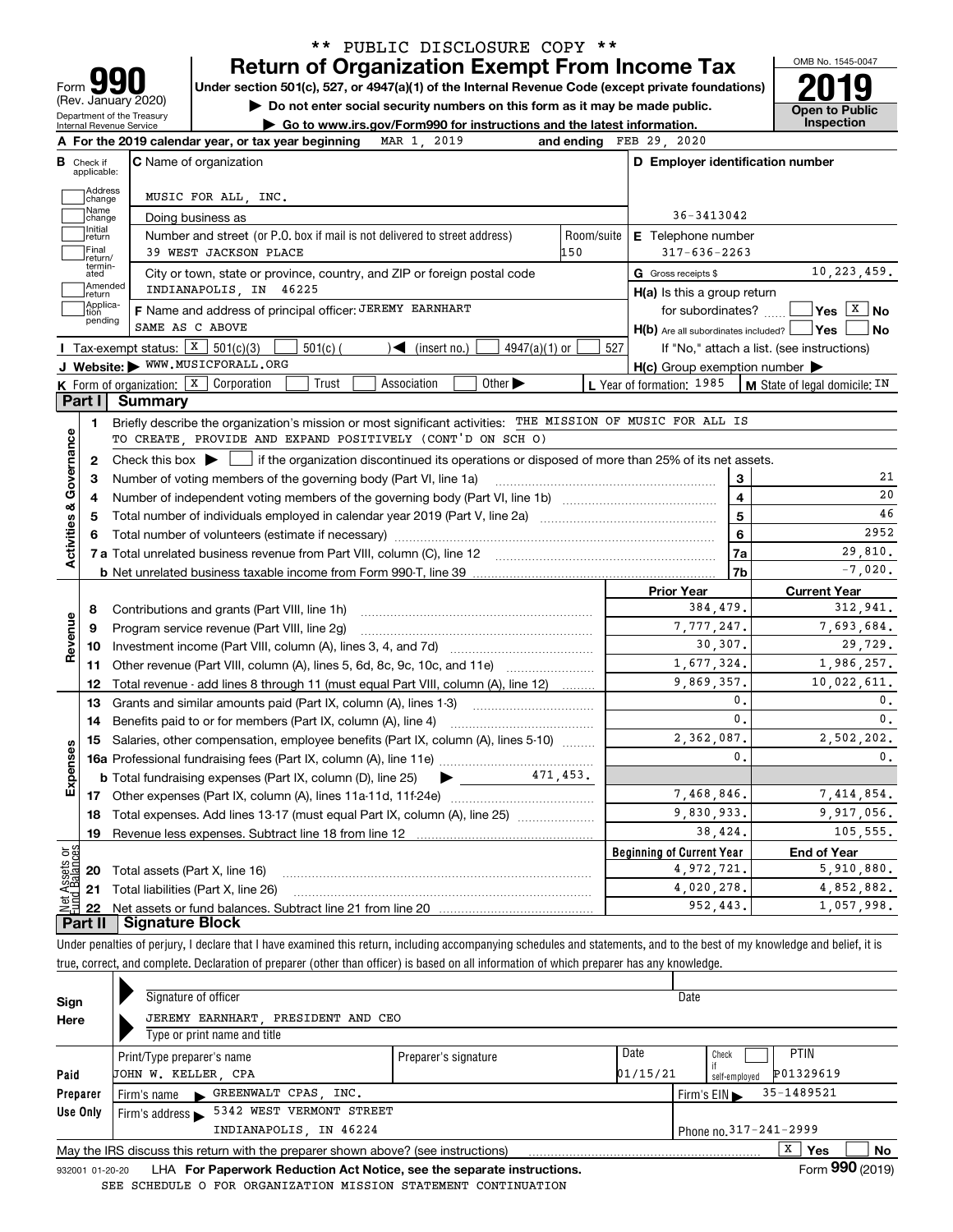| 1.<br>2<br>3<br>4<br>4a<br>4b | Briefly describe the organization's mission:<br>THE MISSION OF MUSIC FOR ALL IS TO CREATE, PROVIDE AND EXPAND<br>POSITIVELY LIFE-CHANGING EXPERIENCES THROUGH MUSIC FOR ALL.<br>CONTINUED ONTO SCHEDULE O<br>Did the organization undertake any significant program services during the year which were not listed on the<br>If "Yes," describe these new services on Schedule O.<br>If "Yes," describe these changes on Schedule O.<br>Describe the organization's program service accomplishments for each of its three largest program services, as measured by expenses.<br>Section 501(c)(3) and 501(c)(4) organizations are required to report the amount of grants and allocations to others, the total expenses, and<br>revenue, if any, for each program service reported.<br>$\begin{array}{ccc} \text{(Code:} & \text{(Expenses $} & \text{4 } , 433 , 311 \text{ .} & \text{including grants of $} \end{array}$<br>FALL EVENTS<br>A SERIES OF 24 BANDS OF AMERICA SUPER REGIONAL AND REGIONAL AND ONE<br>AFFILIATE MARCHING BAND REGIONAL. CHAMPIONSHIPS HELD IN: MIDLAND, TX;<br>MCALLEN, TX; AUSTIN, TX; TOLEDO, OH; LOUISVILLE, KY; KATY, TX; BEDFORD,<br>TX; ORLANDO, FL; OBETZ, OH; WACO, TX; INDIANAPOLIS, IN; BAKERSFIELD,<br>CA; SAINT LOUIS, MO; PEARCY, AR; POWDER SPRINGS, GA; SAINT GEORGE, UT;<br>SAN ANTONIO, TX; FLAGSTAFF, AZ CEDAR FALLS, IA MUNCIE, IN COLLEGE PARK,<br>MD JOHNSON CITY, TN LYNCHBURG, VA<br>PARTICIPANTS SERVED: 119,446 STUDENTS FROM 709 SCHOOLS. TOTAL PROGRAM<br>ATTENDANCE: 420,011<br>CONTINUED ONTO SCHEDULE O<br>MUSIC FOR ALL NATIONAL FESTIVAL, INDIANAPOLIS, INDIANA. FESTIVAL FOR | ) (Revenue \$<br>) (Revenue \$ | x                                                                                      |
|-------------------------------|----------------------------------------------------------------------------------------------------------------------------------------------------------------------------------------------------------------------------------------------------------------------------------------------------------------------------------------------------------------------------------------------------------------------------------------------------------------------------------------------------------------------------------------------------------------------------------------------------------------------------------------------------------------------------------------------------------------------------------------------------------------------------------------------------------------------------------------------------------------------------------------------------------------------------------------------------------------------------------------------------------------------------------------------------------------------------------------------------------------------------------------------------------------------------------------------------------------------------------------------------------------------------------------------------------------------------------------------------------------------------------------------------------------------------------------------------------------------------------------------------------------------------------------------------------------------------------------------------------------------------------------------|--------------------------------|----------------------------------------------------------------------------------------|
|                               |                                                                                                                                                                                                                                                                                                                                                                                                                                                                                                                                                                                                                                                                                                                                                                                                                                                                                                                                                                                                                                                                                                                                                                                                                                                                                                                                                                                                                                                                                                                                                                                                                                              |                                | $\sqrt{}$ Yes $\sqrt{X}$ No<br>$\sqrt{Y}$ es $\sqrt{X}$ No<br>4,322,080.<br>1,896,505. |
|                               |                                                                                                                                                                                                                                                                                                                                                                                                                                                                                                                                                                                                                                                                                                                                                                                                                                                                                                                                                                                                                                                                                                                                                                                                                                                                                                                                                                                                                                                                                                                                                                                                                                              |                                |                                                                                        |
|                               |                                                                                                                                                                                                                                                                                                                                                                                                                                                                                                                                                                                                                                                                                                                                                                                                                                                                                                                                                                                                                                                                                                                                                                                                                                                                                                                                                                                                                                                                                                                                                                                                                                              |                                |                                                                                        |
|                               |                                                                                                                                                                                                                                                                                                                                                                                                                                                                                                                                                                                                                                                                                                                                                                                                                                                                                                                                                                                                                                                                                                                                                                                                                                                                                                                                                                                                                                                                                                                                                                                                                                              |                                |                                                                                        |
|                               |                                                                                                                                                                                                                                                                                                                                                                                                                                                                                                                                                                                                                                                                                                                                                                                                                                                                                                                                                                                                                                                                                                                                                                                                                                                                                                                                                                                                                                                                                                                                                                                                                                              |                                |                                                                                        |
|                               |                                                                                                                                                                                                                                                                                                                                                                                                                                                                                                                                                                                                                                                                                                                                                                                                                                                                                                                                                                                                                                                                                                                                                                                                                                                                                                                                                                                                                                                                                                                                                                                                                                              |                                |                                                                                        |
|                               |                                                                                                                                                                                                                                                                                                                                                                                                                                                                                                                                                                                                                                                                                                                                                                                                                                                                                                                                                                                                                                                                                                                                                                                                                                                                                                                                                                                                                                                                                                                                                                                                                                              |                                |                                                                                        |
|                               |                                                                                                                                                                                                                                                                                                                                                                                                                                                                                                                                                                                                                                                                                                                                                                                                                                                                                                                                                                                                                                                                                                                                                                                                                                                                                                                                                                                                                                                                                                                                                                                                                                              |                                |                                                                                        |
|                               |                                                                                                                                                                                                                                                                                                                                                                                                                                                                                                                                                                                                                                                                                                                                                                                                                                                                                                                                                                                                                                                                                                                                                                                                                                                                                                                                                                                                                                                                                                                                                                                                                                              |                                |                                                                                        |
|                               |                                                                                                                                                                                                                                                                                                                                                                                                                                                                                                                                                                                                                                                                                                                                                                                                                                                                                                                                                                                                                                                                                                                                                                                                                                                                                                                                                                                                                                                                                                                                                                                                                                              |                                |                                                                                        |
|                               |                                                                                                                                                                                                                                                                                                                                                                                                                                                                                                                                                                                                                                                                                                                                                                                                                                                                                                                                                                                                                                                                                                                                                                                                                                                                                                                                                                                                                                                                                                                                                                                                                                              |                                |                                                                                        |
|                               |                                                                                                                                                                                                                                                                                                                                                                                                                                                                                                                                                                                                                                                                                                                                                                                                                                                                                                                                                                                                                                                                                                                                                                                                                                                                                                                                                                                                                                                                                                                                                                                                                                              |                                |                                                                                        |
|                               |                                                                                                                                                                                                                                                                                                                                                                                                                                                                                                                                                                                                                                                                                                                                                                                                                                                                                                                                                                                                                                                                                                                                                                                                                                                                                                                                                                                                                                                                                                                                                                                                                                              |                                |                                                                                        |
|                               |                                                                                                                                                                                                                                                                                                                                                                                                                                                                                                                                                                                                                                                                                                                                                                                                                                                                                                                                                                                                                                                                                                                                                                                                                                                                                                                                                                                                                                                                                                                                                                                                                                              |                                |                                                                                        |
|                               |                                                                                                                                                                                                                                                                                                                                                                                                                                                                                                                                                                                                                                                                                                                                                                                                                                                                                                                                                                                                                                                                                                                                                                                                                                                                                                                                                                                                                                                                                                                                                                                                                                              |                                |                                                                                        |
|                               |                                                                                                                                                                                                                                                                                                                                                                                                                                                                                                                                                                                                                                                                                                                                                                                                                                                                                                                                                                                                                                                                                                                                                                                                                                                                                                                                                                                                                                                                                                                                                                                                                                              |                                |                                                                                        |
|                               |                                                                                                                                                                                                                                                                                                                                                                                                                                                                                                                                                                                                                                                                                                                                                                                                                                                                                                                                                                                                                                                                                                                                                                                                                                                                                                                                                                                                                                                                                                                                                                                                                                              |                                |                                                                                        |
|                               |                                                                                                                                                                                                                                                                                                                                                                                                                                                                                                                                                                                                                                                                                                                                                                                                                                                                                                                                                                                                                                                                                                                                                                                                                                                                                                                                                                                                                                                                                                                                                                                                                                              |                                |                                                                                        |
|                               |                                                                                                                                                                                                                                                                                                                                                                                                                                                                                                                                                                                                                                                                                                                                                                                                                                                                                                                                                                                                                                                                                                                                                                                                                                                                                                                                                                                                                                                                                                                                                                                                                                              |                                |                                                                                        |
|                               |                                                                                                                                                                                                                                                                                                                                                                                                                                                                                                                                                                                                                                                                                                                                                                                                                                                                                                                                                                                                                                                                                                                                                                                                                                                                                                                                                                                                                                                                                                                                                                                                                                              |                                |                                                                                        |
|                               |                                                                                                                                                                                                                                                                                                                                                                                                                                                                                                                                                                                                                                                                                                                                                                                                                                                                                                                                                                                                                                                                                                                                                                                                                                                                                                                                                                                                                                                                                                                                                                                                                                              |                                |                                                                                        |
|                               |                                                                                                                                                                                                                                                                                                                                                                                                                                                                                                                                                                                                                                                                                                                                                                                                                                                                                                                                                                                                                                                                                                                                                                                                                                                                                                                                                                                                                                                                                                                                                                                                                                              |                                |                                                                                        |
|                               |                                                                                                                                                                                                                                                                                                                                                                                                                                                                                                                                                                                                                                                                                                                                                                                                                                                                                                                                                                                                                                                                                                                                                                                                                                                                                                                                                                                                                                                                                                                                                                                                                                              |                                |                                                                                        |
|                               |                                                                                                                                                                                                                                                                                                                                                                                                                                                                                                                                                                                                                                                                                                                                                                                                                                                                                                                                                                                                                                                                                                                                                                                                                                                                                                                                                                                                                                                                                                                                                                                                                                              |                                |                                                                                        |
|                               |                                                                                                                                                                                                                                                                                                                                                                                                                                                                                                                                                                                                                                                                                                                                                                                                                                                                                                                                                                                                                                                                                                                                                                                                                                                                                                                                                                                                                                                                                                                                                                                                                                              |                                |                                                                                        |
|                               |                                                                                                                                                                                                                                                                                                                                                                                                                                                                                                                                                                                                                                                                                                                                                                                                                                                                                                                                                                                                                                                                                                                                                                                                                                                                                                                                                                                                                                                                                                                                                                                                                                              |                                |                                                                                        |
|                               |                                                                                                                                                                                                                                                                                                                                                                                                                                                                                                                                                                                                                                                                                                                                                                                                                                                                                                                                                                                                                                                                                                                                                                                                                                                                                                                                                                                                                                                                                                                                                                                                                                              |                                |                                                                                        |
|                               |                                                                                                                                                                                                                                                                                                                                                                                                                                                                                                                                                                                                                                                                                                                                                                                                                                                                                                                                                                                                                                                                                                                                                                                                                                                                                                                                                                                                                                                                                                                                                                                                                                              |                                |                                                                                        |
|                               | MIDDLE SCHOOL AND HIGH SCHOOL CHOIRS, CONCERT BANDS, ORCHESTRAS,                                                                                                                                                                                                                                                                                                                                                                                                                                                                                                                                                                                                                                                                                                                                                                                                                                                                                                                                                                                                                                                                                                                                                                                                                                                                                                                                                                                                                                                                                                                                                                             |                                |                                                                                        |
|                               | PERCUSSION ENSEMBLES, CHAMBER ENSEMBLES, AND THREE NATIONAL HONOR                                                                                                                                                                                                                                                                                                                                                                                                                                                                                                                                                                                                                                                                                                                                                                                                                                                                                                                                                                                                                                                                                                                                                                                                                                                                                                                                                                                                                                                                                                                                                                            |                                |                                                                                        |
|                               | ENSEMBLES, INDIANAPOLIS, INDIANA. PROGRAMS PRESENTED AT THE MUSIC FOR                                                                                                                                                                                                                                                                                                                                                                                                                                                                                                                                                                                                                                                                                                                                                                                                                                                                                                                                                                                                                                                                                                                                                                                                                                                                                                                                                                                                                                                                                                                                                                        |                                |                                                                                        |
|                               | ALL NATIONAL FESTIVAL INCLUDE:                                                                                                                                                                                                                                                                                                                                                                                                                                                                                                                                                                                                                                                                                                                                                                                                                                                                                                                                                                                                                                                                                                                                                                                                                                                                                                                                                                                                                                                                                                                                                                                                               |                                |                                                                                        |
|                               | NATIONAL CONCERT BAND FESTIVAL                                                                                                                                                                                                                                                                                                                                                                                                                                                                                                                                                                                                                                                                                                                                                                                                                                                                                                                                                                                                                                                                                                                                                                                                                                                                                                                                                                                                                                                                                                                                                                                                               |                                |                                                                                        |
|                               | - NATIONAL CHOIR FESTIVAL                                                                                                                                                                                                                                                                                                                                                                                                                                                                                                                                                                                                                                                                                                                                                                                                                                                                                                                                                                                                                                                                                                                                                                                                                                                                                                                                                                                                                                                                                                                                                                                                                    |                                |                                                                                        |
|                               | ORCHESTRA AMERICA NATIONAL FESTIVAL                                                                                                                                                                                                                                                                                                                                                                                                                                                                                                                                                                                                                                                                                                                                                                                                                                                                                                                                                                                                                                                                                                                                                                                                                                                                                                                                                                                                                                                                                                                                                                                                          |                                |                                                                                        |
|                               | SANDY FELDSTEIN NATIONAL PERCUSSION FESTIVAL                                                                                                                                                                                                                                                                                                                                                                                                                                                                                                                                                                                                                                                                                                                                                                                                                                                                                                                                                                                                                                                                                                                                                                                                                                                                                                                                                                                                                                                                                                                                                                                                 |                                |                                                                                        |
|                               | CHAMBER MUSIC NATIONAL FESTIVAL                                                                                                                                                                                                                                                                                                                                                                                                                                                                                                                                                                                                                                                                                                                                                                                                                                                                                                                                                                                                                                                                                                                                                                                                                                                                                                                                                                                                                                                                                                                                                                                                              |                                |                                                                                        |
|                               | - HONOR BAND OF AMERICA                                                                                                                                                                                                                                                                                                                                                                                                                                                                                                                                                                                                                                                                                                                                                                                                                                                                                                                                                                                                                                                                                                                                                                                                                                                                                                                                                                                                                                                                                                                                                                                                                      |                                |                                                                                        |
|                               | CONTINUED ONTO SCHEDULE O                                                                                                                                                                                                                                                                                                                                                                                                                                                                                                                                                                                                                                                                                                                                                                                                                                                                                                                                                                                                                                                                                                                                                                                                                                                                                                                                                                                                                                                                                                                                                                                                                    |                                |                                                                                        |
| 4с                            | $\left(\text{Code:}\begin{array}{c} \text{Code:} \end{array}\right)$ (Expenses \$ 1, 841, 385, including grants of \$                                                                                                                                                                                                                                                                                                                                                                                                                                                                                                                                                                                                                                                                                                                                                                                                                                                                                                                                                                                                                                                                                                                                                                                                                                                                                                                                                                                                                                                                                                                        | ) (Revenue \$ 1,448,820.)      |                                                                                        |
|                               | MUSIC FOR ALL SUMMER SYMPOSIUM, MUNCIE, INDIANA, BALL STATE UNIVERSITY.                                                                                                                                                                                                                                                                                                                                                                                                                                                                                                                                                                                                                                                                                                                                                                                                                                                                                                                                                                                                                                                                                                                                                                                                                                                                                                                                                                                                                                                                                                                                                                      |                                |                                                                                        |
|                               | NATIONAL MUSIC CAMP FOR MIDDLE SCHOOL AND HIGH SCHOOL STUDENTS,                                                                                                                                                                                                                                                                                                                                                                                                                                                                                                                                                                                                                                                                                                                                                                                                                                                                                                                                                                                                                                                                                                                                                                                                                                                                                                                                                                                                                                                                                                                                                                              |                                |                                                                                        |
|                               | TEACHERS, AND MUSIC PARENTS AND BOOSTERS. CURRICULUM OPTIONS INCLUDE                                                                                                                                                                                                                                                                                                                                                                                                                                                                                                                                                                                                                                                                                                                                                                                                                                                                                                                                                                                                                                                                                                                                                                                                                                                                                                                                                                                                                                                                                                                                                                         |                                |                                                                                        |
|                               | TEACHER ACADEMIES FOR HIGH SCHOOL AND MIDDLE SCHOOL TEACHERS.                                                                                                                                                                                                                                                                                                                                                                                                                                                                                                                                                                                                                                                                                                                                                                                                                                                                                                                                                                                                                                                                                                                                                                                                                                                                                                                                                                                                                                                                                                                                                                                |                                |                                                                                        |
|                               | PERCUSSION INSTRUCTORS, COLOR GUARD INSTRUCTORS, YOUNG TEACHERS, AND                                                                                                                                                                                                                                                                                                                                                                                                                                                                                                                                                                                                                                                                                                                                                                                                                                                                                                                                                                                                                                                                                                                                                                                                                                                                                                                                                                                                                                                                                                                                                                         |                                |                                                                                        |
|                               | COLLEGIATE MUSIC STUDENTS. STUDENT DIVISIONS INCLUDE MARCHING BAND,                                                                                                                                                                                                                                                                                                                                                                                                                                                                                                                                                                                                                                                                                                                                                                                                                                                                                                                                                                                                                                                                                                                                                                                                                                                                                                                                                                                                                                                                                                                                                                          |                                |                                                                                        |
|                               | JAZZ BAND, CONCERT BAND, DRUM MAJOR INSTITUTE, COLOR GUARD, PERCUSSION,                                                                                                                                                                                                                                                                                                                                                                                                                                                                                                                                                                                                                                                                                                                                                                                                                                                                                                                                                                                                                                                                                                                                                                                                                                                                                                                                                                                                                                                                                                                                                                      |                                |                                                                                        |
|                               | ORCHESTRA, PEER TEACHING, MUSIC PRODUCTION, AND LEADERSHIP.                                                                                                                                                                                                                                                                                                                                                                                                                                                                                                                                                                                                                                                                                                                                                                                                                                                                                                                                                                                                                                                                                                                                                                                                                                                                                                                                                                                                                                                                                                                                                                                  |                                |                                                                                        |
|                               | PARTICIPANTS SERVED: 1,497 STUDENTS, 285 TEACHERS AND PARENTS/MUSIC                                                                                                                                                                                                                                                                                                                                                                                                                                                                                                                                                                                                                                                                                                                                                                                                                                                                                                                                                                                                                                                                                                                                                                                                                                                                                                                                                                                                                                                                                                                                                                          |                                |                                                                                        |
|                               | BOOSTERS.                                                                                                                                                                                                                                                                                                                                                                                                                                                                                                                                                                                                                                                                                                                                                                                                                                                                                                                                                                                                                                                                                                                                                                                                                                                                                                                                                                                                                                                                                                                                                                                                                                    |                                |                                                                                        |
|                               | TOTAL PROGRAM ATTENDANCE: 29,680                                                                                                                                                                                                                                                                                                                                                                                                                                                                                                                                                                                                                                                                                                                                                                                                                                                                                                                                                                                                                                                                                                                                                                                                                                                                                                                                                                                                                                                                                                                                                                                                             |                                |                                                                                        |
|                               | 4d Other program services (Describe on Schedule O.)                                                                                                                                                                                                                                                                                                                                                                                                                                                                                                                                                                                                                                                                                                                                                                                                                                                                                                                                                                                                                                                                                                                                                                                                                                                                                                                                                                                                                                                                                                                                                                                          |                                |                                                                                        |
|                               | 174, 150. including grants of \$<br>(Expenses \$<br>) (Revenue \$                                                                                                                                                                                                                                                                                                                                                                                                                                                                                                                                                                                                                                                                                                                                                                                                                                                                                                                                                                                                                                                                                                                                                                                                                                                                                                                                                                                                                                                                                                                                                                            | 26, 279.                       |                                                                                        |
|                               | 8,847,767.<br><b>4e</b> Total program service expenses $\blacktriangleright$                                                                                                                                                                                                                                                                                                                                                                                                                                                                                                                                                                                                                                                                                                                                                                                                                                                                                                                                                                                                                                                                                                                                                                                                                                                                                                                                                                                                                                                                                                                                                                 |                                |                                                                                        |
|                               |                                                                                                                                                                                                                                                                                                                                                                                                                                                                                                                                                                                                                                                                                                                                                                                                                                                                                                                                                                                                                                                                                                                                                                                                                                                                                                                                                                                                                                                                                                                                                                                                                                              |                                | Form 990 (2019)                                                                        |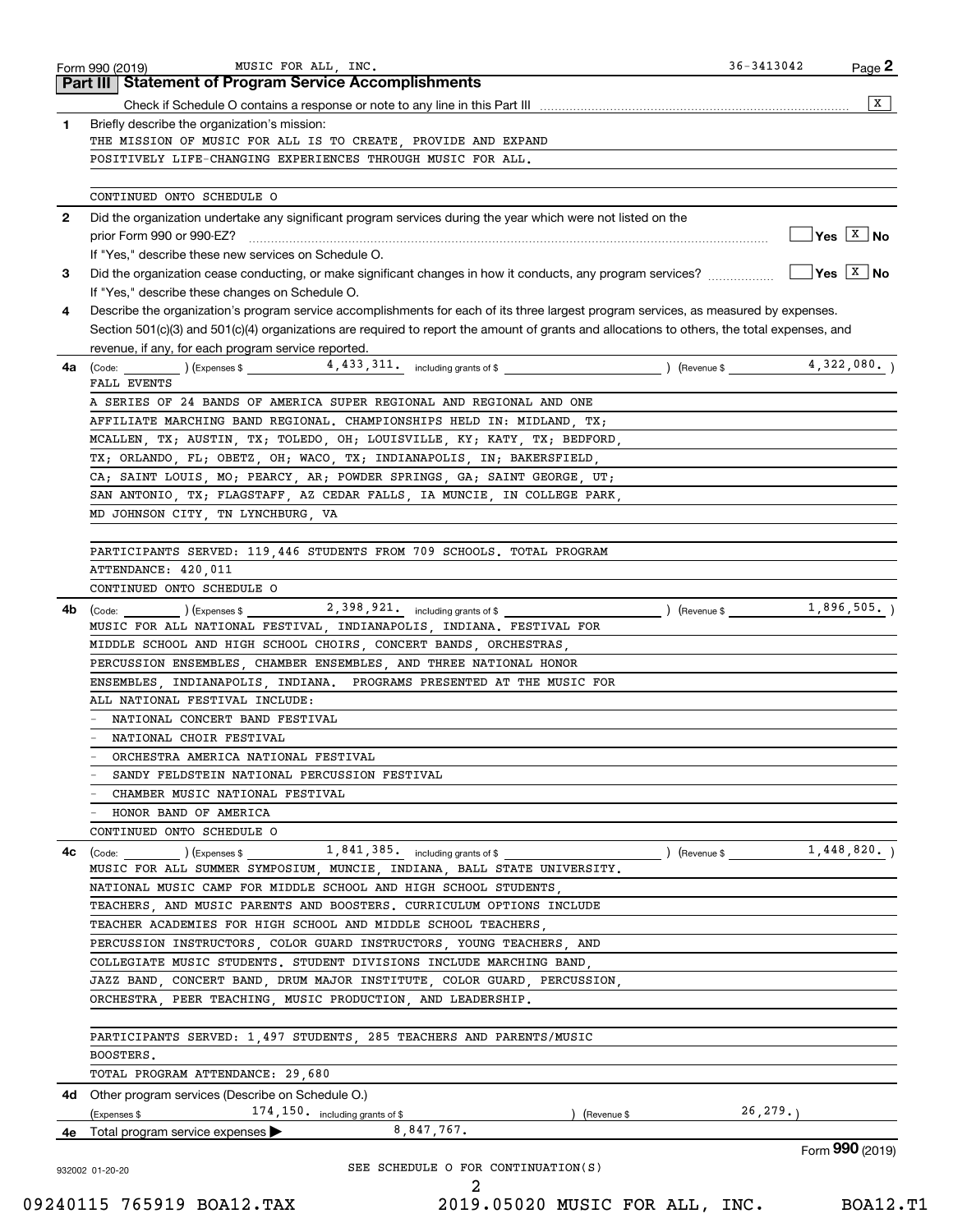| Form 990 (2019) |  |  |
|-----------------|--|--|

|     | MUSIC FOR ALL, INC.<br>36-3413042<br>Form 990 (2019)                                                                                  |                          |                 | Page 3 |
|-----|---------------------------------------------------------------------------------------------------------------------------------------|--------------------------|-----------------|--------|
|     | <b>Checklist of Required Schedules</b><br>Part IV                                                                                     |                          |                 |        |
|     |                                                                                                                                       |                          | Yes             | No     |
| 1   | Is the organization described in section $501(c)(3)$ or $4947(a)(1)$ (other than a private foundation)?                               |                          |                 |        |
|     |                                                                                                                                       | 1                        | X               |        |
| 2   |                                                                                                                                       | $\mathbf{2}$             | X               |        |
| 3   | Did the organization engage in direct or indirect political campaign activities on behalf of or in opposition to candidates for       |                          |                 |        |
|     |                                                                                                                                       | з                        |                 | х      |
| 4   | Section 501(c)(3) organizations. Did the organization engage in lobbying activities, or have a section 501(h) election in effect      |                          |                 |        |
|     |                                                                                                                                       | 4                        |                 | х      |
| 5   | Is the organization a section 501(c)(4), 501(c)(5), or 501(c)(6) organization that receives membership dues, assessments, or          |                          |                 |        |
|     |                                                                                                                                       | 5                        |                 | х      |
| 6   | Did the organization maintain any donor advised funds or any similar funds or accounts for which donors have the right to             |                          |                 |        |
|     | provide advice on the distribution or investment of amounts in such funds or accounts? If "Yes," complete Schedule D, Part I          | 6                        |                 | х      |
|     |                                                                                                                                       |                          |                 |        |
| 7   | Did the organization receive or hold a conservation easement, including easements to preserve open space,                             |                          |                 | х      |
|     |                                                                                                                                       | $\overline{\phantom{a}}$ |                 |        |
| 8   | Did the organization maintain collections of works of art, historical treasures, or other similar assets? If "Yes," complete          |                          |                 |        |
|     |                                                                                                                                       | 8                        |                 | х      |
| 9   | Did the organization report an amount in Part X, line 21, for escrow or custodial account liability, serve as a custodian for         |                          |                 |        |
|     | amounts not listed in Part X; or provide credit counseling, debt management, credit repair, or debt negotiation services?             |                          |                 |        |
|     |                                                                                                                                       | 9                        |                 | х      |
| 10  | Did the organization, directly or through a related organization, hold assets in donor-restricted endowments                          |                          |                 |        |
|     |                                                                                                                                       | 10                       | х               |        |
| 11  | If the organization's answer to any of the following questions is "Yes," then complete Schedule D, Parts VI, VII, VIII, IX, or X      |                          |                 |        |
|     | as applicable.                                                                                                                        |                          |                 |        |
|     | a Did the organization report an amount for land, buildings, and equipment in Part X, line 10? If "Yes," complete Schedule D.         |                          |                 |        |
|     |                                                                                                                                       | 11a                      | х               |        |
|     | <b>b</b> Did the organization report an amount for investments - other securities in Part X, line 12, that is 5% or more of its total |                          |                 |        |
|     |                                                                                                                                       | 11b                      |                 | x      |
|     | c Did the organization report an amount for investments - program related in Part X, line 13, that is 5% or more of its total         |                          |                 |        |
|     |                                                                                                                                       | 11c                      |                 | х      |
|     | d Did the organization report an amount for other assets in Part X, line 15, that is 5% or more of its total assets reported in       |                          |                 |        |
|     |                                                                                                                                       | 11d                      |                 | х      |
|     | e Did the organization report an amount for other liabilities in Part X, line 25? If "Yes," complete Schedule D, Part X               | 11e                      | Х               |        |
|     |                                                                                                                                       |                          |                 |        |
| f   | Did the organization's separate or consolidated financial statements for the tax year include a footnote that addresses               |                          |                 | х      |
|     | the organization's liability for uncertain tax positions under FIN 48 (ASC 740)? If "Yes," complete Schedule D, Part X                | 11f                      |                 |        |
|     | 12a Did the organization obtain separate, independent audited financial statements for the tax year? If "Yes," complete               |                          |                 |        |
|     |                                                                                                                                       | 12a                      |                 | x      |
|     | <b>b</b> Was the organization included in consolidated, independent audited financial statements for the tax year?                    |                          |                 |        |
|     | If "Yes," and if the organization answered "No" to line 12a, then completing Schedule D, Parts XI and XII is optional                 | 12b                      |                 | x      |
| 13  |                                                                                                                                       | 13                       |                 | Х      |
| 14a | Did the organization maintain an office, employees, or agents outside of the United States?                                           | 14a                      |                 | х      |
|     | <b>b</b> Did the organization have aggregate revenues or expenses of more than \$10,000 from grantmaking, fundraising, business,      |                          |                 |        |
|     | investment, and program service activities outside the United States, or aggregate foreign investments valued at \$100,000            |                          |                 |        |
|     |                                                                                                                                       | 14b                      |                 | x      |
| 15  | Did the organization report on Part IX, column (A), line 3, more than \$5,000 of grants or other assistance to or for any             |                          |                 |        |
|     |                                                                                                                                       | 15                       |                 | x      |
| 16  | Did the organization report on Part IX, column (A), line 3, more than \$5,000 of aggregate grants or other assistance to              |                          |                 |        |
|     |                                                                                                                                       | 16                       |                 | x      |
| 17  | Did the organization report a total of more than \$15,000 of expenses for professional fundraising services on Part IX,               |                          |                 |        |
|     |                                                                                                                                       | 17                       |                 | x      |
| 18  | Did the organization report more than \$15,000 total of fundraising event gross income and contributions on Part VIII, lines          |                          |                 |        |
|     |                                                                                                                                       | 18                       |                 | x      |
|     | Did the organization report more than \$15,000 of gross income from gaming activities on Part VIII, line 9a? If "Yes."                |                          |                 |        |
| 19  |                                                                                                                                       |                          |                 | x      |
|     |                                                                                                                                       | 19                       |                 | х      |
| 20a |                                                                                                                                       | 20a                      |                 |        |
|     | b If "Yes" to line 20a, did the organization attach a copy of its audited financial statements to this return?                        | 20 <sub>b</sub>          |                 |        |
| 21  | Did the organization report more than \$5,000 of grants or other assistance to any domestic organization or                           |                          |                 |        |
|     |                                                                                                                                       | 21                       |                 | x      |
|     | 932003 01-20-20                                                                                                                       |                          | Form 990 (2019) |        |

932003 01-20-20

3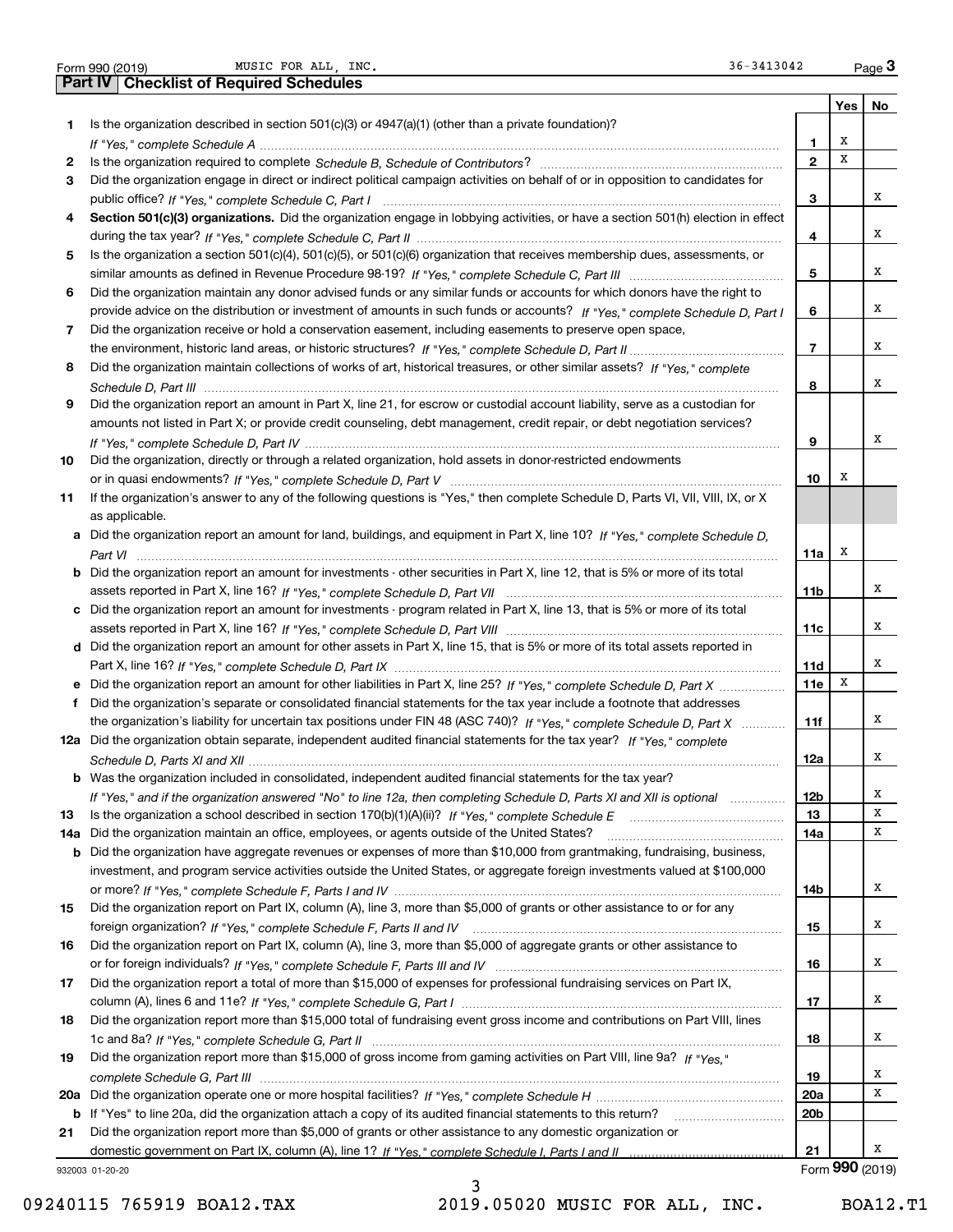| Form 990 (2019 |  |  |
|----------------|--|--|

Form 990 (2019) Page MUSIC FOR ALL, INC. 36-3413042

|               | MUSIC FOR ALL, INC.<br>36-3413042<br>Form 990 (2019)                                                                         |                 |     | Page 4          |
|---------------|------------------------------------------------------------------------------------------------------------------------------|-----------------|-----|-----------------|
|               | Part IV   Checklist of Required Schedules (continued)                                                                        |                 |     |                 |
|               |                                                                                                                              |                 | Yes | No              |
| 22            | Did the organization report more than \$5,000 of grants or other assistance to or for domestic individuals on                |                 |     |                 |
|               |                                                                                                                              | 22              |     | х               |
| 23            | Did the organization answer "Yes" to Part VII, Section A, line 3, 4, or 5 about compensation of the organization's current   |                 |     |                 |
|               | and former officers, directors, trustees, key employees, and highest compensated employees? If "Yes," complete               |                 |     |                 |
|               |                                                                                                                              | 23              | х   |                 |
|               | 24a Did the organization have a tax-exempt bond issue with an outstanding principal amount of more than \$100,000 as of the  |                 |     |                 |
|               | last day of the year, that was issued after December 31, 2002? If "Yes," answer lines 24b through 24d and complete           |                 |     |                 |
|               |                                                                                                                              | 24a             |     | х               |
|               |                                                                                                                              | 24b             |     |                 |
|               | c Did the organization maintain an escrow account other than a refunding escrow at any time during the year to defease       |                 |     |                 |
|               |                                                                                                                              | 24c             |     |                 |
|               |                                                                                                                              | 24d             |     |                 |
|               | 25a Section 501(c)(3), 501(c)(4), and 501(c)(29) organizations. Did the organization engage in an excess benefit             |                 |     |                 |
|               |                                                                                                                              | 25a             |     | х               |
|               | b Is the organization aware that it engaged in an excess benefit transaction with a disqualified person in a prior year, and |                 |     |                 |
|               | that the transaction has not been reported on any of the organization's prior Forms 990 or 990-EZ? If "Yes," complete        |                 |     |                 |
|               | Schedule L, Part I                                                                                                           | 25 <sub>b</sub> |     | х               |
| 26            | Did the organization report any amount on Part X, line 5 or 22, for receivables from or payables to any current              |                 |     |                 |
|               | or former officer, director, trustee, key employee, creator or founder, substantial contributor, or 35%                      |                 |     |                 |
|               |                                                                                                                              | 26              |     | х               |
| 27            | Did the organization provide a grant or other assistance to any current or former officer, director, trustee, key employee,  |                 |     |                 |
|               | creator or founder, substantial contributor or employee thereof, a grant selection committee member, or to a 35% controlled  |                 |     |                 |
|               | entity (including an employee thereof) or family member of any of these persons? If "Yes," complete Schedule L, Part III     | 27              |     | х               |
| 28            | Was the organization a party to a business transaction with one of the following parties (see Schedule L, Part IV            |                 |     |                 |
|               | instructions, for applicable filing thresholds, conditions, and exceptions):                                                 |                 |     |                 |
|               | a A current or former officer, director, trustee, key employee, creator or founder, or substantial contributor? If           |                 |     |                 |
|               |                                                                                                                              | 28a             |     | х               |
|               |                                                                                                                              | 28b             |     | х               |
|               | c A 35% controlled entity of one or more individuals and/or organizations described in lines 28a or 28b? If                  |                 |     |                 |
|               |                                                                                                                              | 28c             | X   |                 |
| 29            |                                                                                                                              | 29              |     | х               |
| 30            | Did the organization receive contributions of art, historical treasures, or other similar assets, or qualified conservation  |                 |     |                 |
|               |                                                                                                                              | 30              |     | х               |
| 31            | Did the organization liquidate, terminate, or dissolve and cease operations? If "Yes," complete Schedule N, Part I           | 31              |     | x               |
| 32            | Did the organization sell, exchange, dispose of, or transfer more than 25% of its net assets? If "Yes," complete             |                 |     |                 |
|               |                                                                                                                              | 32              |     | x               |
| 33            | Did the organization own 100% of an entity disregarded as separate from the organization under Regulations                   |                 |     |                 |
|               |                                                                                                                              | 33              |     | х               |
| 34            | Was the organization related to any tax-exempt or taxable entity? If "Yes," complete Schedule R, Part II, III, or IV, and    |                 |     |                 |
|               |                                                                                                                              | 34              | х   |                 |
|               | 35a Did the organization have a controlled entity within the meaning of section 512(b)(13)?                                  | <b>35a</b>      | х   |                 |
|               | b If "Yes" to line 35a, did the organization receive any payment from or engage in any transaction with a controlled entity  |                 |     |                 |
|               |                                                                                                                              | 35b             |     | х               |
| 36            | Section 501(c)(3) organizations. Did the organization make any transfers to an exempt non-charitable related organization?   |                 |     |                 |
|               |                                                                                                                              | 36              |     | x               |
| 37            | Did the organization conduct more than 5% of its activities through an entity that is not a related organization             |                 |     |                 |
|               |                                                                                                                              | 37              |     | х               |
| 38            | Did the organization complete Schedule O and provide explanations in Schedule O for Part VI, lines 11b and 19?               |                 |     |                 |
|               | Note: All Form 990 filers are required to complete Schedule O                                                                | 38              | х   |                 |
| <b>Part V</b> | <b>Statements Regarding Other IRS Filings and Tax Compliance</b>                                                             |                 |     |                 |
|               | Check if Schedule O contains a response or note to any line in this Part V                                                   |                 |     |                 |
|               |                                                                                                                              |                 | Yes | No              |
|               | 384<br>1a                                                                                                                    |                 |     |                 |
| b             | 0<br>Enter the number of Forms W-2G included in line 1a. Enter -0- if not applicable<br>1b                                   |                 |     |                 |
|               | c Did the organization comply with backup withholding rules for reportable payments to vendors and reportable gaming         |                 |     |                 |
|               |                                                                                                                              | 1c              | x   |                 |
|               | 932004 01-20-20                                                                                                              |                 |     | Form 990 (2019) |
|               | 4                                                                                                                            |                 |     |                 |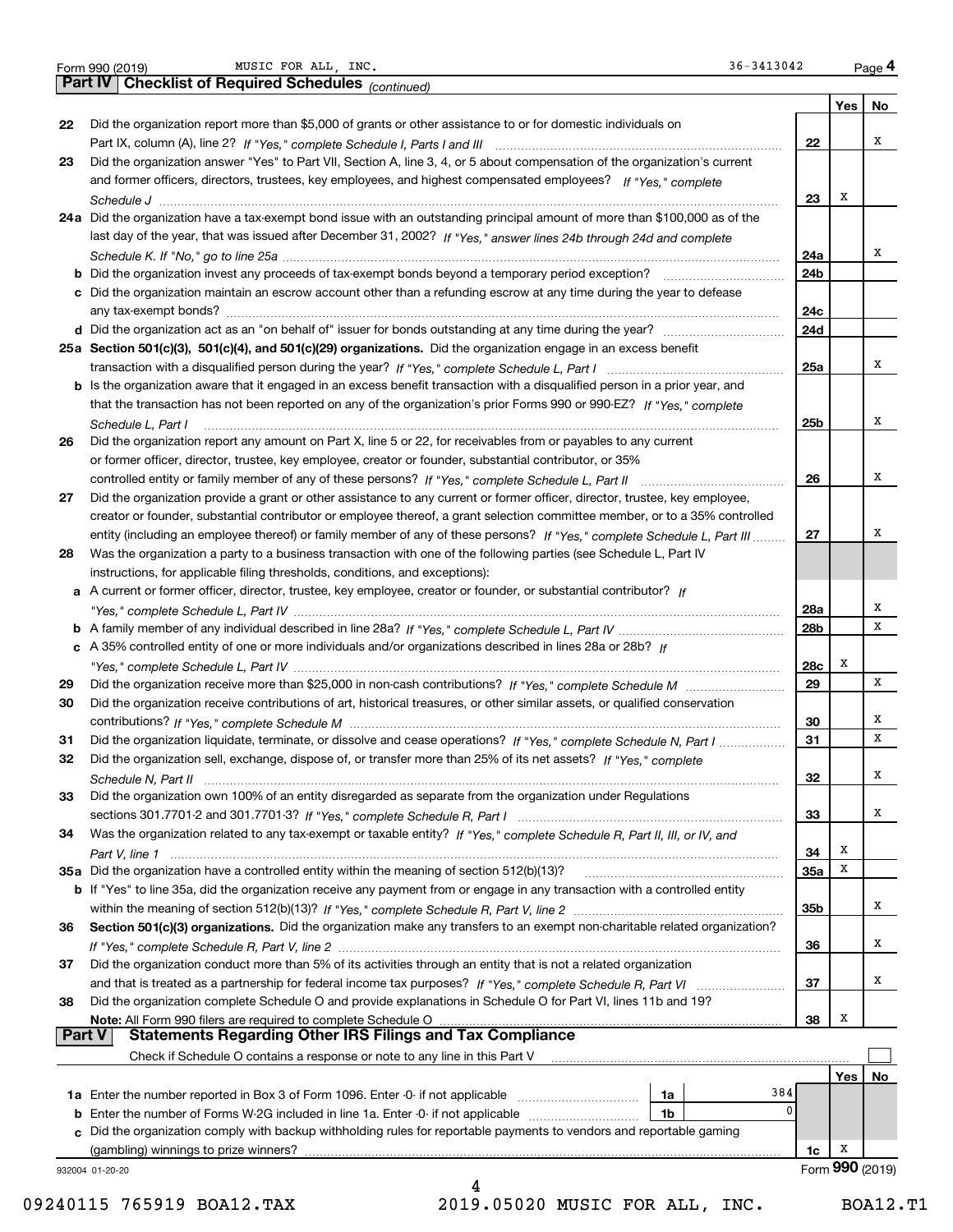|               | 36-3413042<br>MUSIC FOR ALL, INC.<br>Form 990 (2019)                                                                                                         |                |     | $_{\text{Page}}$ 5 |  |  |
|---------------|--------------------------------------------------------------------------------------------------------------------------------------------------------------|----------------|-----|--------------------|--|--|
| <b>Part V</b> | Statements Regarding Other IRS Filings and Tax Compliance (continued)                                                                                        |                |     |                    |  |  |
|               |                                                                                                                                                              |                | Yes | No                 |  |  |
|               | 2a Enter the number of employees reported on Form W-3, Transmittal of Wage and Tax Statements,                                                               |                |     |                    |  |  |
|               | 46<br>filed for the calendar year ending with or within the year covered by this return<br>2a                                                                |                |     |                    |  |  |
|               | <b>b</b> If at least one is reported on line 2a, did the organization file all required federal employment tax returns?                                      | 2 <sub>b</sub> | Х   |                    |  |  |
|               | <b>Note:</b> If the sum of lines 1a and 2a is greater than 250, you may be required to $e$ -file (see instructions) <i>manimummane</i>                       |                |     |                    |  |  |
|               | 3a Did the organization have unrelated business gross income of \$1,000 or more during the year?                                                             | 3a             | х   |                    |  |  |
|               | <b>b</b> If "Yes," has it filed a Form 990-T for this year? If "No" to line 3b, provide an explanation on Schedule O                                         | 3 <sub>b</sub> | х   |                    |  |  |
|               | 4a At any time during the calendar year, did the organization have an interest in, or a signature or other authority over, a                                 |                |     |                    |  |  |
|               |                                                                                                                                                              | 4a             |     | х                  |  |  |
|               | <b>b</b> If "Yes," enter the name of the foreign country $\triangleright$                                                                                    |                |     |                    |  |  |
|               | See instructions for filing requirements for FinCEN Form 114, Report of Foreign Bank and Financial Accounts (FBAR).                                          |                |     |                    |  |  |
|               | 5a Was the organization a party to a prohibited tax shelter transaction at any time during the tax year?                                                     | 5a             |     | х                  |  |  |
|               |                                                                                                                                                              | 5 <sub>b</sub> |     | х                  |  |  |
|               |                                                                                                                                                              | 5c             |     |                    |  |  |
|               | 6a Does the organization have annual gross receipts that are normally greater than \$100,000, and did the organization solicit                               |                |     |                    |  |  |
|               | any contributions that were not tax deductible as charitable contributions?                                                                                  | 6a             |     | x                  |  |  |
|               | <b>b</b> If "Yes," did the organization include with every solicitation an express statement that such contributions or gifts                                |                |     |                    |  |  |
|               | were not tax deductible?                                                                                                                                     | 6b             |     |                    |  |  |
| 7             | Organizations that may receive deductible contributions under section 170(c).                                                                                |                |     |                    |  |  |
| а             | Did the organization receive a payment in excess of \$75 made partly as a contribution and partly for goods and services provided to the payor?              | 7a             |     | x                  |  |  |
|               | <b>b</b> If "Yes," did the organization notify the donor of the value of the goods or services provided?                                                     | 7b             |     |                    |  |  |
|               | c Did the organization sell, exchange, or otherwise dispose of tangible personal property for which it was required                                          |                |     |                    |  |  |
|               | to file Form 8282?                                                                                                                                           | 7с             |     | x                  |  |  |
|               | 7d<br><b>d</b> If "Yes," indicate the number of Forms 8282 filed during the year                                                                             |                |     |                    |  |  |
| е             | Did the organization receive any funds, directly or indirectly, to pay premiums on a personal benefit contract?                                              | 7e             |     | Х                  |  |  |
| Ť             | Did the organization, during the year, pay premiums, directly or indirectly, on a personal benefit contract?                                                 | 7f             |     | х                  |  |  |
| g             | If the organization received a contribution of qualified intellectual property, did the organization file Form 8899 as required?                             | 7g             | N/A |                    |  |  |
| h.            | If the organization received a contribution of cars, boats, airplanes, or other vehicles, did the organization file a Form 1098-C?                           | 7h             | N/A |                    |  |  |
| 8             | Sponsoring organizations maintaining donor advised funds. Did a donor advised fund maintained by the                                                         |                |     |                    |  |  |
|               | N/A<br>sponsoring organization have excess business holdings at any time during the year?                                                                    | 8              |     |                    |  |  |
| 9             | Sponsoring organizations maintaining donor advised funds.                                                                                                    |                |     |                    |  |  |
| а             | N/A<br>Did the sponsoring organization make any taxable distributions under section 4966?                                                                    | 9а             |     |                    |  |  |
| b             | N/A<br>Did the sponsoring organization make a distribution to a donor, donor advisor, or related person?                                                     | 9b             |     |                    |  |  |
| 10            | Section 501(c)(7) organizations. Enter:<br>N/A                                                                                                               |                |     |                    |  |  |
|               | 10a<br>a Initiation fees and capital contributions included on Part VIII, line 12                                                                            |                |     |                    |  |  |
|               | <b>b</b> Gross receipts, included on Form 990, Part VIII, line 12, for public use of club facilities <i>manument</i><br>10b                                  |                |     |                    |  |  |
| 11            | Section 501(c)(12) organizations. Enter:<br>N/A                                                                                                              |                |     |                    |  |  |
| а             | 11a                                                                                                                                                          |                |     |                    |  |  |
|               | <b>b</b> Gross income from other sources (Do not net amounts due or paid to other sources against                                                            |                |     |                    |  |  |
|               | amounts due or received from them.)<br>11b<br>12a Section 4947(a)(1) non-exempt charitable trusts. Is the organization filing Form 990 in lieu of Form 1041? | 12a            |     |                    |  |  |
|               | <b>b</b> If "Yes," enter the amount of tax-exempt interest received or accrued during the year $\ldots$ $N/\mathcal{A}$<br>12b                               |                |     |                    |  |  |
| 13            | Section 501(c)(29) qualified nonprofit health insurance issuers.                                                                                             |                |     |                    |  |  |
|               | N/A                                                                                                                                                          | 13а            |     |                    |  |  |
|               | Note: See the instructions for additional information the organization must report on Schedule O.                                                            |                |     |                    |  |  |
|               | <b>b</b> Enter the amount of reserves the organization is required to maintain by the states in which the                                                    |                |     |                    |  |  |
|               | 13b                                                                                                                                                          |                |     |                    |  |  |
|               | 13с                                                                                                                                                          |                |     |                    |  |  |
| 14a           | Did the organization receive any payments for indoor tanning services during the tax year?                                                                   | 14a            |     | Χ                  |  |  |
|               |                                                                                                                                                              | 14b            |     |                    |  |  |
| 15            | Is the organization subject to the section 4960 tax on payment(s) of more than \$1,000,000 in remuneration or                                                |                |     |                    |  |  |
|               |                                                                                                                                                              | 15             |     | Х                  |  |  |
|               | If "Yes," see instructions and file Form 4720, Schedule N.                                                                                                   |                |     |                    |  |  |
| 16            | Is the organization an educational institution subject to the section 4968 excise tax on net investment income?                                              | 16             |     | х                  |  |  |
|               | .<br>If "Yes," complete Form 4720, Schedule O.                                                                                                               |                |     |                    |  |  |
|               |                                                                                                                                                              |                |     | $000 \text{ m}$    |  |  |

Form (2019) **990**

932005 01-20-20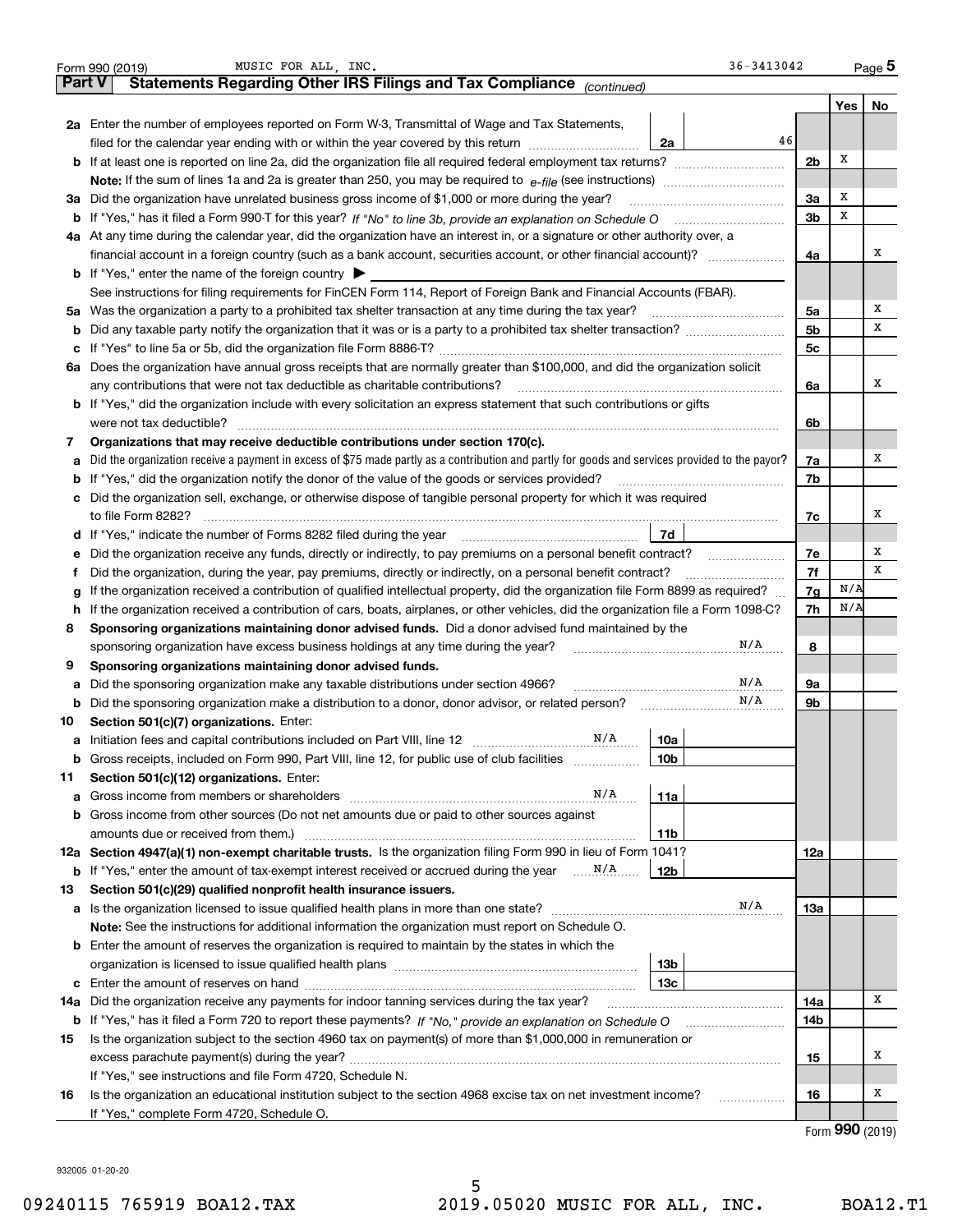|                | to line 8a, 8b, or 10b below, describe the circumstances, processes, or changes on Schedule O. See instructions.                                                                                                                                                                                                      |                 |     | X  |
|----------------|-----------------------------------------------------------------------------------------------------------------------------------------------------------------------------------------------------------------------------------------------------------------------------------------------------------------------|-----------------|-----|----|
|                | <b>Section A. Governing Body and Management</b>                                                                                                                                                                                                                                                                       |                 |     |    |
|                |                                                                                                                                                                                                                                                                                                                       |                 | Yes | No |
|                | 21<br>1a<br>1a Enter the number of voting members of the governing body at the end of the tax year <i>manumum</i>                                                                                                                                                                                                     |                 |     |    |
|                | If there are material differences in voting rights among members of the governing body, or if the governing                                                                                                                                                                                                           |                 |     |    |
|                | body delegated broad authority to an executive committee or similar committee, explain on Schedule O.                                                                                                                                                                                                                 |                 |     |    |
|                | 20<br><b>b</b> Enter the number of voting members included on line 1a, above, who are independent <i>manumum</i><br>1b                                                                                                                                                                                                |                 |     |    |
| 2              | Did any officer, director, trustee, or key employee have a family relationship or a business relationship with any other                                                                                                                                                                                              |                 |     |    |
|                | officer, director, trustee, or key employee?                                                                                                                                                                                                                                                                          | 2               |     | x  |
| 3              | Did the organization delegate control over management duties customarily performed by or under the direct supervision                                                                                                                                                                                                 |                 |     |    |
|                |                                                                                                                                                                                                                                                                                                                       | 3               |     | х  |
| 4              | Did the organization make any significant changes to its governing documents since the prior Form 990 was filed?                                                                                                                                                                                                      | 4               |     | X  |
| 5              |                                                                                                                                                                                                                                                                                                                       | 5               |     | х  |
| 6              | Did the organization have members or stockholders?                                                                                                                                                                                                                                                                    | 6               |     | х  |
| 7a             | Did the organization have members, stockholders, or other persons who had the power to elect or appoint one or                                                                                                                                                                                                        |                 |     |    |
|                |                                                                                                                                                                                                                                                                                                                       | 7a              |     | x  |
|                | <b>b</b> Are any governance decisions of the organization reserved to (or subject to approval by) members, stockholders, or                                                                                                                                                                                           |                 |     |    |
|                | persons other than the governing body?                                                                                                                                                                                                                                                                                | 7b              |     | х  |
| 8              | Did the organization contemporaneously document the meetings held or written actions undertaken during the year by the following:                                                                                                                                                                                     |                 |     |    |
|                |                                                                                                                                                                                                                                                                                                                       | 8a              | х   |    |
|                |                                                                                                                                                                                                                                                                                                                       | 8b              | x   |    |
| 9              | Is there any officer, director, trustee, or key employee listed in Part VII, Section A, who cannot be reached at the                                                                                                                                                                                                  |                 |     |    |
|                |                                                                                                                                                                                                                                                                                                                       | 9               |     | х  |
|                |                                                                                                                                                                                                                                                                                                                       |                 |     |    |
|                | Section B. Policies (This Section B requests information about policies not required by the Internal Revenue Code.)                                                                                                                                                                                                   |                 | Yes | No |
|                |                                                                                                                                                                                                                                                                                                                       | 10a             |     | х  |
|                | b If "Yes," did the organization have written policies and procedures governing the activities of such chapters, affiliates,                                                                                                                                                                                          |                 |     |    |
|                | and branches to ensure their operations are consistent with the organization's exempt purposes?                                                                                                                                                                                                                       | 10 <sub>b</sub> |     |    |
|                | 11a Has the organization provided a complete copy of this Form 990 to all members of its governing body before filing the form?                                                                                                                                                                                       | 11a             | X   |    |
|                | <b>b</b> Describe in Schedule O the process, if any, used by the organization to review this Form 990.                                                                                                                                                                                                                |                 |     |    |
|                |                                                                                                                                                                                                                                                                                                                       | 12a             | x   |    |
|                | <b>b</b> Were officers, directors, or trustees, and key employees required to disclose annually interests that could give rise to conflicts?                                                                                                                                                                          | 12 <sub>b</sub> | x   |    |
|                | c Did the organization regularly and consistently monitor and enforce compliance with the policy? If "Yes," describe                                                                                                                                                                                                  |                 |     |    |
|                |                                                                                                                                                                                                                                                                                                                       | 12c             | x   |    |
| 13             | in Schedule O how this was done manufactured and continuum and contact the O how this was done manufactured and contact the state of the state of the state of the state of the state of the state of the state of the state o<br>Did the organization have a written whistleblower policy?                           | 13              | х   |    |
| 14             | Did the organization have a written document retention and destruction policy?                                                                                                                                                                                                                                        | 14              | х   |    |
| 15             | Did the process for determining compensation of the following persons include a review and approval by independent                                                                                                                                                                                                    |                 |     |    |
|                | persons, comparability data, and contemporaneous substantiation of the deliberation and decision?                                                                                                                                                                                                                     |                 |     |    |
|                | a The organization's CEO, Executive Director, or top management official manufactured content content of the organization's CEO, Executive Director, or top management official manufactured content of the state of the state                                                                                        | 15a             | x   |    |
|                |                                                                                                                                                                                                                                                                                                                       | 15b             | х   |    |
|                | b Other officers or key employees of the organization manufactured content to the organization manufactured by Other officers or key employees of the organization manufactured content of the organization manufactured by Ot<br>If "Yes" to line 15a or 15b, describe the process in Schedule O (see instructions). |                 |     |    |
|                |                                                                                                                                                                                                                                                                                                                       |                 |     |    |
|                | 16a Did the organization invest in, contribute assets to, or participate in a joint venture or similar arrangement with a                                                                                                                                                                                             |                 |     | х  |
|                | taxable entity during the year?                                                                                                                                                                                                                                                                                       | 16a             |     |    |
|                | <b>b</b> If "Yes," did the organization follow a written policy or procedure requiring the organization to evaluate its participation                                                                                                                                                                                 |                 |     |    |
|                | in joint venture arrangements under applicable federal tax law, and take steps to safeguard the organization's                                                                                                                                                                                                        |                 |     |    |
|                |                                                                                                                                                                                                                                                                                                                       | 16b             |     |    |
|                |                                                                                                                                                                                                                                                                                                                       |                 |     |    |
|                | <b>Section C. Disclosure</b>                                                                                                                                                                                                                                                                                          |                 |     |    |
|                | List the states with which a copy of this Form 990 is required to be filed $\triangleright$ IN, IL                                                                                                                                                                                                                    |                 |     |    |
|                | Section 6104 requires an organization to make its Forms 1023 (1024 or 1024-A, if applicable), 990, and 990-T (Section 501(c)(3)s only) available                                                                                                                                                                      |                 |     |    |
|                | for public inspection. Indicate how you made these available. Check all that apply.                                                                                                                                                                                                                                   |                 |     |    |
|                | $X$ Own website<br>$X$ Upon request<br>Another's website<br>Other (explain on Schedule O)                                                                                                                                                                                                                             |                 |     |    |
| 17<br>18<br>19 | Describe on Schedule O whether (and if so, how) the organization made its governing documents, conflict of interest policy, and financial                                                                                                                                                                             |                 |     |    |
|                | statements available to the public during the tax year.                                                                                                                                                                                                                                                               |                 |     |    |
| 20             | State the name, address, and telephone number of the person who possesses the organization's books and records                                                                                                                                                                                                        |                 |     |    |
|                | ROBIN CLENDENING - 317-636-2263<br>39 WEST JACKSON PLACE ST. #150, INDIANAPOLIS, IN 46225                                                                                                                                                                                                                             |                 |     |    |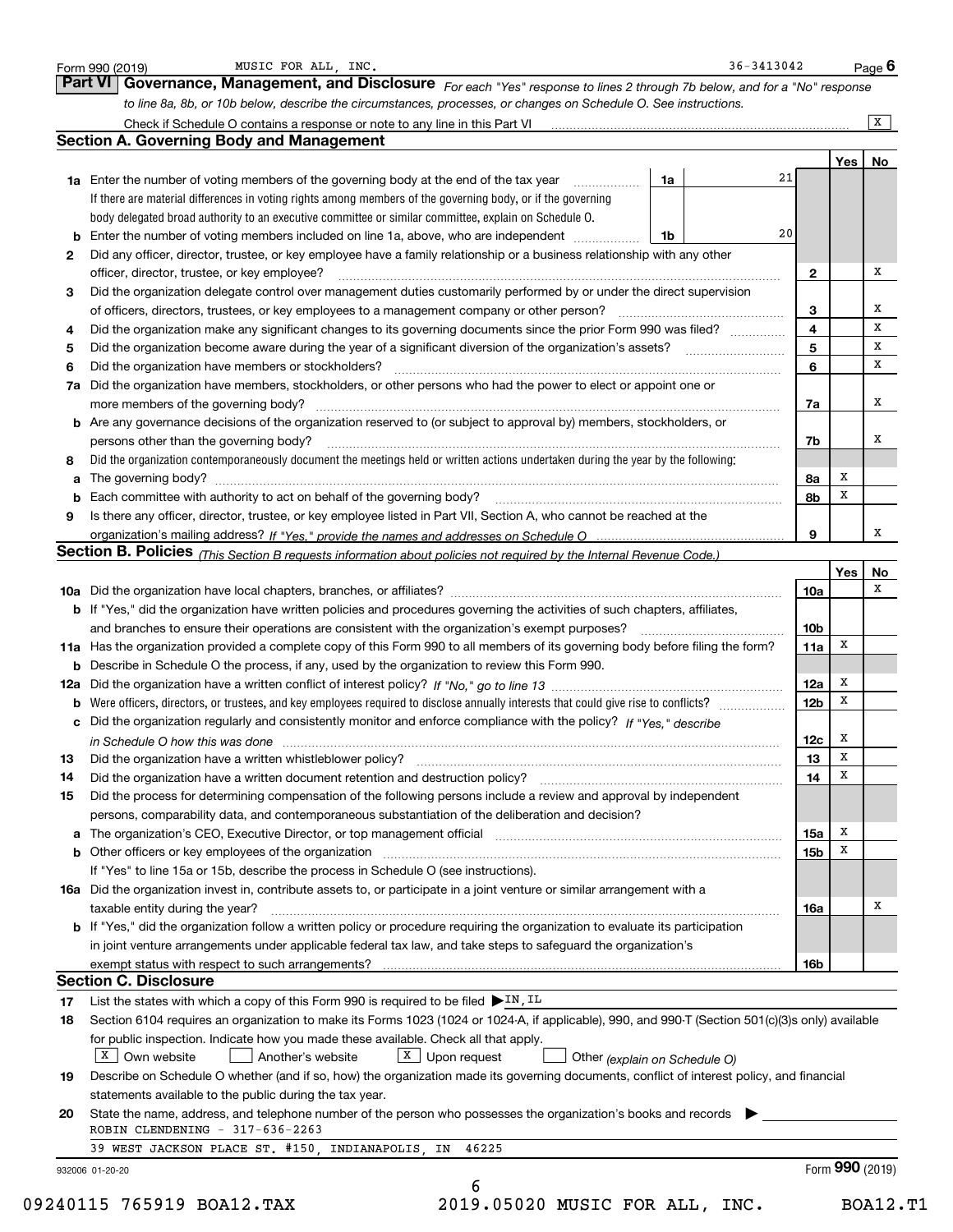| Form 990 (2019) | MUSIC FOR ALL, INC.                                                                        | $36 - 3413042$<br>Page                                                                                                                                     |
|-----------------|--------------------------------------------------------------------------------------------|------------------------------------------------------------------------------------------------------------------------------------------------------------|
|                 | Part VII Compensation of Officers, Directors, Trustees, Key Employees, Highest Compensated |                                                                                                                                                            |
|                 | <b>Employees, and Independent Contractors</b>                                              |                                                                                                                                                            |
|                 | Check if Schedule O contains a response or note to any line in this Part VII               |                                                                                                                                                            |
| Section A.      | Officers, Directors, Trustees, Key Employees, and Highest Compensated Employees            |                                                                                                                                                            |
|                 |                                                                                            | 1a Complete this table for all persons required to be listed. Report compensation for the calendar year ending with or within the organization's tax year. |

**•** List all of the organization's current officers, directors, trustees (whether individuals or organizations), regardless of amount of compensation. Enter -0- in columns (D), (E), and (F) if no compensation was paid.

 $\bullet$  List all of the organization's  $\,$ current key employees, if any. See instructions for definition of "key employee."

**•** List the organization's five current highest compensated employees (other than an officer, director, trustee, or key employee) who received reportable compensation (Box 5 of Form W-2 and/or Box 7 of Form 1099-MISC) of more than \$100,000 from the organization and any related organizations.

**•** List all of the organization's former officers, key employees, and highest compensated employees who received more than \$100,000 of reportable compensation from the organization and any related organizations.

**former directors or trustees**  ¥ List all of the organization's that received, in the capacity as a former director or trustee of the organization, more than \$10,000 of reportable compensation from the organization and any related organizations.

See instructions for the order in which to list the persons above.

Check this box if neither the organization nor any related organization compensated any current officer, director, or trustee.  $\mathcal{L}^{\text{max}}$ 

| (A)                       | (B)               | (C)<br>Position                |                                                                  |         |              |                                 |        | (D)             | (E)                           | (F)                   |
|---------------------------|-------------------|--------------------------------|------------------------------------------------------------------|---------|--------------|---------------------------------|--------|-----------------|-------------------------------|-----------------------|
| Name and title            | Average           |                                | (do not check more than one                                      |         |              |                                 |        | Reportable      | Reportable                    | Estimated             |
|                           | hours per         |                                | box, unless person is both an<br>officer and a director/trustee) |         |              |                                 |        | compensation    | compensation                  | amount of             |
|                           | week<br>(list any |                                |                                                                  |         |              |                                 |        | from<br>the     | from related<br>organizations | other<br>compensation |
|                           | hours for         |                                |                                                                  |         |              |                                 |        | organization    | (W-2/1099-MISC)               | from the              |
|                           | related           |                                |                                                                  |         |              |                                 |        | (W-2/1099-MISC) |                               | organization          |
|                           | organizations     |                                |                                                                  |         |              |                                 |        |                 |                               | and related           |
|                           | below             | Individual trustee or director | Institutional trustee                                            | Officer | Key employee | Highest compensated<br>employee | Former |                 |                               | organizations         |
| (1)<br><b>GAYL DOSTER</b> | line)<br>7.00     |                                |                                                                  |         |              |                                 |        |                 |                               |                       |
| CHAIRMAN                  |                   | x                              |                                                                  |         |              |                                 |        | 0.              | $\mathbf{0}$                  |                       |
| DOUG PILERI<br>(2)        | 4.00              |                                |                                                                  |         |              |                                 |        |                 |                               | $\mathbf 0$ .         |
| VICE CHAIRMAN             |                   | X                              |                                                                  |         |              |                                 |        | $\mathbf{0}$ .  | $\mathbf{0}$                  |                       |
| DAVID SIMONS<br>(3)       | 1,00              |                                |                                                                  |         |              |                                 |        |                 |                               | $\mathbf 0$ .         |
|                           |                   | X                              |                                                                  |         |              |                                 |        | $\mathbf{0}$ .  | $\mathbf{0}$                  |                       |
| <b>DIRECTOR</b>           |                   |                                |                                                                  |         |              |                                 |        |                 |                               | $\mathbf 0$ .         |
| PATRICK BURLEY<br>(4)     | 2.50              |                                |                                                                  |         |              |                                 |        |                 |                               |                       |
| TREASURER & SECRETARY     |                   | x                              |                                                                  |         |              |                                 |        | 0.              | $\mathbf 0$                   | $\mathbf 0$ .         |
| SAMUEL HODSON<br>(5)      | 2,50              |                                |                                                                  |         |              |                                 |        |                 |                               |                       |
| <b>DIRECTOR</b>           |                   | x                              |                                                                  |         |              |                                 |        | 0.              | $\mathbf{0}$                  | $\mathbf 0$ .         |
| V SAMUEL LAURIN<br>(6)    | 1.00              |                                |                                                                  |         |              |                                 |        |                 |                               |                       |
| <b>DIRECTOR</b>           |                   | x                              |                                                                  |         |              |                                 |        | 0.              | $\mathbf{0}$                  | $\mathbf{0}$ .        |
| ANMOL MEHRA<br>(7)        | 1.00              |                                |                                                                  |         |              |                                 |        |                 |                               |                       |
| <b>DIRECTOR</b>           |                   | x                              |                                                                  |         |              |                                 |        | 0.              | $\mathbf{0}$                  | $\mathbf 0$ .         |
| MARLENE MILLER<br>(8)     | 1.00              |                                |                                                                  |         |              |                                 |        |                 |                               |                       |
| <b>DIRECTOR</b>           |                   | x                              |                                                                  |         |              |                                 |        | 0.              | $\mathbf{0}$                  | 0.                    |
| GARRETT SCHARTON<br>(9)   | 1.00              |                                |                                                                  |         |              |                                 |        |                 |                               |                       |
| <b>DIRECTOR</b>           |                   | x                              |                                                                  |         |              |                                 |        | 0.              | $\mathbf{0}$                  | $\mathsf{0}\,.$       |
| (10) GARTH GILMAN         | 1.00              |                                |                                                                  |         |              |                                 |        |                 |                               |                       |
| <b>DIRECTOR</b>           |                   | x                              |                                                                  |         |              |                                 |        | 0.              | $\mathbf{0}$                  | $\mathfrak o$ .       |
| (11) RICHARD FLOYD        | 1.00              |                                |                                                                  |         |              |                                 |        |                 |                               |                       |
| <b>DIRECTOR</b>           |                   | x                              |                                                                  |         |              |                                 |        | 0.              | $\mathbf{0}$                  | 0.                    |
| (12) KATHY PITTS          | 1.00              |                                |                                                                  |         |              |                                 |        |                 |                               |                       |
| <b>DIRECTOR</b>           |                   | x                              |                                                                  |         |              |                                 |        | 0.              | 0                             | $\mathsf{0}\,.$       |
| (13) HERMAN KNOLL         | 1.00              |                                |                                                                  |         |              |                                 |        |                 |                               |                       |
| <b>DIRECTOR</b>           |                   | x                              |                                                                  |         |              |                                 |        | 0.              | $\mathbf{0}$                  | $\mathsf{0}\,.$       |
| (14) ANTHONY TANG         | 1.00              |                                |                                                                  |         |              |                                 |        |                 |                               |                       |
| <b>DIRECTOR</b>           |                   | x                              |                                                                  |         |              |                                 |        | 0.              | $\mathbf{0}$                  | $\mathfrak o$ .       |
| (15) BARRY MORGAN         | 1.00              |                                |                                                                  |         |              |                                 |        |                 |                               |                       |
| <b>DIRECTOR</b>           |                   | x                              |                                                                  |         |              |                                 |        | 0.              | $\mathbf{0}$                  | $\mathbf 0$ .         |
| (16) AYATAY SHABAZZ       | 1.00              |                                |                                                                  |         |              |                                 |        |                 |                               |                       |
| <b>DIRECTOR</b>           |                   | x                              |                                                                  |         |              |                                 |        | $\mathbf{0}$ .  | $\mathbf{0}$                  | $\mathsf{0}\,.$       |
| (17) MICHAEL BOGERS       | 1.00              |                                |                                                                  |         |              |                                 |        |                 |                               |                       |
| <b>DIRECTOR</b>           |                   | X                              |                                                                  |         |              |                                 |        | 0.              | $\mathbf{0}$ .                | $\mathsf{0}\,.$       |

7

932007 01-20-20

Form (2019) **990**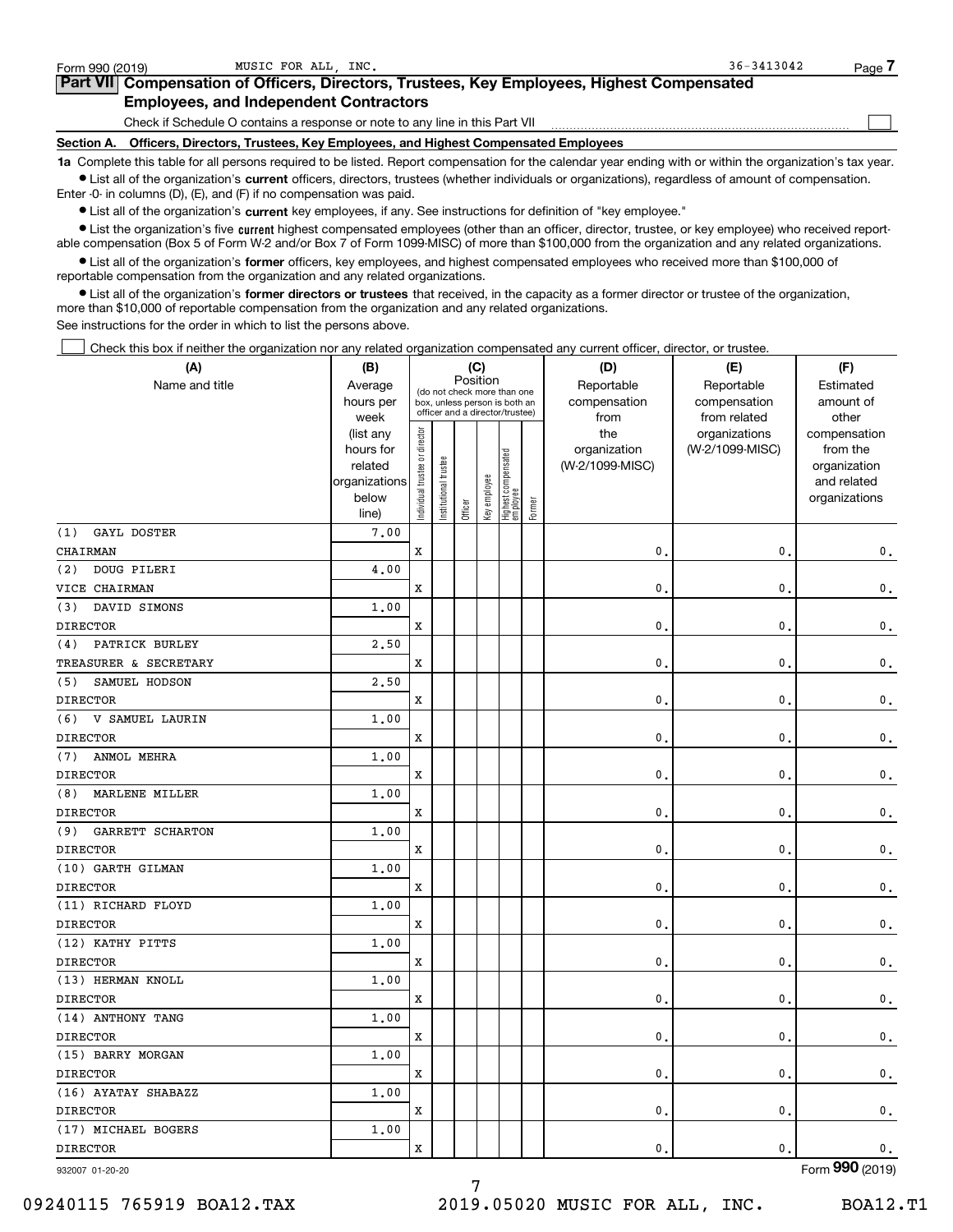| MUSIC FOR ALL, INC.<br>Form 990 (2019)                                                                                                                                              |                   |                                |                       |          |              |                                                                  |        |                            | 36-3413042                       |                |              |                          | Page 8        |
|-------------------------------------------------------------------------------------------------------------------------------------------------------------------------------------|-------------------|--------------------------------|-----------------------|----------|--------------|------------------------------------------------------------------|--------|----------------------------|----------------------------------|----------------|--------------|--------------------------|---------------|
| <b>Part VII</b><br>Section A. Officers, Directors, Trustees <u>, Key Employees, and Highest Compensated Employees (continued)</u>                                                   |                   |                                |                       |          |              |                                                                  |        |                            |                                  |                |              |                          |               |
| (A)                                                                                                                                                                                 | (B)<br>(C)        |                                |                       |          |              |                                                                  |        |                            | (E)                              |                |              | (F)                      |               |
| Name and title                                                                                                                                                                      | Average           |                                |                       | Position |              | (do not check more than one                                      |        | Reportable                 | Reportable                       |                |              | Estimated                |               |
|                                                                                                                                                                                     | hours per         |                                |                       |          |              | box, unless person is both an<br>officer and a director/trustee) |        | compensation               | compensation                     |                |              | amount of                |               |
|                                                                                                                                                                                     | week<br>(list any |                                |                       |          |              |                                                                  |        | from                       | from related                     |                |              | other                    |               |
|                                                                                                                                                                                     | hours for         |                                |                       |          |              |                                                                  |        | the<br>organization        | organizations<br>(W-2/1099-MISC) |                |              | compensation<br>from the |               |
|                                                                                                                                                                                     | related           |                                |                       |          |              |                                                                  |        | (W-2/1099-MISC)            |                                  |                |              | organization             |               |
|                                                                                                                                                                                     | organizations     | Individual trustee or director | Institutional trustee |          |              | Highest compensated<br>employee                                  |        |                            |                                  |                |              | and related              |               |
|                                                                                                                                                                                     | below             |                                |                       |          | Key employee |                                                                  |        |                            |                                  |                |              | organizations            |               |
|                                                                                                                                                                                     | line)             |                                |                       | Officer  |              |                                                                  | Former |                            |                                  |                |              |                          |               |
| (18) RODNEY DORSEY                                                                                                                                                                  | 1,00              |                                |                       |          |              |                                                                  |        |                            |                                  |                |              |                          |               |
| <b>DIRECTOR</b>                                                                                                                                                                     |                   | X                              |                       |          |              |                                                                  |        | $\mathbf{0}$               |                                  | 0.             |              |                          | 0.            |
| (19) ANNIE MARTINEZ                                                                                                                                                                 | 1,00              |                                |                       |          |              |                                                                  |        |                            |                                  |                |              |                          |               |
| <b>DIRECTOR</b>                                                                                                                                                                     |                   | X                              |                       |          |              |                                                                  |        | $\mathbf{0}$ .             |                                  | $\mathbf{0}$ . |              |                          | $\mathbf 0$ . |
| (20) BOB MORRISON                                                                                                                                                                   | 1,00              |                                |                       |          |              |                                                                  |        |                            |                                  |                |              |                          |               |
| <b>DIRECTOR</b>                                                                                                                                                                     |                   | X                              |                       |          |              |                                                                  |        | $\mathbf{0}$ .             |                                  | $\mathbf{0}$ . |              |                          | $\mathbf 0$ . |
| (21) JOHN M POLLARD                                                                                                                                                                 | 1,00              |                                |                       |          |              |                                                                  |        |                            |                                  |                |              |                          |               |
| <b>DIRECTOR</b>                                                                                                                                                                     |                   | X                              |                       |          |              |                                                                  |        | 0.                         |                                  | $\mathbf{0}$ . |              |                          | 0.            |
| (22) ERIC L. MARTIN                                                                                                                                                                 | 55.00             |                                |                       |          |              |                                                                  |        |                            |                                  |                |              |                          |               |
| PRESIDENT/CEO                                                                                                                                                                       |                   |                                |                       | X        |              |                                                                  |        | 197,570.                   |                                  | 0.             |              |                          | 22, 113.      |
| (23) NANCY H. CARLSON                                                                                                                                                               | 55.00             |                                |                       |          |              |                                                                  |        |                            |                                  |                |              |                          |               |
| EXEC VICE PRESIDENT/CFO                                                                                                                                                             |                   |                                |                       | X        |              |                                                                  |        | 109,361.                   |                                  | 0.             |              |                          | 16,458.       |
| (24) JEREMY L. ERNHART                                                                                                                                                              | 55.00             |                                |                       |          |              |                                                                  |        |                            |                                  |                |              |                          |               |
| VICE PRESIDENT AND COO                                                                                                                                                              |                   |                                |                       | X        |              |                                                                  |        | 166,108.                   |                                  | 0.             |              |                          | 18,298.       |
| (25) ROBIN L. CLENDENING                                                                                                                                                            | 55.00             |                                |                       |          |              |                                                                  |        |                            |                                  |                |              |                          |               |
| VICE PRESIDENT AND CFO                                                                                                                                                              |                   |                                |                       | X        |              |                                                                  |        | 41,105.                    |                                  | 0.             |              |                          | 1,781.        |
|                                                                                                                                                                                     |                   |                                |                       |          |              |                                                                  |        |                            |                                  |                |              |                          |               |
|                                                                                                                                                                                     |                   |                                |                       |          |              |                                                                  |        |                            |                                  |                |              |                          |               |
| 1b Subtotal                                                                                                                                                                         |                   |                                |                       |          |              |                                                                  |        | 514,144.                   |                                  | 0.             |              |                          | 58,650.       |
|                                                                                                                                                                                     |                   |                                |                       |          |              |                                                                  |        | 0.                         |                                  | $\mathbf{0}$ . |              |                          | 0.            |
|                                                                                                                                                                                     |                   |                                |                       |          |              |                                                                  |        | 514,144.                   |                                  | $\mathbf{0}$ . |              |                          | 58,650.       |
| Total number of individuals (including but not limited to those listed above) who received more than \$100,000 of reportable<br>$\mathbf{2}$                                        |                   |                                |                       |          |              |                                                                  |        |                            |                                  |                |              |                          |               |
| compensation from the organization $\blacktriangleright$                                                                                                                            |                   |                                |                       |          |              |                                                                  |        |                            |                                  |                |              |                          | 3             |
|                                                                                                                                                                                     |                   |                                |                       |          |              |                                                                  |        |                            |                                  |                |              | Yes                      | No            |
| з<br>Did the organization list any former officer, director, trustee, key employee, or highest compensated employee on                                                              |                   |                                |                       |          |              |                                                                  |        |                            |                                  |                |              |                          |               |
| line 1a? If "Yes," complete Schedule J for such individual manufactured contained and the Yes," complete Schedule J for such individual                                             |                   |                                |                       |          |              |                                                                  |        |                            |                                  |                | 3            |                          | х             |
| For any individual listed on line 1a, is the sum of reportable compensation and other compensation from the organization<br>4                                                       |                   |                                |                       |          |              |                                                                  |        |                            |                                  |                |              |                          |               |
|                                                                                                                                                                                     |                   |                                |                       |          |              |                                                                  |        |                            |                                  |                | 4            | X                        |               |
| Did any person listed on line 1a receive or accrue compensation from any unrelated organization or individual for services<br>5                                                     |                   |                                |                       |          |              |                                                                  |        |                            |                                  |                |              |                          |               |
|                                                                                                                                                                                     |                   |                                |                       |          |              |                                                                  |        |                            |                                  |                | 5            |                          | Χ             |
| <b>Section B. Independent Contractors</b>                                                                                                                                           |                   |                                |                       |          |              |                                                                  |        |                            |                                  |                |              |                          |               |
| Complete this table for your five highest compensated independent contractors that received more than \$100,000 of compensation from<br>1                                           |                   |                                |                       |          |              |                                                                  |        |                            |                                  |                |              |                          |               |
| the organization. Report compensation for the calendar year ending with or within the organization's tax year.                                                                      |                   |                                |                       |          |              |                                                                  |        |                            |                                  |                |              |                          |               |
| (A)<br>Name and business address                                                                                                                                                    |                   |                                |                       |          |              |                                                                  |        | (B)                        |                                  |                | (C)          |                          |               |
|                                                                                                                                                                                     |                   |                                |                       |          |              |                                                                  |        | Description of services    |                                  |                | Compensation |                          |               |
| JW MARRIOTT INDIANAPOLIS                                                                                                                                                            |                   |                                |                       |          |              |                                                                  |        |                            |                                  |                |              |                          |               |
| 10 S WEST ST, INDIANAPOLIS, IN 46204                                                                                                                                                |                   |                                |                       |          |              |                                                                  |        | HOSPITALITY                |                                  |                |              |                          | 1,131,397.    |
| BALL STATE UNIVERSITY                                                                                                                                                               |                   |                                |                       |          |              |                                                                  |        |                            |                                  |                |              |                          |               |
| 2000 W UNIVERSITY AVE, MUNCIE, IN 47306                                                                                                                                             |                   |                                |                       |          |              |                                                                  |        | SPACE AND EQUIPMENT RENTAL |                                  |                |              |                          | 854,196.      |
| SPORT GRAPHICS PRINTING, 3423 PARK DAVIS                                                                                                                                            |                   |                                |                       |          |              |                                                                  |        |                            |                                  |                |              |                          |               |
| CIR #2397, INDIANAPOLIS, IN 46235                                                                                                                                                   |                   |                                |                       |          |              |                                                                  |        | PRINTING                   |                                  |                |              |                          | 208,356.      |
| CUMMINGS MEETING CONSULTANTS, 1101 N                                                                                                                                                |                   |                                |                       |          |              |                                                                  |        |                            |                                  |                |              |                          |               |
| DELAWARE ST #200, INDIANAPOLIS, IN 46202                                                                                                                                            |                   |                                |                       |          |              |                                                                  |        | CONSULTING                 |                                  |                |              |                          | 161,511.      |
| CROWNE PLAZA UNION STATION                                                                                                                                                          |                   |                                |                       |          |              |                                                                  |        |                            |                                  |                |              |                          |               |
| 123 W LOUISIANA ST, INDIANAPOLIS, IN 46225                                                                                                                                          |                   |                                |                       |          |              |                                                                  |        | HOSPITALITY                |                                  |                |              |                          | 156,216.      |
| Total number of independent contractors (including but not limited to those listed above) who received more than<br>$\mathbf{2}$<br>\$100,000 of compensation from the organization |                   |                                |                       |          |              | 5                                                                |        |                            |                                  |                |              |                          |               |
|                                                                                                                                                                                     |                   |                                |                       |          |              |                                                                  |        |                            |                                  |                |              |                          |               |

932008 01-20-20

Form (2019) **990**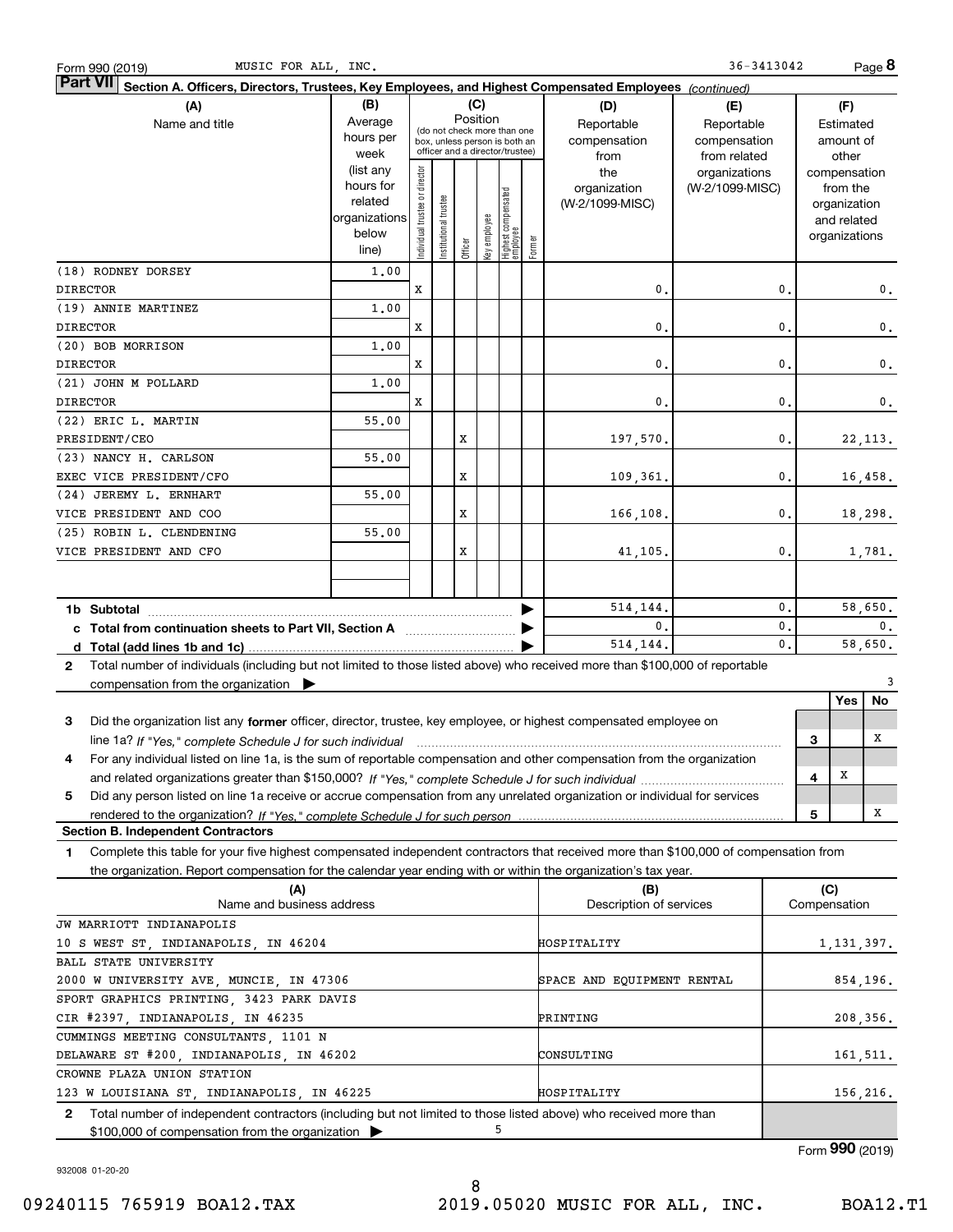|                                                                                                                                                                          |                 | MUSIC FOR ALL, INC.                                                           |                      |               |                          | 36-3413042                  | Page 9                               |
|--------------------------------------------------------------------------------------------------------------------------------------------------------------------------|-----------------|-------------------------------------------------------------------------------|----------------------|---------------|--------------------------|-----------------------------|--------------------------------------|
|                                                                                                                                                                          |                 | <b>Statement of Revenue</b>                                                   |                      |               |                          |                             |                                      |
|                                                                                                                                                                          |                 | Check if Schedule O contains a response or note to any line in this Part VIII |                      | (A)           | (B)<br>Related or exempt | $\overline{C}$<br>Unrelated | (D)<br>Revenue excluded              |
|                                                                                                                                                                          |                 |                                                                               |                      | Total revenue | function revenue         | business revenue            | from tax under<br>sections 512 - 514 |
|                                                                                                                                                                          |                 | 1a<br>1 a Federated campaigns<br>$\cdots$                                     |                      |               |                          |                             |                                      |
|                                                                                                                                                                          | b               | 1 <sub>b</sub><br>Membership dues                                             |                      |               |                          |                             |                                      |
| Form 990 (2019)<br><b>Part VIII</b><br><b>Contributions, Gifts, Grants</b><br>and Other Similar Amounts<br>Program Service<br>Revenue<br>evenue<br>5<br>venue<br>Other R | с               | 1 <sub>c</sub><br>Fundraising events                                          |                      |               |                          |                             |                                      |
|                                                                                                                                                                          |                 | 1 <sub>d</sub><br>d Related organizations<br>.                                |                      |               |                          |                             |                                      |
|                                                                                                                                                                          |                 | 1e<br>Government grants (contributions)                                       | 210,201.             |               |                          |                             |                                      |
|                                                                                                                                                                          |                 | f All other contributions, gifts, grants, and                                 |                      |               |                          |                             |                                      |
|                                                                                                                                                                          |                 | similar amounts not included above<br>1f                                      | 102,740.             |               |                          |                             |                                      |
|                                                                                                                                                                          |                 | $1g$ \$<br>Noncash contributions included in lines 1a-1f                      |                      | 312,941.      |                          |                             |                                      |
|                                                                                                                                                                          |                 |                                                                               | <b>Business Code</b> |               |                          |                             |                                      |
|                                                                                                                                                                          | 2 a             | TICKET FEES                                                                   | 711190               | 3,742,901.    | 3,742,901.               |                             |                                      |
|                                                                                                                                                                          | b               | HOUSING AND MEAL FEES                                                         | 711190               | 1,935,621.    |                          |                             | 1,935,621.                           |
|                                                                                                                                                                          |                 | EVENT FEES                                                                    | 711190               | 1, 141, 586.  | 1, 141, 586.             |                             |                                      |
|                                                                                                                                                                          |                 | <b>BAND FEES</b>                                                              | 711190               | 873,576.      | 873,576.                 |                             |                                      |
|                                                                                                                                                                          | е               |                                                                               |                      |               |                          |                             |                                      |
|                                                                                                                                                                          |                 | All other program service revenue                                             |                      |               |                          |                             |                                      |
|                                                                                                                                                                          | a               |                                                                               |                      | 7,693,684.    |                          |                             |                                      |
|                                                                                                                                                                          | 3               | Investment income (including dividends, interest, and                         |                      |               |                          |                             |                                      |
|                                                                                                                                                                          |                 |                                                                               |                      | 29,729.       |                          |                             | 29,729.                              |
|                                                                                                                                                                          | 4               | Income from investment of tax-exempt bond proceeds                            |                      |               |                          |                             |                                      |
|                                                                                                                                                                          |                 | (i) Real                                                                      | (ii) Personal        |               |                          |                             |                                      |
|                                                                                                                                                                          |                 |                                                                               |                      |               |                          |                             |                                      |
|                                                                                                                                                                          | 6а              | Gross rents<br>6a<br>.<br>6b<br>Less: rental expenses                         |                      |               |                          |                             |                                      |
|                                                                                                                                                                          | b<br>c          | 6c<br>Rental income or (loss)                                                 |                      |               |                          |                             |                                      |
|                                                                                                                                                                          | d               | Net rental income or (loss)                                                   |                      |               |                          |                             |                                      |
|                                                                                                                                                                          |                 | (i) Securities<br>7 a Gross amount from sales of                              | (ii) Other           |               |                          |                             |                                      |
|                                                                                                                                                                          |                 | assets other than inventory<br>7a                                             |                      |               |                          |                             |                                      |
|                                                                                                                                                                          |                 | <b>b</b> Less: cost or other basis                                            |                      |               |                          |                             |                                      |
|                                                                                                                                                                          |                 | and sales expenses<br>7b                                                      |                      |               |                          |                             |                                      |
|                                                                                                                                                                          |                 | 7c<br>c Gain or (loss)                                                        |                      |               |                          |                             |                                      |
|                                                                                                                                                                          |                 |                                                                               |                      |               |                          |                             |                                      |
|                                                                                                                                                                          |                 | 8 a Gross income from fundraising events (not                                 |                      |               |                          |                             |                                      |
|                                                                                                                                                                          |                 | including \$<br>of                                                            |                      |               |                          |                             |                                      |
|                                                                                                                                                                          |                 | contributions reported on line 1c). See                                       |                      |               |                          |                             |                                      |
|                                                                                                                                                                          |                 | 8а                                                                            |                      |               |                          |                             |                                      |
|                                                                                                                                                                          |                 | 8b                                                                            |                      |               |                          |                             |                                      |
|                                                                                                                                                                          |                 | c Net income or (loss) from fundraising events                                |                      |               |                          |                             |                                      |
|                                                                                                                                                                          |                 | 9 a Gross income from gaming activities. See                                  |                      |               |                          |                             |                                      |
|                                                                                                                                                                          |                 | 9а<br>9 <sub>b</sub>                                                          |                      |               |                          |                             |                                      |
|                                                                                                                                                                          |                 | c Net income or (loss) from gaming activities                                 |                      |               |                          |                             |                                      |
|                                                                                                                                                                          |                 | 10 a Gross sales of inventory, less returns                                   |                      |               |                          |                             |                                      |
|                                                                                                                                                                          |                 | 10a                                                                           | 1,234,982.           |               |                          |                             |                                      |
|                                                                                                                                                                          |                 | 10b<br><b>b</b> Less: cost of goods sold                                      | 200,848.             |               |                          |                             |                                      |
|                                                                                                                                                                          |                 | c Net income or (loss) from sales of inventory                                |                      | 1,034,134.    | 1,034,134.               |                             |                                      |
|                                                                                                                                                                          |                 |                                                                               | <b>Business Code</b> |               |                          |                             |                                      |
|                                                                                                                                                                          | 11a             | SPONSORSHIP REVENUE                                                           | 541800               | 743,630.      |                          | 29,810.                     | 713,820.                             |
| Miscellaneous                                                                                                                                                            |                 | MISCELLANEOUS REVENUE                                                         | 900099               | 208,493.      | 208,493.                 |                             |                                      |
| Revenue                                                                                                                                                                  | c               |                                                                               |                      |               |                          |                             |                                      |
|                                                                                                                                                                          |                 |                                                                               |                      |               |                          |                             |                                      |
|                                                                                                                                                                          |                 |                                                                               |                      | 952,123.      |                          |                             |                                      |
|                                                                                                                                                                          | 12              | <b>Total revenue.</b> See instructions                                        |                      | 10,022,611.   | 7,000,690.               | 29,810.                     | 2,679,170.                           |
|                                                                                                                                                                          | 932009 01-20-20 |                                                                               |                      |               |                          |                             | Form 990 (2019)                      |

9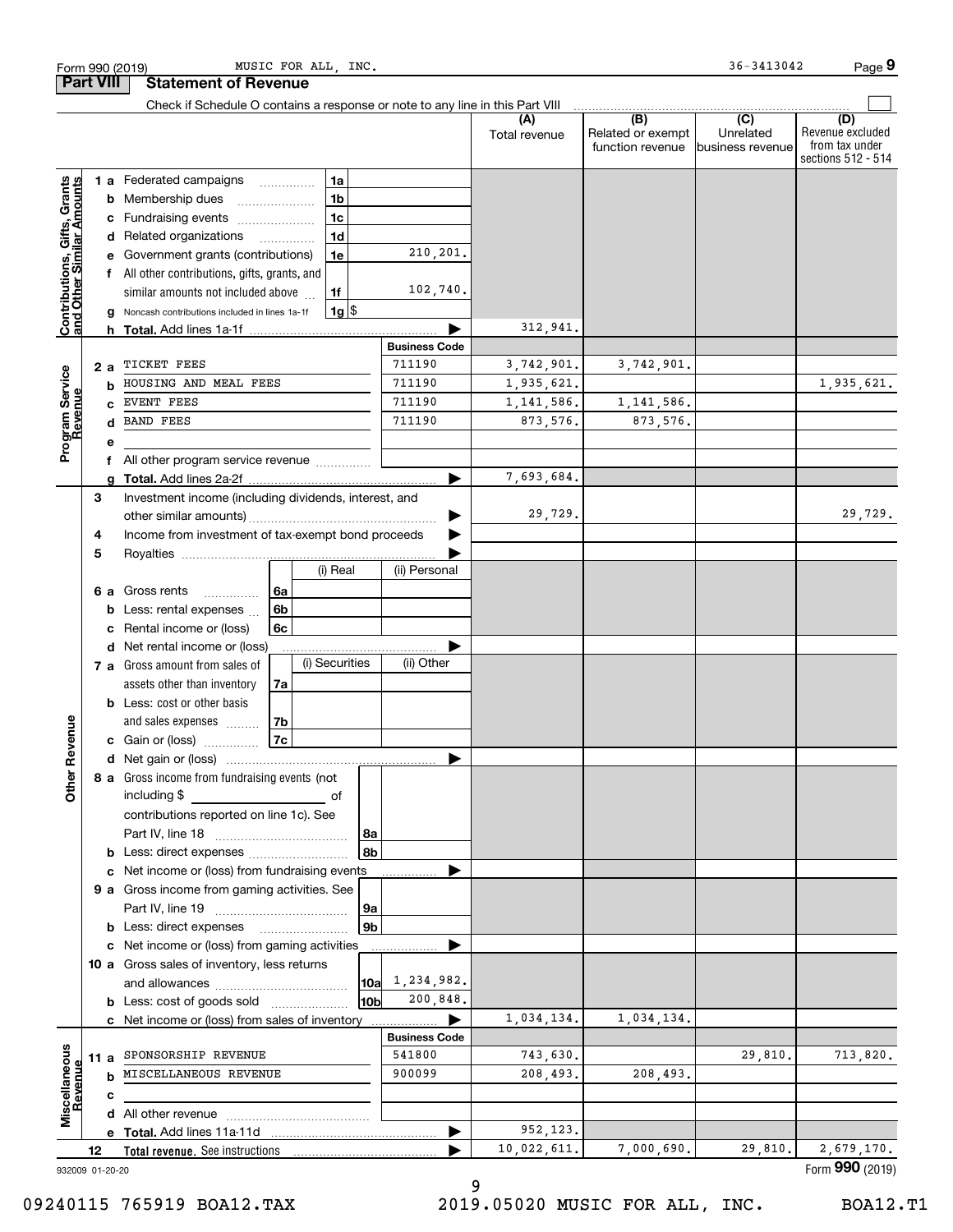Form 990 (2019) Page MUSIC FOR ALL, INC. 36-3413042 **Part IX Statement of Functional Expenses**

|              | Section 501(c)(3) and 501(c)(4) organizations must complete all columns. All other organizations must complete column (A).                                                                                 |                       |                                    |                                    |                                |
|--------------|------------------------------------------------------------------------------------------------------------------------------------------------------------------------------------------------------------|-----------------------|------------------------------------|------------------------------------|--------------------------------|
|              | Check if Schedule O contains a response or note to any line in this Part IX                                                                                                                                |                       |                                    | $\overline{C}$                     |                                |
|              | Do not include amounts reported on lines 6b,<br>7b, 8b, 9b, and 10b of Part VIII.                                                                                                                          | (A)<br>Total expenses | (B)<br>Program service<br>expenses | Management and<br>general expenses | (D)<br>Fundraising<br>expenses |
| 1.           | Grants and other assistance to domestic organizations                                                                                                                                                      |                       |                                    |                                    |                                |
|              | and domestic governments. See Part IV, line 21                                                                                                                                                             |                       |                                    |                                    |                                |
| $\mathbf{2}$ | Grants and other assistance to domestic                                                                                                                                                                    |                       |                                    |                                    |                                |
|              | individuals. See Part IV, line 22                                                                                                                                                                          |                       |                                    |                                    |                                |
| 3            | Grants and other assistance to foreign                                                                                                                                                                     |                       |                                    |                                    |                                |
|              | organizations, foreign governments, and foreign                                                                                                                                                            |                       |                                    |                                    |                                |
|              | individuals. See Part IV, lines 15 and 16                                                                                                                                                                  |                       |                                    |                                    |                                |
| 4            | Benefits paid to or for members                                                                                                                                                                            |                       |                                    |                                    |                                |
| 5            | Compensation of current officers, directors,                                                                                                                                                               |                       |                                    |                                    |                                |
|              | trustees, and key employees                                                                                                                                                                                | 553,909.              | 409,871.                           | 102, 468.                          | 41,570.                        |
| 6            | Compensation not included above to disqualified                                                                                                                                                            |                       |                                    |                                    |                                |
|              | persons (as defined under section 4958(f)(1)) and                                                                                                                                                          |                       |                                    |                                    |                                |
|              | persons described in section 4958(c)(3)(B)                                                                                                                                                                 |                       |                                    |                                    |                                |
| 7            |                                                                                                                                                                                                            | 1,578,881.            | 1,070,025.                         | 202,472.                           | 306,384.                       |
| 8            | Pension plan accruals and contributions (include                                                                                                                                                           |                       |                                    |                                    |                                |
|              | section 401(k) and 403(b) employer contributions)                                                                                                                                                          | 47, 135.              | 36,454.                            | 9,507.                             | 1,174.                         |
| 9            |                                                                                                                                                                                                            | 167,844.              | 121,120.                           | 31,588.                            | 15,136.                        |
| 10           |                                                                                                                                                                                                            | 154,433.              | 102,436.                           | 26,715.                            | 25,282.                        |
| 11           | Fees for services (nonemployees):                                                                                                                                                                          |                       |                                    |                                    |                                |
| a            |                                                                                                                                                                                                            |                       |                                    |                                    |                                |
| b            |                                                                                                                                                                                                            |                       |                                    |                                    |                                |
| c            |                                                                                                                                                                                                            |                       |                                    |                                    |                                |
| d            |                                                                                                                                                                                                            |                       |                                    |                                    |                                |
|              | Professional fundraising services. See Part IV, line 17                                                                                                                                                    |                       |                                    |                                    |                                |
| f            | Investment management fees                                                                                                                                                                                 |                       |                                    |                                    |                                |
| g            | Other. (If line 11g amount exceeds 10% of line 25,                                                                                                                                                         |                       |                                    |                                    |                                |
|              | column (A) amount, list line 11g expenses on Sch 0.)                                                                                                                                                       |                       |                                    |                                    |                                |
| 12           |                                                                                                                                                                                                            | 286,734.              | 212,610.                           | 41,802.                            | 32, 322.                       |
| 13           |                                                                                                                                                                                                            | 224,729.              | 177,586.                           | 44,679.                            | 2,464.                         |
| 14           |                                                                                                                                                                                                            | 164.702.              | 127, 215.                          | 28,354.                            | 9,133.                         |
| 15           |                                                                                                                                                                                                            | 5,937.                | 5,886.                             | 51.                                |                                |
| 16           |                                                                                                                                                                                                            | 299,757.              | 237,752.                           | 53,012.                            | 8,993.                         |
| 17           |                                                                                                                                                                                                            | 36,869.               | 20,436.                            | 5,330.                             | 11, 103.                       |
| 18           | Payments of travel or entertainment expenses                                                                                                                                                               |                       |                                    |                                    |                                |
|              | for any federal, state, or local public officials                                                                                                                                                          |                       |                                    |                                    |                                |
| 19           | Conferences, conventions, and meetings                                                                                                                                                                     |                       |                                    |                                    |                                |
| 20           | Interest                                                                                                                                                                                                   | 1,398.                | 1,109.                             | 289.                               |                                |
| 21           |                                                                                                                                                                                                            |                       |                                    |                                    |                                |
| 22           | Depreciation, depletion, and amortization                                                                                                                                                                  | 31,068.               | 24,642.                            | 5,494.                             | 932.                           |
| 23           | Insurance                                                                                                                                                                                                  | 82.618.               | 65,441.                            | 14,592.                            | 2,585.                         |
| 24           | Other expenses. Itemize expenses not covered<br>above (List miscellaneous expenses on line 24e. If<br>line 24e amount exceeds 10% of line 25, column (A)<br>amount, list line 24e expenses on Schedule O.) |                       |                                    |                                    |                                |
| a            | PARTICIPANT HOUSING AND                                                                                                                                                                                    | 1,982,606.            | 1,982,606.                         |                                    |                                |
| b            | CLINICIAN AND JUDGE FEE                                                                                                                                                                                    | 1,290,020.            | 1,290,020.                         |                                    |                                |
| c            | CONTRACTED SERVICES                                                                                                                                                                                        | 1,262,058.            | 1,234,386.                         | 21, 155.                           | 6, 517.                        |
| d            | FACILITY RENTAL - EVENT                                                                                                                                                                                    | 849,308.              | 849,276.                           | 32.                                |                                |
|              | e All other expenses                                                                                                                                                                                       | 897,050.              | 878,896.                           | 10,296.                            | 7,858.                         |
| 25           | Total functional expenses. Add lines 1 through 24e                                                                                                                                                         | 9,917,056.            | 8,847,767.                         | 597,836.                           | 471,453.                       |
| 26           | Joint costs. Complete this line only if the organization                                                                                                                                                   |                       |                                    |                                    |                                |
|              | reported in column (B) joint costs from a combined                                                                                                                                                         |                       |                                    |                                    |                                |
|              | educational campaign and fundraising solicitation.                                                                                                                                                         |                       |                                    |                                    |                                |
|              | Check here $\blacktriangleright$<br>if following SOP 98-2 (ASC 958-720)                                                                                                                                    |                       |                                    |                                    |                                |

932010 01-20-20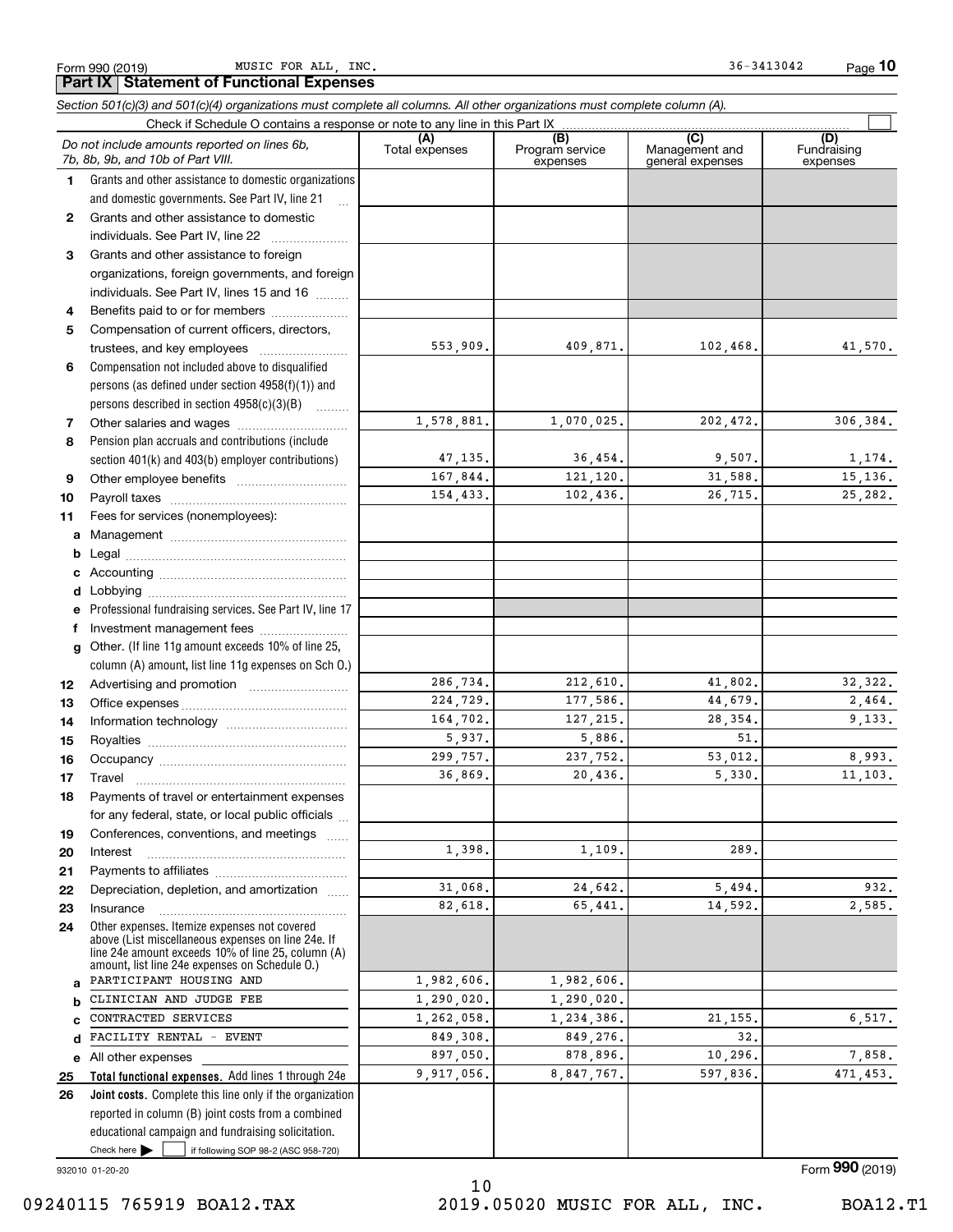MUSIC FOR ALL, INC. 36-3413042

|                             |          | Check if Schedule O contains a response or note to any line in this Part X                                                                                                                                                     |           |                     |                          |                         |                                   |
|-----------------------------|----------|--------------------------------------------------------------------------------------------------------------------------------------------------------------------------------------------------------------------------------|-----------|---------------------|--------------------------|-------------------------|-----------------------------------|
|                             |          |                                                                                                                                                                                                                                |           |                     | (A)<br>Beginning of year |                         | (B)<br>End of year                |
|                             | 1        |                                                                                                                                                                                                                                |           |                     | 482,751.                 | 1                       | 346,174.                          |
|                             | 2        |                                                                                                                                                                                                                                |           |                     | 2,748,828.               | $\mathbf{2}$            | 3,871,022.                        |
|                             | 3        |                                                                                                                                                                                                                                |           |                     |                          | 3                       |                                   |
|                             | 4        |                                                                                                                                                                                                                                |           |                     | 951,651.                 | $\overline{\mathbf{4}}$ | 1,016,046.                        |
|                             | 5        | Loans and other receivables from any current or former officer, director,                                                                                                                                                      |           |                     |                          |                         |                                   |
|                             |          | trustee, key employee, creator or founder, substantial contributor, or 35%                                                                                                                                                     |           |                     |                          |                         |                                   |
|                             |          | controlled entity or family member of any of these persons                                                                                                                                                                     |           |                     |                          | 5                       |                                   |
|                             | 6        | Loans and other receivables from other disqualified persons (as defined                                                                                                                                                        |           |                     |                          |                         |                                   |
|                             |          | under section $4958(f)(1)$ , and persons described in section $4958(c)(3)(B)$                                                                                                                                                  |           | 6                   |                          |                         |                                   |
|                             | 7        |                                                                                                                                                                                                                                |           |                     |                          | $\overline{7}$          |                                   |
| Assets                      | 8        |                                                                                                                                                                                                                                |           |                     |                          | 8                       |                                   |
|                             | 9        | Prepaid expenses and deferred charges                                                                                                                                                                                          |           |                     | 500, 109.                | 9                       | 449,083.                          |
|                             |          | <b>10a</b> Land, buildings, and equipment: cost or other                                                                                                                                                                       |           |                     |                          |                         |                                   |
|                             |          | basis. Complete Part VI of Schedule D    10a                                                                                                                                                                                   |           | 1,673,176.          |                          |                         |                                   |
|                             |          | <u>10b</u><br><b>b</b> Less: accumulated depreciation                                                                                                                                                                          |           | 1,538,694.          | 142,953.                 | 10 <sub>c</sub>         | 134,482.                          |
|                             | 11       |                                                                                                                                                                                                                                |           |                     |                          | 11                      |                                   |
|                             | 12       |                                                                                                                                                                                                                                |           |                     |                          | 12                      |                                   |
|                             | 13       |                                                                                                                                                                                                                                |           |                     |                          | 13                      |                                   |
|                             | 14       |                                                                                                                                                                                                                                |           |                     | 20,000.                  | 14                      | 20,000.                           |
|                             | 15       |                                                                                                                                                                                                                                | 126, 429. | 15                  | 74,073.                  |                         |                                   |
|                             | 16       |                                                                                                                                                                                                                                |           |                     | 4,972,721.               | 16                      | 5,910,880.                        |
|                             | 17       |                                                                                                                                                                                                                                |           |                     | 652,060.                 | 17                      | 557,181.                          |
|                             | 18       |                                                                                                                                                                                                                                |           |                     | 18                       |                         |                                   |
|                             | 19       | Deferred revenue manual contracts and contracts are all the contracts and contracts are contracted and contracts are contracted and contract are contracted and contract are contracted and contract are contracted and contra |           |                     | 3, 158, 964.             | 19                      | 4, 267, 126.                      |
|                             | 20       |                                                                                                                                                                                                                                |           |                     |                          | 20                      |                                   |
|                             | 21       | Escrow or custodial account liability. Complete Part IV of Schedule D                                                                                                                                                          |           | 1.1.1.1.1.1.1.1.1.1 |                          | 21                      |                                   |
|                             | 22       | Loans and other payables to any current or former officer, director,                                                                                                                                                           |           |                     |                          |                         |                                   |
| Liabilities                 |          | trustee, key employee, creator or founder, substantial contributor, or 35%                                                                                                                                                     |           |                     |                          |                         |                                   |
|                             |          | controlled entity or family member of any of these persons                                                                                                                                                                     |           |                     |                          | 22                      |                                   |
|                             | 23       |                                                                                                                                                                                                                                |           |                     |                          | 23                      |                                   |
|                             | 24       | Unsecured notes and loans payable to unrelated third parties                                                                                                                                                                   |           |                     |                          | 24                      |                                   |
|                             | 25       | Other liabilities (including federal income tax, payables to related third                                                                                                                                                     |           |                     |                          |                         |                                   |
|                             |          | parties, and other liabilities not included on lines 17-24). Complete Part X                                                                                                                                                   |           |                     |                          |                         |                                   |
|                             |          | of Schedule D                                                                                                                                                                                                                  |           |                     | 209, 254.<br>4,020,278.  | 25                      | 28,575.<br>$\overline{4,852,882}$ |
|                             | 26       | Total liabilities. Add lines 17 through 25                                                                                                                                                                                     |           |                     |                          | 26                      |                                   |
|                             |          | Organizations that follow FASB ASC 958, check here $\blacktriangleright \begin{array}{c} \perp X \end{array}$                                                                                                                  |           |                     |                          |                         |                                   |
|                             |          | and complete lines 27, 28, 32, and 33.<br>Net assets without donor restrictions                                                                                                                                                |           |                     | 830, 111.                | 27                      | 935,667.                          |
|                             | 27<br>28 |                                                                                                                                                                                                                                |           |                     | 122,332.                 | 28                      | 122,331.                          |
|                             |          | Net assets with donor restrictions<br>Organizations that do not follow FASB ASC 958, check here $\blacktriangleright$                                                                                                          |           |                     |                          |                         |                                   |
|                             |          | and complete lines 29 through 33.                                                                                                                                                                                              |           |                     |                          |                         |                                   |
|                             | 29       |                                                                                                                                                                                                                                |           |                     |                          | 29                      |                                   |
|                             | 30       | Paid-in or capital surplus, or land, building, or equipment fund                                                                                                                                                               |           |                     |                          | 30                      |                                   |
|                             | 31       | Retained earnings, endowment, accumulated income, or other funds                                                                                                                                                               |           |                     |                          | 31                      |                                   |
| Net Assets or Fund Balances | 32       |                                                                                                                                                                                                                                |           |                     | 952,443.                 | 32                      | 1,057,998.                        |
|                             | 33       | Total liabilities and net assets/fund balances                                                                                                                                                                                 |           |                     | 4,972,721.               | 33                      | 5,910,880.                        |
|                             |          |                                                                                                                                                                                                                                |           |                     |                          |                         |                                   |

Form (2019) **990**

932011 01-20-20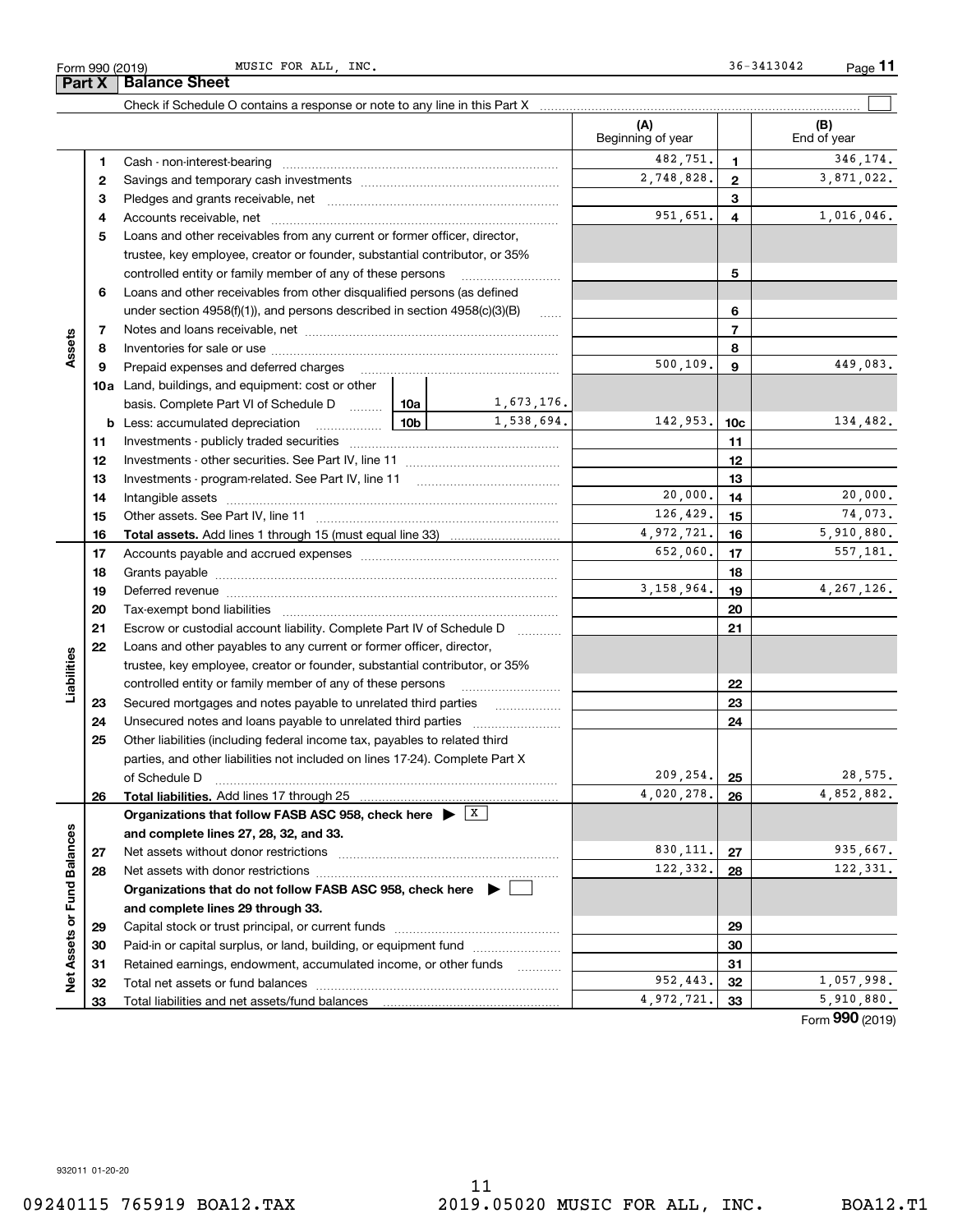|    | MUSIC FOR ALL, INC.<br>Form 990 (2019)                                                                                                                                                                                         | $36 - 3413042$ |                |               | Page $12$ |
|----|--------------------------------------------------------------------------------------------------------------------------------------------------------------------------------------------------------------------------------|----------------|----------------|---------------|-----------|
|    | <b>Reconciliation of Net Assets</b><br>Part XI                                                                                                                                                                                 |                |                |               |           |
|    |                                                                                                                                                                                                                                |                |                |               |           |
|    |                                                                                                                                                                                                                                |                |                |               |           |
| 1  | Total revenue (must equal Part VIII, column (A), line 12)                                                                                                                                                                      | 1.             |                | 10,022,611.   |           |
| 2  |                                                                                                                                                                                                                                | $\mathbf{2}$   |                | 9,917,056.    |           |
| 3  | Revenue less expenses. Subtract line 2 from line 1                                                                                                                                                                             | 3              |                |               | 105,555.  |
| 4  |                                                                                                                                                                                                                                | $\overline{4}$ |                |               | 952,443.  |
| 5  | Net unrealized gains (losses) on investments [11] matter continuum matter is a set of the state of the state of the state of the state of the state of the state of the state of the state of the state of the state of the st | 5              |                |               |           |
| 6  |                                                                                                                                                                                                                                | 6              |                |               |           |
| 7  | Investment expenses www.communication.com/www.communication.com/www.communication.com/www.communication.com/ww                                                                                                                 | $\overline{7}$ |                |               |           |
| 8  | Prior period adjustments                                                                                                                                                                                                       | 8              |                |               |           |
| 9  | Other changes in net assets or fund balances (explain on Schedule O)                                                                                                                                                           | $\mathbf{Q}$   |                |               | 0.        |
| 10 | Net assets or fund balances at end of year. Combine lines 3 through 9 (must equal Part X, line 32,                                                                                                                             |                |                |               |           |
|    | column (B))                                                                                                                                                                                                                    | 10             |                | 1,057,998.    |           |
|    | Part XII Financial Statements and Reporting                                                                                                                                                                                    |                |                |               |           |
|    | Check if Schedule O contains a response or note to any line in this Part XII [11] [12] Check if Schedule O contains a response or note to any line in this Part XII                                                            |                |                |               | x         |
|    |                                                                                                                                                                                                                                |                |                | Yes           | No        |
| 1. | $\sqrt{X}$ Accrual<br>Accounting method used to prepare the Form 990: <u>[</u> Cash<br>Other                                                                                                                                   |                |                |               |           |
|    | If the organization changed its method of accounting from a prior year or checked "Other," explain in Schedule O.                                                                                                              |                |                |               |           |
|    | 2a Were the organization's financial statements compiled or reviewed by an independent accountant?                                                                                                                             |                | 2a             |               | х         |
|    | If "Yes," check a box below to indicate whether the financial statements for the year were compiled or reviewed on a                                                                                                           |                |                |               |           |
|    | separate basis, consolidated basis, or both:                                                                                                                                                                                   |                |                |               |           |
|    | Separate basis<br><b>Consolidated basis</b><br>Both consolidated and separate basis                                                                                                                                            |                |                |               |           |
|    | <b>b</b> Were the organization's financial statements audited by an independent accountant?                                                                                                                                    |                | 2 <sub>b</sub> |               | х         |
|    | If "Yes," check a box below to indicate whether the financial statements for the year were audited on a separate basis,                                                                                                        |                |                |               |           |
|    | consolidated basis, or both:                                                                                                                                                                                                   |                |                |               |           |
|    | Separate basis<br>Consolidated basis<br>Both consolidated and separate basis                                                                                                                                                   |                |                |               |           |
|    | c If "Yes" to line 2a or 2b, does the organization have a committee that assumes responsibility for oversight of the audit,                                                                                                    |                |                |               |           |
|    | review, or compilation of its financial statements and selection of an independent accountant?                                                                                                                                 |                | 2c             |               |           |
|    | If the organization changed either its oversight process or selection process during the tax year, explain on Schedule O.                                                                                                      |                |                |               |           |
|    | 3a As a result of a federal award, was the organization required to undergo an audit or audits as set forth in the Single Audit                                                                                                |                |                |               |           |
|    |                                                                                                                                                                                                                                |                | 3a             |               | x         |
|    | b If "Yes," did the organization undergo the required audit or audits? If the organization did not undergo the required audit                                                                                                  |                |                |               |           |
|    |                                                                                                                                                                                                                                |                | 3b             | $000 \approx$ |           |

Form (2019) **990**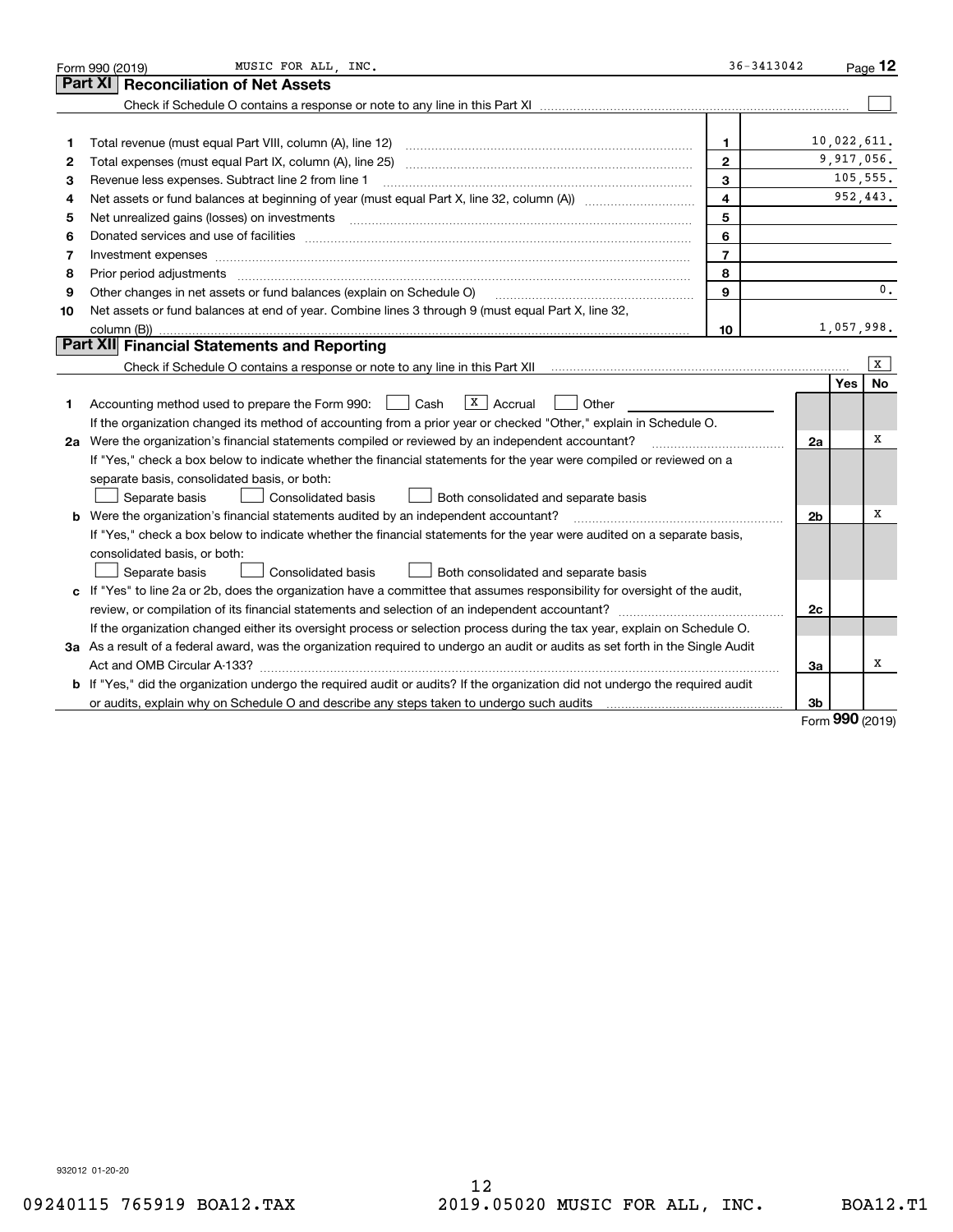Department of the Treasury Internal Revenue Service

**Total**

|  |  |  | (Form 990 or 990-EZ) |
|--|--|--|----------------------|
|--|--|--|----------------------|

### **Public Charity Status and Public Support**

**Complete if the organization is a section 501(c)(3) organization or a section 4947(a)(1) nonexempt charitable trust. | Attach to Form 990 or Form 990-EZ. | Go to www.irs.gov/Form990 for instructions and the latest information.**

| OMB No. 1545-0047                   |
|-------------------------------------|
| 2019                                |
| <b>Open to Public</b><br>Inspection |

| Name of the organization |    |
|--------------------------|----|
|                          | MU |

|    |              | Name of the organization                                                                                                                      | MUSIC FOR ALL, INC. |                                                        |                             |                                 |                            | <b>Employer identification number</b><br>36-3413042 |
|----|--------------|-----------------------------------------------------------------------------------------------------------------------------------------------|---------------------|--------------------------------------------------------|-----------------------------|---------------------------------|----------------------------|-----------------------------------------------------|
|    | Part I       | Reason for Public Charity Status (All organizations must complete this part.) See instructions.                                               |                     |                                                        |                             |                                 |                            |                                                     |
|    |              | The organization is not a private foundation because it is: (For lines 1 through 12, check only one box.)                                     |                     |                                                        |                             |                                 |                            |                                                     |
| 1  |              | A church, convention of churches, or association of churches described in section 170(b)(1)(A)(i).                                            |                     |                                                        |                             |                                 |                            |                                                     |
|    |              |                                                                                                                                               |                     |                                                        |                             |                                 |                            |                                                     |
| 2  |              | A school described in section 170(b)(1)(A)(ii). (Attach Schedule E (Form 990 or 990-EZ).)                                                     |                     |                                                        |                             |                                 |                            |                                                     |
| 3  |              | A hospital or a cooperative hospital service organization described in section $170(b)(1)(A)(iii)$ .                                          |                     |                                                        |                             |                                 |                            |                                                     |
| 4  |              | A medical research organization operated in conjunction with a hospital described in section 170(b)(1)(A)(iii). Enter the hospital's name,    |                     |                                                        |                             |                                 |                            |                                                     |
|    |              | city, and state:                                                                                                                              |                     |                                                        |                             |                                 |                            |                                                     |
| 5  |              | An organization operated for the benefit of a college or university owned or operated by a governmental unit described in                     |                     |                                                        |                             |                                 |                            |                                                     |
|    |              | section 170(b)(1)(A)(iv). (Complete Part II.)                                                                                                 |                     |                                                        |                             |                                 |                            |                                                     |
| 6  |              | A federal, state, or local government or governmental unit described in section 170(b)(1)(A)(v).                                              |                     |                                                        |                             |                                 |                            |                                                     |
| 7  |              | An organization that normally receives a substantial part of its support from a governmental unit or from the general public described in     |                     |                                                        |                             |                                 |                            |                                                     |
|    |              | section 170(b)(1)(A)(vi). (Complete Part II.)                                                                                                 |                     |                                                        |                             |                                 |                            |                                                     |
| 8  |              | A community trust described in section 170(b)(1)(A)(vi). (Complete Part II.)                                                                  |                     |                                                        |                             |                                 |                            |                                                     |
| 9  |              | An agricultural research organization described in section 170(b)(1)(A)(ix) operated in conjunction with a land-grant college                 |                     |                                                        |                             |                                 |                            |                                                     |
|    |              | or university or a non-land-grant college of agriculture (see instructions). Enter the name, city, and state of the college or                |                     |                                                        |                             |                                 |                            |                                                     |
|    |              | university:                                                                                                                                   |                     |                                                        |                             |                                 |                            |                                                     |
| 10 | $\mathbf{X}$ | An organization that normally receives: (1) more than 33 1/3% of its support from contributions, membership fees, and gross receipts from     |                     |                                                        |                             |                                 |                            |                                                     |
|    |              | activities related to its exempt functions - subject to certain exceptions, and (2) no more than 33 1/3% of its support from gross investment |                     |                                                        |                             |                                 |                            |                                                     |
|    |              | income and unrelated business taxable income (less section 511 tax) from businesses acquired by the organization after June 30, 1975.         |                     |                                                        |                             |                                 |                            |                                                     |
|    |              | See section 509(a)(2). (Complete Part III.)                                                                                                   |                     |                                                        |                             |                                 |                            |                                                     |
| 11 |              | An organization organized and operated exclusively to test for public safety. See section 509(a)(4).                                          |                     |                                                        |                             |                                 |                            |                                                     |
| 12 |              | An organization organized and operated exclusively for the benefit of, to perform the functions of, or to carry out the purposes of one or    |                     |                                                        |                             |                                 |                            |                                                     |
|    |              | more publicly supported organizations described in section 509(a)(1) or section 509(a)(2). See section 509(a)(3). Check the box in            |                     |                                                        |                             |                                 |                            |                                                     |
|    |              | lines 12a through 12d that describes the type of supporting organization and complete lines 12e, 12f, and 12g.                                |                     |                                                        |                             |                                 |                            |                                                     |
| а  |              | Type I. A supporting organization operated, supervised, or controlled by its supported organization(s), typically by giving                   |                     |                                                        |                             |                                 |                            |                                                     |
|    |              | the supported organization(s) the power to regularly appoint or elect a majority of the directors or trustees of the supporting               |                     |                                                        |                             |                                 |                            |                                                     |
|    |              | organization. You must complete Part IV, Sections A and B.                                                                                    |                     |                                                        |                             |                                 |                            |                                                     |
| b  |              | Type II. A supporting organization supervised or controlled in connection with its supported organization(s), by having                       |                     |                                                        |                             |                                 |                            |                                                     |
|    |              | control or management of the supporting organization vested in the same persons that control or manage the supported                          |                     |                                                        |                             |                                 |                            |                                                     |
|    |              | organization(s). You must complete Part IV, Sections A and C.                                                                                 |                     |                                                        |                             |                                 |                            |                                                     |
| с  |              | Type III functionally integrated. A supporting organization operated in connection with, and functionally integrated with,                    |                     |                                                        |                             |                                 |                            |                                                     |
|    |              | its supported organization(s) (see instructions). You must complete Part IV, Sections A, D, and E.                                            |                     |                                                        |                             |                                 |                            |                                                     |
| d  |              | Type III non-functionally integrated. A supporting organization operated in connection with its supported organization(s)                     |                     |                                                        |                             |                                 |                            |                                                     |
|    |              | that is not functionally integrated. The organization generally must satisfy a distribution requirement and an attentiveness                  |                     |                                                        |                             |                                 |                            |                                                     |
|    |              | requirement (see instructions). You must complete Part IV, Sections A and D, and Part V.                                                      |                     |                                                        |                             |                                 |                            |                                                     |
|    |              | Check this box if the organization received a written determination from the IRS that it is a Type I, Type II, Type III                       |                     |                                                        |                             |                                 |                            |                                                     |
|    |              | functionally integrated, or Type III non-functionally integrated supporting organization.                                                     |                     |                                                        |                             |                                 |                            |                                                     |
|    |              | f Enter the number of supported organizations                                                                                                 |                     |                                                        |                             |                                 |                            |                                                     |
|    |              | g Provide the following information about the supported organization(s).                                                                      |                     |                                                        |                             |                                 |                            |                                                     |
|    |              | (i) Name of supported                                                                                                                         | (ii) EIN            | (iii) Type of organization<br>(described on lines 1-10 | in your governing document? | (iv) Is the organization listed | (v) Amount of monetary     | (vi) Amount of other                                |
|    |              | organization                                                                                                                                  |                     | above (see instructions))                              | Yes                         | No                              | support (see instructions) | support (see instructions)                          |
|    |              |                                                                                                                                               |                     |                                                        |                             |                                 |                            |                                                     |
|    |              |                                                                                                                                               |                     |                                                        |                             |                                 |                            |                                                     |
|    |              |                                                                                                                                               |                     |                                                        |                             |                                 |                            |                                                     |
|    |              |                                                                                                                                               |                     |                                                        |                             |                                 |                            |                                                     |
|    |              |                                                                                                                                               |                     |                                                        |                             |                                 |                            |                                                     |
|    |              |                                                                                                                                               |                     |                                                        |                             |                                 |                            |                                                     |
|    |              |                                                                                                                                               |                     |                                                        |                             |                                 |                            |                                                     |

LHA For Paperwork Reduction Act Notice, see the Instructions for Form 990 or 990-EZ. 932021 09-25-19 Schedule A (Form 990 or 990-EZ) 2019

13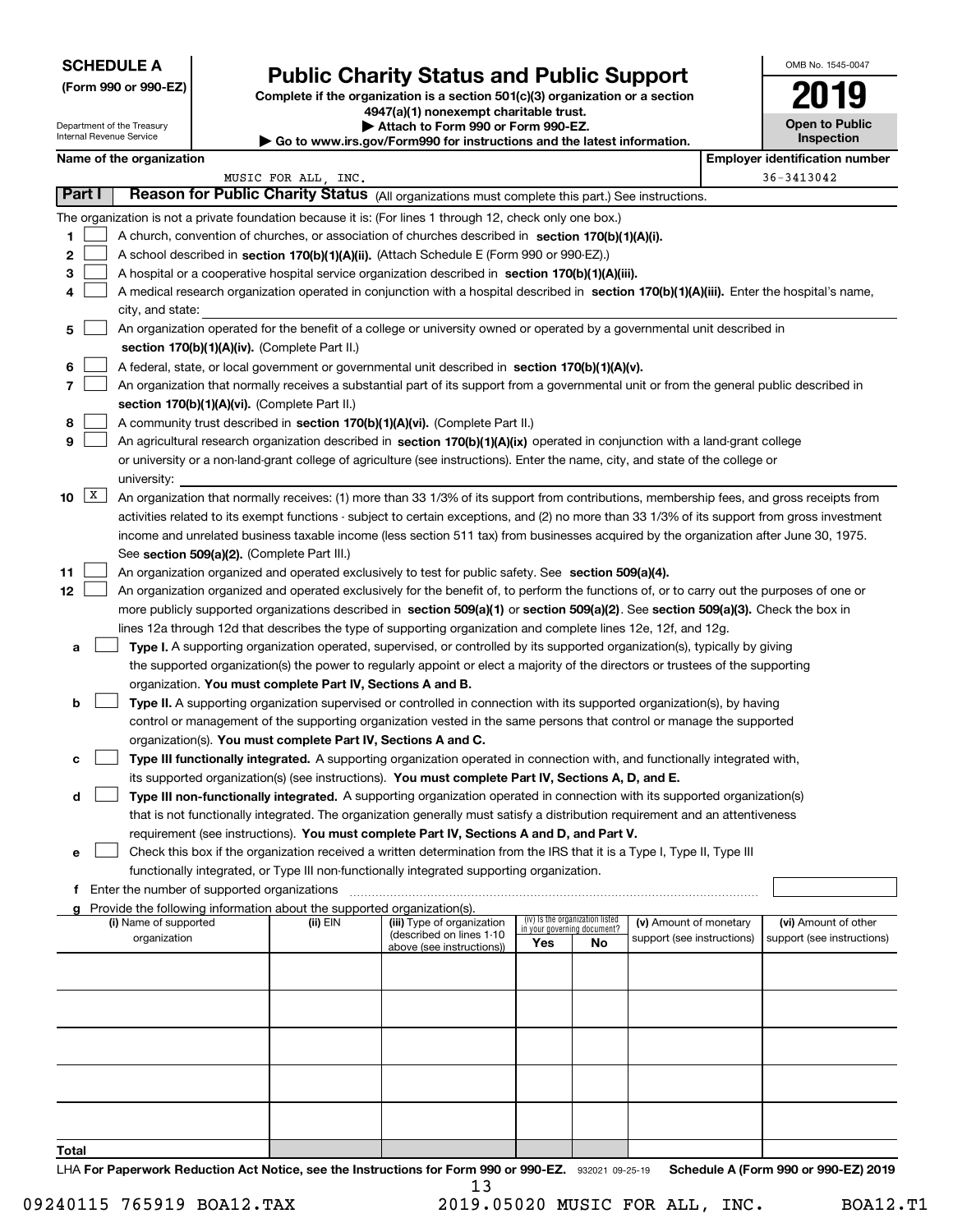|  | Schedule A (Form 990 or 990-EZ) 2019 MUSIC | FOR ALL | INC. | 3413042<br>36. | Page |  |
|--|--------------------------------------------|---------|------|----------------|------|--|
|--|--------------------------------------------|---------|------|----------------|------|--|

36-3413042

**2**

(Complete only if you checked the box on line 5, 7, or 8 of Part I or if the organization failed to qualify under Part III. If the organization fails to qualify under the tests listed below, please complete Part III.) **Part II Support Schedule for Organizations Described in Sections 170(b)(1)(A)(iv) and 170(b)(1)(A)(vi)**

|   | <b>Section A. Public Support</b>                                                                                                               |          |            |            |            |                                              |           |
|---|------------------------------------------------------------------------------------------------------------------------------------------------|----------|------------|------------|------------|----------------------------------------------|-----------|
|   | Calendar year (or fiscal year beginning in) $\blacktriangleright$                                                                              | (a) 2015 | $(b)$ 2016 | $(c)$ 2017 | $(d)$ 2018 | (e) 2019                                     | (f) Total |
|   | <b>1</b> Gifts, grants, contributions, and                                                                                                     |          |            |            |            |                                              |           |
|   | membership fees received. (Do not                                                                                                              |          |            |            |            |                                              |           |
|   | include any "unusual grants.")                                                                                                                 |          |            |            |            |                                              |           |
|   | 2 Tax revenues levied for the organ-                                                                                                           |          |            |            |            |                                              |           |
|   | ization's benefit and either paid to                                                                                                           |          |            |            |            |                                              |           |
|   | or expended on its behalf                                                                                                                      |          |            |            |            |                                              |           |
|   | 3 The value of services or facilities                                                                                                          |          |            |            |            |                                              |           |
|   | furnished by a governmental unit to                                                                                                            |          |            |            |            |                                              |           |
|   | the organization without charge                                                                                                                |          |            |            |            |                                              |           |
| 4 | <b>Total.</b> Add lines 1 through 3                                                                                                            |          |            |            |            |                                              |           |
| 5 | The portion of total contributions                                                                                                             |          |            |            |            |                                              |           |
|   | by each person (other than a                                                                                                                   |          |            |            |            |                                              |           |
|   | governmental unit or publicly                                                                                                                  |          |            |            |            |                                              |           |
|   | supported organization) included                                                                                                               |          |            |            |            |                                              |           |
|   | on line 1 that exceeds 2% of the                                                                                                               |          |            |            |            |                                              |           |
|   | amount shown on line 11,                                                                                                                       |          |            |            |            |                                              |           |
|   | column (f)                                                                                                                                     |          |            |            |            |                                              |           |
|   | 6 Public support. Subtract line 5 from line 4.                                                                                                 |          |            |            |            |                                              |           |
|   | <b>Section B. Total Support</b>                                                                                                                |          |            |            |            |                                              |           |
|   | Calendar year (or fiscal year beginning in) $\blacktriangleright$                                                                              | (a) 2015 | $(b)$ 2016 | $(c)$ 2017 | $(d)$ 2018 | (e) 2019                                     | (f) Total |
|   | 7 Amounts from line 4                                                                                                                          |          |            |            |            |                                              |           |
| 8 | Gross income from interest,                                                                                                                    |          |            |            |            |                                              |           |
|   | dividends, payments received on                                                                                                                |          |            |            |            |                                              |           |
|   | securities loans, rents, royalties,                                                                                                            |          |            |            |            |                                              |           |
|   | and income from similar sources                                                                                                                |          |            |            |            |                                              |           |
| 9 | Net income from unrelated business                                                                                                             |          |            |            |            |                                              |           |
|   | activities, whether or not the                                                                                                                 |          |            |            |            |                                              |           |
|   | business is regularly carried on                                                                                                               |          |            |            |            |                                              |           |
|   | <b>10</b> Other income. Do not include gain                                                                                                    |          |            |            |            |                                              |           |
|   | or loss from the sale of capital                                                                                                               |          |            |            |            |                                              |           |
|   | assets (Explain in Part VI.)                                                                                                                   |          |            |            |            |                                              |           |
|   | <b>11 Total support.</b> Add lines 7 through 10                                                                                                |          |            |            |            |                                              |           |
|   | <b>12</b> Gross receipts from related activities, etc. (see instructions)                                                                      |          |            |            |            | 12                                           |           |
|   | 13 First five years. If the Form 990 is for the organization's first, second, third, fourth, or fifth tax year as a section 501(c)(3)          |          |            |            |            |                                              |           |
|   | organization, check this box and stop here                                                                                                     |          |            |            |            |                                              |           |
|   | Section C. Computation of Public Support Percentage                                                                                            |          |            |            |            |                                              |           |
|   | 14 Public support percentage for 2019 (line 6, column (f) divided by line 11, column (f) <i>mummumumum</i>                                     |          |            |            |            | 14                                           | %         |
|   |                                                                                                                                                |          |            |            |            | 15                                           | %         |
|   | 16a 33 1/3% support test - 2019. If the organization did not check the box on line 13, and line 14 is 33 1/3% or more, check this box and      |          |            |            |            |                                              |           |
|   | stop here. The organization qualifies as a publicly supported organization                                                                     |          |            |            |            |                                              |           |
|   | b 33 1/3% support test - 2018. If the organization did not check a box on line 13 or 16a, and line 15 is 33 1/3% or more, check this box       |          |            |            |            |                                              |           |
|   | and stop here. The organization qualifies as a publicly supported organization                                                                 |          |            |            |            |                                              |           |
|   | 17a 10% -facts-and-circumstances test - 2019. If the organization did not check a box on line 13, 16a, or 16b, and line 14 is 10% or more,     |          |            |            |            |                                              |           |
|   | and if the organization meets the "facts-and-circumstances" test, check this box and stop here. Explain in Part VI how the organization        |          |            |            |            |                                              |           |
|   | meets the "facts and circumstances" test. The organization qualifies as a publicly supported organization <i>manumumumumumum</i>               |          |            |            |            |                                              |           |
|   | <b>b 10% -facts-and-circumstances test - 2018.</b> If the organization did not check a box on line 13, 16a, 16b, or 17a, and line 15 is 10% or |          |            |            |            |                                              |           |
|   | more, and if the organization meets the "facts-and-circumstances" test, check this box and stop here. Explain in Part VI how the               |          |            |            |            |                                              |           |
|   | organization meets the "facts-and-circumstances" test. The organization qualifies as a publicly supported organization                         |          |            |            |            |                                              |           |
|   | 18 Private foundation. If the organization did not check a box on line 13, 16a, 16b, 17a, or 17b, check this box and see instructions          |          |            |            |            | <b>Cabadule A (Fause 000 av 000 EZ) 0040</b> |           |

**Schedule A (Form 990 or 990-EZ) 2019**

932022 09-25-19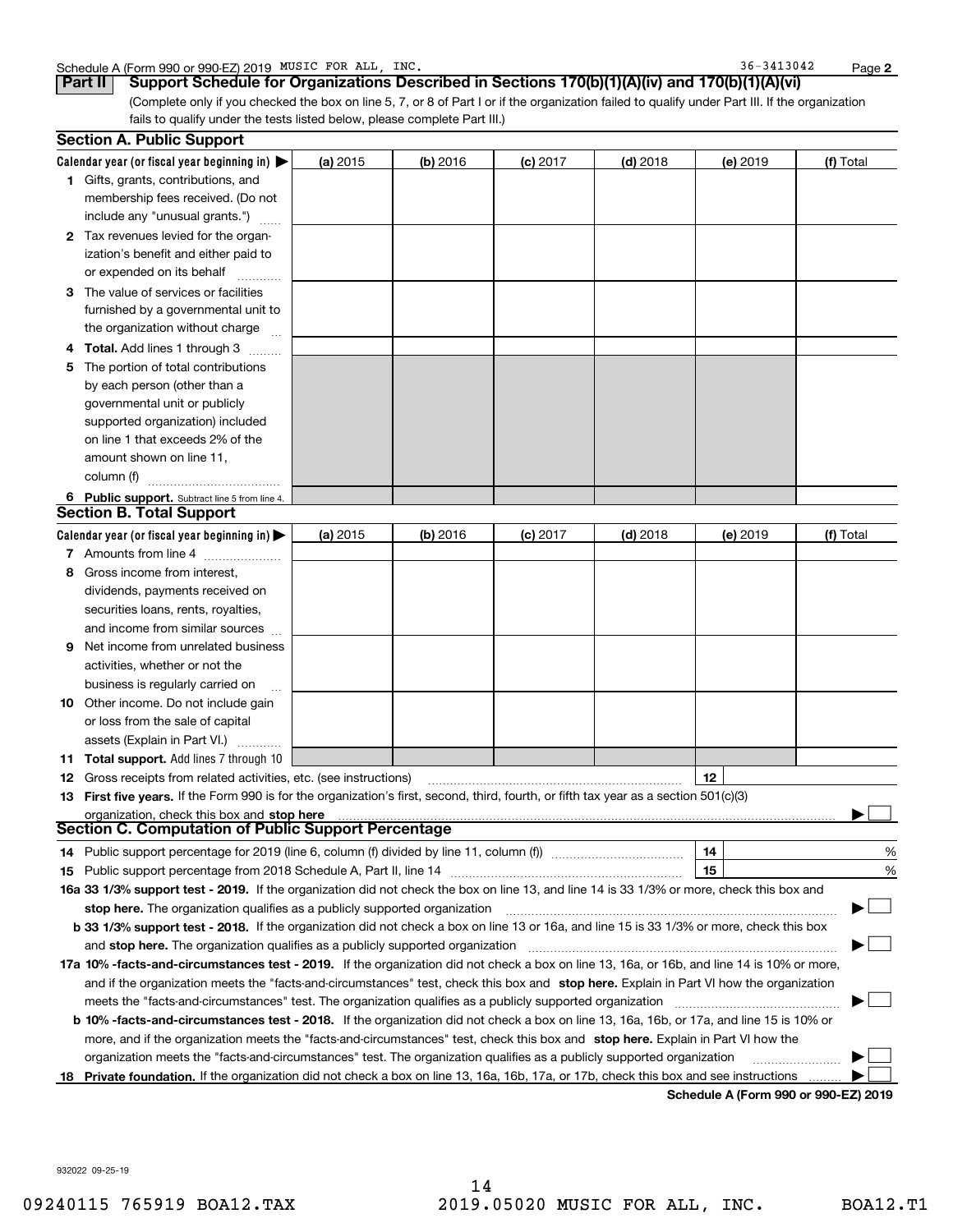### **Part III Support Schedule for Organizations Described in Section 509(a)(2)**

(Complete only if you checked the box on line 10 of Part I or if the organization failed to qualify under Part II. If the organization fails to

qualify under the tests listed below, please complete Part II.)

|    | <b>Section A. Public Support</b>                                                                                                                                                                                                                                 |            |              |            |               |                                      |                                      |
|----|------------------------------------------------------------------------------------------------------------------------------------------------------------------------------------------------------------------------------------------------------------------|------------|--------------|------------|---------------|--------------------------------------|--------------------------------------|
|    | Calendar year (or fiscal year beginning in)                                                                                                                                                                                                                      | (a) 2015   | (b) 2016     | $(c)$ 2017 | $(d)$ 2018    | (e) 2019                             | (f) Total                            |
|    | 1 Gifts, grants, contributions, and                                                                                                                                                                                                                              |            |              |            |               |                                      |                                      |
|    | membership fees received. (Do not                                                                                                                                                                                                                                |            |              |            |               |                                      |                                      |
|    | include any "unusual grants.")                                                                                                                                                                                                                                   | 278,888.   | 284,610.     | 422,853.   | 384,479.      | 312,941.                             | 1,683,771.                           |
|    | 2 Gross receipts from admissions,<br>merchandise sold or services per-<br>formed, or facilities furnished in<br>any activity that is related to the<br>organization's tax-exempt purpose                                                                         | 5,019,981. | 6, 247, 401. | 6,457,352. | 7, 255, 422.  | 7,706,865.                           | 32,687,021.                          |
|    | 3 Gross receipts from activities that                                                                                                                                                                                                                            |            |              |            |               |                                      |                                      |
|    | are not an unrelated trade or bus-<br>iness under section 513                                                                                                                                                                                                    | 2,314,772. | 2,821,828.   | 2,734,716. | 2,409,838.    | 2, 144, 114.                         | 12,425,268.                          |
|    | 4 Tax revenues levied for the organ-                                                                                                                                                                                                                             |            |              |            |               |                                      |                                      |
|    | ization's benefit and either paid to<br>or expended on its behalf                                                                                                                                                                                                |            |              |            |               |                                      |                                      |
|    | 5 The value of services or facilities<br>furnished by a governmental unit to                                                                                                                                                                                     |            |              |            |               |                                      |                                      |
|    | the organization without charge                                                                                                                                                                                                                                  |            |              |            |               |                                      |                                      |
|    | 6 Total. Add lines 1 through 5                                                                                                                                                                                                                                   | 7,613,641. | 9, 353, 839. | 9,614,921. | 10,049,739.   | 10, 163, 920.                        | 46,796,060.                          |
|    | 7a Amounts included on lines 1, 2, and<br>3 received from disqualified persons                                                                                                                                                                                   |            |              |            |               |                                      | 0.                                   |
|    | <b>b</b> Amounts included on lines 2 and 3 received<br>from other than disqualified persons that<br>exceed the greater of \$5,000 or 1% of the<br>amount on line 13 for the year                                                                                 |            |              |            |               |                                      | 0.                                   |
|    | c Add lines 7a and 7b                                                                                                                                                                                                                                            |            |              |            |               |                                      | $\mathbf{0}$ .                       |
|    | 8 Public support. (Subtract line 7c from line 6.)                                                                                                                                                                                                                |            |              |            |               |                                      | 46,796,060.                          |
|    | Section B. Total Support                                                                                                                                                                                                                                         |            |              |            |               |                                      |                                      |
|    | Calendar year (or fiscal year beginning in)                                                                                                                                                                                                                      | (a) 2015   | (b) 2016     | $(c)$ 2017 | $(d)$ 2018    | (e) 2019                             | (f) Total                            |
|    | <b>9</b> Amounts from line 6                                                                                                                                                                                                                                     | 7,613,641. | 9, 353, 839. | 9,614,921. | 10,049,739.   | 10, 163, 920.                        | 46,796,060.                          |
|    | 10a Gross income from interest,<br>dividends, payments received on<br>securities loans, rents, royalties,<br>and income from similar sources                                                                                                                     | 308.       | 756.         | 7,857.     | 30, 307.      | 29,729.                              | 68,957.                              |
|    | <b>b</b> Unrelated business taxable income                                                                                                                                                                                                                       |            |              |            |               |                                      |                                      |
|    | (less section 511 taxes) from businesses                                                                                                                                                                                                                         |            |              |            |               |                                      |                                      |
|    | acquired after June 30, 1975                                                                                                                                                                                                                                     | 35,216.    | 39,275.      | 35,719.    | 33,797.       | 29,810.                              | 173,817.                             |
|    | c Add lines 10a and 10b                                                                                                                                                                                                                                          | 35,524.    | 40,031.      | 43,576.    | 64,104.       | 59,539.                              | 242,774.                             |
|    | <b>11</b> Net income from unrelated business<br>activities not included in line 10b.<br>whether or not the business is<br>regularly carried on                                                                                                                   |            |              |            |               |                                      |                                      |
|    | <b>12</b> Other income. Do not include gain<br>or loss from the sale of capital<br>assets (Explain in Part VI.)                                                                                                                                                  |            |              |            |               |                                      |                                      |
|    | <b>13 Total support.</b> (Add lines 9, 10c, 11, and 12.)                                                                                                                                                                                                         | 7,649,165. | 9,393,870.   | 9,658,497. | 10, 113, 843. | 10, 223, 459.                        | 47,038,834.                          |
|    | 14 First five years. If the Form 990 is for the organization's first, second, third, fourth, or fifth tax year as a section 501(c)(3) organization,                                                                                                              |            |              |            |               |                                      |                                      |
|    | check this box and stop here with an intermediate control to the state of the change of the change of the change of the change of the change of the change of the change of the change of the change of the change of the chan                                   |            |              |            |               |                                      |                                      |
|    | <b>Section C. Computation of Public Support Percentage</b>                                                                                                                                                                                                       |            |              |            |               |                                      |                                      |
|    | 15 Public support percentage for 2019 (line 8, column (f), divided by line 13, column (f))                                                                                                                                                                       |            |              |            |               | 15                                   | 99.48<br>%                           |
|    | 16 Public support percentage from 2018 Schedule A, Part III, line 15                                                                                                                                                                                             |            |              |            |               | 16                                   | 99.50<br>%                           |
|    | <b>Section D. Computation of Investment Income Percentage</b>                                                                                                                                                                                                    |            |              |            |               |                                      |                                      |
|    | 17 Investment income percentage for 2019 (line 10c, column (f), divided by line 13, column (f))                                                                                                                                                                  |            |              |            |               | 17                                   | .52<br>%<br>.50                      |
|    | 18 Investment income percentage from 2018 Schedule A, Part III, line 17<br>19a 33 1/3% support tests - 2019. If the organization did not check the box on line 14, and line 15 is more than 33 1/3%, and line 17 is not                                          |            |              |            |               | 18                                   | %                                    |
|    |                                                                                                                                                                                                                                                                  |            |              |            |               |                                      | $\blacktriangleright$ $\overline{X}$ |
|    | more than 33 1/3%, check this box and stop here. The organization qualifies as a publicly supported organization<br><b>b 33 1/3% support tests - 2018.</b> If the organization did not check a box on line 14 or line 19a, and line 16 is more than 33 1/3%, and |            |              |            |               |                                      |                                      |
|    | line 18 is not more than 33 1/3%, check this box and stop here. The organization qualifies as a publicly supported organization                                                                                                                                  |            |              |            |               |                                      |                                      |
| 20 | Private foundation. If the organization did not check a box on line 14, 19a, or 19b, check this box and see instructions                                                                                                                                         |            |              |            |               |                                      |                                      |
|    | 932023 09-25-19                                                                                                                                                                                                                                                  |            |              |            |               | Schedule A (Form 990 or 990-EZ) 2019 |                                      |
|    |                                                                                                                                                                                                                                                                  |            | 1 E          |            |               |                                      |                                      |

15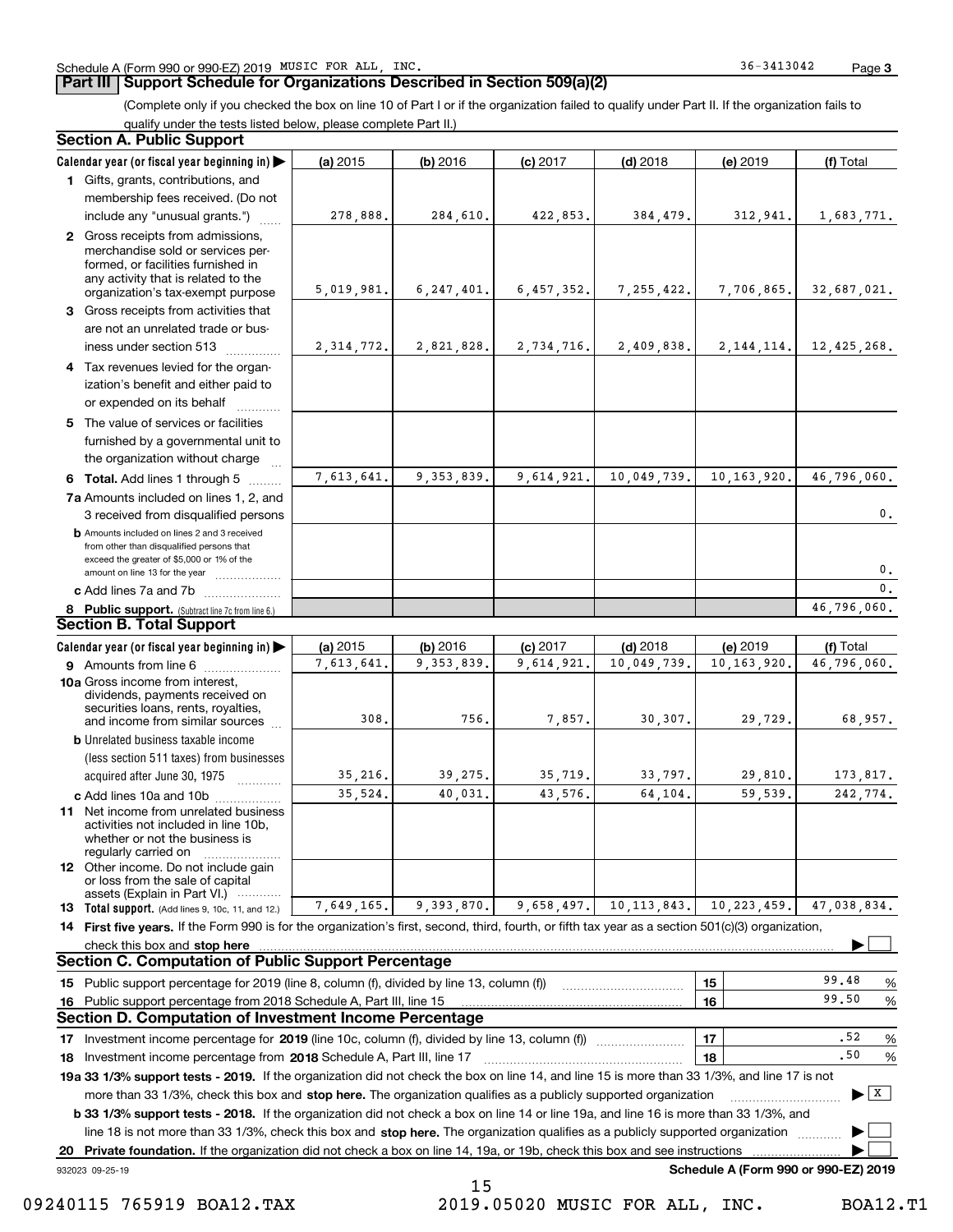### **Part IV Supporting Organizations**

(Complete only if you checked a box in line 12 on Part I. If you checked 12a of Part I, complete Sections A and B. If you checked 12b of Part I, complete Sections A and C. If you checked 12c of Part I, complete Sections A, D, and E. If you checked 12d of Part I, complete Sections A and D, and complete Part V.)

### **Section A. All Supporting Organizations**

- **1** Are all of the organization's supported organizations listed by name in the organization's governing documents? If "No," describe in **Part VI** how the supported organizations are designated. If designated by *class or purpose, describe the designation. If historic and continuing relationship, explain.*
- **2** Did the organization have any supported organization that does not have an IRS determination of status under section 509(a)(1) or (2)? If "Yes," explain in Part VI how the organization determined that the supported *organization was described in section 509(a)(1) or (2).*
- **3a** Did the organization have a supported organization described in section 501(c)(4), (5), or (6)? If "Yes," answer *(b) and (c) below.*
- **b** Did the organization confirm that each supported organization qualified under section 501(c)(4), (5), or (6) and satisfied the public support tests under section 509(a)(2)? If "Yes," describe in **Part VI** when and how the *organization made the determination.*
- **c**Did the organization ensure that all support to such organizations was used exclusively for section 170(c)(2)(B) purposes? If "Yes," explain in **Part VI** what controls the organization put in place to ensure such use.
- **4a***If* Was any supported organization not organized in the United States ("foreign supported organization")? *"Yes," and if you checked 12a or 12b in Part I, answer (b) and (c) below.*
- **b** Did the organization have ultimate control and discretion in deciding whether to make grants to the foreign supported organization? If "Yes," describe in **Part VI** how the organization had such control and discretion *despite being controlled or supervised by or in connection with its supported organizations.*
- **c** Did the organization support any foreign supported organization that does not have an IRS determination under sections 501(c)(3) and 509(a)(1) or (2)? If "Yes," explain in **Part VI** what controls the organization used *to ensure that all support to the foreign supported organization was used exclusively for section 170(c)(2)(B) purposes.*
- **5a** Did the organization add, substitute, or remove any supported organizations during the tax year? If "Yes," answer (b) and (c) below (if applicable). Also, provide detail in **Part VI,** including (i) the names and EIN *numbers of the supported organizations added, substituted, or removed; (ii) the reasons for each such action; (iii) the authority under the organization's organizing document authorizing such action; and (iv) how the action was accomplished (such as by amendment to the organizing document).*
- **b** Type I or Type II only. Was any added or substituted supported organization part of a class already designated in the organization's organizing document?
- **cSubstitutions only.**  Was the substitution the result of an event beyond the organization's control?
- **6** Did the organization provide support (whether in the form of grants or the provision of services or facilities) to **Part VI.** *If "Yes," provide detail in* support or benefit one or more of the filing organization's supported organizations? anyone other than (i) its supported organizations, (ii) individuals that are part of the charitable class benefited by one or more of its supported organizations, or (iii) other supporting organizations that also
- **7**Did the organization provide a grant, loan, compensation, or other similar payment to a substantial contributor *If "Yes," complete Part I of Schedule L (Form 990 or 990-EZ).* regard to a substantial contributor? (as defined in section 4958(c)(3)(C)), a family member of a substantial contributor, or a 35% controlled entity with
- **8** Did the organization make a loan to a disqualified person (as defined in section 4958) not described in line 7? *If "Yes," complete Part I of Schedule L (Form 990 or 990-EZ).*
- **9a** Was the organization controlled directly or indirectly at any time during the tax year by one or more in section 509(a)(1) or (2))? If "Yes," *provide detail in* <code>Part VI.</code> disqualified persons as defined in section 4946 (other than foundation managers and organizations described
- **b** Did one or more disqualified persons (as defined in line 9a) hold a controlling interest in any entity in which the supporting organization had an interest? If "Yes," provide detail in P**art VI**.
- **c**Did a disqualified person (as defined in line 9a) have an ownership interest in, or derive any personal benefit from, assets in which the supporting organization also had an interest? If "Yes," provide detail in P**art VI.**
- **10a** Was the organization subject to the excess business holdings rules of section 4943 because of section supporting organizations)? If "Yes," answer 10b below. 4943(f) (regarding certain Type II supporting organizations, and all Type III non-functionally integrated
- **b** Did the organization have any excess business holdings in the tax year? (Use Schedule C, Form 4720, to *determine whether the organization had excess business holdings.)*

932024 09-25-19

**3b3c4a4b4c5a 5b5c6789a 9b9c10a**

**Schedule A (Form 990 or 990-EZ) 2019**

**10b**

16

**1**

**2**

**3a**

**YesNo**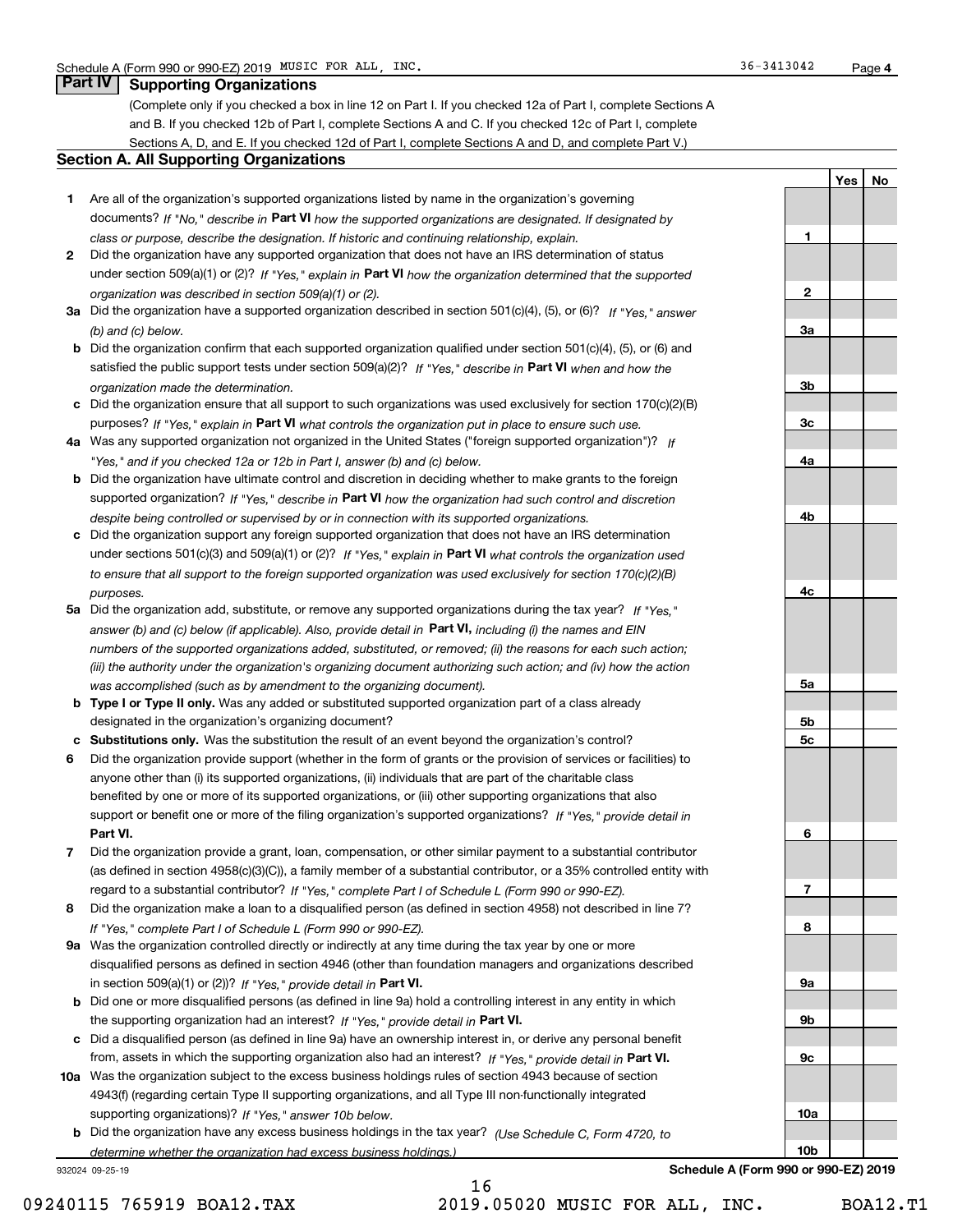**5**

|    | <b>Part IV</b><br>Supporting Organizations (continued)                                                                            |                 |     |    |
|----|-----------------------------------------------------------------------------------------------------------------------------------|-----------------|-----|----|
|    |                                                                                                                                   |                 | Yes | No |
| 11 | Has the organization accepted a gift or contribution from any of the following persons?                                           |                 |     |    |
|    | a A person who directly or indirectly controls, either alone or together with persons described in (b) and (c)                    |                 |     |    |
|    | below, the governing body of a supported organization?                                                                            | 11a             |     |    |
|    | <b>b</b> A family member of a person described in (a) above?                                                                      | 11 <sub>b</sub> |     |    |
|    | c A 35% controlled entity of a person described in (a) or (b) above? If "Yes" to a, b, or c, provide detail in Part VI.           | 11c             |     |    |
|    | <b>Section B. Type I Supporting Organizations</b>                                                                                 |                 |     |    |
|    |                                                                                                                                   |                 | Yes | No |
| 1  | Did the directors, trustees, or membership of one or more supported organizations have the power to                               |                 |     |    |
|    | regularly appoint or elect at least a majority of the organization's directors or trustees at all times during the                |                 |     |    |
|    |                                                                                                                                   |                 |     |    |
|    | tax year? If "No," describe in Part VI how the supported organization(s) effectively operated, supervised, or                     |                 |     |    |
|    | controlled the organization's activities. If the organization had more than one supported organization,                           |                 |     |    |
|    | describe how the powers to appoint and/or remove directors or trustees were allocated among the supported                         | 1               |     |    |
|    | organizations and what conditions or restrictions, if any, applied to such powers during the tax year.                            |                 |     |    |
| 2  | Did the organization operate for the benefit of any supported organization other than the supported                               |                 |     |    |
|    | organization(s) that operated, supervised, or controlled the supporting organization? If "Yes," explain in                        |                 |     |    |
|    | Part VI how providing such benefit carried out the purposes of the supported organization(s) that operated,                       |                 |     |    |
|    | supervised, or controlled the supporting organization.                                                                            | 2               |     |    |
|    | <b>Section C. Type II Supporting Organizations</b>                                                                                |                 |     |    |
|    |                                                                                                                                   |                 | Yes | No |
| 1  | Were a majority of the organization's directors or trustees during the tax year also a majority of the directors                  |                 |     |    |
|    | or trustees of each of the organization's supported organization(s)? If "No." describe in Part VI how control                     |                 |     |    |
|    | or management of the supporting organization was vested in the same persons that controlled or managed                            |                 |     |    |
|    | the supported organization(s).                                                                                                    | 1               |     |    |
|    | <b>Section D. All Type III Supporting Organizations</b>                                                                           |                 |     |    |
|    |                                                                                                                                   |                 | Yes | No |
| 1  | Did the organization provide to each of its supported organizations, by the last day of the fifth month of the                    |                 |     |    |
|    | organization's tax year, (i) a written notice describing the type and amount of support provided during the prior tax             |                 |     |    |
|    | year, (ii) a copy of the Form 990 that was most recently filed as of the date of notification, and (iii) copies of the            |                 |     |    |
|    | organization's governing documents in effect on the date of notification, to the extent not previously provided?                  | 1               |     |    |
| 2  | Were any of the organization's officers, directors, or trustees either (i) appointed or elected by the supported                  |                 |     |    |
|    | organization(s) or (ii) serving on the governing body of a supported organization? If "No," explain in Part VI how                |                 |     |    |
|    | the organization maintained a close and continuous working relationship with the supported organization(s).                       | $\mathbf{2}$    |     |    |
| 3  | By reason of the relationship described in (2), did the organization's supported organizations have a                             |                 |     |    |
|    | significant voice in the organization's investment policies and in directing the use of the organization's                        |                 |     |    |
|    | income or assets at all times during the tax year? If "Yes," describe in Part VI the role the organization's                      |                 |     |    |
|    | supported organizations played in this regard.                                                                                    | 3               |     |    |
|    | Section E. Type III Functionally Integrated Supporting Organizations                                                              |                 |     |    |
| 1  | Check the box next to the method that the organization used to satisfy the Integral Part Test during the year (see instructions). |                 |     |    |
| a  | The organization satisfied the Activities Test. Complete line 2 below.                                                            |                 |     |    |
| b  | The organization is the parent of each of its supported organizations. Complete line 3 below.                                     |                 |     |    |
| c  | The organization supported a governmental entity. Describe in Part VI how you supported a government entity (see instructions).   |                 |     |    |
| 2  | Activities Test. Answer (a) and (b) below.                                                                                        |                 | Yes | No |
| а  | Did substantially all of the organization's activities during the tax year directly further the exempt purposes of                |                 |     |    |
|    | the supported organization(s) to which the organization was responsive? If "Yes," then in Part VI identify                        |                 |     |    |
|    | those supported organizations and explain how these activities directly furthered their exempt purposes,                          |                 |     |    |
|    | how the organization was responsive to those supported organizations, and how the organization determined                         |                 |     |    |
|    | that these activities constituted substantially all of its activities.                                                            | 2a              |     |    |
| b  | Did the activities described in (a) constitute activities that, but for the organization's involvement, one or more               |                 |     |    |
|    | of the organization's supported organization(s) would have been engaged in? If "Yes," explain in Part VI the                      |                 |     |    |
|    | reasons for the organization's position that its supported organization(s) would have engaged in these                            |                 |     |    |
|    | activities but for the organization's involvement.                                                                                | 2b              |     |    |
| з  | Parent of Supported Organizations. Answer (a) and (b) below.                                                                      |                 |     |    |
| а  | Did the organization have the power to regularly appoint or elect a majority of the officers, directors, or                       |                 |     |    |
|    | trustees of each of the supported organizations? Provide details in Part VI.                                                      | За              |     |    |
|    | <b>b</b> Did the organization exercise a substantial degree of direction over the policies, programs, and activities of each      |                 |     |    |
|    | of its supported organizations? If "Yes," describe in Part VI the role played by the organization in this regard.                 | 3b              |     |    |
|    | Schedule A (Form 990 or 990-EZ) 2019<br>932025 09-25-19                                                                           |                 |     |    |
|    | 17                                                                                                                                |                 |     |    |

 <sup>09240115 765919</sup> BOA12.TAX 2019.05020 MUSIC FOR ALL, INC. BOA12.T1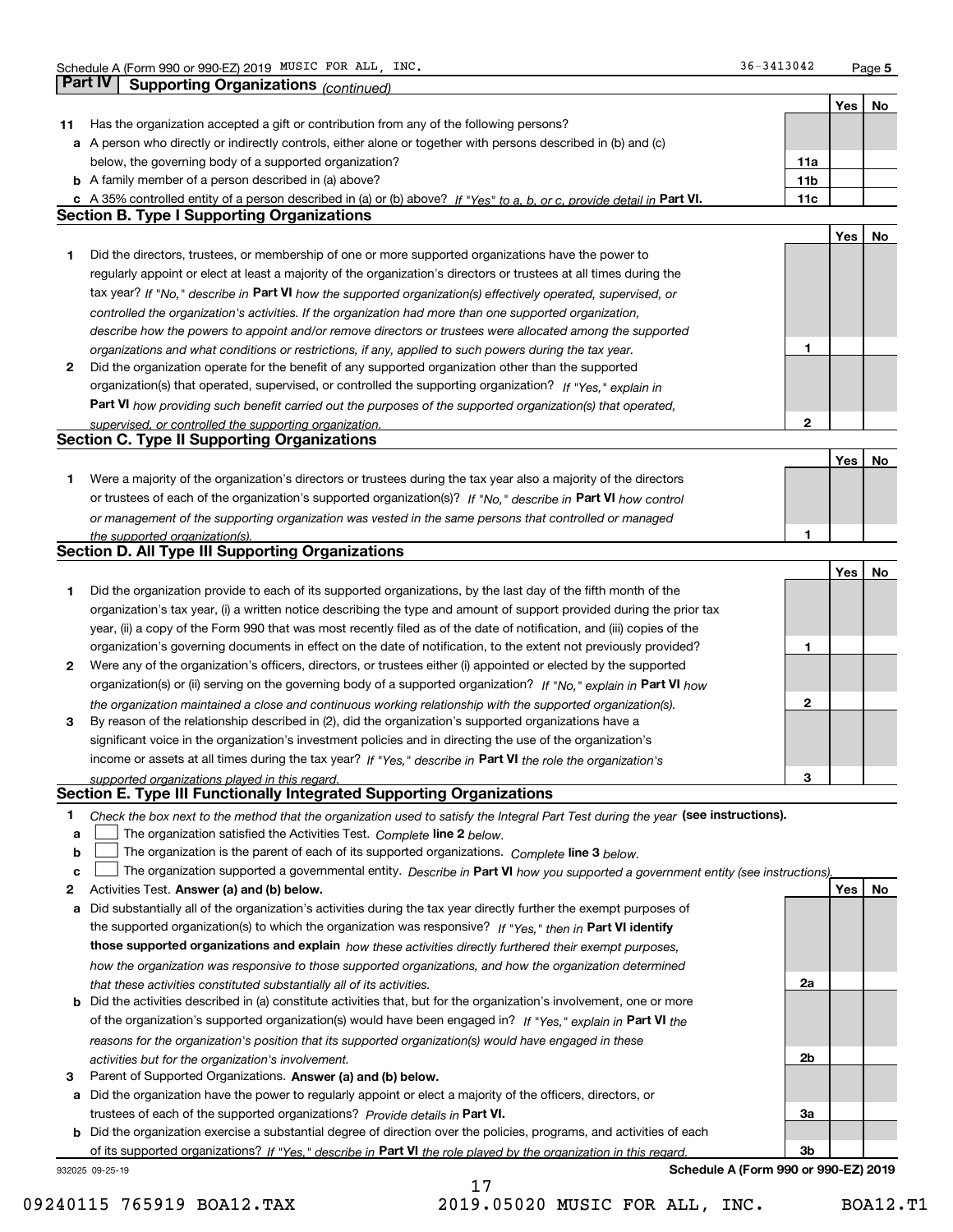|  | Schedule A (Form 990 or 990-EZ) 2019 | MUSIC FOR | ALL | INC. | 3413042<br>36- | Paɑe |  |
|--|--------------------------------------|-----------|-----|------|----------------|------|--|
|--|--------------------------------------|-----------|-----|------|----------------|------|--|

#### **1SEP 10. See instructions.** All antegral Part Test as a qualifying trust on Nov. 20, 1970 (explain in Part VI). See instructions. All **Section A - Adjusted Net Income** other Type III non-functionally integrated supporting organizations must complete Sections A through E. (B) Current Year (optional)(A) Prior Year **Part V Type III Non-Functionally Integrated 509(a)(3) Supporting Organizations**   $\mathcal{L}^{\text{max}}$

|              |                                                                                                                                   |                |                | (optional)                     |
|--------------|-----------------------------------------------------------------------------------------------------------------------------------|----------------|----------------|--------------------------------|
| 1.           | Net short-term capital gain                                                                                                       | 1.             |                |                                |
| $\mathbf{2}$ | Recoveries of prior-year distributions                                                                                            | $\mathbf{2}$   |                |                                |
| 3            | Other gross income (see instructions)                                                                                             | 3              |                |                                |
| 4            | Add lines 1 through 3.                                                                                                            | 4              |                |                                |
| 5            | Depreciation and depletion                                                                                                        | 5              |                |                                |
| 6            | Portion of operating expenses paid or incurred for production or                                                                  |                |                |                                |
|              | collection of gross income or for management, conservation, or                                                                    |                |                |                                |
|              | maintenance of property held for production of income (see instructions)                                                          | 6              |                |                                |
| 7            | Other expenses (see instructions)                                                                                                 | $\overline{7}$ |                |                                |
| 8            | Adjusted Net Income (subtract lines 5, 6, and 7 from line 4)                                                                      | 8              |                |                                |
|              | <b>Section B - Minimum Asset Amount</b>                                                                                           |                | (A) Prior Year | (B) Current Year<br>(optional) |
| 1            | Aggregate fair market value of all non-exempt-use assets (see                                                                     |                |                |                                |
|              | instructions for short tax year or assets held for part of year):                                                                 |                |                |                                |
|              | <b>a</b> Average monthly value of securities                                                                                      | 1a             |                |                                |
|              | <b>b</b> Average monthly cash balances                                                                                            | 1b             |                |                                |
|              | <b>c</b> Fair market value of other non-exempt-use assets                                                                         | 1c             |                |                                |
|              | <b>d</b> Total (add lines 1a, 1b, and 1c)                                                                                         | 1d             |                |                                |
|              | <b>e</b> Discount claimed for blockage or other                                                                                   |                |                |                                |
|              | factors (explain in detail in <b>Part VI</b> ):                                                                                   |                |                |                                |
| 2            | Acquisition indebtedness applicable to non-exempt-use assets                                                                      | $\mathbf{2}$   |                |                                |
| 3            | Subtract line 2 from line 1d.                                                                                                     | 3              |                |                                |
| 4            | Cash deemed held for exempt use. Enter 1-1/2% of line 3 (for greater amount,                                                      |                |                |                                |
|              | see instructions)                                                                                                                 | 4              |                |                                |
| 5            | Net value of non-exempt-use assets (subtract line 4 from line 3)                                                                  | 5              |                |                                |
| 6            | Multiply line 5 by .035.                                                                                                          | 6              |                |                                |
| 7            | Recoveries of prior-year distributions                                                                                            | $\overline{7}$ |                |                                |
| 8            | Minimum Asset Amount (add line 7 to line 6)                                                                                       | 8              |                |                                |
|              | <b>Section C - Distributable Amount</b>                                                                                           |                |                | <b>Current Year</b>            |
| -1           | Adjusted net income for prior year (from Section A, line 8, Column A)                                                             | 1              |                |                                |
| $\mathbf{2}$ | Enter 85% of line 1.                                                                                                              | $\mathbf{2}$   |                |                                |
| 3            | Minimum asset amount for prior year (from Section B, line 8, Column A)                                                            | 3              |                |                                |
| 4            | Enter greater of line 2 or line 3.                                                                                                | 4              |                |                                |
| 5            | Income tax imposed in prior year                                                                                                  | 5              |                |                                |
| 6            | <b>Distributable Amount.</b> Subtract line 5 from line 4, unless subject to                                                       |                |                |                                |
|              | emergency temporary reduction (see instructions).                                                                                 | 6              |                |                                |
| 7            | Check here if the current year is the organization's first as a non-functionally integrated Type III supporting organization (see |                |                |                                |

instructions).

**Schedule A (Form 990 or 990-EZ) 2019**

932026 09-25-19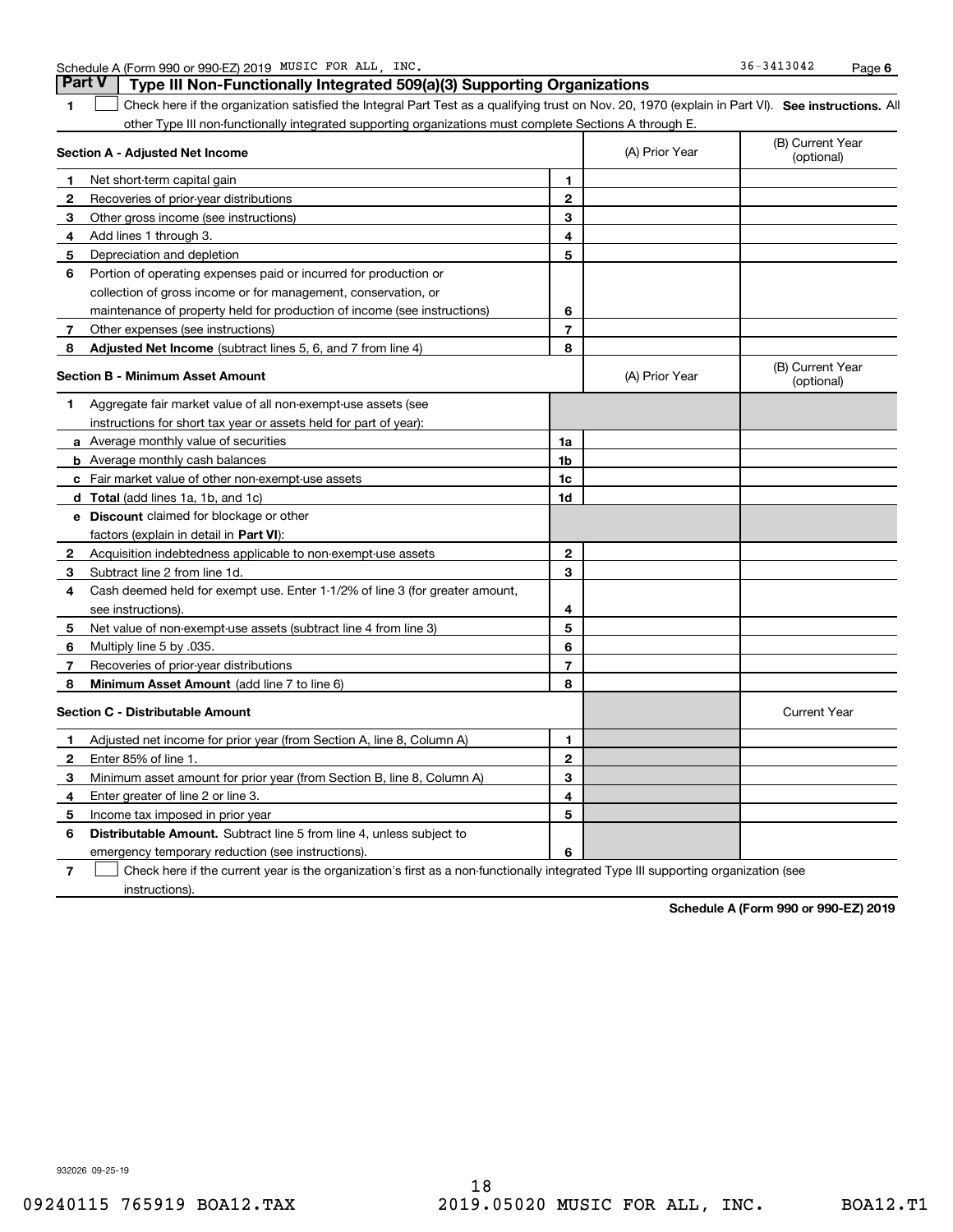| Part V | Type III Non-Functionally Integrated 509(a)(3) Supporting Organizations                    |                             | (continued)                           |                                         |  |  |
|--------|--------------------------------------------------------------------------------------------|-----------------------------|---------------------------------------|-----------------------------------------|--|--|
|        | <b>Section D - Distributions</b>                                                           |                             |                                       | <b>Current Year</b>                     |  |  |
| 1      | Amounts paid to supported organizations to accomplish exempt purposes                      |                             |                                       |                                         |  |  |
| 2      | Amounts paid to perform activity that directly furthers exempt purposes of supported       |                             |                                       |                                         |  |  |
|        | organizations, in excess of income from activity                                           |                             |                                       |                                         |  |  |
| з      | Administrative expenses paid to accomplish exempt purposes of supported organizations      |                             |                                       |                                         |  |  |
| 4      | Amounts paid to acquire exempt-use assets                                                  |                             |                                       |                                         |  |  |
| 5      | Qualified set-aside amounts (prior IRS approval required)                                  |                             |                                       |                                         |  |  |
| 6      | Other distributions (describe in Part VI). See instructions.                               |                             |                                       |                                         |  |  |
| 7      | <b>Total annual distributions.</b> Add lines 1 through 6.                                  |                             |                                       |                                         |  |  |
| 8      | Distributions to attentive supported organizations to which the organization is responsive |                             |                                       |                                         |  |  |
|        | (provide details in Part VI). See instructions.                                            |                             |                                       |                                         |  |  |
| 9      | Distributable amount for 2019 from Section C, line 6                                       |                             |                                       |                                         |  |  |
| 10     | Line 8 amount divided by line 9 amount                                                     |                             |                                       |                                         |  |  |
|        |                                                                                            | (i)                         | (iii)                                 | (iii)                                   |  |  |
|        | <b>Section E - Distribution Allocations</b> (see instructions)                             | <b>Excess Distributions</b> | <b>Underdistributions</b><br>Pre-2019 | <b>Distributable</b><br>Amount for 2019 |  |  |
| 1      | Distributable amount for 2019 from Section C, line 6                                       |                             |                                       |                                         |  |  |
| 2      | Underdistributions, if any, for years prior to 2019 (reason-                               |                             |                                       |                                         |  |  |
|        | able cause required- explain in <b>Part VI</b> ). See instructions.                        |                             |                                       |                                         |  |  |
| з      | Excess distributions carryover, if any, to 2019                                            |                             |                                       |                                         |  |  |
|        | <b>a</b> From 2014                                                                         |                             |                                       |                                         |  |  |
|        | <b>b</b> From 2015                                                                         |                             |                                       |                                         |  |  |
|        | $c$ From 2016                                                                              |                             |                                       |                                         |  |  |
|        | d From 2017                                                                                |                             |                                       |                                         |  |  |
|        | e From 2018                                                                                |                             |                                       |                                         |  |  |
|        | Total of lines 3a through e                                                                |                             |                                       |                                         |  |  |
|        | <b>g</b> Applied to underdistributions of prior years                                      |                             |                                       |                                         |  |  |
|        | <b>h</b> Applied to 2019 distributable amount                                              |                             |                                       |                                         |  |  |
|        | Carryover from 2014 not applied (see instructions)                                         |                             |                                       |                                         |  |  |
|        | Remainder. Subtract lines 3g, 3h, and 3i from 3f.                                          |                             |                                       |                                         |  |  |
| 4      | Distributions for 2019 from Section D,                                                     |                             |                                       |                                         |  |  |
|        | line $7:$                                                                                  |                             |                                       |                                         |  |  |
|        | <b>a</b> Applied to underdistributions of prior years                                      |                             |                                       |                                         |  |  |
|        | <b>b</b> Applied to 2019 distributable amount                                              |                             |                                       |                                         |  |  |
| c      | Remainder. Subtract lines 4a and 4b from 4.                                                |                             |                                       |                                         |  |  |
| 5      | Remaining underdistributions for years prior to 2019, if                                   |                             |                                       |                                         |  |  |
|        | any. Subtract lines 3g and 4a from line 2. For result greater                              |                             |                                       |                                         |  |  |
|        | than zero, explain in Part VI. See instructions.                                           |                             |                                       |                                         |  |  |
| 6      | Remaining underdistributions for 2019. Subtract lines 3h                                   |                             |                                       |                                         |  |  |
|        | and 4b from line 1. For result greater than zero, explain in                               |                             |                                       |                                         |  |  |
|        | Part VI. See instructions.                                                                 |                             |                                       |                                         |  |  |
| 7      | Excess distributions carryover to 2020. Add lines 3j                                       |                             |                                       |                                         |  |  |
|        |                                                                                            |                             |                                       |                                         |  |  |
| 8      | and 4c.<br>Breakdown of line 7:                                                            |                             |                                       |                                         |  |  |
|        |                                                                                            |                             |                                       |                                         |  |  |
|        | a Excess from 2015                                                                         |                             |                                       |                                         |  |  |
|        | <b>b</b> Excess from 2016                                                                  |                             |                                       |                                         |  |  |
|        | c Excess from 2017                                                                         |                             |                                       |                                         |  |  |
|        | d Excess from 2018                                                                         |                             |                                       |                                         |  |  |
|        | e Excess from 2019                                                                         |                             |                                       |                                         |  |  |

**Schedule A (Form 990 or 990-EZ) 2019**

932027 09-25-19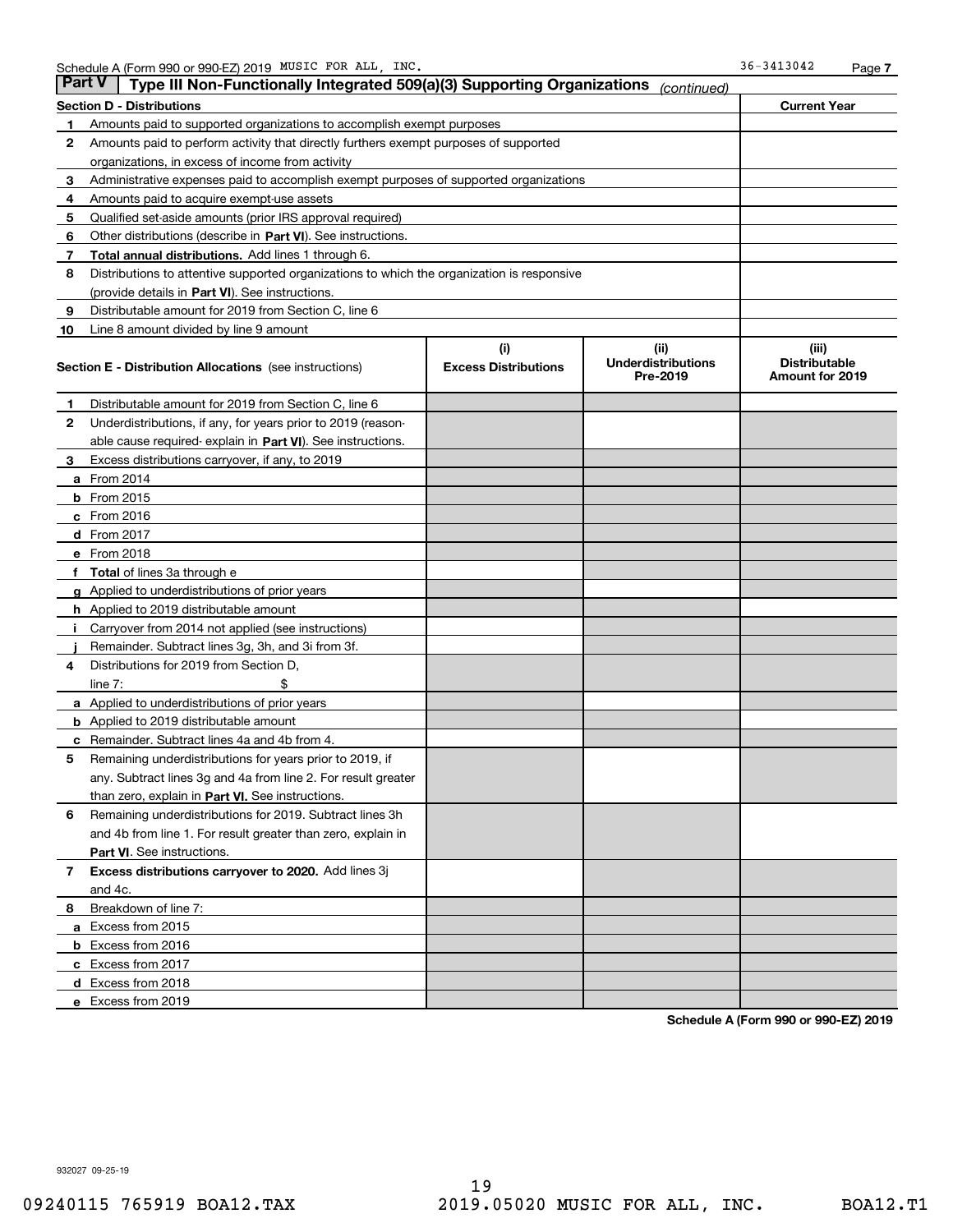| $36 - 3413042$ | Page 8 |
|----------------|--------|
|                |        |

| Part VI   Supplemental Information. Provide the explanations required by Part II, line 10; Part II, line 17a or 17b; Part III, line 12;          |
|--------------------------------------------------------------------------------------------------------------------------------------------------|
| Part IV, Section A, lines 1, 2, 3b, 3c, 4b, 4c, 5a, 6, 9a, 9b, 9c, 11a, 11b, and 11c; Part IV, Section B, lines 1 and 2; Part IV, Section C,     |
| line 1; Part IV, Section D, lines 2 and 3; Part IV, Section E, lines 1c, 2a, 2b, 3a, and 3b; Part V, line 1; Part V, Section B, line 1e; Part V, |
| Section D, lines 5, 6, and 8; and Part V, Section E, lines 2, 5, and 6. Also complete this part for any additional information.                  |
| (See instructions.)                                                                                                                              |

|  | Schedule A (Form 990 or 990-EZ) 2019 |  |
|--|--------------------------------------|--|
|  |                                      |  |
|  |                                      |  |
|  |                                      |  |
|  |                                      |  |
|  |                                      |  |
|  |                                      |  |
|  |                                      |  |
|  |                                      |  |
|  |                                      |  |
|  |                                      |  |
|  |                                      |  |
|  |                                      |  |
|  |                                      |  |
|  |                                      |  |
|  |                                      |  |
|  |                                      |  |
|  |                                      |  |
|  |                                      |  |
|  |                                      |  |
|  |                                      |  |
|  |                                      |  |
|  |                                      |  |
|  |                                      |  |
|  |                                      |  |
|  |                                      |  |
|  |                                      |  |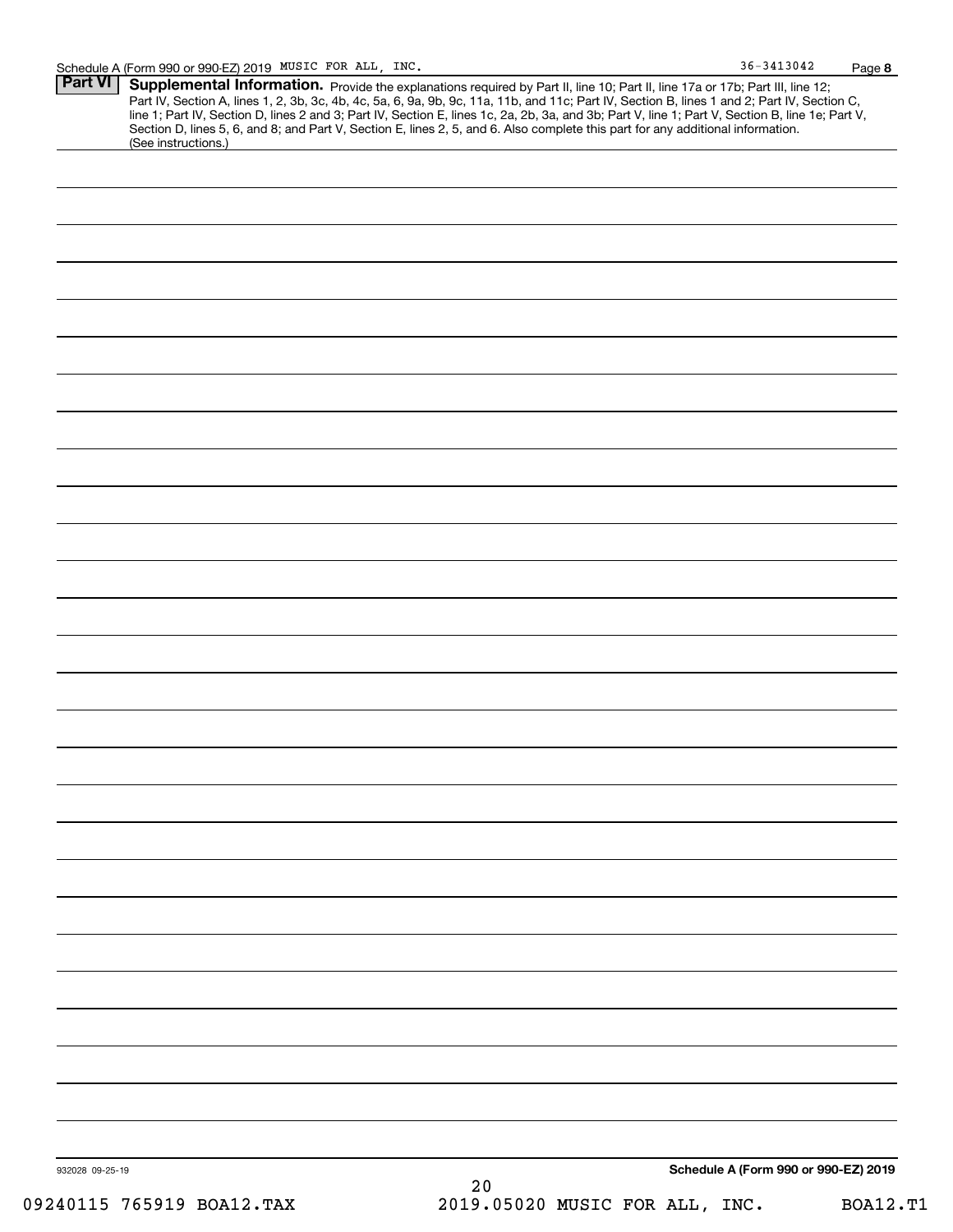Department of the Treasury Internal Revenue Service **(Form 990, 990-EZ, or 990-PF)**

Name of the organization

**Organization type** (check one):

|  |  |  | ** PUBLIC DISCLOSURE COPY ** |  |  |
|--|--|--|------------------------------|--|--|
|--|--|--|------------------------------|--|--|

## **Schedule B Schedule of Contributors**

**| Attach to Form 990, Form 990-EZ, or Form 990-PF. | Go to www.irs.gov/Form990 for the latest information.** OMB No. 1545-0047

# **2019**

**Employer identification number**

| MUSIC FOR ALL<br>________ | INC | $36 - 3413042$ |
|---------------------------|-----|----------------|
|                           |     |                |

| Filers of:         | Section:                                                                    |
|--------------------|-----------------------------------------------------------------------------|
| Form 990 or 990-EZ | $\boxed{\text{X}}$ 501(c)( 3) (enter number) organization                   |
|                    | $4947(a)(1)$ nonexempt charitable trust not treated as a private foundation |
|                    | 527 political organization                                                  |
| Form 990-PF        | 501(c)(3) exempt private foundation                                         |
|                    | 4947(a)(1) nonexempt charitable trust treated as a private foundation       |
|                    | 501(c)(3) taxable private foundation                                        |

Check if your organization is covered by the **General Rule** or a **Special Rule. Note:**  Only a section 501(c)(7), (8), or (10) organization can check boxes for both the General Rule and a Special Rule. See instructions.

#### **General Rule**

 $\overline{X}$  For an organization filing Form 990, 990-EZ, or 990-PF that received, during the year, contributions totaling \$5,000 or more (in money or property) from any one contributor. Complete Parts I and II. See instructions for determining a contributor's total contributions.

#### **Special Rules**

any one contributor, during the year, total contributions of the greater of  $\,$  (1) \$5,000; or **(2)** 2% of the amount on (i) Form 990, Part VIII, line 1h; For an organization described in section 501(c)(3) filing Form 990 or 990-EZ that met the 33 1/3% support test of the regulations under sections 509(a)(1) and 170(b)(1)(A)(vi), that checked Schedule A (Form 990 or 990-EZ), Part II, line 13, 16a, or 16b, and that received from or (ii) Form 990-EZ, line 1. Complete Parts I and II.  $\mathcal{L}^{\text{max}}$ 

year, total contributions of more than \$1,000 *exclusively* for religious, charitable, scientific, literary, or educational purposes, or for the For an organization described in section 501(c)(7), (8), or (10) filing Form 990 or 990-EZ that received from any one contributor, during the prevention of cruelty to children or animals. Complete Parts I, II, and III.  $\mathcal{L}^{\text{max}}$ 

purpose. Don't complete any of the parts unless the **General Rule** applies to this organization because it received *nonexclusively* year, contributions <sub>exclusively</sub> for religious, charitable, etc., purposes, but no such contributions totaled more than \$1,000. If this box is checked, enter here the total contributions that were received during the year for an  $\;$ exclusively religious, charitable, etc., For an organization described in section 501(c)(7), (8), or (10) filing Form 990 or 990-EZ that received from any one contributor, during the religious, charitable, etc., contributions totaling \$5,000 or more during the year  $\Box$ — $\Box$  =  $\Box$  $\mathcal{L}^{\text{max}}$ 

**Caution:**  An organization that isn't covered by the General Rule and/or the Special Rules doesn't file Schedule B (Form 990, 990-EZ, or 990-PF),  **must** but it answer "No" on Part IV, line 2, of its Form 990; or check the box on line H of its Form 990-EZ or on its Form 990-PF, Part I, line 2, to certify that it doesn't meet the filing requirements of Schedule B (Form 990, 990-EZ, or 990-PF).

**For Paperwork Reduction Act Notice, see the instructions for Form 990, 990-EZ, or 990-PF. Schedule B (Form 990, 990-EZ, or 990-PF) (2019)** LHA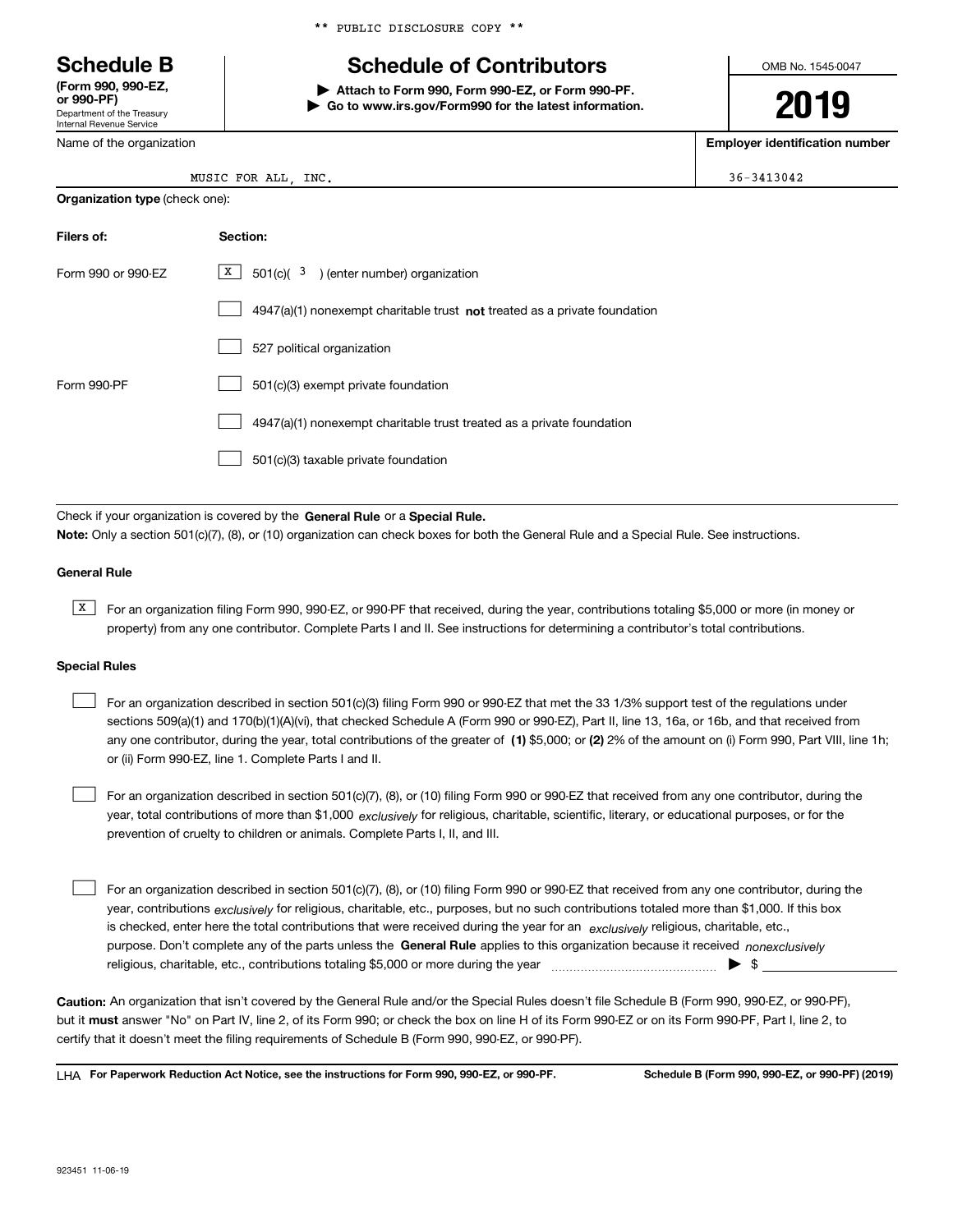| ) (2019)<br>Schedule<br>or 990-PF)<br>___<br>990-E<br>.-orm 990.<br>B (Form | 12000<br>aue |
|-----------------------------------------------------------------------------|--------------|
|                                                                             |              |

|  | Name of organization |
|--|----------------------|
|  |                      |

|                      | Schedule B (Form 990, 990-EZ, or 990-PF) (2019)                                                |                                   | Page 2                                                                                       |
|----------------------|------------------------------------------------------------------------------------------------|-----------------------------------|----------------------------------------------------------------------------------------------|
| Name of organization |                                                                                                |                                   | <b>Employer identification number</b>                                                        |
|                      | MUSIC FOR ALL, INC.                                                                            |                                   | $36 - 3413042$                                                                               |
| Part I               | Contributors (see instructions). Use duplicate copies of Part I if additional space is needed. |                                   |                                                                                              |
| (a)<br>No.           | (b)<br>Name, address, and ZIP + 4                                                              | (c)<br><b>Total contributions</b> | (d)<br>Type of contribution                                                                  |
| 1                    |                                                                                                | 15,000.<br>\$                     | x<br>Person<br>Payroll<br>Noncash<br>(Complete Part II for<br>noncash contributions.)        |
| (a)<br>No.           | (b)<br>Name, address, and ZIP + 4                                                              | (c)<br><b>Total contributions</b> | (d)<br>Type of contribution                                                                  |
| 2                    |                                                                                                | 10,000.<br>\$                     | x<br>Person<br>Payroll<br>Noncash<br>(Complete Part II for<br>noncash contributions.)        |
| (a)<br>No.           | (b)<br>Name, address, and ZIP + 4                                                              | (c)<br><b>Total contributions</b> | (d)<br>Type of contribution                                                                  |
| 3                    |                                                                                                | 30,000.<br>\$                     | x<br>Person<br>Payroll<br>Noncash<br>(Complete Part II for<br>noncash contributions.)        |
| (a)<br>No.           | (b)<br>Name, address, and ZIP + 4                                                              | (c)<br><b>Total contributions</b> | (d)<br>Type of contribution                                                                  |
| 4                    |                                                                                                | 5,000.<br>\$                      | x<br>Person<br>Payroll<br>Noncash<br>(Complete Part II for<br>noncash contributions.)        |
| (a)<br>No.           | (b)<br>Name, address, and ZIP + 4                                                              | (c)<br><b>Total contributions</b> | (d)<br>Type of contribution                                                                  |
| 5                    |                                                                                                | 40,000.<br>\$                     | X<br>Person<br>Payroll<br>Noncash<br>(Complete Part II for<br>noncash contributions.)        |
| (a)<br>No.           | (b)<br>Name, address, and ZIP + 4                                                              | (c)<br><b>Total contributions</b> | (d)<br>Type of contribution                                                                  |
| 6                    |                                                                                                | 20,000.<br>\$                     | X<br>Person<br>Payroll<br><b>Noncash</b><br>(Complete Part II for<br>noncash contributions.) |
| 923452 11-06-19      |                                                                                                |                                   | Schedule B (Form 990, 990-EZ, or 990-PF) (2019)                                              |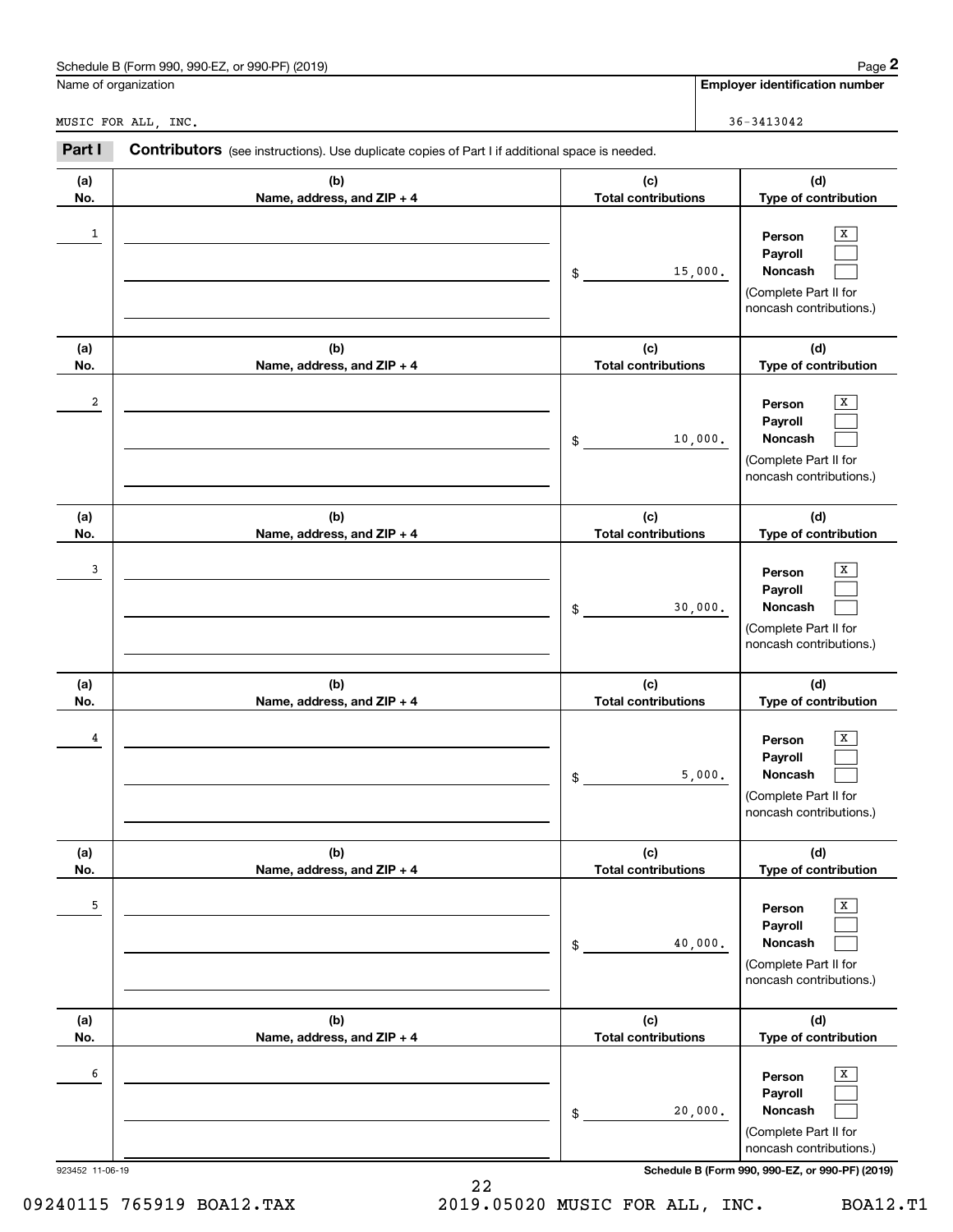| or 990-PF`<br>(2019)<br>990-EZ<br>Schedule<br>. (Form 990)، | Page |
|-------------------------------------------------------------|------|
|                                                             |      |

|                      | Schedule B (Form 990, 990-EZ, or 990-PF) (2019)                                                |                                   | Page 2                                                                                                      |
|----------------------|------------------------------------------------------------------------------------------------|-----------------------------------|-------------------------------------------------------------------------------------------------------------|
| Name of organization |                                                                                                |                                   | <b>Employer identification number</b>                                                                       |
|                      | MUSIC FOR ALL, INC.                                                                            |                                   | $36 - 3413042$                                                                                              |
| Part I               | Contributors (see instructions). Use duplicate copies of Part I if additional space is needed. |                                   |                                                                                                             |
| (a)<br>No.           | (b)<br>Name, address, and ZIP + 4                                                              | (c)<br><b>Total contributions</b> | (d)<br>Type of contribution                                                                                 |
| 7                    |                                                                                                | \$<br>10,000.                     | x<br>Person<br>Payroll<br>Noncash<br>(Complete Part II for<br>noncash contributions.)                       |
| (a)<br>No.           | (b)<br>Name, address, and ZIP + 4                                                              | (c)<br><b>Total contributions</b> | (d)<br>Type of contribution                                                                                 |
| 8                    |                                                                                                | \$<br>5,000.                      | х<br>Person<br>Payroll<br>Noncash<br>(Complete Part II for<br>noncash contributions.)                       |
| (a)<br>No.           | (b)<br>Name, address, and ZIP + 4                                                              | (c)<br><b>Total contributions</b> | (d)<br>Type of contribution                                                                                 |
| 9                    |                                                                                                | \$<br>8,000.                      | X<br>Person<br>Payroll<br>Noncash<br>(Complete Part II for<br>noncash contributions.)                       |
| (a)<br>No.           | (b)<br>Name, address, and ZIP + 4                                                              | (c)<br><b>Total contributions</b> | (d)<br>Type of contribution                                                                                 |
| 10                   |                                                                                                | \$<br>20,000.                     | х<br>Person<br>Payroll<br>Noncash<br>(Complete Part II for<br>noncash contributions.)                       |
| (a)<br>No.           | (b)<br>Name, address, and ZIP + 4                                                              | (c)<br><b>Total contributions</b> | (d)<br>Type of contribution                                                                                 |
| 11                   |                                                                                                | \$<br>10,000.                     | $\overline{\textbf{X}}$<br>Person<br>Payroll<br>Noncash<br>(Complete Part II for<br>noncash contributions.) |
| (a)<br>No.           | (b)<br>Name, address, and ZIP + 4                                                              | (c)<br><b>Total contributions</b> | (d)<br>Type of contribution                                                                                 |
| 12                   |                                                                                                | \$<br>6,500.                      | $\overline{\textbf{X}}$<br>Person<br>Payroll<br>Noncash<br>(Complete Part II for<br>noncash contributions.) |
| 923452 11-06-19      |                                                                                                |                                   | Schedule B (Form 990, 990-EZ, or 990-PF) (2019)                                                             |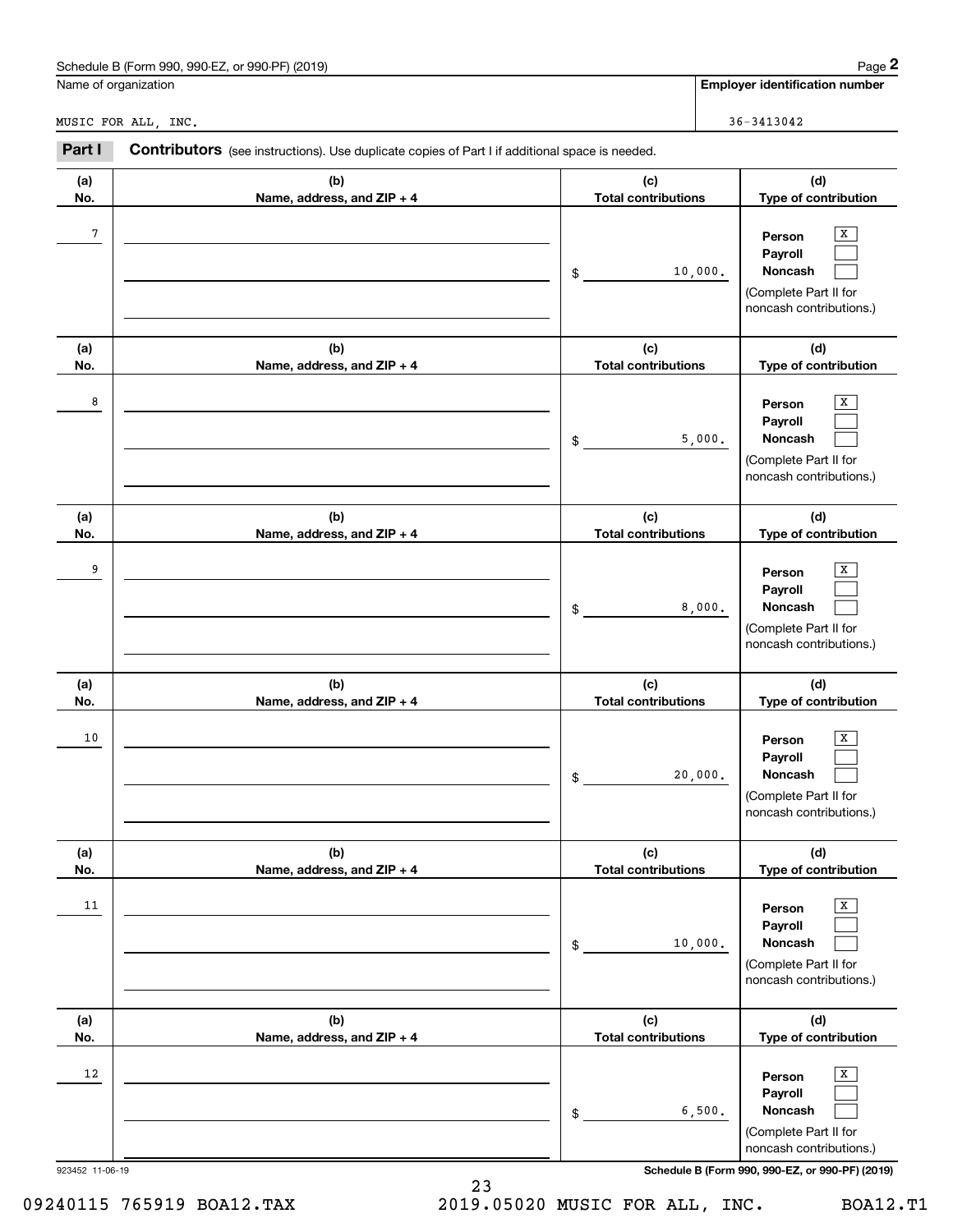| (2019)<br>Schedule<br>990-EZ<br>., 990-P <sup>.</sup><br>$-6.0r^{00}$<br>} (Form 990. | 12000<br>aue |
|---------------------------------------------------------------------------------------|--------------|
|                                                                                       |              |

|                      | Schedule B (Form 990, 990-EZ, or 990-PF) (2019)                                                |                                   | Page 2                                                                                          |
|----------------------|------------------------------------------------------------------------------------------------|-----------------------------------|-------------------------------------------------------------------------------------------------|
| Name of organization |                                                                                                |                                   | <b>Employer identification number</b>                                                           |
|                      | MUSIC FOR ALL, INC.                                                                            |                                   | $36 - 3413042$                                                                                  |
| Part I               | Contributors (see instructions). Use duplicate copies of Part I if additional space is needed. |                                   |                                                                                                 |
| (a)<br>No.           | (b)<br>Name, address, and ZIP + 4                                                              | (c)<br><b>Total contributions</b> | (d)<br>Type of contribution                                                                     |
| 13                   |                                                                                                | \$                                | х<br>Person<br>Payroll<br>Noncash<br>5,000.<br>(Complete Part II for<br>noncash contributions.) |
| (a)<br>No.           | (b)<br>Name, address, and ZIP + 4                                                              | (c)<br><b>Total contributions</b> | (d)<br>Type of contribution                                                                     |
| 14                   |                                                                                                | \$                                | X<br>Person<br>Payroll<br>5,000.<br>Noncash<br>(Complete Part II for<br>noncash contributions.) |
| (a)<br>No.           | (b)<br>Name, address, and ZIP + 4                                                              | (c)<br><b>Total contributions</b> | (d)<br>Type of contribution                                                                     |
| 15                   |                                                                                                | \$                                | Х<br>Person<br>Payroll<br>5,000.<br>Noncash<br>(Complete Part II for<br>noncash contributions.) |
| (a)<br>No.           | (b)<br>Name, address, and ZIP + 4                                                              | (c)<br><b>Total contributions</b> | (d)<br>Type of contribution                                                                     |
| 16                   |                                                                                                | \$                                | х<br>Person<br>Payroll<br>5,000.<br>Noncash<br>(Complete Part II for<br>noncash contributions.) |
| (a)<br>No.           | (b)<br>Name, address, and ZIP + 4                                                              | (c)<br><b>Total contributions</b> | (d)<br>Type of contribution                                                                     |
|                      |                                                                                                | \$                                | Person<br>Payroll<br>Noncash<br>(Complete Part II for<br>noncash contributions.)                |
| (a)<br>No.           | (b)<br>Name, address, and ZIP + 4                                                              | (c)<br><b>Total contributions</b> | (d)<br>Type of contribution                                                                     |
|                      |                                                                                                | \$                                | Person<br>Payroll<br>Noncash<br>(Complete Part II for<br>noncash contributions.)                |

923452 11-06-19 **Schedule B (Form 990, 990-EZ, or 990-PF) (2019)**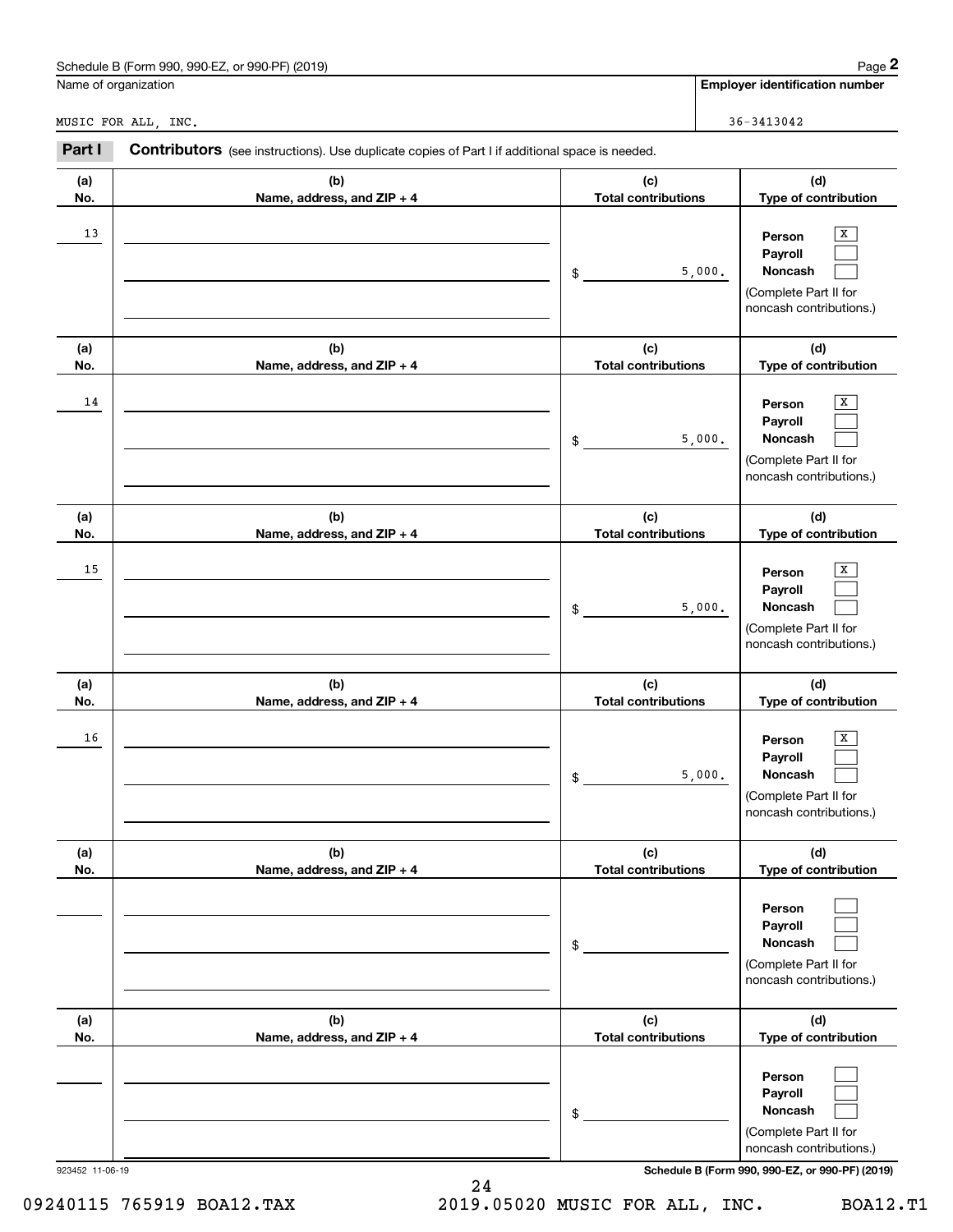|                              | Schedule B (Form 990, 990-EZ, or 990-PF) (2019)                                                     |                                                 | Page 3                                          |
|------------------------------|-----------------------------------------------------------------------------------------------------|-------------------------------------------------|-------------------------------------------------|
|                              | Name of organization                                                                                |                                                 | <b>Employer identification number</b>           |
|                              | MUSIC FOR ALL, INC.                                                                                 |                                                 | $36 - 3413042$                                  |
| Part II                      | Noncash Property (see instructions). Use duplicate copies of Part II if additional space is needed. |                                                 |                                                 |
| (a)<br>No.<br>from<br>Part I | (b)<br>Description of noncash property given                                                        | (c)<br>FMV (or estimate)<br>(See instructions.) | (d)<br>Date received                            |
|                              |                                                                                                     | \$                                              |                                                 |
| (a)<br>No.<br>from<br>Part I | (b)<br>Description of noncash property given                                                        | (c)<br>FMV (or estimate)<br>(See instructions.) | (d)<br>Date received                            |
|                              |                                                                                                     | \$                                              |                                                 |
| (a)<br>No.<br>from<br>Part I | (b)<br>Description of noncash property given                                                        | (c)<br>FMV (or estimate)<br>(See instructions.) | (d)<br>Date received                            |
|                              |                                                                                                     | \$                                              |                                                 |
| (a)<br>No.<br>from<br>Part I | (b)<br>Description of noncash property given                                                        | (c)<br>FMV (or estimate)<br>(See instructions.) | (d)<br>Date received                            |
|                              |                                                                                                     | \$                                              |                                                 |
| (a)<br>No.<br>from<br>Part I | (b)<br>Description of noncash property given                                                        | (c)<br>FMV (or estimate)<br>(See instructions.) | (d)<br>Date received                            |
|                              |                                                                                                     | \$                                              |                                                 |
| (a)<br>No.<br>from<br>Part I | (b)<br>Description of noncash property given                                                        | (c)<br>FMV (or estimate)<br>(See instructions.) | (d)<br>Date received                            |
|                              |                                                                                                     |                                                 |                                                 |
|                              |                                                                                                     | \$                                              | Schedule B (Form 990, 990-EZ, or 990-PF) (2019) |

### 09240115 765919 BOA12.TAX 2019.05020 MUSIC FOR ALL, INC. BOA12.T1

25

Schedule B (Form 990, 990-EZ, or 990-PF) (2019) Schedule B (Form 990, 990-EZ, or 990-PF) (2019)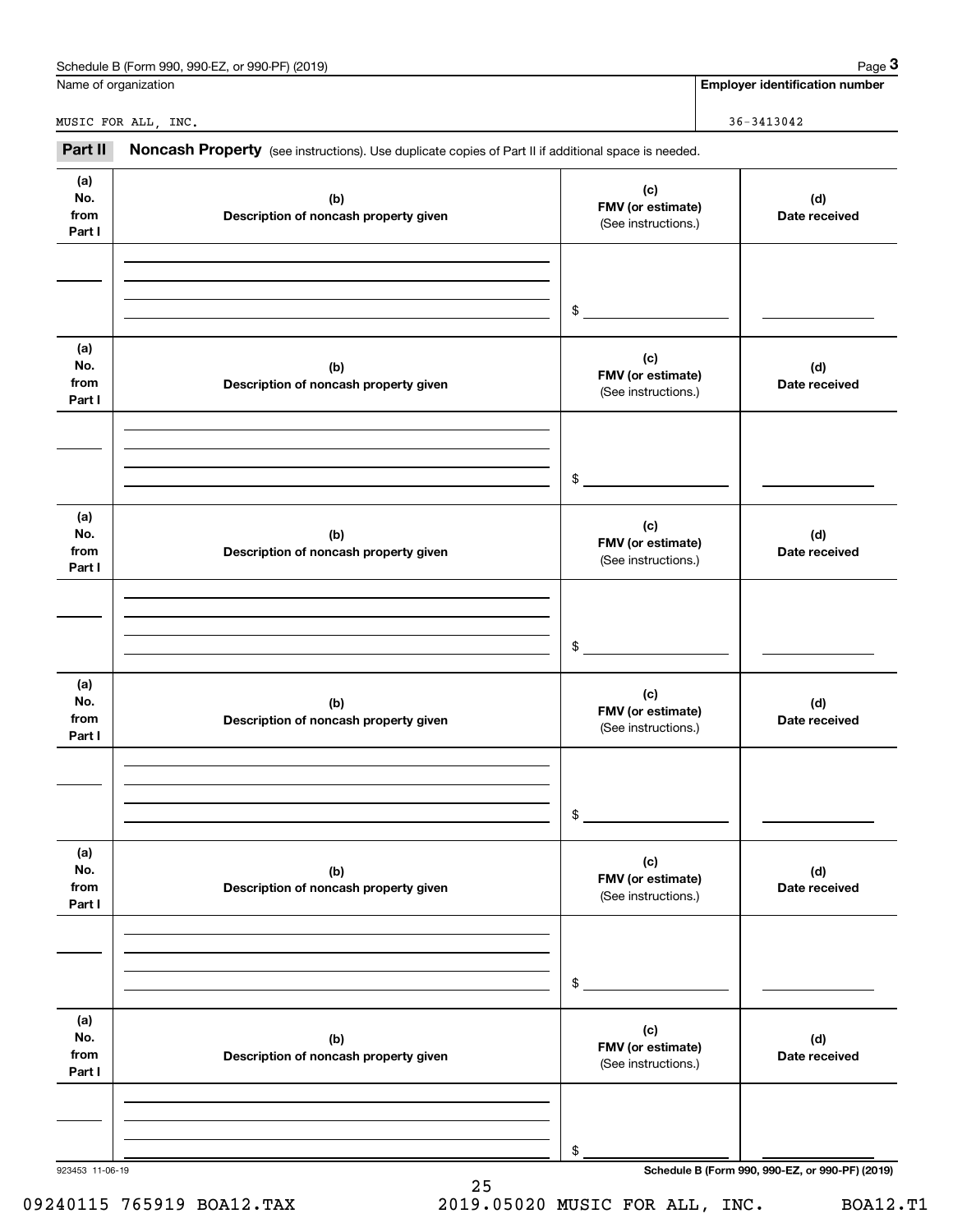|                           | Schedule B (Form 990, 990-EZ, or 990-PF) (2019)                                                                                                                                   |                      | Page 4                                                                                                                                                         |  |
|---------------------------|-----------------------------------------------------------------------------------------------------------------------------------------------------------------------------------|----------------------|----------------------------------------------------------------------------------------------------------------------------------------------------------------|--|
| Name of organization      |                                                                                                                                                                                   |                      | <b>Employer identification number</b>                                                                                                                          |  |
|                           | MUSIC FOR ALL, INC.                                                                                                                                                               |                      | 36-3413042                                                                                                                                                     |  |
| Part III                  | from any one contributor. Complete columns (a) through (e) and the following line entry. For organizations                                                                        |                      | Exclusively religious, charitable, etc., contributions to organizations described in section 501(c)(7), (8), or (10) that total more than \$1,000 for the year |  |
|                           | completing Part III, enter the total of exclusively religious, charitable, etc., contributions of \$1,000 or less for the year. (Enter this info. once.) $\blacktriangleright$ \$ |                      |                                                                                                                                                                |  |
|                           | Use duplicate copies of Part III if additional space is needed.                                                                                                                   |                      |                                                                                                                                                                |  |
| (a) No.<br>from<br>Part I | (b) Purpose of gift                                                                                                                                                               | (c) Use of gift      | (d) Description of how gift is held                                                                                                                            |  |
|                           |                                                                                                                                                                                   |                      |                                                                                                                                                                |  |
|                           |                                                                                                                                                                                   | (e) Transfer of gift |                                                                                                                                                                |  |
|                           | Transferee's name, address, and $ZIP + 4$                                                                                                                                         |                      | Relationship of transferor to transferee                                                                                                                       |  |
|                           |                                                                                                                                                                                   |                      |                                                                                                                                                                |  |
|                           |                                                                                                                                                                                   |                      |                                                                                                                                                                |  |
| (a) No.<br>from<br>Part I | (b) Purpose of gift                                                                                                                                                               | (c) Use of gift      | (d) Description of how gift is held                                                                                                                            |  |
|                           |                                                                                                                                                                                   |                      |                                                                                                                                                                |  |
|                           |                                                                                                                                                                                   | (e) Transfer of gift |                                                                                                                                                                |  |
|                           | Transferee's name, address, and $ZIP + 4$                                                                                                                                         |                      | Relationship of transferor to transferee                                                                                                                       |  |
|                           |                                                                                                                                                                                   |                      |                                                                                                                                                                |  |
|                           |                                                                                                                                                                                   |                      |                                                                                                                                                                |  |
| (a) No.<br>from<br>Part I | (b) Purpose of gift                                                                                                                                                               | (c) Use of gift      | (d) Description of how gift is held                                                                                                                            |  |
|                           |                                                                                                                                                                                   |                      |                                                                                                                                                                |  |
|                           |                                                                                                                                                                                   | (e) Transfer of gift |                                                                                                                                                                |  |
|                           | Transferee's name, address, and $ZIP + 4$                                                                                                                                         |                      | Relationship of transferor to transferee                                                                                                                       |  |
|                           |                                                                                                                                                                                   |                      |                                                                                                                                                                |  |
|                           |                                                                                                                                                                                   |                      |                                                                                                                                                                |  |
| (a) No.<br>from<br>Part I | (b) Purpose of gift                                                                                                                                                               | (c) Use of gift      | (d) Description of how gift is held                                                                                                                            |  |
|                           |                                                                                                                                                                                   |                      |                                                                                                                                                                |  |
|                           |                                                                                                                                                                                   | (e) Transfer of gift |                                                                                                                                                                |  |
|                           | Transferee's name, address, and $ZIP + 4$                                                                                                                                         |                      | Relationship of transferor to transferee                                                                                                                       |  |
|                           |                                                                                                                                                                                   |                      |                                                                                                                                                                |  |
|                           |                                                                                                                                                                                   |                      |                                                                                                                                                                |  |
| 923454 11-06-19           |                                                                                                                                                                                   |                      | Schedule B (Form 990, 990-EZ, or 990-PF) (2019)                                                                                                                |  |

26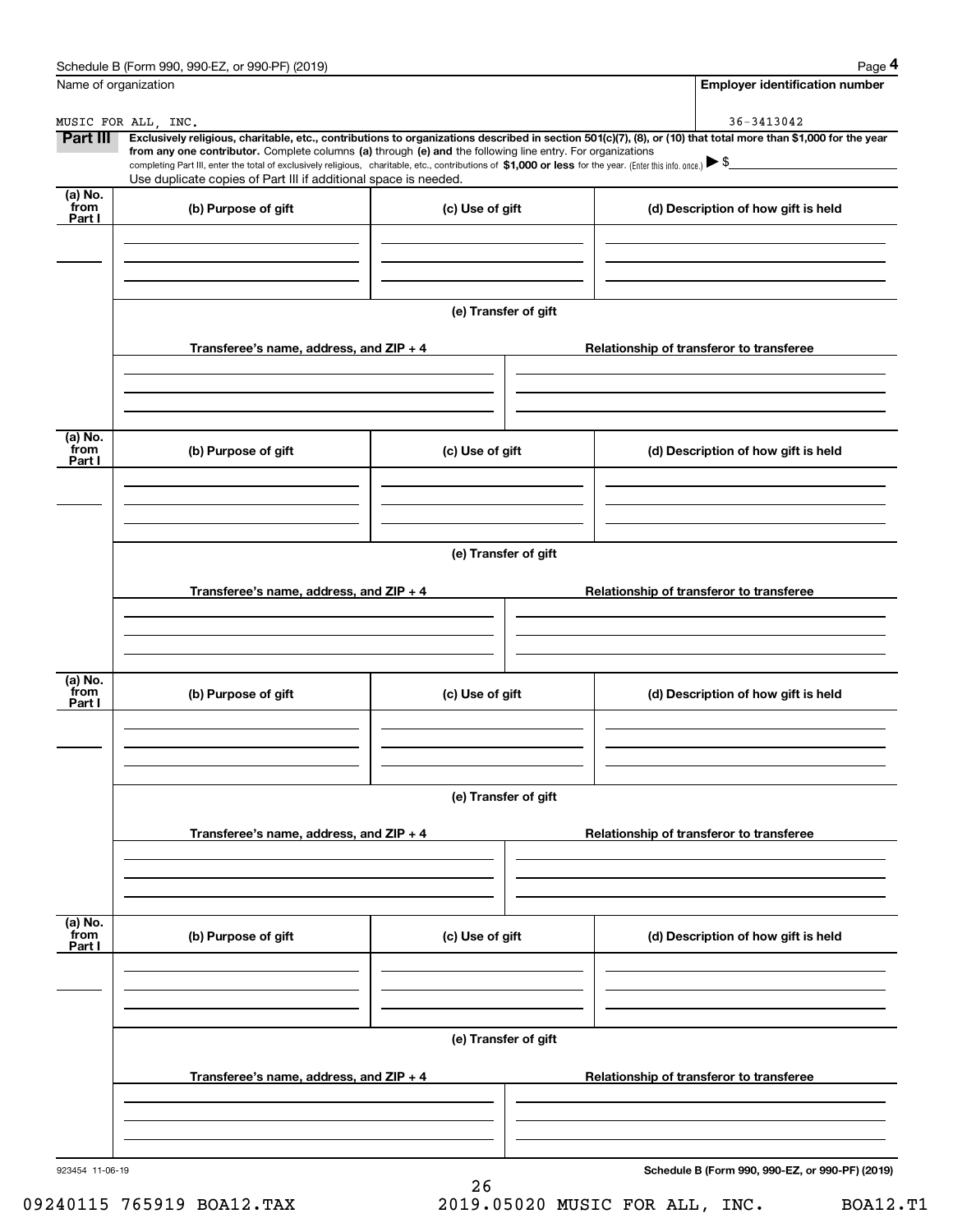| <b>SCHEDULE D</b> |  |
|-------------------|--|
|-------------------|--|

Department of the Treasury

| (Form 990) |  |
|------------|--|
|------------|--|

### **Supplemental Financial Statements**

(Form 990)<br>
Pepartment of the Treasury<br>
Department of the Treasury<br>
Department of the Treasury<br>
Department of the Treasury<br> **Co to www.irs.gov/Form990 for instructions and the latest information.**<br> **Co to www.irs.gov/Form9** 



|         | Internal Revenue Service |                                                                                                                | $\blacktriangleright$ Go to www.irs.gov/Form990 for instructions and the latest information.                                                   |    | <b>Inspection</b>                                  |    |
|---------|--------------------------|----------------------------------------------------------------------------------------------------------------|------------------------------------------------------------------------------------------------------------------------------------------------|----|----------------------------------------------------|----|
|         | Name of the organization |                                                                                                                |                                                                                                                                                |    | <b>Employer identification number</b>              |    |
| Part I  |                          | MUSIC FOR ALL, INC.                                                                                            | Organizations Maintaining Donor Advised Funds or Other Similar Funds or Accounts. Complete if the                                              |    | 36-3413042                                         |    |
|         |                          |                                                                                                                |                                                                                                                                                |    |                                                    |    |
|         |                          | organization answered "Yes" on Form 990, Part IV, line 6.                                                      | (a) Donor advised funds                                                                                                                        |    | (b) Funds and other accounts                       |    |
|         |                          |                                                                                                                |                                                                                                                                                |    |                                                    |    |
| 1       |                          |                                                                                                                |                                                                                                                                                |    |                                                    |    |
| 2       |                          | Aggregate value of contributions to (during year)                                                              |                                                                                                                                                |    |                                                    |    |
| з       |                          | Aggregate value of grants from (during year)                                                                   |                                                                                                                                                |    |                                                    |    |
| 4       |                          |                                                                                                                |                                                                                                                                                |    |                                                    |    |
| 5       |                          |                                                                                                                | Did the organization inform all donors and donor advisors in writing that the assets held in donor advised funds                               |    |                                                    |    |
|         |                          |                                                                                                                |                                                                                                                                                |    | Yes                                                | No |
| 6       |                          |                                                                                                                | Did the organization inform all grantees, donors, and donor advisors in writing that grant funds can be used only                              |    |                                                    |    |
|         |                          |                                                                                                                | for charitable purposes and not for the benefit of the donor or donor advisor, or for any other purpose conferring                             |    |                                                    |    |
| Part II |                          |                                                                                                                |                                                                                                                                                |    | Yes                                                | No |
|         |                          |                                                                                                                | Conservation Easements. Complete if the organization answered "Yes" on Form 990, Part IV, line 7.                                              |    |                                                    |    |
| 1       |                          | Purpose(s) of conservation easements held by the organization (check all that apply).                          |                                                                                                                                                |    |                                                    |    |
|         |                          | Preservation of land for public use (for example, recreation or education)                                     |                                                                                                                                                |    | Preservation of a historically important land area |    |
|         |                          | Protection of natural habitat                                                                                  | Preservation of a certified historic structure                                                                                                 |    |                                                    |    |
|         |                          | Preservation of open space                                                                                     |                                                                                                                                                |    |                                                    |    |
| 2       |                          |                                                                                                                | Complete lines 2a through 2d if the organization held a qualified conservation contribution in the form of a conservation easement on the last |    |                                                    |    |
|         | day of the tax year.     |                                                                                                                |                                                                                                                                                |    | Held at the End of the Tax Year                    |    |
| а       |                          | Total number of conservation easements                                                                         |                                                                                                                                                | 2a |                                                    |    |
| b       |                          | Total acreage restricted by conservation easements                                                             |                                                                                                                                                | 2b |                                                    |    |
| с       |                          |                                                                                                                |                                                                                                                                                | 2c |                                                    |    |
| d       |                          |                                                                                                                | Number of conservation easements included in (c) acquired after 7/25/06, and not on a historic structure                                       |    |                                                    |    |
|         |                          |                                                                                                                |                                                                                                                                                | 2d |                                                    |    |
| 3       |                          |                                                                                                                | Number of conservation easements modified, transferred, released, extinguished, or terminated by the organization during the tax               |    |                                                    |    |
| 4       | year                     | Number of states where property subject to conservation easement is located $\blacktriangleright$              |                                                                                                                                                |    |                                                    |    |
| 5       |                          | Does the organization have a written policy regarding the periodic monitoring, inspection, handling of         |                                                                                                                                                |    |                                                    |    |
|         |                          | violations, and enforcement of the conservation easements it holds?                                            |                                                                                                                                                |    | Yes                                                | No |
| 6       |                          |                                                                                                                | Staff and volunteer hours devoted to monitoring, inspecting, handling of violations, and enforcing conservation easements during the year      |    |                                                    |    |
|         |                          |                                                                                                                |                                                                                                                                                |    |                                                    |    |
| 7       |                          |                                                                                                                | Amount of expenses incurred in monitoring, inspecting, handling of violations, and enforcing conservation easements during the year            |    |                                                    |    |
|         | $\blacktriangleright$ \$ |                                                                                                                |                                                                                                                                                |    |                                                    |    |
| 8       |                          |                                                                                                                | Does each conservation easement reported on line 2(d) above satisfy the requirements of section 170(h)(4)(B)(i)                                |    |                                                    |    |
|         |                          |                                                                                                                |                                                                                                                                                |    | Yes                                                | No |
| 9       |                          |                                                                                                                | In Part XIII, describe how the organization reports conservation easements in its revenue and expense statement and                            |    |                                                    |    |
|         |                          |                                                                                                                | balance sheet, and include, if applicable, the text of the footnote to the organization's financial statements that describes the              |    |                                                    |    |
|         |                          | organization's accounting for conservation easements.                                                          |                                                                                                                                                |    |                                                    |    |
|         | Part III                 |                                                                                                                | Organizations Maintaining Collections of Art, Historical Treasures, or Other Similar Assets.                                                   |    |                                                    |    |
|         |                          | Complete if the organization answered "Yes" on Form 990, Part IV, line 8.                                      |                                                                                                                                                |    |                                                    |    |
|         |                          |                                                                                                                | 1a If the organization elected, as permitted under FASB ASC 958, not to report in its revenue statement and balance sheet works                |    |                                                    |    |
|         |                          |                                                                                                                | of art, historical treasures, or other similar assets held for public exhibition, education, or research in furtherance of public              |    |                                                    |    |
|         |                          | service, provide in Part XIII the text of the footnote to its financial statements that describes these items. |                                                                                                                                                |    |                                                    |    |
| b       |                          |                                                                                                                | If the organization elected, as permitted under FASB ASC 958, to report in its revenue statement and balance sheet works of                    |    |                                                    |    |
|         |                          |                                                                                                                | art, historical treasures, or other similar assets held for public exhibition, education, or research in furtherance of public service,        |    |                                                    |    |
|         |                          | provide the following amounts relating to these items:                                                         |                                                                                                                                                |    |                                                    |    |
|         |                          |                                                                                                                |                                                                                                                                                |    | - \$                                               |    |
|         |                          | (ii) Assets included in Form 990, Part X                                                                       |                                                                                                                                                |    | - \$                                               |    |
| 2       |                          |                                                                                                                | If the organization received or held works of art, historical treasures, or other similar assets for financial gain, provide                   |    |                                                    |    |

932051 10-02-19

Assets included in Form 990, Part X

**b**

**a**Revenue included on Form 990, Part VIII, line 1 ~~~~~~~~~~~~~~~~~~~~~~~~~~~~~~

the following amounts required to be reported under FASB ASC 958 relating to these items:

**For Paperwork Reduction Act Notice, see the Instructions for Form 990. Schedule D (Form 990) 2019** LHA

27

|  | 09240115 765919 BOA12.TAX | 2019.05020 MUSIC FOR ALL, INC. | <b>BOA12.T1</b> |
|--|---------------------------|--------------------------------|-----------------|
|--|---------------------------|--------------------------------|-----------------|

 $\blacktriangleright$  \$

 $\blacktriangleright$  \$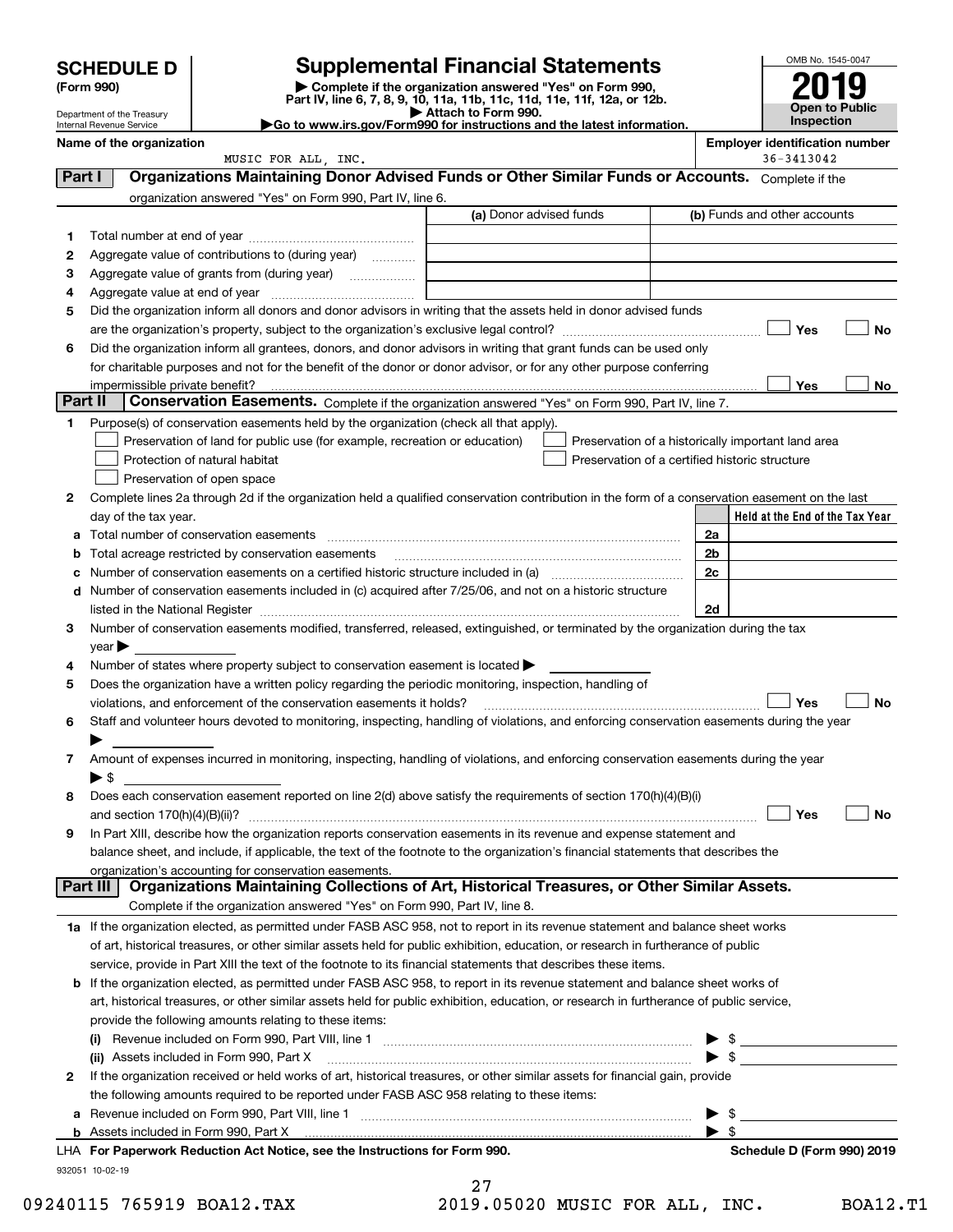|        | MUSIC FOR ALL, INC.<br>Schedule D (Form 990) 2019                                                                                                                                                                              |                                                     |                |                                                                                                                                                                                                                                |           |                      | $36 - 3413042$             |                     |     | $Page$ 2 |
|--------|--------------------------------------------------------------------------------------------------------------------------------------------------------------------------------------------------------------------------------|-----------------------------------------------------|----------------|--------------------------------------------------------------------------------------------------------------------------------------------------------------------------------------------------------------------------------|-----------|----------------------|----------------------------|---------------------|-----|----------|
|        | Organizations Maintaining Collections of Art, Historical Treasures, or Other Similar Assets<br>Part III                                                                                                                        |                                                     |                |                                                                                                                                                                                                                                |           |                      |                            | (continued)         |     |          |
| 3      | Using the organization's acquisition, accession, and other records, check any of the following that make significant use of its                                                                                                |                                                     |                |                                                                                                                                                                                                                                |           |                      |                            |                     |     |          |
|        | collection items (check all that apply):                                                                                                                                                                                       |                                                     |                |                                                                                                                                                                                                                                |           |                      |                            |                     |     |          |
| а      | Public exhibition                                                                                                                                                                                                              |                                                     |                | Loan or exchange program                                                                                                                                                                                                       |           |                      |                            |                     |     |          |
| b      | Scholarly research                                                                                                                                                                                                             |                                                     |                | Other and the control of the control of the control of the control of the control of the control of the control of the control of the control of the control of the control of the control of the control of the control of th |           |                      |                            |                     |     |          |
| c      | Preservation for future generations                                                                                                                                                                                            |                                                     |                |                                                                                                                                                                                                                                |           |                      |                            |                     |     |          |
| 4      | Provide a description of the organization's collections and explain how they further the organization's exempt purpose in Part XIII.                                                                                           |                                                     |                |                                                                                                                                                                                                                                |           |                      |                            |                     |     |          |
| 5      | During the year, did the organization solicit or receive donations of art, historical treasures, or other similar assets                                                                                                       |                                                     |                |                                                                                                                                                                                                                                |           |                      |                            |                     |     |          |
|        | to be sold to raise funds rather than to be maintained as part of the organization's collection?                                                                                                                               |                                                     |                |                                                                                                                                                                                                                                |           |                      |                            | Yes                 |     | No       |
|        | <b>Part IV</b><br>Escrow and Custodial Arrangements. Complete if the organization answered "Yes" on Form 990, Part IV, line 9, or                                                                                              |                                                     |                |                                                                                                                                                                                                                                |           |                      |                            |                     |     |          |
|        | reported an amount on Form 990, Part X, line 21.                                                                                                                                                                               |                                                     |                |                                                                                                                                                                                                                                |           |                      |                            |                     |     |          |
|        | 1a Is the organization an agent, trustee, custodian or other intermediary for contributions or other assets not included                                                                                                       |                                                     |                |                                                                                                                                                                                                                                |           |                      |                            |                     |     |          |
|        |                                                                                                                                                                                                                                |                                                     |                |                                                                                                                                                                                                                                |           |                      |                            | Yes                 |     | No       |
|        | b If "Yes," explain the arrangement in Part XIII and complete the following table:                                                                                                                                             |                                                     |                |                                                                                                                                                                                                                                |           |                      |                            |                     |     |          |
|        |                                                                                                                                                                                                                                |                                                     |                |                                                                                                                                                                                                                                |           |                      |                            | Amount              |     |          |
|        | Beginning balance                                                                                                                                                                                                              |                                                     |                |                                                                                                                                                                                                                                |           | 1c                   |                            |                     |     |          |
|        | Additions during the year manufactured and an account of the year manufactured and account of the year manufactured and account of the year manufactured and account of the year manufactured and account of the year manufact |                                                     |                |                                                                                                                                                                                                                                |           | 1d                   |                            |                     |     |          |
|        | Distributions during the year measurement contains and all the state of the state of the state of the state of                                                                                                                 |                                                     |                |                                                                                                                                                                                                                                |           | 1e                   |                            |                     |     |          |
| f      | Ending balance manufactured and contract the contract of the contract of the contract of the contract of the contract of the contract of the contract of the contract of the contract of the contract of the contract of the c |                                                     |                |                                                                                                                                                                                                                                |           | 1f                   |                            |                     |     |          |
|        | 2a Did the organization include an amount on Form 990, Part X, line 21, for escrow or custodial account liability?                                                                                                             |                                                     |                |                                                                                                                                                                                                                                |           |                      |                            | Yes                 |     | No       |
|        | <b>b</b> If "Yes," explain the arrangement in Part XIII. Check here if the explanation has been provided on Part XIII                                                                                                          |                                                     |                |                                                                                                                                                                                                                                |           |                      |                            |                     |     |          |
| Part V | Endowment Funds. Complete if the organization answered "Yes" on Form 990, Part IV, line 10.                                                                                                                                    |                                                     |                |                                                                                                                                                                                                                                |           |                      |                            |                     |     |          |
|        |                                                                                                                                                                                                                                | (a) Current year                                    | (b) Prior year | (c) Two years back                                                                                                                                                                                                             |           | (d) Three years back |                            | (e) Four years back |     |          |
| 1a     | Beginning of year balance                                                                                                                                                                                                      | 215,540.                                            | 193,329.       |                                                                                                                                                                                                                                | 176,927.  |                      | 146,923.                   |                     |     | 145,591. |
| b      |                                                                                                                                                                                                                                | 27, 214.<br>21,244.<br>16,090.<br>29,785.<br>1,203. |                |                                                                                                                                                                                                                                |           |                      |                            |                     |     |          |
|        | Net investment earnings, gains, and losses                                                                                                                                                                                     | 967.<br>10,257.<br>7,651.<br>7,333.<br>7,273.       |                |                                                                                                                                                                                                                                |           |                      |                            |                     |     |          |
|        |                                                                                                                                                                                                                                |                                                     |                |                                                                                                                                                                                                                                |           |                      |                            |                     |     |          |
|        | e Other expenditures for facilities                                                                                                                                                                                            |                                                     |                |                                                                                                                                                                                                                                |           |                      |                            |                     |     |          |
|        | and programs                                                                                                                                                                                                                   |                                                     |                |                                                                                                                                                                                                                                | 7,339.    |                      | 7,114.                     |                     |     | 7,144.   |
| Ť.     |                                                                                                                                                                                                                                |                                                     |                |                                                                                                                                                                                                                                |           |                      |                            |                     |     |          |
|        | End of year balance                                                                                                                                                                                                            | 253,011.                                            | 215,540.       |                                                                                                                                                                                                                                | 193, 329. |                      | 176,927.                   |                     |     | 146,923. |
| 2      | Provide the estimated percentage of the current year end balance (line 1g, column (a)) held as:                                                                                                                                |                                                     |                |                                                                                                                                                                                                                                |           |                      |                            |                     |     |          |
|        | Board designated or quasi-endowment                                                                                                                                                                                            |                                                     | %              |                                                                                                                                                                                                                                |           |                      |                            |                     |     |          |
|        | 99.19<br>Permanent endowment >                                                                                                                                                                                                 | %                                                   |                |                                                                                                                                                                                                                                |           |                      |                            |                     |     |          |
| с      | .81%<br>Term endowment $\blacktriangleright$                                                                                                                                                                                   |                                                     |                |                                                                                                                                                                                                                                |           |                      |                            |                     |     |          |
|        | The percentages on lines 2a, 2b, and 2c should equal 100%.                                                                                                                                                                     |                                                     |                |                                                                                                                                                                                                                                |           |                      |                            |                     |     |          |
|        | 3a Are there endowment funds not in the possession of the organization that are held and administered for the organization                                                                                                     |                                                     |                |                                                                                                                                                                                                                                |           |                      |                            |                     |     |          |
|        | by:                                                                                                                                                                                                                            |                                                     |                |                                                                                                                                                                                                                                |           |                      |                            |                     | Yes | No       |
|        | (i)                                                                                                                                                                                                                            |                                                     |                |                                                                                                                                                                                                                                |           |                      |                            | 3a(i)               |     | X        |
|        |                                                                                                                                                                                                                                |                                                     |                |                                                                                                                                                                                                                                |           |                      |                            | 3a(ii)              | x   |          |
|        |                                                                                                                                                                                                                                |                                                     |                |                                                                                                                                                                                                                                |           |                      |                            | 3 <sub>b</sub>      | X   |          |
|        | Describe in Part XIII the intended uses of the organization's endowment funds.                                                                                                                                                 |                                                     |                |                                                                                                                                                                                                                                |           |                      |                            |                     |     |          |
|        | <b>Land, Buildings, and Equipment.</b><br><b>Part VI</b>                                                                                                                                                                       |                                                     |                |                                                                                                                                                                                                                                |           |                      |                            |                     |     |          |
|        | Complete if the organization answered "Yes" on Form 990, Part IV, line 11a. See Form 990, Part X, line 10.                                                                                                                     |                                                     |                |                                                                                                                                                                                                                                |           |                      |                            |                     |     |          |
|        | Description of property                                                                                                                                                                                                        | (a) Cost or other                                   |                | (b) Cost or other                                                                                                                                                                                                              |           | (c) Accumulated      |                            | (d) Book value      |     |          |
|        |                                                                                                                                                                                                                                | basis (investment)                                  |                | basis (other)                                                                                                                                                                                                                  |           | depreciation         |                            |                     |     |          |
|        |                                                                                                                                                                                                                                |                                                     |                |                                                                                                                                                                                                                                |           |                      |                            |                     |     |          |
| b      |                                                                                                                                                                                                                                |                                                     |                |                                                                                                                                                                                                                                |           |                      |                            |                     |     |          |
|        |                                                                                                                                                                                                                                |                                                     |                | 771,758.                                                                                                                                                                                                                       |           | 762,838.             |                            |                     |     | 8,920.   |
| d      |                                                                                                                                                                                                                                |                                                     |                | 901,418.                                                                                                                                                                                                                       |           | 775,856.             |                            |                     |     | 125,562. |
|        |                                                                                                                                                                                                                                |                                                     |                |                                                                                                                                                                                                                                |           |                      |                            |                     |     |          |
|        |                                                                                                                                                                                                                                |                                                     |                |                                                                                                                                                                                                                                |           |                      |                            |                     |     | 134,482. |
|        |                                                                                                                                                                                                                                |                                                     |                |                                                                                                                                                                                                                                |           |                      | Schedule D (Form 990) 2019 |                     |     |          |

932052 10-02-19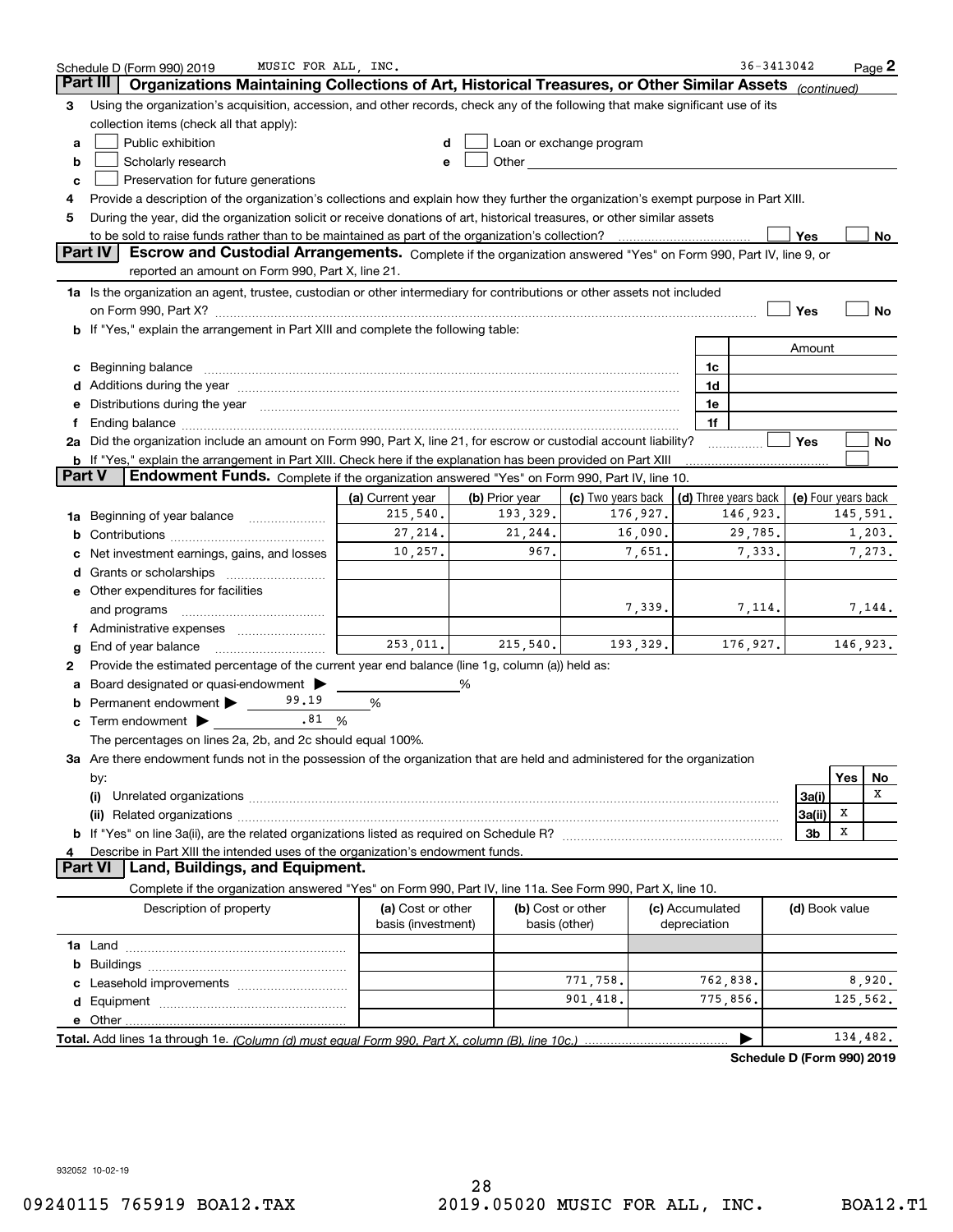**Part VII Investments - Other Securities.** 

| Complete if the organization answered "Yes" on Form 990, Part IV, line 11b. See Form 990, Part X, line 12.        |                 |                                                           |                |
|-------------------------------------------------------------------------------------------------------------------|-----------------|-----------------------------------------------------------|----------------|
| (a) Description of security or category (including name of security)                                              | (b) Book value  | (c) Method of valuation: Cost or end-of-year market value |                |
| (1) Financial derivatives                                                                                         |                 |                                                           |                |
|                                                                                                                   |                 |                                                           |                |
| (3) Other                                                                                                         |                 |                                                           |                |
| (A)                                                                                                               |                 |                                                           |                |
| (B)                                                                                                               |                 |                                                           |                |
| (C)                                                                                                               |                 |                                                           |                |
| (D)                                                                                                               |                 |                                                           |                |
| (E)                                                                                                               |                 |                                                           |                |
| (F)                                                                                                               |                 |                                                           |                |
| (G)                                                                                                               |                 |                                                           |                |
| (H)                                                                                                               |                 |                                                           |                |
| Total. (Col. (b) must equal Form 990, Part X, col. (B) line $12$ .)                                               |                 |                                                           |                |
| Part VIII Investments - Program Related.                                                                          |                 |                                                           |                |
| Complete if the organization answered "Yes" on Form 990, Part IV, line 11c. See Form 990, Part X, line 13.        |                 |                                                           |                |
| (a) Description of investment                                                                                     | (b) Book value  | (c) Method of valuation: Cost or end-of-year market value |                |
| (1)                                                                                                               |                 |                                                           |                |
| (2)                                                                                                               |                 |                                                           |                |
| (3)                                                                                                               |                 |                                                           |                |
|                                                                                                                   |                 |                                                           |                |
| (4)                                                                                                               |                 |                                                           |                |
| (5)                                                                                                               |                 |                                                           |                |
| (6)                                                                                                               |                 |                                                           |                |
| (7)                                                                                                               |                 |                                                           |                |
| (8)                                                                                                               |                 |                                                           |                |
| (9)                                                                                                               |                 |                                                           |                |
| Total. (Col. (b) must equal Form 990, Part X, col. (B) line 13.)<br><b>Other Assets.</b><br>Part IX               |                 |                                                           |                |
|                                                                                                                   |                 |                                                           |                |
| Complete if the organization answered "Yes" on Form 990, Part IV, line 11d. See Form 990, Part X, line 15.        |                 |                                                           |                |
|                                                                                                                   | (a) Description |                                                           | (b) Book value |
| (1)                                                                                                               |                 |                                                           |                |
| (2)                                                                                                               |                 |                                                           |                |
| (3)                                                                                                               |                 |                                                           |                |
| (4)                                                                                                               |                 |                                                           |                |
| (5)                                                                                                               |                 |                                                           |                |
| (6)                                                                                                               |                 |                                                           |                |
| (7)                                                                                                               |                 |                                                           |                |
| (8)                                                                                                               |                 |                                                           |                |
| (9)                                                                                                               |                 |                                                           |                |
| Total. (Column (b) must equal Form 990. Part X, col. (B) line 15.)<br>Part X<br><b>Other Liabilities.</b>         |                 | ▶                                                         |                |
| Complete if the organization answered "Yes" on Form 990, Part IV, line 11e or 11f. See Form 990, Part X, line 25. |                 |                                                           |                |
| (a) Description of liability<br>1.                                                                                |                 |                                                           | (b) Book value |
| (1) Federal income taxes                                                                                          |                 |                                                           |                |
| DEFERRED TRUST LIABILITY<br>(2)                                                                                   |                 |                                                           | 28,575.        |
| (3)                                                                                                               |                 |                                                           |                |
| (4)                                                                                                               |                 |                                                           |                |
|                                                                                                                   |                 |                                                           |                |
| (5)                                                                                                               |                 |                                                           |                |
| (6)                                                                                                               |                 |                                                           |                |
| (7)                                                                                                               |                 |                                                           |                |
| (8)                                                                                                               |                 |                                                           |                |
| (9)                                                                                                               |                 |                                                           |                |
|                                                                                                                   |                 |                                                           | 28,575.        |

*(Column (b) must equal Form 990, Part X, col. (B) line 25.)* 

**2.**Liability for uncertain tax positions. In Part XIII, provide the text of the footnote to the organization's financial statements that reports the organization's liability for uncertain tax positions under FASB ASC 740. Check here if the text of the footnote has been provided in Part XIII  $\mathcal{L}^{\text{max}}$ 

**Schedule D (Form 990) 2019**

932053 10-02-19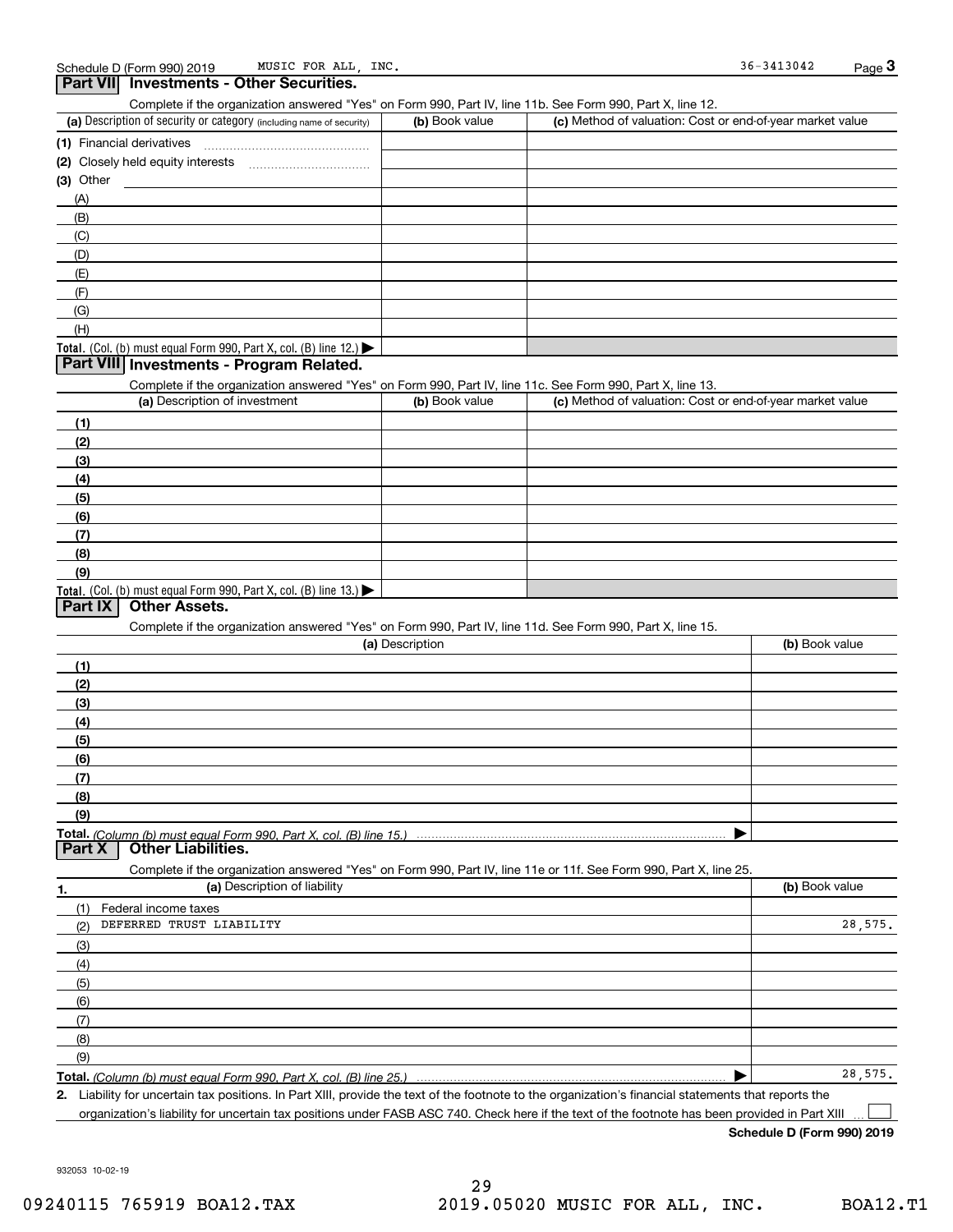|   | Schedule D (Form 990) 2019<br>MUSIC FOR ALL, INC.                                                                                                                                                                                    |                | $36 - 3413042$<br>Page 4 |  |
|---|--------------------------------------------------------------------------------------------------------------------------------------------------------------------------------------------------------------------------------------|----------------|--------------------------|--|
|   | Part XI<br>Reconciliation of Revenue per Audited Financial Statements With Revenue per Return.                                                                                                                                       |                |                          |  |
|   | Complete if the organization answered "Yes" on Form 990, Part IV, line 12a.                                                                                                                                                          |                |                          |  |
| 1 | Total revenue, gains, and other support per audited financial statements                                                                                                                                                             |                | $\blacksquare$           |  |
| 2 | Amounts included on line 1 but not on Form 990, Part VIII, line 12:                                                                                                                                                                  |                |                          |  |
| a | Net unrealized gains (losses) on investments [11] matter contracts and the unrealized gains (losses) on investments                                                                                                                  | 2a             |                          |  |
| b |                                                                                                                                                                                                                                      | 2 <sub>b</sub> |                          |  |
|   |                                                                                                                                                                                                                                      | 2c             |                          |  |
| d |                                                                                                                                                                                                                                      | 2d             |                          |  |
| е | Add lines 2a through 2d                                                                                                                                                                                                              |                | <b>2e</b>                |  |
| З | Subtract line 2e from line 1 <b>manufacture in the contract of the 2e</b> from line 1                                                                                                                                                |                | 3                        |  |
| 4 | Amounts included on Form 990, Part VIII, line 12, but not on line 1:                                                                                                                                                                 |                |                          |  |
|   |                                                                                                                                                                                                                                      | 4a             |                          |  |
|   | Other (Describe in Part XIII.) <b>Construction Construction</b> Chern Construction Chern Chern Chern Chern Chern Chern                                                                                                               | 4b             |                          |  |
|   | c Add lines 4a and 4b                                                                                                                                                                                                                |                | 4с                       |  |
|   |                                                                                                                                                                                                                                      |                | 5                        |  |
|   | Part XII   Reconciliation of Expenses per Audited Financial Statements With Expenses per Return.                                                                                                                                     |                |                          |  |
|   | Complete if the organization answered "Yes" on Form 990, Part IV, line 12a.                                                                                                                                                          |                |                          |  |
| 1 |                                                                                                                                                                                                                                      |                | 1.                       |  |
| 2 | Amounts included on line 1 but not on Form 990, Part IX, line 25:                                                                                                                                                                    |                |                          |  |
| a |                                                                                                                                                                                                                                      | 2a             |                          |  |
| b |                                                                                                                                                                                                                                      | 2 <sub>b</sub> |                          |  |
|   | Other losses <b>with a contract the contract of the contract of the contract of the contract of the contract of the contract of the contract of the contract of the contract of the contract of the contract of the contract of </b> | 2 <sub>c</sub> |                          |  |
| d |                                                                                                                                                                                                                                      | 2d             |                          |  |
|   | Add lines 2a through 2d <b>manufactures</b> and contained the state of the state of the state of the state of the state of the state of the state of the state of the state of the state of the state of the state of the state of   |                | <b>2e</b>                |  |
| з |                                                                                                                                                                                                                                      |                | 3                        |  |
| 4 | Amounts included on Form 990, Part IX, line 25, but not on line 1:                                                                                                                                                                   |                |                          |  |
| a |                                                                                                                                                                                                                                      | 4a             |                          |  |
|   | <b>b</b> Other (Describe in Part XIII.)                                                                                                                                                                                              | 4b             |                          |  |
| c | Add lines 4a and 4b                                                                                                                                                                                                                  |                | 4c                       |  |
|   |                                                                                                                                                                                                                                      |                | 5                        |  |
|   | Part XIII Supplemental Information.                                                                                                                                                                                                  |                |                          |  |

Provide the descriptions required for Part II, lines 3, 5, and 9; Part III, lines 1a and 4; Part IV, lines 1b and 2b; Part V, line 4; Part X, line 2; Part XI, lines 2d and 4b; and Part XII, lines 2d and 4b. Also complete this part to provide any additional information.

30

932054 10-02-19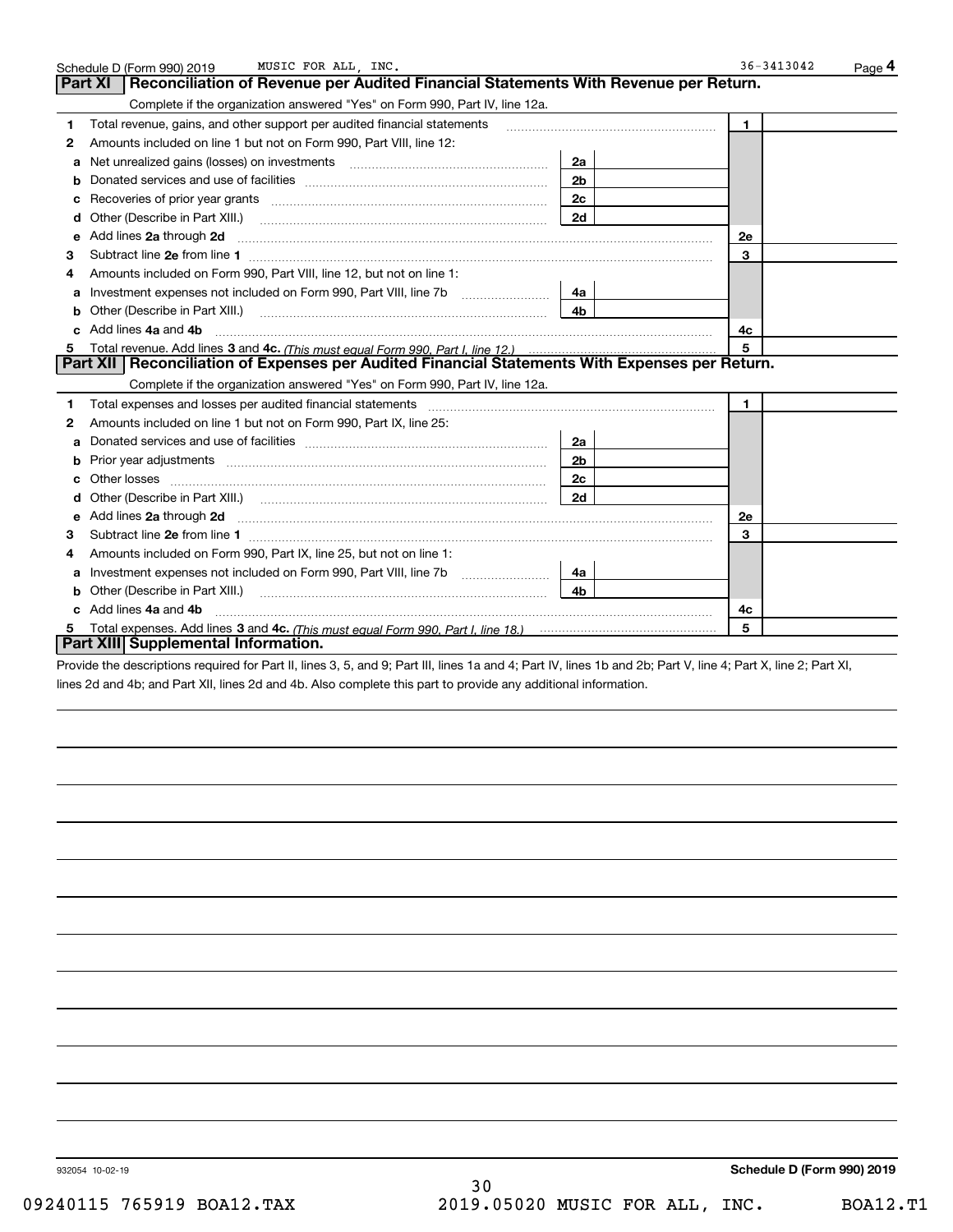|                                                                                                               | <b>SCHEDULE J</b>                                                                                                                                        |                                                                                                                        | <b>Compensation Information</b>                                                                                                  |                                       | OMB No. 1545-0047          |     |    |  |
|---------------------------------------------------------------------------------------------------------------|----------------------------------------------------------------------------------------------------------------------------------------------------------|------------------------------------------------------------------------------------------------------------------------|----------------------------------------------------------------------------------------------------------------------------------|---------------------------------------|----------------------------|-----|----|--|
|                                                                                                               | (Form 990)                                                                                                                                               |                                                                                                                        | For certain Officers, Directors, Trustees, Key Employees, and Highest                                                            |                                       | 2019                       |     |    |  |
|                                                                                                               | <b>Compensated Employees</b>                                                                                                                             |                                                                                                                        |                                                                                                                                  |                                       |                            |     |    |  |
|                                                                                                               | Complete if the organization answered "Yes" on Form 990, Part IV, line 23.<br><b>Open to Public</b><br>Attach to Form 990.<br>Department of the Treasury |                                                                                                                        |                                                                                                                                  |                                       |                            |     |    |  |
|                                                                                                               | Internal Revenue Service                                                                                                                                 |                                                                                                                        | Go to www.irs.gov/Form990 for instructions and the latest information.                                                           |                                       | <b>Inspection</b>          |     |    |  |
|                                                                                                               | Name of the organization                                                                                                                                 |                                                                                                                        |                                                                                                                                  | <b>Employer identification number</b> |                            |     |    |  |
|                                                                                                               |                                                                                                                                                          | MUSIC FOR ALL, INC.                                                                                                    |                                                                                                                                  |                                       | 36-3413042                 |     |    |  |
| Part I                                                                                                        |                                                                                                                                                          | <b>Questions Regarding Compensation</b>                                                                                |                                                                                                                                  |                                       |                            |     |    |  |
|                                                                                                               |                                                                                                                                                          |                                                                                                                        |                                                                                                                                  |                                       |                            | Yes | No |  |
|                                                                                                               |                                                                                                                                                          |                                                                                                                        | <b>1a</b> Check the appropriate box(es) if the organization provided any of the following to or for a person listed on Form 990, |                                       |                            |     |    |  |
|                                                                                                               |                                                                                                                                                          | Part VII, Section A, line 1a. Complete Part III to provide any relevant information regarding these items.             |                                                                                                                                  |                                       |                            |     |    |  |
|                                                                                                               | First-class or charter travel                                                                                                                            |                                                                                                                        | Housing allowance or residence for personal use                                                                                  |                                       |                            |     |    |  |
|                                                                                                               | Travel for companions                                                                                                                                    |                                                                                                                        | Payments for business use of personal residence                                                                                  |                                       |                            |     |    |  |
|                                                                                                               |                                                                                                                                                          | Tax indemnification and gross-up payments                                                                              | Health or social club dues or initiation fees                                                                                    |                                       |                            |     |    |  |
|                                                                                                               |                                                                                                                                                          | Discretionary spending account                                                                                         | Personal services (such as maid, chauffeur, chef)                                                                                |                                       |                            |     |    |  |
|                                                                                                               |                                                                                                                                                          |                                                                                                                        |                                                                                                                                  |                                       |                            |     |    |  |
|                                                                                                               |                                                                                                                                                          | <b>b</b> If any of the boxes on line 1a are checked, did the organization follow a written policy regarding payment or |                                                                                                                                  |                                       |                            |     |    |  |
|                                                                                                               |                                                                                                                                                          |                                                                                                                        |                                                                                                                                  |                                       | 1b                         |     |    |  |
| 2                                                                                                             |                                                                                                                                                          |                                                                                                                        | Did the organization require substantiation prior to reimbursing or allowing expenses incurred by all directors,                 |                                       |                            |     |    |  |
|                                                                                                               |                                                                                                                                                          |                                                                                                                        |                                                                                                                                  |                                       | $\mathbf{2}$               |     |    |  |
|                                                                                                               |                                                                                                                                                          |                                                                                                                        |                                                                                                                                  |                                       |                            |     |    |  |
| З                                                                                                             |                                                                                                                                                          |                                                                                                                        | Indicate which, if any, of the following the organization used to establish the compensation of the organization's               |                                       |                            |     |    |  |
|                                                                                                               |                                                                                                                                                          |                                                                                                                        | CEO/Executive Director. Check all that apply. Do not check any boxes for methods used by a related organization to               |                                       |                            |     |    |  |
|                                                                                                               |                                                                                                                                                          | establish compensation of the CEO/Executive Director, but explain in Part III.                                         |                                                                                                                                  |                                       |                            |     |    |  |
|                                                                                                               | X  <br>Compensation committee<br>Written employment contract                                                                                             |                                                                                                                        |                                                                                                                                  |                                       |                            |     |    |  |
|                                                                                                               | X<br>Compensation survey or study<br>Independent compensation consultant                                                                                 |                                                                                                                        |                                                                                                                                  |                                       |                            |     |    |  |
|                                                                                                               |                                                                                                                                                          | $X$ Form 990 of other organizations                                                                                    | X<br>Approval by the board or compensation committee                                                                             |                                       |                            |     |    |  |
|                                                                                                               |                                                                                                                                                          |                                                                                                                        |                                                                                                                                  |                                       |                            |     |    |  |
| 4                                                                                                             |                                                                                                                                                          | During the year, did any person listed on Form 990, Part VII, Section A, line 1a, with respect to the filing           |                                                                                                                                  |                                       |                            |     |    |  |
|                                                                                                               |                                                                                                                                                          | organization or a related organization:                                                                                |                                                                                                                                  |                                       |                            |     |    |  |
| а                                                                                                             |                                                                                                                                                          | Receive a severance payment or change-of-control payment?                                                              |                                                                                                                                  |                                       | 4a                         |     | Х  |  |
| b                                                                                                             |                                                                                                                                                          |                                                                                                                        |                                                                                                                                  |                                       | 4b                         |     | х  |  |
| с                                                                                                             |                                                                                                                                                          |                                                                                                                        |                                                                                                                                  |                                       | 4c                         |     | х  |  |
| If "Yes" to any of lines 4a-c, list the persons and provide the applicable amounts for each item in Part III. |                                                                                                                                                          |                                                                                                                        |                                                                                                                                  |                                       |                            |     |    |  |
|                                                                                                               |                                                                                                                                                          |                                                                                                                        |                                                                                                                                  |                                       |                            |     |    |  |
|                                                                                                               |                                                                                                                                                          | Only section 501(c)(3), 501(c)(4), and 501(c)(29) organizations must complete lines 5-9.                               |                                                                                                                                  |                                       |                            |     |    |  |
|                                                                                                               |                                                                                                                                                          |                                                                                                                        | For persons listed on Form 990, Part VII, Section A, line 1a, did the organization pay or accrue any compensation                |                                       |                            |     |    |  |
|                                                                                                               | contingent on the revenues of:                                                                                                                           |                                                                                                                        |                                                                                                                                  |                                       |                            |     |    |  |
|                                                                                                               |                                                                                                                                                          |                                                                                                                        | a The organization? <b>Entitation</b> and the organization?                                                                      |                                       | 5a                         |     | х  |  |
|                                                                                                               |                                                                                                                                                          |                                                                                                                        |                                                                                                                                  |                                       | 5b                         |     | х  |  |
|                                                                                                               |                                                                                                                                                          | If "Yes" on line 5a or 5b, describe in Part III.                                                                       |                                                                                                                                  |                                       |                            |     |    |  |
| 6.                                                                                                            |                                                                                                                                                          |                                                                                                                        | For persons listed on Form 990, Part VII, Section A, line 1a, did the organization pay or accrue any compensation                |                                       |                            |     |    |  |
|                                                                                                               | contingent on the net earnings of:                                                                                                                       |                                                                                                                        |                                                                                                                                  |                                       |                            |     | x  |  |
|                                                                                                               |                                                                                                                                                          |                                                                                                                        | a The organization? <b>Entitled Strategies and Strategies and Strategies</b> and The organization?                               |                                       | 6a                         |     | х  |  |
|                                                                                                               |                                                                                                                                                          |                                                                                                                        |                                                                                                                                  |                                       | 6b                         |     |    |  |
|                                                                                                               |                                                                                                                                                          | If "Yes" on line 6a or 6b, describe in Part III.                                                                       |                                                                                                                                  |                                       |                            |     |    |  |
|                                                                                                               |                                                                                                                                                          |                                                                                                                        | 7 For persons listed on Form 990, Part VII, Section A, line 1a, did the organization provide any nonfixed payments               |                                       |                            |     | Х  |  |
|                                                                                                               |                                                                                                                                                          |                                                                                                                        |                                                                                                                                  |                                       | 7                          |     |    |  |
| 8                                                                                                             |                                                                                                                                                          |                                                                                                                        | Were any amounts reported on Form 990, Part VII, paid or accrued pursuant to a contract that was subject to the                  |                                       |                            |     | х  |  |
|                                                                                                               |                                                                                                                                                          | initial contract exception described in Regulations section 53.4958-4(a)(3)? If "Yes," describe in Part III            |                                                                                                                                  |                                       | 8                          |     |    |  |
| 9                                                                                                             |                                                                                                                                                          | If "Yes" on line 8, did the organization also follow the rebuttable presumption procedure described in                 |                                                                                                                                  |                                       |                            |     |    |  |
|                                                                                                               |                                                                                                                                                          |                                                                                                                        |                                                                                                                                  |                                       | 9                          |     |    |  |
|                                                                                                               |                                                                                                                                                          | LHA For Paperwork Reduction Act Notice, see the Instructions for Form 990.                                             |                                                                                                                                  |                                       | Schedule J (Form 990) 2019 |     |    |  |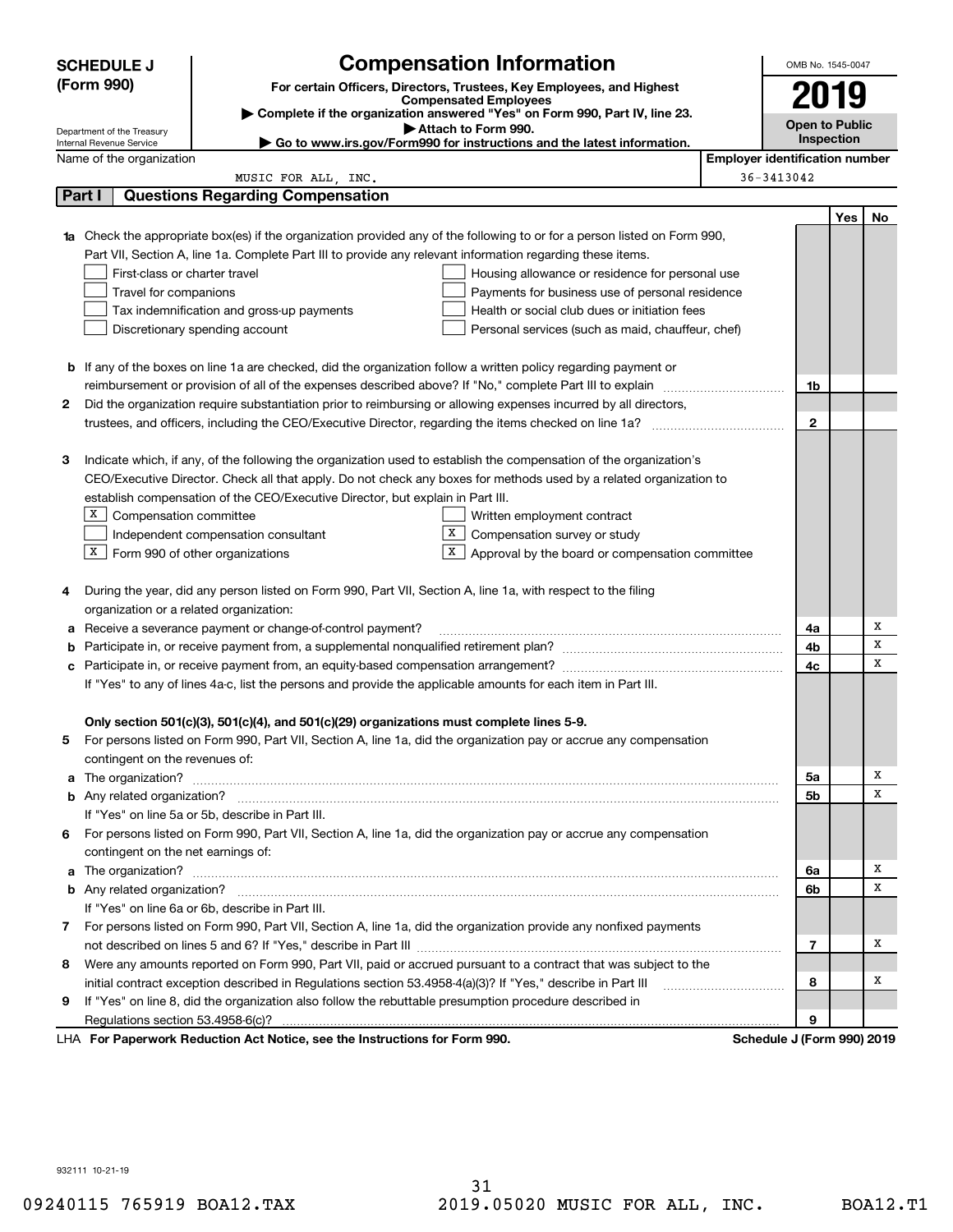36-3413042

## Schedule J (Form 990) 2019 MUSIC FOR ALL,INC**.**<br>Part II │Officers, Directors, Trustees, Key Employees, and Highest Compensated Employees. Use duplicate copies if additional space is needed.

For each individual whose compensation must be reported on Schedule J, report compensation from the organization on row (i) and from related organizations, described in the instructions, on row (ii). Do not list any individuals that aren't listed on Form 990, Part VII.

**Note:**  The sum of columns (B)(i)-(iii) for each listed individual must equal the total amount of Form 990, Part VII, Section A, line 1a, applicable column (D) and (E) amounts for that individual.

|                          |      |                          | (B) Breakdown of W-2 and/or 1099-MISC compensation |                                           | (C) Retirement and<br>other deferred | (D) Nontaxable<br>benefits | (E) Total of columns<br>$(B)(i)-(D)$ | (F) Compensation<br>in column (B)         |
|--------------------------|------|--------------------------|----------------------------------------------------|-------------------------------------------|--------------------------------------|----------------------------|--------------------------------------|-------------------------------------------|
| (A) Name and Title       |      | (i) Base<br>compensation | (ii) Bonus &<br>incentive<br>compensation          | (iii) Other<br>reportable<br>compensation | compensation                         |                            |                                      | reported as deferred<br>on prior Form 990 |
| ERIC L. MARTIN<br>(1)    | (i)  | 197,570.                 | $\mathsf{0}$ .                                     | $\mathbf 0$ .                             | 8,241.                               | 13,872.                    | 219,683.                             | $\mathbf 0$ .                             |
| PRESIDENT/CEO            | (ii) | $\mathbf{0}$ .           | $\mathfrak o$ .                                    | $\mathfrak o$ .                           | $\mathfrak o$ .                      | $\mathbf{0}$ .             | $\mathbf{0}$ .                       | $\mathbf 0$ .                             |
| JEREMY L. ERNHART<br>(2) | (i)  | 166,108.                 | $\mathfrak o$ .                                    | $\mathfrak o$ .                           | 6,987.                               | 11,311                     | 184,406.                             | $\mathbf 0$ .                             |
| VICE PRESIDENT AND COO   | (ii) | $\mathfrak o$ .          | $\mathbf{0}$ .                                     | $\mathbf 0$ .                             | $\mathbf 0$ .                        | $\mathbf{0}$ .             | $\mathbf{0}$ .                       | $\mathbf 0$ .                             |
|                          | (i)  |                          |                                                    |                                           |                                      |                            |                                      |                                           |
|                          | (ii) |                          |                                                    |                                           |                                      |                            |                                      |                                           |
|                          | (i)  |                          |                                                    |                                           |                                      |                            |                                      |                                           |
|                          | (ii) |                          |                                                    |                                           |                                      |                            |                                      |                                           |
|                          | (i)  |                          |                                                    |                                           |                                      |                            |                                      |                                           |
|                          | (ii) |                          |                                                    |                                           |                                      |                            |                                      |                                           |
|                          | (i)  |                          |                                                    |                                           |                                      |                            |                                      |                                           |
|                          | (ii) |                          |                                                    |                                           |                                      |                            |                                      |                                           |
|                          | (i)  |                          |                                                    |                                           |                                      |                            |                                      |                                           |
|                          | (ii) |                          |                                                    |                                           |                                      |                            |                                      |                                           |
|                          | (i)  |                          |                                                    |                                           |                                      |                            |                                      |                                           |
|                          | (ii) |                          |                                                    |                                           |                                      |                            |                                      |                                           |
|                          | (i)  |                          |                                                    |                                           |                                      |                            |                                      |                                           |
|                          | (ii) |                          |                                                    |                                           |                                      |                            |                                      |                                           |
|                          | (i)  |                          |                                                    |                                           |                                      |                            |                                      |                                           |
|                          | (ii) |                          |                                                    |                                           |                                      |                            |                                      |                                           |
|                          | (i)  |                          |                                                    |                                           |                                      |                            |                                      |                                           |
|                          | (ii) |                          |                                                    |                                           |                                      |                            |                                      |                                           |
|                          | (i)  |                          |                                                    |                                           |                                      |                            |                                      |                                           |
|                          | (ii) |                          |                                                    |                                           |                                      |                            |                                      |                                           |
|                          | (i)  |                          |                                                    |                                           |                                      |                            |                                      |                                           |
|                          | (ii) |                          |                                                    |                                           |                                      |                            |                                      |                                           |
|                          | (i)  |                          |                                                    |                                           |                                      |                            |                                      |                                           |
|                          | (ii) |                          |                                                    |                                           |                                      |                            |                                      |                                           |
|                          | (i)  |                          |                                                    |                                           |                                      |                            |                                      |                                           |
|                          | (ii) |                          |                                                    |                                           |                                      |                            |                                      |                                           |
|                          | (i)  |                          |                                                    |                                           |                                      |                            |                                      |                                           |
|                          | (ii) |                          |                                                    |                                           |                                      |                            |                                      |                                           |

**Schedule J (Form 990) 2019**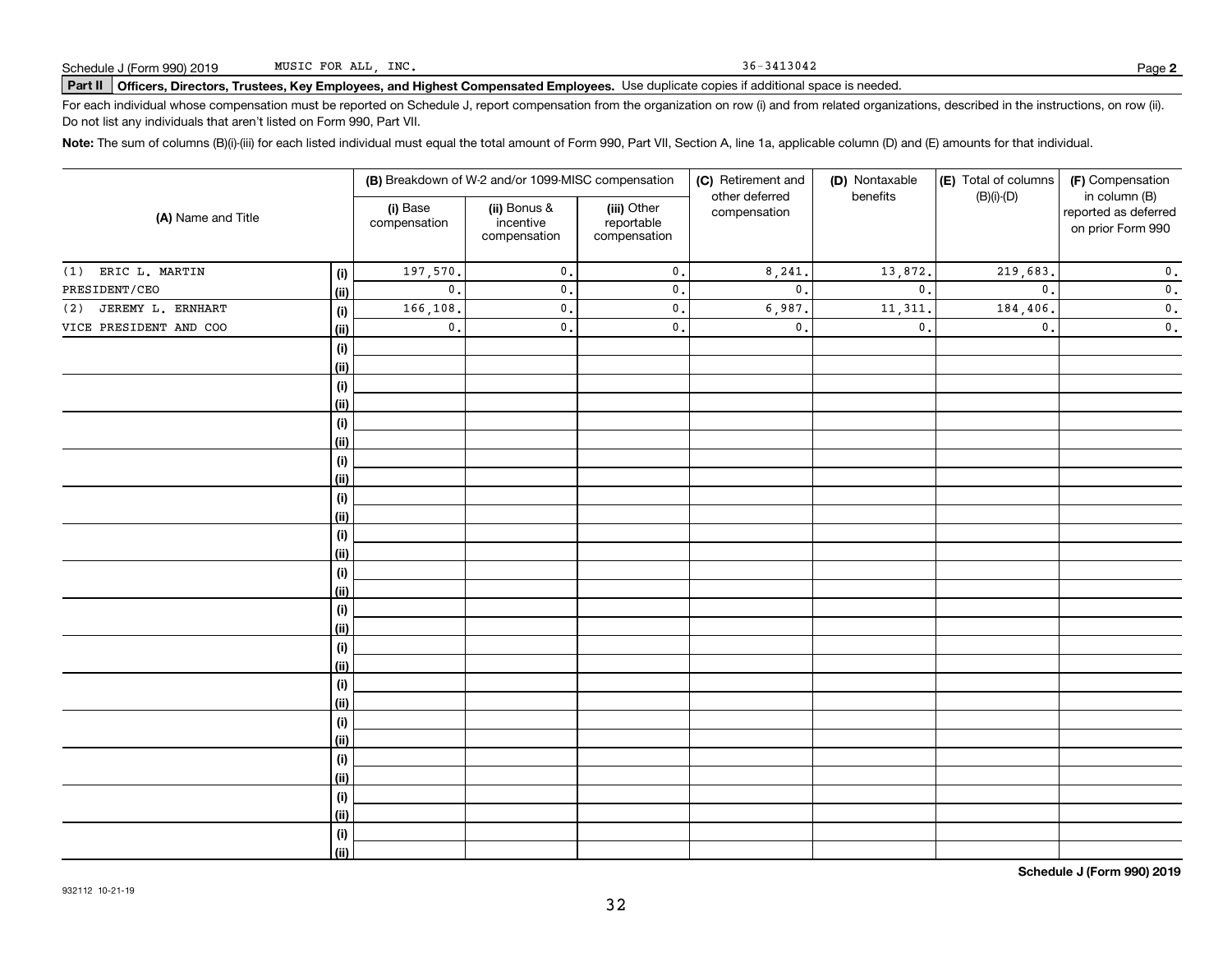### **Part III Supplemental Information**

Schedule J (Form 990) 2019 MUSIC FOR ALL, INC.<br>Part III Supplemental Information<br>Provide the information, explanation, or descriptions required for Part I, lines 1a, 1b, 3, 4a, 4b, 4c, 5a, 5b, 6a, 6b, 7, and 8, and for Par

**Schedule J (Form 990) 2019**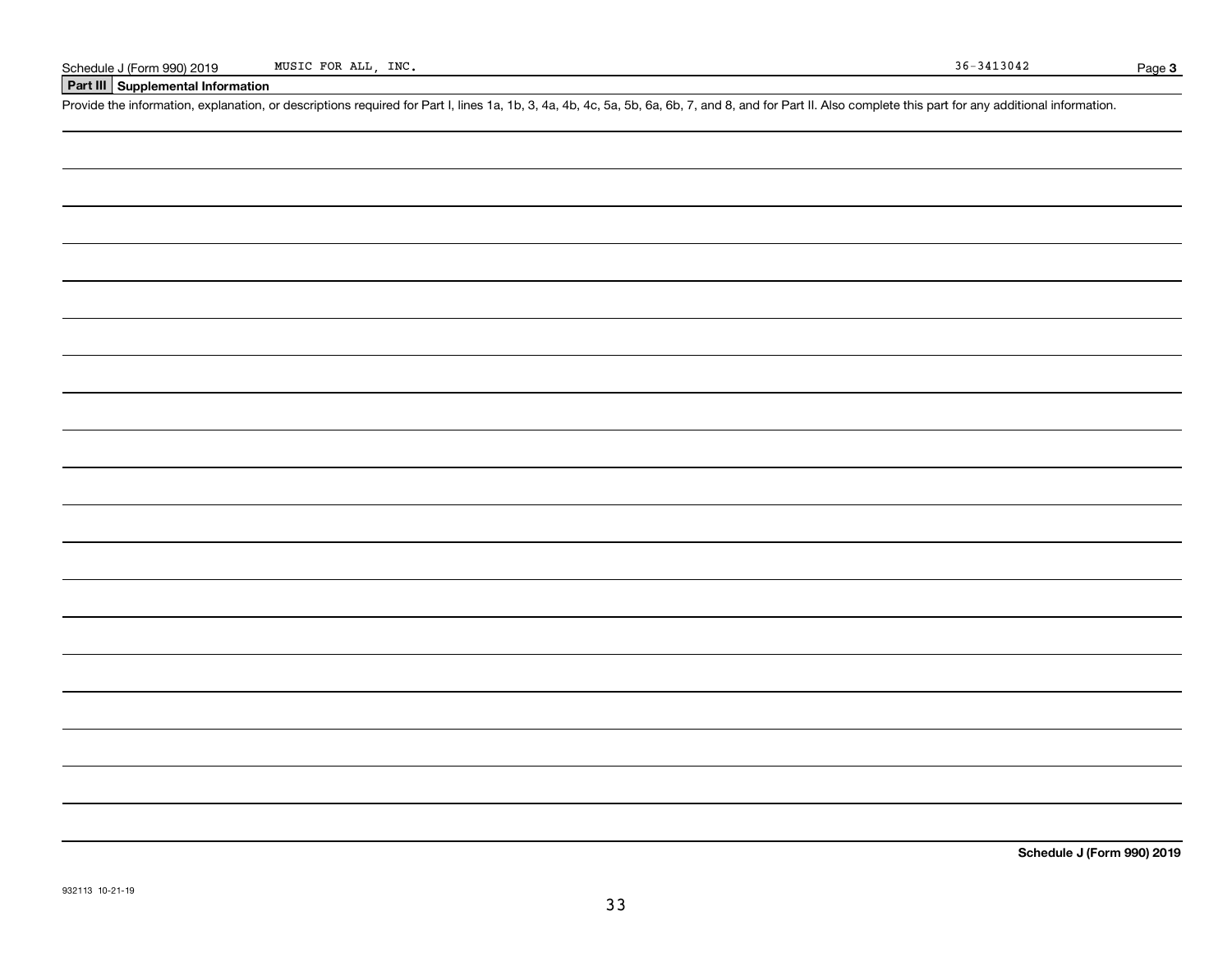| <b>SCHEDULE L</b>                                                                                             |                                       |                                                                            |                            |               | <b>Transactions With Interested Persons</b>                                                                                        |                           |                                       |                              |    |                                                                                                 | OMB No. 1545-0047     |       |                           |
|---------------------------------------------------------------------------------------------------------------|---------------------------------------|----------------------------------------------------------------------------|----------------------------|---------------|------------------------------------------------------------------------------------------------------------------------------------|---------------------------|---------------------------------------|------------------------------|----|-------------------------------------------------------------------------------------------------|-----------------------|-------|---------------------------|
| (Form 990 or 990-EZ)                                                                                          |                                       |                                                                            |                            |               | Complete if the organization answered "Yes" on Form 990, Part IV, line 25a, 25b, 26, 27, 28a,                                      |                           |                                       |                              |    |                                                                                                 |                       |       |                           |
|                                                                                                               |                                       |                                                                            |                            |               | 28b, or 28c, or Form 990-EZ, Part V, line 38a or 40b.<br>Attach to Form 990 or Form 990-EZ.                                        |                           |                                       |                              |    |                                                                                                 | <b>Open To Public</b> |       |                           |
| Department of the Treasury<br>Internal Revenue Service                                                        |                                       |                                                                            |                            |               | $\triangleright$ Go to www.irs.gov/Form990 for instructions and the latest information.                                            |                           |                                       |                              |    |                                                                                                 | Inspection            |       |                           |
| Name of the organization                                                                                      |                                       |                                                                            |                            |               |                                                                                                                                    |                           |                                       |                              |    | <b>Employer identification number</b>                                                           |                       |       |                           |
| Part I                                                                                                        | MUSIC FOR ALL, INC.                   |                                                                            |                            |               | Excess Benefit Transactions (section 501(c)(3), section 501(c)(4), and section 501(c)(29) organizations only).                     |                           |                                       |                              |    | $36 - 3413042$                                                                                  |                       |       |                           |
|                                                                                                               |                                       |                                                                            |                            |               | Complete if the organization answered "Yes" on Form 990, Part IV, line 25a or 25b, or Form 990-EZ, Part V, line 40b.               |                           |                                       |                              |    |                                                                                                 |                       |       |                           |
| 1.<br>(a) Name of disqualified person                                                                         |                                       | (b) Relationship between disqualified                                      |                            |               |                                                                                                                                    |                           | (c) Description of transaction        |                              |    |                                                                                                 |                       |       | (d) Corrected?            |
|                                                                                                               |                                       | person and organization                                                    |                            |               |                                                                                                                                    |                           |                                       |                              |    |                                                                                                 |                       | Yes   | No                        |
|                                                                                                               |                                       |                                                                            |                            |               |                                                                                                                                    |                           |                                       |                              |    |                                                                                                 |                       |       |                           |
|                                                                                                               |                                       |                                                                            |                            |               |                                                                                                                                    |                           |                                       |                              |    |                                                                                                 |                       |       |                           |
|                                                                                                               |                                       |                                                                            |                            |               |                                                                                                                                    |                           |                                       |                              |    |                                                                                                 |                       |       |                           |
|                                                                                                               |                                       |                                                                            |                            |               |                                                                                                                                    |                           |                                       |                              |    |                                                                                                 |                       |       |                           |
| 2 Enter the amount of tax incurred by the organization managers or disqualified persons during the year under |                                       |                                                                            |                            |               |                                                                                                                                    |                           |                                       |                              |    |                                                                                                 |                       |       |                           |
| section 4958                                                                                                  |                                       |                                                                            |                            |               |                                                                                                                                    |                           |                                       |                              |    | $\begin{array}{c} \triangleright \ \ \ \text{\$} \\ \triangleright \ \ \ \text{\$} \end{array}$ |                       |       |                           |
|                                                                                                               |                                       |                                                                            |                            |               |                                                                                                                                    |                           |                                       |                              |    |                                                                                                 |                       |       |                           |
| Part II                                                                                                       |                                       | Loans to and/or From Interested Persons.                                   |                            |               |                                                                                                                                    |                           |                                       |                              |    |                                                                                                 |                       |       |                           |
|                                                                                                               |                                       |                                                                            |                            |               | Complete if the organization answered "Yes" on Form 990-EZ, Part V, line 38a or Form 990, Part IV, line 26; or if the organization |                           |                                       |                              |    |                                                                                                 |                       |       |                           |
|                                                                                                               |                                       | reported an amount on Form 990, Part X, line 5, 6, or 22.                  |                            |               |                                                                                                                                    |                           |                                       |                              |    |                                                                                                 |                       |       |                           |
| (a) Name of<br>interested person                                                                              | (b) Relationship<br>with organization | (c) Purpose<br>of loan                                                     | (d) Loan to or<br>from the |               | (e) Original                                                                                                                       |                           | (f) Balance due<br>(g) In<br>default? |                              |    | (h) Approved<br>`by board or                                                                    |                       |       | (i) Written<br>agreement? |
|                                                                                                               |                                       |                                                                            |                            | organization? | principal amount                                                                                                                   |                           |                                       |                              |    |                                                                                                 | committee?            |       |                           |
|                                                                                                               |                                       |                                                                            | To                         | From          |                                                                                                                                    |                           |                                       | Yes                          | No | Yes                                                                                             | No                    | Yes l | No                        |
|                                                                                                               |                                       |                                                                            |                            |               |                                                                                                                                    |                           |                                       |                              |    |                                                                                                 |                       |       |                           |
|                                                                                                               |                                       |                                                                            |                            |               |                                                                                                                                    |                           |                                       |                              |    |                                                                                                 |                       |       |                           |
|                                                                                                               |                                       |                                                                            |                            |               |                                                                                                                                    |                           |                                       |                              |    |                                                                                                 |                       |       |                           |
|                                                                                                               |                                       |                                                                            |                            |               |                                                                                                                                    |                           |                                       |                              |    |                                                                                                 |                       |       |                           |
|                                                                                                               |                                       |                                                                            |                            |               |                                                                                                                                    |                           |                                       |                              |    |                                                                                                 |                       |       |                           |
|                                                                                                               |                                       |                                                                            |                            |               |                                                                                                                                    |                           |                                       |                              |    |                                                                                                 |                       |       |                           |
|                                                                                                               |                                       |                                                                            |                            |               |                                                                                                                                    |                           |                                       |                              |    |                                                                                                 |                       |       |                           |
| Total                                                                                                         |                                       |                                                                            |                            |               | $\blacktriangleright$ \$                                                                                                           |                           |                                       |                              |    |                                                                                                 |                       |       |                           |
| Part III                                                                                                      |                                       | <b>Grants or Assistance Benefiting Interested Persons.</b>                 |                            |               |                                                                                                                                    |                           |                                       |                              |    |                                                                                                 |                       |       |                           |
|                                                                                                               |                                       | Complete if the organization answered "Yes" on Form 990, Part IV, line 27. |                            |               |                                                                                                                                    |                           |                                       |                              |    |                                                                                                 |                       |       |                           |
| (a) Name of interested person                                                                                 |                                       | (b) Relationship between<br>interested person and<br>the organization      |                            |               | (c) Amount of<br>assistance                                                                                                        | (d) Type of<br>assistance |                                       | (e) Purpose of<br>assistance |    |                                                                                                 |                       |       |                           |
|                                                                                                               |                                       |                                                                            |                            |               |                                                                                                                                    |                           |                                       |                              |    |                                                                                                 |                       |       |                           |
|                                                                                                               |                                       |                                                                            |                            |               |                                                                                                                                    |                           |                                       |                              |    |                                                                                                 |                       |       |                           |
|                                                                                                               |                                       |                                                                            |                            |               |                                                                                                                                    |                           |                                       |                              |    |                                                                                                 |                       |       |                           |
|                                                                                                               |                                       |                                                                            |                            |               |                                                                                                                                    |                           |                                       |                              |    |                                                                                                 |                       |       |                           |
|                                                                                                               |                                       |                                                                            |                            |               |                                                                                                                                    |                           |                                       |                              |    |                                                                                                 |                       |       |                           |
|                                                                                                               |                                       |                                                                            |                            |               |                                                                                                                                    |                           |                                       |                              |    |                                                                                                 |                       |       |                           |
|                                                                                                               |                                       |                                                                            |                            |               |                                                                                                                                    |                           |                                       |                              |    |                                                                                                 |                       |       |                           |
|                                                                                                               |                                       |                                                                            |                            |               |                                                                                                                                    |                           |                                       |                              |    |                                                                                                 |                       |       |                           |
|                                                                                                               |                                       |                                                                            |                            |               |                                                                                                                                    |                           |                                       |                              |    |                                                                                                 |                       |       |                           |

LHA For Paperwork Reduction Act Notice, see the Instructions for Form 990 or 990-EZ. Schedule L (Form 990 or 990-EZ) 2019

932131 10-21-19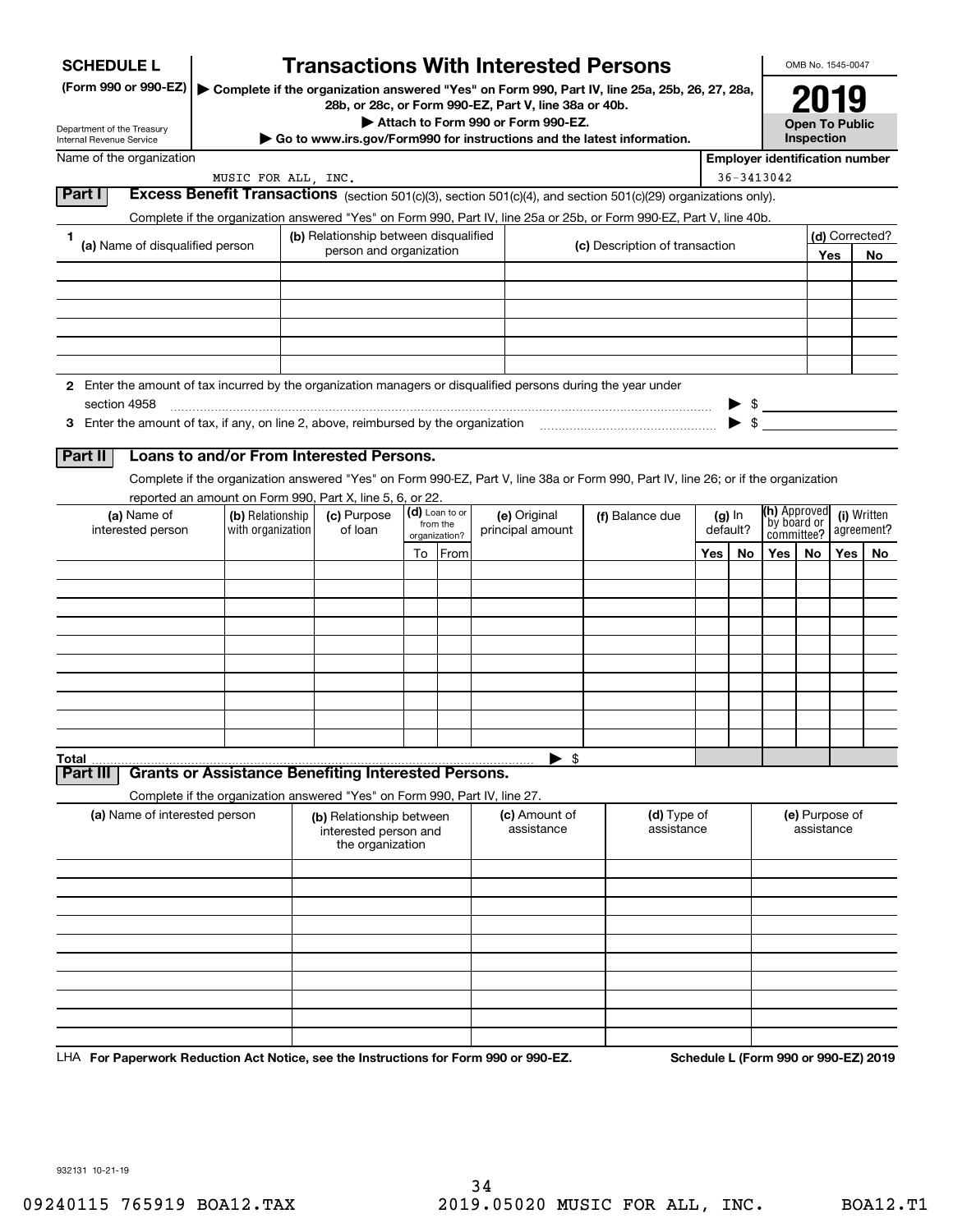### **Part IV Business Transactions Involving Interested Persons.**

Complete if the organization answered "Yes" on Form 990, Part IV, line 28a, 28b, or 28c.

| (a) Name of interested person | (b) Relationship between interested<br>person and the organization | (c) Amount of<br>transaction | (d) Description of<br>transaction | revenues? | <b>(e)</b> Sharing of<br>organization's |
|-------------------------------|--------------------------------------------------------------------|------------------------------|-----------------------------------|-----------|-----------------------------------------|
|                               |                                                                    |                              |                                   | Yes       | No                                      |
| MARLENE MILLER                | BOARD MEMBER OF MUS                                                |                              | 66.000. FRED J. MIL               |           | х                                       |
|                               |                                                                    |                              |                                   |           |                                         |
|                               |                                                                    |                              |                                   |           |                                         |
|                               |                                                                    |                              |                                   |           |                                         |
|                               |                                                                    |                              |                                   |           |                                         |
|                               |                                                                    |                              |                                   |           |                                         |
|                               |                                                                    |                              |                                   |           |                                         |
|                               |                                                                    |                              |                                   |           |                                         |
|                               |                                                                    |                              |                                   |           |                                         |
|                               |                                                                    |                              |                                   |           |                                         |

### **Part V** Supplemental Information.

Provide additional information for responses to questions on Schedule L (see instructions).

SCH L, PART IV, BUSINESS TRANSACTIONS INVOLVING INTERESTED PERSONS:

(A) NAME OF PERSON: MARLENE MILLER

(B) RELATIONSHIP BETWEEN INTERESTED PERSON AND ORGANIZATION:

BOARD MEMBER OF MUSIC FOR ALL, INC. & PRESIDENT/CEO OF FRED J. MILLER, INC.

(D) DESCRIPTION OF TRANSACTION: FRED J. MILLER, INC. IS AN OFFICIAL

SPONSOR OF MUSIC FOR ALL, INC.

**Schedule L (Form 990 or 990-EZ) 2019**

36-3413042

932132 10-21-19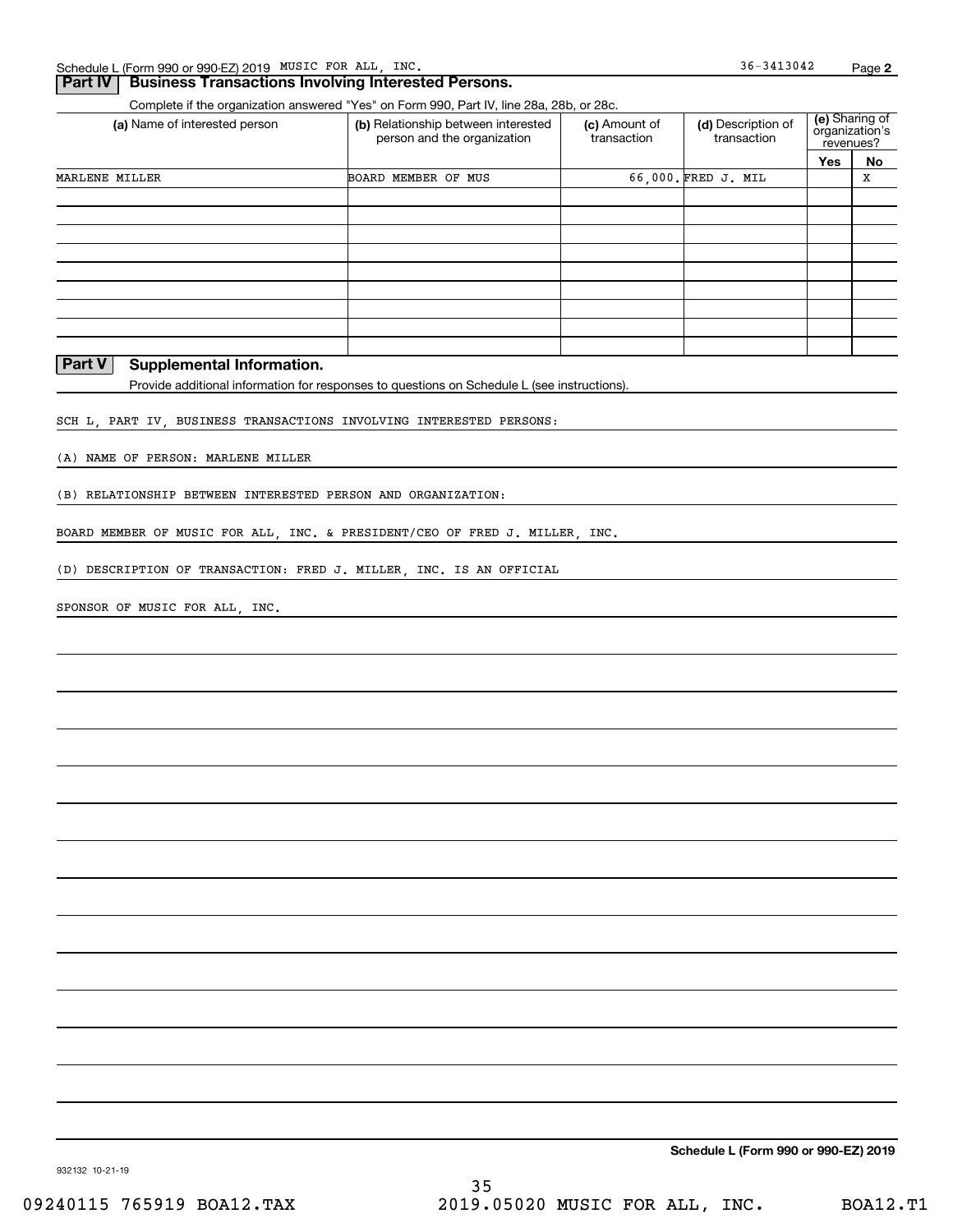**(Form 990 or 990-EZ)**

Department of the Treasury Internal Revenue Service Name of the organization

### **SCHEDULE O Supplemental Information to Form 990 or 990-EZ**

**Complete to provide information for responses to specific questions on Form 990 or 990-EZ or to provide any additional information. | Attach to Form 990 or 990-EZ. | Go to www.irs.gov/Form990 for the latest information.**



**Employer identification number**

MUSIC FOR ALL, INC. 36-3413042

FORM 990, PART I, LINE 1, DESCRIPTION OF ORGANIZATION MISSION:

LIFE-CHANGING EXPERIENCES THROUGH MUSIC FOR ALL.

THE VISION OF MUSIC FOR ALL IS TO BE A CATALYST TO ENSURE THAT EVERY

CHILD ACROSS AMERICA HAS ACCESS AND OPPORTUNITY TO PARTICIPATE IN

ACTIVE MUSIC MAKING IN HIS OR HER SCHOLASTIC ENVIRONMENT. WE USE OUR

RESOURCES TO PROVIDE NATIONAL PROGRAMS THAT RECOGNIZE AND SUPPORT MUSIC

STUDENTS' PERFORMANCE AND SUCCESS OFFER MUSIC EDUCATOR TRAINING AND

PROFESSIONAL DEVELOPMENT AND DELIVER TOOLS AND RESOURCES TO

PARTICIPANTS AND THEIR COMMUNITIES THAT WILL ASSIST THEM IN SUPPORTING

MUSIC EDUCATION BY PROMOTING AWARENESS OF MUSIC'S IMPACT ON STUDENT

GROWTH AND ACHIEVEMENT.

FORM 990, PART III, LINE 1, DESCRIPTION OF ORGANIZATION MISSION:

THE VISION OF MUSIC FOR ALL IS TO BE A CATALYST TO ENSURE THAT EVERY

CHILD ACROSS AMERICA HAS ACCESS AND OPPORTUNITY TO PARTICIPATE IN

ACTIVE MUSIC MAKING IN HIS OR HER SCHOLASTIC ENVIRONMENT. WE USE OUR

RESOURCES TO PROVIDE NATIONAL PROGRAMS THAT RECOGNIZE AND SUPPORT MUSIC

STUDENTS' PERFORMANCE AND SUCCESS OFFER MUSIC EDUCATOR TRAINING AND

PROFESSIONAL DEVELOPMENT, AND DELIVER TOOLS AND RESOURCES TO

PARTICIPANTS AND THEIR COMMUNITIES THAT WILL ASSIST THEM IN SUPPORTING

MUSIC EDUCATION BY PROMOTING AWARENESS OF MUSIC'S IMPACT ON STUDENT

GROWTH AND ACHIEVEMENT.

FORM 990, PART III, LINE 4A, PROGRAM SERVICE ACCOMPLISHMENTS:

932211 09-06-19 LHA For Paperwork Reduction Act Notice, see the Instructions for Form 990 or 990-EZ. Schedule O (Form 990 or 990-EZ) (2019) 36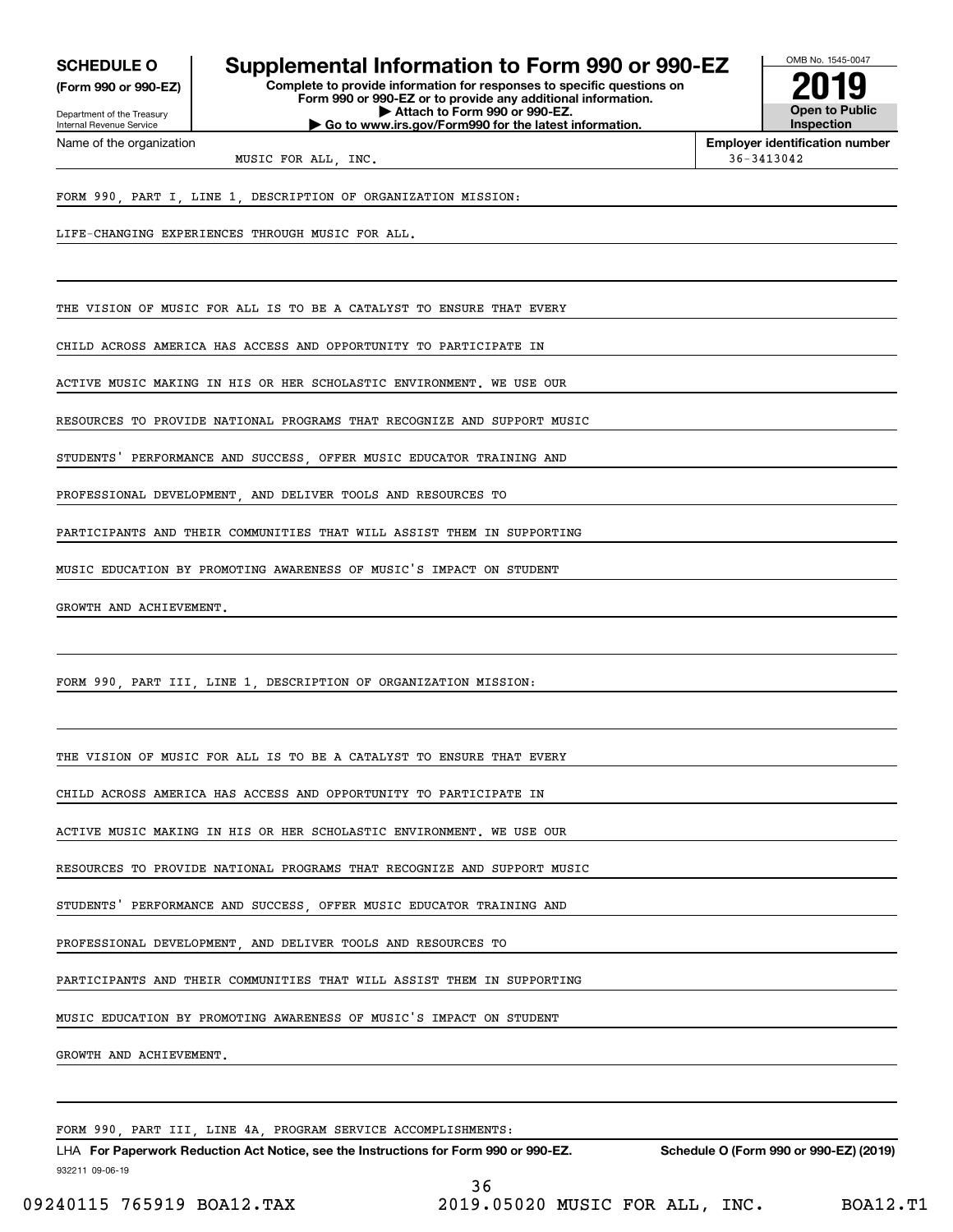| Schedule O (Form 990 or 990-EZ) (2019)                                  | Page 2                                |
|-------------------------------------------------------------------------|---------------------------------------|
| Name of the organization                                                | <b>Employer identification number</b> |
| MUSIC FOR ALL, INC.                                                     | 36-3413042                            |
|                                                                         |                                       |
| CONCLUDING WITH THE LARGEST OF THESE EVENTS; BANDS OF AMERICA GRAND     |                                       |
| NATIONAL CHAMPIONSHIPS, INDIANAPOLIS, INDIANA, LUCAS OIL STADIUM.       |                                       |
| NATIONAL CHAMPIONSHIP FOR HIGH SCHOOL MARCHING BANDS, INDIANAPOLIS      |                                       |
| PUBLIC SCHOOLS EXHIBITION PERFORMANCE AND LEADERSHIP WORKSHOP, FUTURE   |                                       |
| MUSIC EDUCATOR WORKSHOP, MUSIC EDUCATION ADVOCACY MEETINGS, AND STUDENT |                                       |
| LEADERSHIP WORKSHOP.                                                    |                                       |
|                                                                         |                                       |
| PARTICIPANTS SERVED: 15,314 STUDENTS FROM 98 SCHOOLS. TOTAL PROGRAM     |                                       |
| ATTENDANCE: 79,512                                                      |                                       |
|                                                                         |                                       |
|                                                                         |                                       |
| FORM 990, PART III, LINE 4B, PROGRAM SERVICE ACCOMPLISHMENTS:           |                                       |
| HONOR ORCHESTRA OF AMERICA                                              |                                       |
| JAZZ BAND OF AMERICA                                                    |                                       |
| DIRECTORS' ACADEMY                                                      |                                       |
| INDIANAPOLIS SCHOOL MUSIC FESTIVAL                                      |                                       |
|                                                                         |                                       |
| PARTICIPANTS SERVED: 2,596 STUDENTS AND 114 TEACHERS.                   |                                       |
| TOTAL PROGRAM ATTENDANCE: 35,646                                        |                                       |
|                                                                         |                                       |
|                                                                         |                                       |
| FORM 990, PART III, LINE 4D, OTHER PROGRAM SERVICES:                    |                                       |
| ADVOCACY PROGRAMS  A SERIES OF PROGRAMS PROVIDING EDUCATIONAL AND       |                                       |
| ADVOCACY RESOURCES, INCLUDING A SERIES OF AFFILIATED REGIONAL MUSIC     |                                       |
| <b>FESTIVALS.</b>                                                       |                                       |
|                                                                         |                                       |
| A SERIES OF 22 AFFILIATE REGIONAL MUSIC FESTIVALS, PRESENTED BY LOCAL   |                                       |
| SCHOOLS & UNIVERSITIES WITH SUPPORT FROM MUSIC FOR ALL. FESTIVALS       |                                       |
|                                                                         |                                       |

INCLUDE:

932212 09-06-19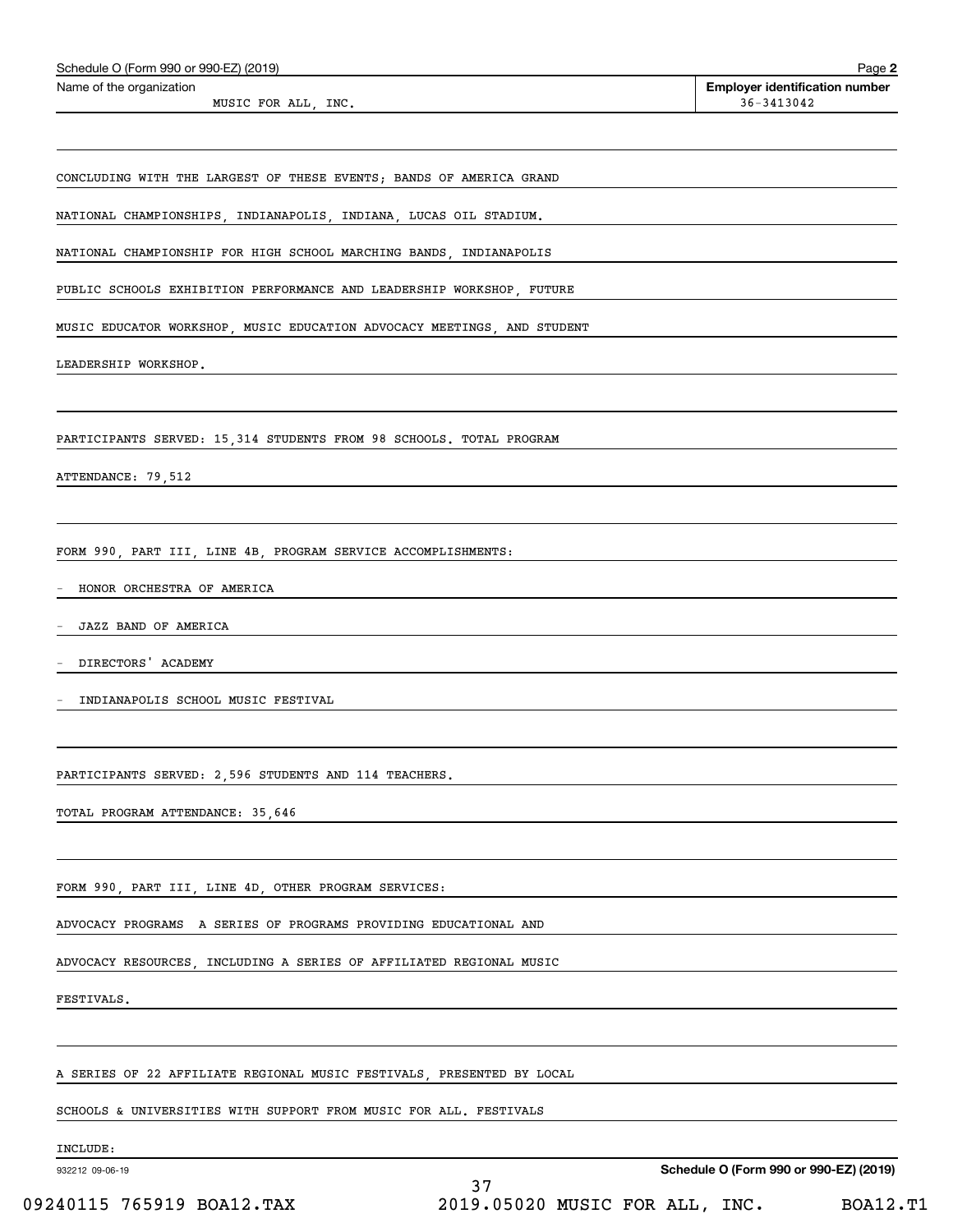| Schedule O (Form 990 or 990-EZ) (2019)<br>Name of the organization                                                                                                                                                                                           | Page 2<br><b>Employer identification number</b> |
|--------------------------------------------------------------------------------------------------------------------------------------------------------------------------------------------------------------------------------------------------------------|-------------------------------------------------|
| MUSIC FOR ALL, INC.                                                                                                                                                                                                                                          | 36-3413042                                      |
|                                                                                                                                                                                                                                                              |                                                 |
| - WESTERN REGIONAL CONCERT BAND FESTIVAL, UNIVERSITY OF UTAH, SALT                                                                                                                                                                                           |                                                 |
| LAKE CITY, UT AND THE CONSTRUCTION OF THE CONSTRUCTION OF THE CONSTRUCTION OF THE CONSTRUCTION OF THE CONSTRUCTION OF THE CONSTRUCTION OF THE CONSTRUCTION OF THE CONSTRUCTION OF THE CONSTRUCTION OF THE CONSTRUCTION OF THE                                |                                                 |
| - METRO EAST CONCERT BAND FESTIVAL, O'FALLON TOWNSHIP HIGH SCHOOL                                                                                                                                                                                            |                                                 |
| (MILBURN CAMPUS), O'FALLON, IL CAMBRE 2007 CONTROL CAMBRE 2008                                                                                                                                                                                               |                                                 |
| - CINCINNATI REGIONAL CONCERT BAND FESTIVAL, WILLIAM MASON HIGH                                                                                                                                                                                              |                                                 |
| SCHOOL, MASON, OH<br><u> 1989 - Jan Samuel Barbara, margaret e</u> n 1989 eta 1989 - Antonio II.a eta 1989 - Antonio II.a eta 1989 - Antonio<br>1980 - Antonio II.a eta 1980 - Antonio II.a eta 1980 - Antonio II.a eta 1980 - Antonio II.a eta 1980 - Anton |                                                 |
| - NORTHWEST REGIONAL CONCERT BAND FESTIVAL, MOUNTAIN VIEW HIGH SCHOOL, THE SOLUTION OF THE SOLUTION OF THE SCHOOL SUPPORT OF THE SOLUTION OF THE SOLUTION OF THE SOLUTION OF THE SOLUTION OF THE SOLUTION OF THE SOLUTION OF T                               |                                                 |
| VANCOUVER, WA<br><u> 1980 - Johann Stoff, fransk politik (d. 1980)</u>                                                                                                                                                                                       |                                                 |
| SOUTHEASTERN REGIONAL CONCERT FESTIVAL AT GEORGIA STATE UNIVERSITY,                                                                                                                                                                                          |                                                 |
| GEORGIA STATE UNIVERSITY, ATLANTA, GA CONTRACTE AND CONTRACT OF THE CONTRACT OF THE CONTRACT OF THE CONTRACT OF THE CONTRACT OF THE CONTRACT OF THE CONTRACT OF THE CONTRACT OF THE CONTRACT OF THE CONTRACT OF THE CONTRACT O                               |                                                 |
| - LOUISIANA CONCERT BAND INVITATIONAL, EAST BAYOU BAPTIST CHURCH,                                                                                                                                                                                            |                                                 |
| LAFAYETTE, LA CONSTITUE DE CONSTITUER EN CONSTITUER DE CONSTITUER DE CONSTITUER DE CONSTITUER DE CONSTITUER DE                                                                                                                                               |                                                 |
| SOUTHERN REGIONAL CONCERT FESTIVAL AT RUSSELLVILLE CENTER FOR THE                                                                                                                                                                                            |                                                 |
| ARTS, ARKANSAS TECH UNIVERSITY, RUSSELLVILLE, AR                                                                                                                                                                                                             |                                                 |
| - METROPOLITAN WIND BAND INVITATIONAL, ROXBURY HIGH SCHOOL,                                                                                                                                                                                                  |                                                 |
| SUCCASUNNA, NJ                                                                                                                                                                                                                                               |                                                 |
| CHICAGOLAND INVITATIONAL CONCERT BAND FESTIVAL, JOHN HERSEY HIGH                                                                                                                                                                                             |                                                 |
| SCHOOL, ARLINGTON HEIGHTS, IL                                                                                                                                                                                                                                |                                                 |
| SAN JOAQUIN VALLEY CONCERT BAND INVITATIONAL, CLOVIS NORTH HIGH                                                                                                                                                                                              |                                                 |
| SCHOOL, FRESNO, CA                                                                                                                                                                                                                                           |                                                 |
| SOUTHERN INVITATIONAL HIGH SCHOOL CHORAL COMPETITION & FESTIVAL                                                                                                                                                                                              |                                                 |
| GEORGIA SOUTHERN UNIVERSITY, STATESBORO, GA                                                                                                                                                                                                                  |                                                 |
| KETTERING NATIONAL A CAPPELLA FESTIVAL, KETTERING FAIRMONT HIGH                                                                                                                                                                                              |                                                 |
| SCHOOL, DAYTON, OH                                                                                                                                                                                                                                           |                                                 |
| SOUTHWESTERN REGIONAL CONCERT BAND FESTIVAL, NORTHERN ARIZONA                                                                                                                                                                                                |                                                 |
| UNIVERSITY, FLAGSTAFF, AZ                                                                                                                                                                                                                                    |                                                 |
| PACIFIC COAST WIND BAND FESTIVAL, CALIFORNIA STATE UNIVERSITY, LONG                                                                                                                                                                                          |                                                 |
| 932212 09-06-19                                                                                                                                                                                                                                              | Schedule O (Form 990 or 990-EZ) (2019)          |

<sup>38</sup> 09240115 765919 BOA12.TAX 2019.05020 MUSIC FOR ALL, INC. BOA12.T1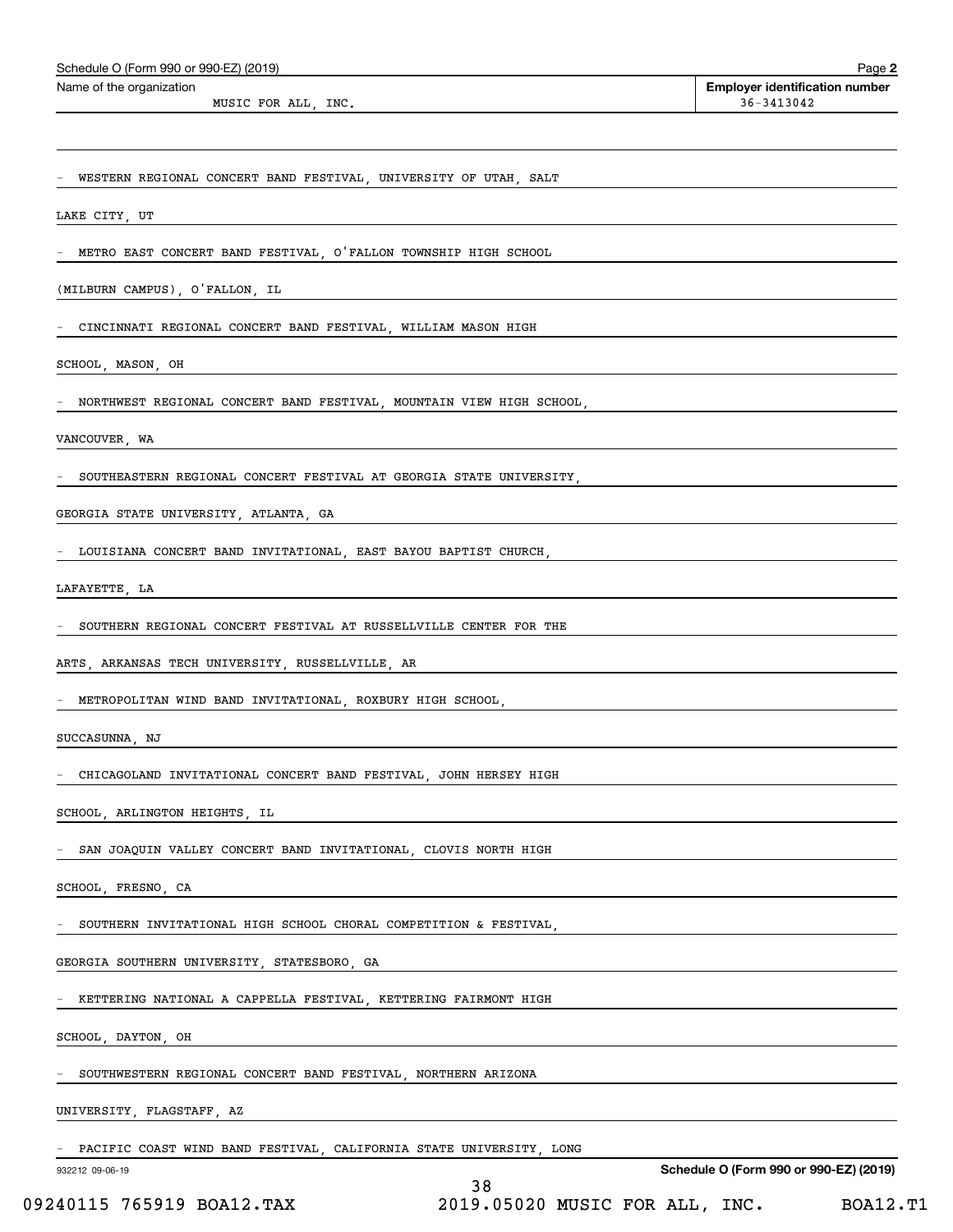| Schedule O (Form 990 or 990-EZ) (2019) |  |  |  |  |
|----------------------------------------|--|--|--|--|
|----------------------------------------|--|--|--|--|

MUSIC FOR ALL, INC.  $36-3413042$ 

Echedule O (Form 990 or 990-EZ) (2019)<br>Name of the organization **number** Name of the organization **page Name of the organization number** 

BEACH, CA

- UNIVERSITY OF KENTUCKY "WINDFEST" CONCERT BAND FESTIVAL, UNIVERSITY

OF KENTUCKY, LEXINGTON, KY

PRAIRE STATE MIDDLE SCHOOL CONCERT BAND FESTIVAL, NORTH CENTRAL

COLLEGE, NAPERVILLE, IL

- KATY JAZZ FESTIVAL, CINCO RANCH HIGH SCHOOL, KATY, TX

- POWER BAND CLASSIC, AN AFFILIATE MARCHING BAND REGIONAL EVENT OF

MUSIC FOR ALL, LAKE HAMILTON HIGH SCHOOL, PEARCY, AR

GREAT LAKES CONCERT BAND FESTIVALS AT EASTERN MICHIGAN UNIVERSITY,

EASTERN MICHIGAN UNIVERSITY, YPSILANTI, MI

- OKLAHOMA BANDMASTERS ASSOCIATION CONCERT FESTIVAL, UNIVERSITY OF

TULSA, TULSA, OK

LAS VEGAS CONCERT BAND FESTIVAL, PALO VERDE HIGH SCHOOL, LAS VEGAS,

NV

- INDIANAPOLIS SCHOOL MUSIC FESTIVAL, SHORTRIDGE HIGH SCHOOL,

INDIANAPOLIS, IN

STUDENTS SERVED: 20,841

TOTAL ATTENDANCE: 36,214

OTHER ADVOCACY PROGRAMS INCLUDE: PROFESSIONAL DEVELOPMENT PROGRAMS,

ADVOCACY IN ACTION AWARDS PROGRAM PROVIDING RECOGNITION TO SUPPORT

MUSIC IN OUR SCHOOLS, WORKING TO ENSURE MUSIC EDUCATION IS AVAILABLE TO

EVERY CHILD, WITH EMPHASIS ON INCREASING ACCESS TO MUSIC EDUCATION FOR

STUDENTS AND TEACHERS FROM UNDERAPPRECIATED COMMUNITIES, INCLUDING

SMALL, RURAL, AND URBAN SCHOOLS. MUSIC FOR ALL OFFERS THESE PROGRAMS

INDEPENDENTLY AND ALSO COLLABORATES WITH A NUMBER OF OTHER PROGRAMS TO

EXTEND THE REACH OF ITS ADVOCACY PROGRAMMING.

932212 09-06-19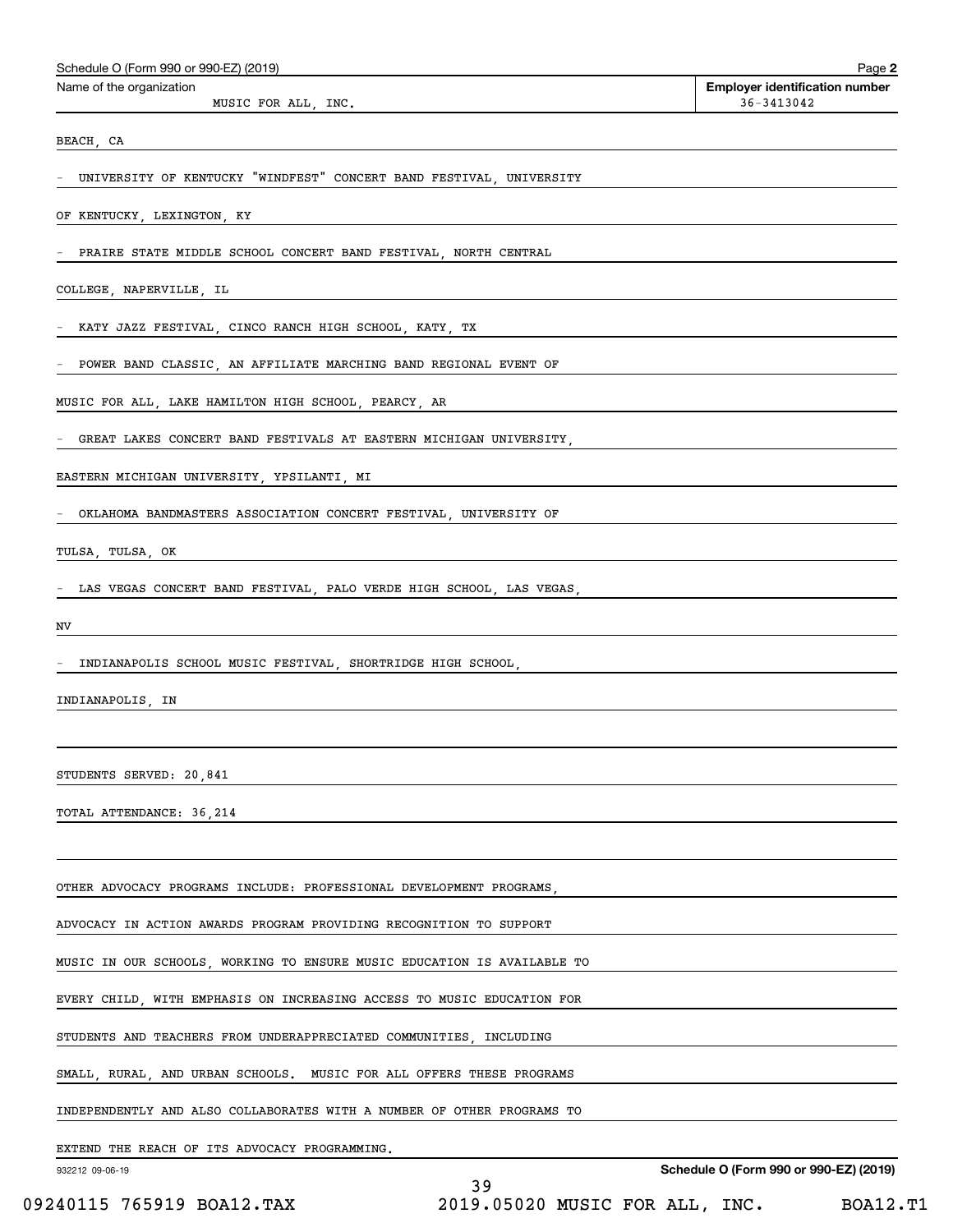| Schedule O (Form 990 or 990-EZ) (2019)                                       | Page 2                                              |
|------------------------------------------------------------------------------|-----------------------------------------------------|
| Name of the organization<br>MUSIC FOR ALL, INC.                              | <b>Employer identification number</b><br>36-3413042 |
| EXPENSES \$ 163,315. INCLUDING GRANTS OF \$ 0. REVENUE \$ 26,279.            |                                                     |
|                                                                              |                                                     |
| MUSIC FOR ALL NEWSLETTER A SERIES OF NEWSLETTERS CONTAINING                  |                                                     |
| EDUCATIONAL ARTICLES, NEWS, AND INFORMATION ABOUT MUSIC FOR ALL              |                                                     |
| PROGRAMS.                                                                    |                                                     |
| TOTAL CIRCULATION: 91,000.                                                   |                                                     |
| EXPENSES \$ 10,835. INCLUDING GRANTS OF \$ 0. REVENUE \$ 0.                  |                                                     |
|                                                                              |                                                     |
| FORM 990, PART VI, SECTION B, LINE 11B:                                      |                                                     |
| THE FORM 990 IS PREPARED BY THE INDEPENDENT ACCOUNTING FIRM, THEN REVIEWED   |                                                     |
| BY THE CFO, CEO, AND FINANCE COMMITTEE. AFTER THIS FIRST REVIEW, THE DRAFT   |                                                     |
| FORM 990 IS FORWARDED TO THE ENTIRE BOARD OF DIRECTORS FOR REVIEW AND        |                                                     |
| COMMENT.<br>THE BOARD IS GIVEN THE OPPORTUNITY TO DISCUSS THE RETURN.<br>THE |                                                     |
| RETURN IS FILED ONLY AFTER REVIEW AND APPROVAL BY THE BOARD OF DIRECTORS.    |                                                     |
|                                                                              |                                                     |
| FORM 990, PART VI, SECTION B, LINE 12C:                                      |                                                     |
| EACH BOARD MEMBER SUBMITS A SIGNED CONFLICT OF INTEREST STATEMENT UPON       |                                                     |
| ELECTION TO THE BOARD. UPDATED STATEMENTS ARE SIGNED AND SUBMITTED AT EACH   |                                                     |
| SUBSEQUENT ANNUAL MEETING. THE ANNUAL MEETINGS NORMALLY OCCURS DURING THE    |                                                     |
|                                                                              |                                                     |
| MONTH OF FEBRUARY EACH YEAR.                                                 |                                                     |
|                                                                              |                                                     |
| FORM 990, PART VI, SECTION B, LINE 15:                                       |                                                     |
| THE BOARD OF DIRECTORS IS RESPONSIBLE FOR DETERMINING THE COMPENSATION OF    |                                                     |
| THIS PROCESS INCLUDES AT LEAST AN ANNUAL REVIEW AND APPROVAL BY<br>THE CEO.  |                                                     |
| INDEPENDENT BOARD MEMBERS, INCLUDING REVIEW OF COMPARABILITY DATA. THE CEO   |                                                     |
| IS RESPONSIBLE FOR DETERMINING SALARY OF OTHER KEY EMPLOYEES, BASED ON       |                                                     |
| PERFORMANCE AND REVIEW OF COMPENSATION SURVEY DATA FOR COMPARABLE            |                                                     |
| POSITIONS.<br>932212 09-06-19                                                | Schedule O (Form 990 or 990-EZ) (2019)              |
| 40                                                                           |                                                     |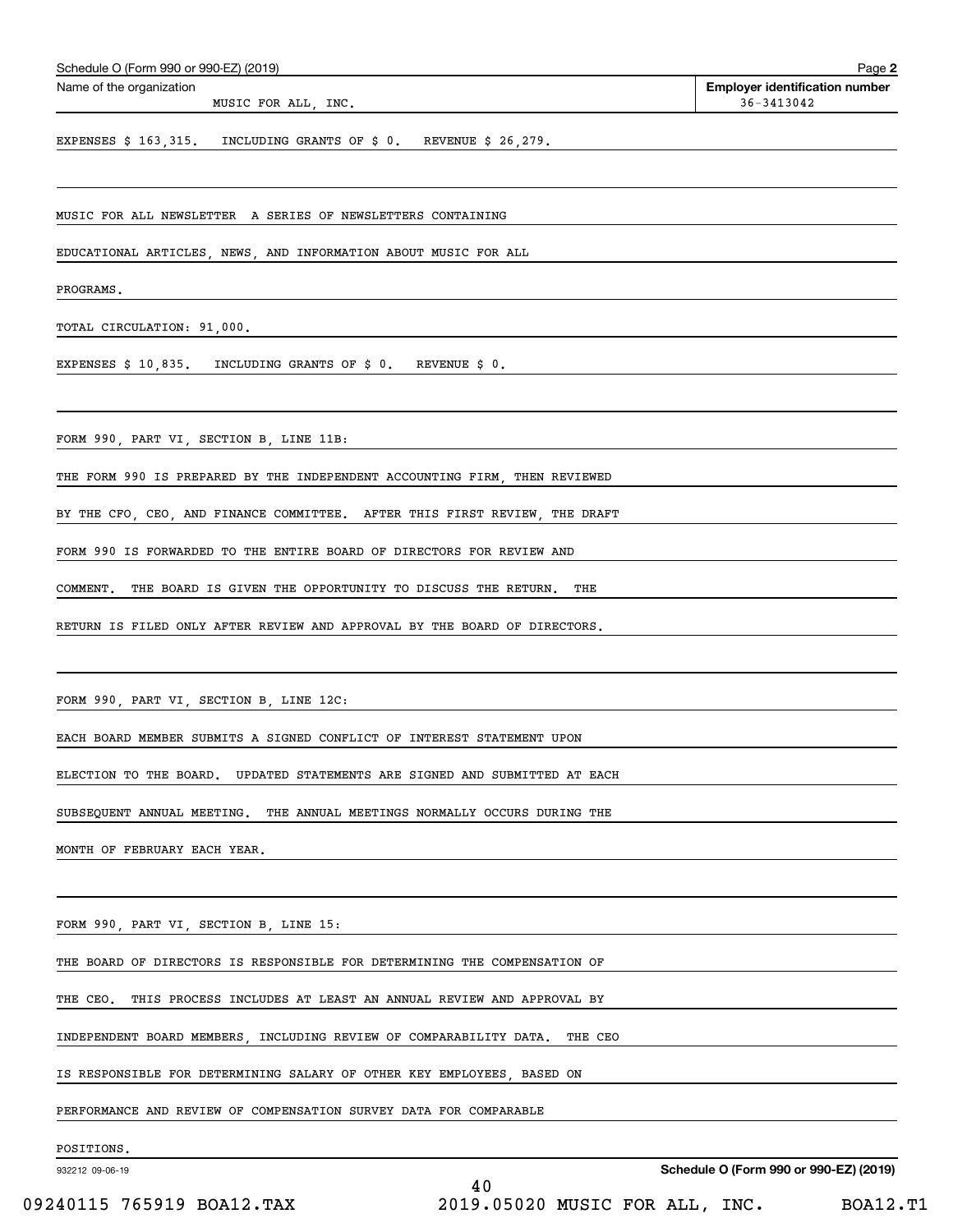| Schedule O (Form 990 or 990-EZ) (2019)                                  | Page 2                                              |
|-------------------------------------------------------------------------|-----------------------------------------------------|
| Name of the organization                                                | <b>Employer identification number</b><br>36-3413042 |
| MUSIC FOR ALL, INC.                                                     |                                                     |
|                                                                         |                                                     |
| FORM 990, PART VI, SECTION C, LINE 19:                                  |                                                     |
|                                                                         |                                                     |
| MUSIC FOR ALL, INC. MAKES ITS GOVERNING DOCUMENTS, CONFLICT OF INTEREST |                                                     |
| POLICY, AND FINANCIAL STATEMENTS AVAILABLE TO THE PUBLIC UPON REQUEST.  |                                                     |
| AUDITED FINANCIAL STATEMENTS AND FORM 990 ARE POSTED ON ORGANIZATION'S  |                                                     |
|                                                                         |                                                     |
| WEBSITE.                                                                |                                                     |
|                                                                         |                                                     |
|                                                                         |                                                     |
| FORM 990, PART XI, LINE 2C                                              |                                                     |
| THE SELECTION OF AN INDEPENDENT ACCOUNTANT BEGINS BY EVALUATING         |                                                     |
| RECOMMENDATIONS FROM THE INDIANAPOLIS BUSINESS COMMUNITY, FOLLOWED BY   |                                                     |
|                                                                         |                                                     |
| AN INTERVIEW PROCESS WITH MUSIC FOR ALL (MFA) MANAGEMENT. THE MFA BOARD |                                                     |
| OF DIRECTORS APPROVES THE SELECTION BY MANAGEMENT. THE FINANCE          |                                                     |
| COMMITTEE OF THE BOARD OF DIRECTORS IS CHARGED WITH STRICT OVERSIGHT OF |                                                     |
|                                                                         |                                                     |
| FINANCIAL MATTERS OF MFA, INCLUDING THE AUDIT. IN ADDITION, THE ENTIRE  |                                                     |
| BOARD REMAINS ENGAGED IN THE REVIEW OF MFA FINANCES, INCLUDING THE      |                                                     |
| AUDIT.                                                                  |                                                     |
|                                                                         |                                                     |
|                                                                         |                                                     |
|                                                                         |                                                     |
|                                                                         |                                                     |
|                                                                         |                                                     |
|                                                                         |                                                     |
|                                                                         |                                                     |
|                                                                         |                                                     |
|                                                                         |                                                     |
|                                                                         |                                                     |
|                                                                         |                                                     |
|                                                                         |                                                     |
|                                                                         |                                                     |
|                                                                         |                                                     |
|                                                                         |                                                     |
|                                                                         |                                                     |

932212 09-06-19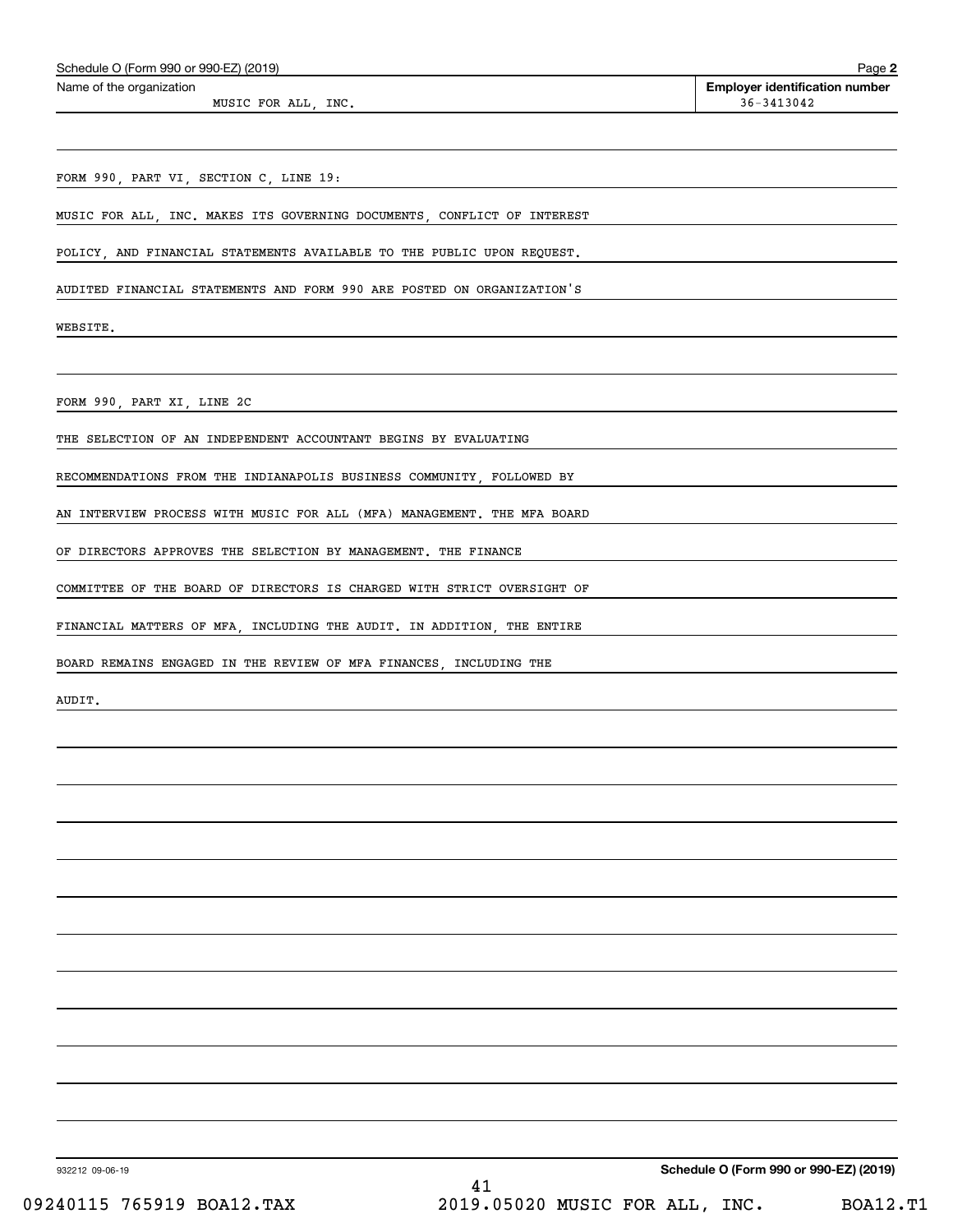## **SCHEDULE R**

### **Related Organizations and Unrelated Partnerships**

**Complete if the organization answered "Yes" on Form 990, Part IV, line 33, 34, 35b, 36, or 37.** |

**Attach to Form 990.**  |

**| Go to www.irs.gov/Form990 for instructions and the latest information. Inspection**

Department of the Treasury Internal Revenue Service Name of the organization

**(Form 990)**

MUSIC FOR ALL, INC.

**Employer identification number** 36-3413042

**Part I Identification of Disregarded Entities.**  Complete if the organization answered "Yes" on Form 990, Part IV, line 33.

| (a)<br>Name, address, and EIN (if applicable)<br>of disregarded entity | (b)<br>Primary activity | (c)<br>Legal domicile (state or<br>foreign country) | (d)<br>Total income | (e)<br>End-of-year assets | (f)<br>Direct controlling<br>entity |
|------------------------------------------------------------------------|-------------------------|-----------------------------------------------------|---------------------|---------------------------|-------------------------------------|
|                                                                        |                         |                                                     |                     |                           |                                     |
|                                                                        |                         |                                                     |                     |                           |                                     |
|                                                                        |                         |                                                     |                     |                           |                                     |
|                                                                        |                         |                                                     |                     |                           |                                     |

**Identification of Related Tax-Exempt Organizations.** Complete if the organization answered "Yes" on Form 990, Part IV, line 34, because it had one or more related tax-exempt **Part II** organizations during the tax year.

| (a)<br>Name, address, and EIN<br>of related organization | (b)<br>Primary activity | (c)<br>Legal domicile (state or<br>foreign country) | (d)<br><b>Exempt Code</b><br>section | (e)<br>Public charity<br>status (if section | (f)<br>Direct controlling<br>entity |     | $(g)$<br>Section 512(b)(13)<br>controlled<br>entity? |
|----------------------------------------------------------|-------------------------|-----------------------------------------------------|--------------------------------------|---------------------------------------------|-------------------------------------|-----|------------------------------------------------------|
|                                                          |                         |                                                     |                                      | 501(c)(3))                                  |                                     | Yes | No                                                   |
| MUSIC FOR ALL FOUNDATION - 36-3991517                    | DISTRIBUTE GRANTS AND   |                                                     |                                      |                                             |                                     |     |                                                      |
| 39 W. JACKSON PLACE                                      | SCHOLARSHIPS TO FURTHER |                                                     |                                      | 170B(1)(A)(VI)                              |                                     |     |                                                      |
| INDIANAPOLIS, IN 46202                                   | <b>MUSIC EDUCATION</b>  | INDIANA                                             | 501(C)3                              |                                             | N/A                                 |     | X                                                    |
|                                                          |                         |                                                     |                                      |                                             |                                     |     |                                                      |
|                                                          |                         |                                                     |                                      |                                             |                                     |     |                                                      |
|                                                          |                         |                                                     |                                      |                                             |                                     |     |                                                      |

**For Paperwork Reduction Act Notice, see the Instructions for Form 990. Schedule R (Form 990) 2019**

OMB No. 1545-0047

**Open to Public 2019**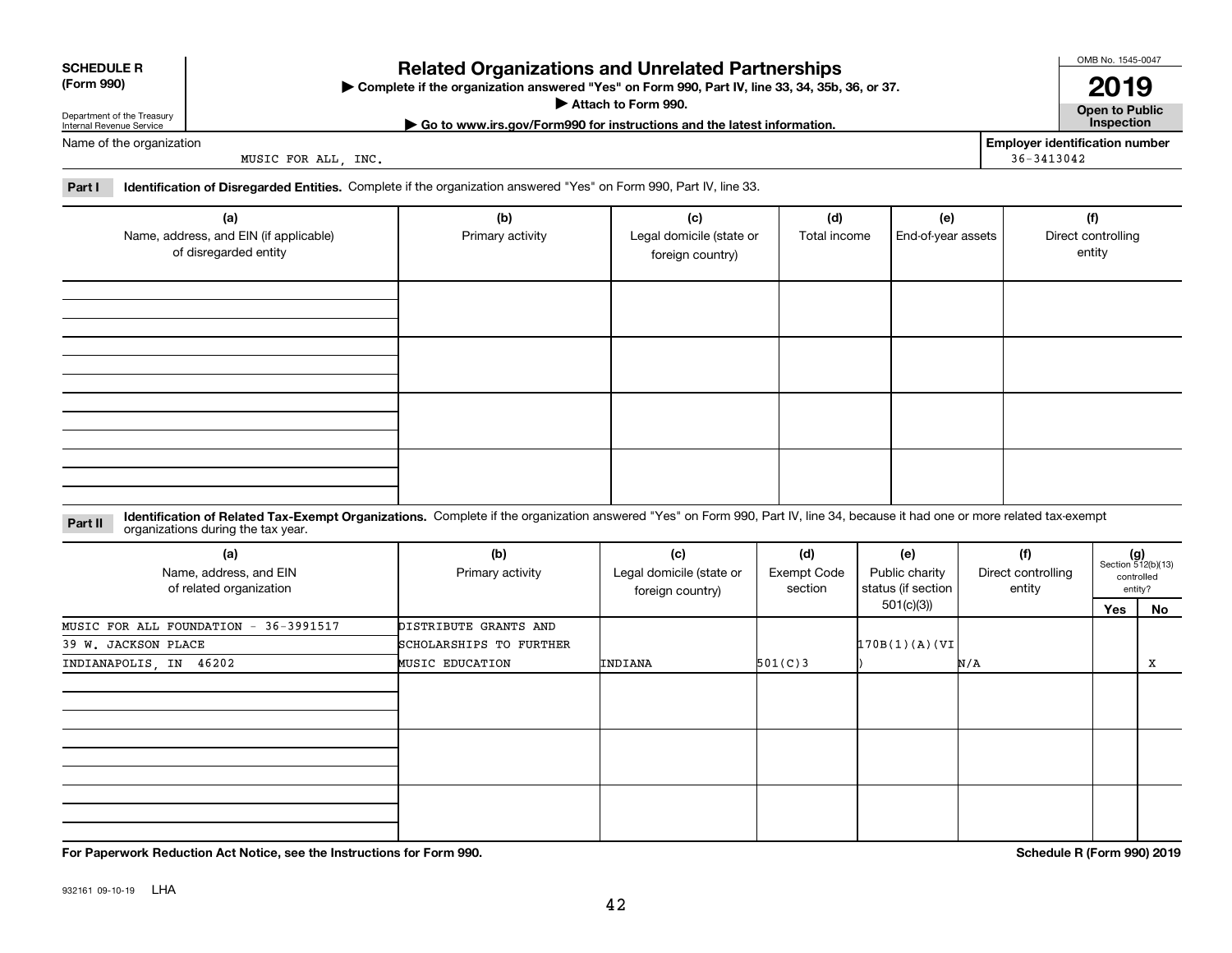#### **Identification of Related Organizations Taxable as a Partnership.** Complete if the organization answered "Yes" on Form 990, Part IV, line 34, because it had one or more related **Part III** organizations treated as a partnership during the tax year.

| ັ<br>$\overline{\phantom{a}}$                     |                  |                                |                              |                                                                                           |                          |                         |         |                                  |                                               |     |                                                         |
|---------------------------------------------------|------------------|--------------------------------|------------------------------|-------------------------------------------------------------------------------------------|--------------------------|-------------------------|---------|----------------------------------|-----------------------------------------------|-----|---------------------------------------------------------|
| (a)                                               | (b)              | (c)                            | (d)                          | (e)                                                                                       | (f)                      | (g)                     |         | (h)                              | (i)                                           | (i) | (k)                                                     |
| Name, address, and EIN<br>of related organization | Primary activity | Legal<br>domicile<br>(state or | Direct controlling<br>entity | Predominant income<br>related, unrelated,<br>excluded from tax under<br>sections 512-514) | Share of total<br>income | Share of<br>end-of-year |         | Disproportionate<br>allocations? | Code V-UBI<br>amount in box<br>20 of Schedule |     | General or Percentage<br>managing ownership<br>partner? |
|                                                   |                  | foreign                        |                              |                                                                                           |                          | assets                  |         |                                  | $K-1$ (Form 1065) $\sqrt{Yes No }$            |     |                                                         |
|                                                   |                  | country)                       |                              |                                                                                           |                          |                         | Yes $ $ | No                               |                                               |     |                                                         |
|                                                   |                  |                                |                              |                                                                                           |                          |                         |         |                                  |                                               |     |                                                         |
|                                                   |                  |                                |                              |                                                                                           |                          |                         |         |                                  |                                               |     |                                                         |
|                                                   |                  |                                |                              |                                                                                           |                          |                         |         |                                  |                                               |     |                                                         |
|                                                   |                  |                                |                              |                                                                                           |                          |                         |         |                                  |                                               |     |                                                         |
|                                                   |                  |                                |                              |                                                                                           |                          |                         |         |                                  |                                               |     |                                                         |
|                                                   |                  |                                |                              |                                                                                           |                          |                         |         |                                  |                                               |     |                                                         |
|                                                   |                  |                                |                              |                                                                                           |                          |                         |         |                                  |                                               |     |                                                         |
|                                                   |                  |                                |                              |                                                                                           |                          |                         |         |                                  |                                               |     |                                                         |
|                                                   |                  |                                |                              |                                                                                           |                          |                         |         |                                  |                                               |     |                                                         |
|                                                   |                  |                                |                              |                                                                                           |                          |                         |         |                                  |                                               |     |                                                         |
|                                                   |                  |                                |                              |                                                                                           |                          |                         |         |                                  |                                               |     |                                                         |
|                                                   |                  |                                |                              |                                                                                           |                          |                         |         |                                  |                                               |     |                                                         |
|                                                   |                  |                                |                              |                                                                                           |                          |                         |         |                                  |                                               |     |                                                         |
|                                                   |                  |                                |                              |                                                                                           |                          |                         |         |                                  |                                               |     |                                                         |
|                                                   |                  |                                |                              |                                                                                           |                          |                         |         |                                  |                                               |     |                                                         |
|                                                   |                  |                                |                              |                                                                                           |                          |                         |         |                                  |                                               |     |                                                         |
|                                                   |                  |                                |                              |                                                                                           |                          |                         |         |                                  |                                               |     |                                                         |

**Identification of Related Organizations Taxable as a Corporation or Trust.** Complete if the organization answered "Yes" on Form 990, Part IV, line 34, because it had one or more related **Part IV** organizations treated as a corporation or trust during the tax year.

| (a)<br>Name, address, and EIN<br>of related organization | (b)<br>Primary activity | (c)<br>Legal domicile<br>(state or<br>foreign | (d)<br>Direct controlling<br>entity | (e)<br>Type of entity<br>(C corp, S corp,<br>or trust) | (f)<br>Share of total<br>income | (g)<br>Share of<br>end-of-year<br>assets | (h)<br> Percentage <br>ownership | $\begin{array}{c} \textbf{(i)}\\ \text{Section}\\ 512 \text{(b)} \text{(13)}\\ \text{controlled}\\ \text{entity?} \end{array}$ |  |  |
|----------------------------------------------------------|-------------------------|-----------------------------------------------|-------------------------------------|--------------------------------------------------------|---------------------------------|------------------------------------------|----------------------------------|--------------------------------------------------------------------------------------------------------------------------------|--|--|
|                                                          |                         | country)                                      |                                     |                                                        |                                 |                                          |                                  | Yes No                                                                                                                         |  |  |
|                                                          |                         |                                               |                                     |                                                        |                                 |                                          |                                  |                                                                                                                                |  |  |
|                                                          |                         |                                               |                                     |                                                        |                                 |                                          |                                  |                                                                                                                                |  |  |
|                                                          |                         |                                               |                                     |                                                        |                                 |                                          |                                  |                                                                                                                                |  |  |
|                                                          |                         |                                               |                                     |                                                        |                                 |                                          |                                  |                                                                                                                                |  |  |
|                                                          |                         |                                               |                                     |                                                        |                                 |                                          |                                  |                                                                                                                                |  |  |
|                                                          |                         |                                               |                                     |                                                        |                                 |                                          |                                  |                                                                                                                                |  |  |
|                                                          |                         |                                               |                                     |                                                        |                                 |                                          |                                  |                                                                                                                                |  |  |
|                                                          |                         |                                               |                                     |                                                        |                                 |                                          |                                  |                                                                                                                                |  |  |
|                                                          |                         |                                               |                                     |                                                        |                                 |                                          |                                  |                                                                                                                                |  |  |
|                                                          |                         |                                               |                                     |                                                        |                                 |                                          |                                  |                                                                                                                                |  |  |
|                                                          |                         |                                               |                                     |                                                        |                                 |                                          |                                  |                                                                                                                                |  |  |
|                                                          |                         |                                               |                                     |                                                        |                                 |                                          |                                  |                                                                                                                                |  |  |
|                                                          |                         |                                               |                                     |                                                        |                                 |                                          |                                  |                                                                                                                                |  |  |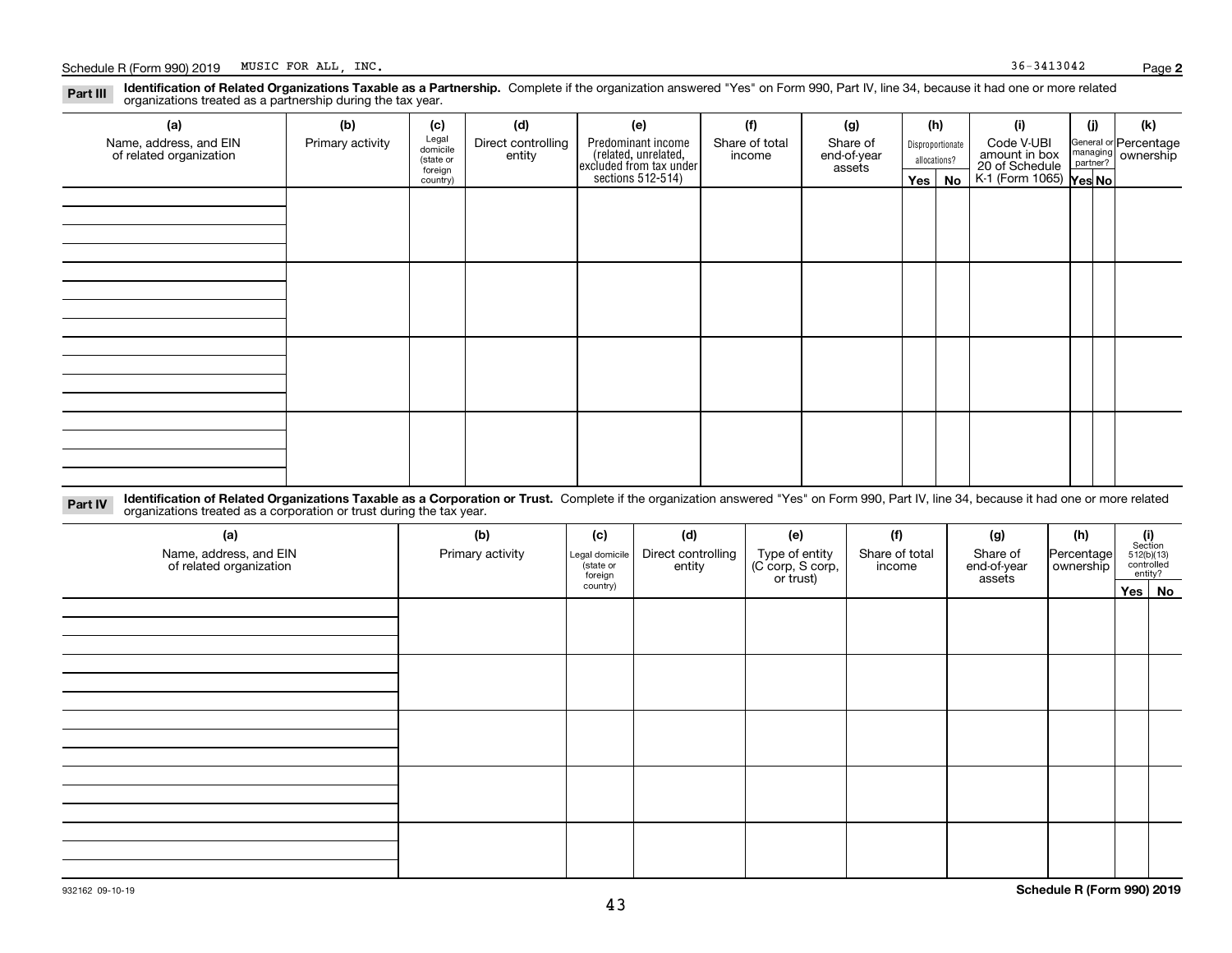$\overline{\phantom{0}}$ 

**Part V** T**ransactions With Related Organizations.** Complete if the organization answered "Yes" on Form 990, Part IV, line 34, 35b, or 36.

| Note: Complete line 1 if any entity is listed in Parts II, III, or IV of this schedule. |                                                                                                                                                                                                                                |                |   |             |  |  |
|-----------------------------------------------------------------------------------------|--------------------------------------------------------------------------------------------------------------------------------------------------------------------------------------------------------------------------------|----------------|---|-------------|--|--|
|                                                                                         | During the tax year, did the organization engage in any of the following transactions with one or more related organizations listed in Parts II-IV?                                                                            |                |   |             |  |  |
|                                                                                         |                                                                                                                                                                                                                                | 1a             |   | x           |  |  |
|                                                                                         |                                                                                                                                                                                                                                | 1 <sub>b</sub> |   | x           |  |  |
|                                                                                         |                                                                                                                                                                                                                                | 1 <sub>c</sub> | X |             |  |  |
|                                                                                         |                                                                                                                                                                                                                                | 1 <sub>d</sub> |   | X           |  |  |
|                                                                                         |                                                                                                                                                                                                                                | 1e             |   |             |  |  |
|                                                                                         |                                                                                                                                                                                                                                |                |   |             |  |  |
|                                                                                         | f Dividends from related organization(s) manufactured contains and contained and contained contained and contained and contained and contained and contained and contained and contained and contained and contained and conta | 1f             |   | X           |  |  |
|                                                                                         | g Sale of assets to related organization(s) www.assettion.com/www.assettion.com/www.assettion.com/www.assettion.com/www.assettion.com/www.assettion.com/www.assettion.com/www.assettion.com/www.assettion.com/www.assettion.co | 1 <sub>g</sub> |   | $\mathbf x$ |  |  |
|                                                                                         | h Purchase of assets from related organization(s) manufactured and content to content the content of the content of the content of the content of the content of the content of the content of the content of the content of t | 1h             |   | X           |  |  |
|                                                                                         |                                                                                                                                                                                                                                | 1i             |   | X           |  |  |
|                                                                                         | j Lease of facilities, equipment, or other assets to related organization(s) manufaction content and the manufacture of facilities, equipment, or other assets to related organization(s) manufaction content and the manufact | 1i             |   | X           |  |  |
|                                                                                         |                                                                                                                                                                                                                                |                |   |             |  |  |
|                                                                                         | k Lease of facilities, equipment, or other assets from related organization(s) manufaction content and content to the assets from related organization(s) manufaction content and content and content and content and content  | 1k             |   | X           |  |  |
|                                                                                         | I Performance of services or membership or fundraising solicitations for related organization(s)                                                                                                                               | 11             |   | x           |  |  |
|                                                                                         | m Performance of services or membership or fundraising solicitations by related organization(s)                                                                                                                                | 1m             |   | X           |  |  |
|                                                                                         |                                                                                                                                                                                                                                | 1n             |   | X           |  |  |
|                                                                                         |                                                                                                                                                                                                                                | 10             |   | X           |  |  |
|                                                                                         |                                                                                                                                                                                                                                |                |   |             |  |  |
|                                                                                         | p Reimbursement paid to related organization(s) for expenses [1111] and manufactured manufactured manufactured manufactured manufactured manufactured manufactured manufactured manufactured manufactured manufactured manufac | 1p             |   | X           |  |  |
|                                                                                         |                                                                                                                                                                                                                                | 1a             |   | x           |  |  |
|                                                                                         |                                                                                                                                                                                                                                |                |   |             |  |  |
|                                                                                         | r Other transfer of cash or property to related organization(s)                                                                                                                                                                | 1r             |   | х           |  |  |
|                                                                                         |                                                                                                                                                                                                                                | 1s             |   | X           |  |  |

**2**If the answer to any of the above is "Yes," see the instructions for information on who must complete this line, including covered relationships and transaction thresholds.

| (a)<br>Name of related organization | (b)<br>Transaction<br>type (a-s) | (c)<br>Amount involved | (d)<br>Method of determining amount involved |
|-------------------------------------|----------------------------------|------------------------|----------------------------------------------|
| (1) MUSIC FOR ALL FOUNDATION, INC.  | C                                |                        | 24,752. GRANT FOR SUMMER SYMPOSIUM CAMP      |
| (2) MUSIC FOR ALL FOUNDATION, INC.  | Е                                |                        | 3,860. ACCOUNT PAYABLE                       |
| (3)                                 |                                  |                        |                                              |
| (4)                                 |                                  |                        |                                              |
| (5)                                 |                                  |                        |                                              |
| (6)                                 |                                  |                        |                                              |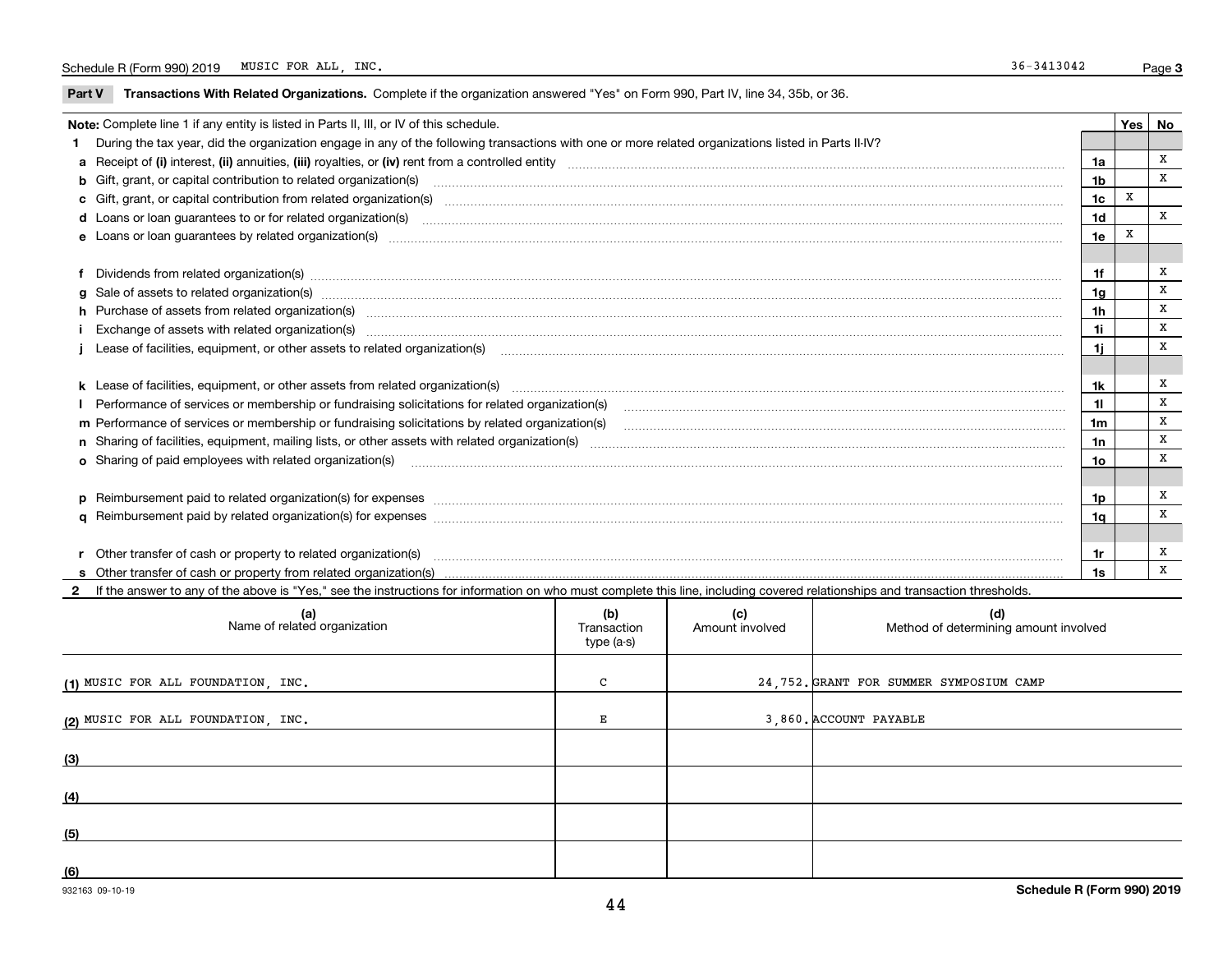#### Schedule R (Form 990) 2019 Page MUSIC FOR ALL, INC. 36-3413042

**Part VI Unrelated Organizations Taxable as a Partnership. Complete if the organization answered "Yes" on Form 990, Part IV, line 37.** 

Provide the following information for each entity taxed as a partnership through which the organization conducted more than five percent of its activities (measured by total assets or gross revenue) that was not a related organization. See instructions regarding exclusion for certain investment partnerships.

| ັ                      | ັ<br>ັ           |                   | . .                                                                                        |                                                                                              |          |             |                                  |                                                                                                        |        |     |
|------------------------|------------------|-------------------|--------------------------------------------------------------------------------------------|----------------------------------------------------------------------------------------------|----------|-------------|----------------------------------|--------------------------------------------------------------------------------------------------------|--------|-----|
| (a)                    | (b)              | (c)               | (d)                                                                                        | (e)<br>Are all                                                                               | (f)      | (g)         | (h)                              | (i)                                                                                                    | (i)    | (k) |
| Name, address, and EIN | Primary activity | Legal domicile    |                                                                                            | $\begin{array}{c}\n\text{partners} & \text{sec.} \\ 501(c)(3) & \text{orgs.?} \n\end{array}$ | Share of | Share of    | Disproportionate<br>allocations? |                                                                                                        |        |     |
| of entity              |                  | (state or foreign |                                                                                            |                                                                                              | total    | end-of-year |                                  |                                                                                                        |        |     |
|                        |                  | country)          | Predominant income<br>(related, unrelated,<br>excluded from tax under<br>sections 512-514) | Yes No                                                                                       | income   | assets      | Yes No                           | Code V-UBI<br>amount in box 20 managing<br>of Schedule K-1 partner? ownership<br>(Form 1065)<br>ves No | Yes No |     |
|                        |                  |                   |                                                                                            |                                                                                              |          |             |                                  |                                                                                                        |        |     |
|                        |                  |                   |                                                                                            |                                                                                              |          |             |                                  |                                                                                                        |        |     |
|                        |                  |                   |                                                                                            |                                                                                              |          |             |                                  |                                                                                                        |        |     |
|                        |                  |                   |                                                                                            |                                                                                              |          |             |                                  |                                                                                                        |        |     |
|                        |                  |                   |                                                                                            |                                                                                              |          |             |                                  |                                                                                                        |        |     |
|                        |                  |                   |                                                                                            |                                                                                              |          |             |                                  |                                                                                                        |        |     |
|                        |                  |                   |                                                                                            |                                                                                              |          |             |                                  |                                                                                                        |        |     |
|                        |                  |                   |                                                                                            |                                                                                              |          |             |                                  |                                                                                                        |        |     |
|                        |                  |                   |                                                                                            |                                                                                              |          |             |                                  |                                                                                                        |        |     |
|                        |                  |                   |                                                                                            |                                                                                              |          |             |                                  |                                                                                                        |        |     |
|                        |                  |                   |                                                                                            |                                                                                              |          |             |                                  |                                                                                                        |        |     |
|                        |                  |                   |                                                                                            |                                                                                              |          |             |                                  |                                                                                                        |        |     |
|                        |                  |                   |                                                                                            |                                                                                              |          |             |                                  |                                                                                                        |        |     |
|                        |                  |                   |                                                                                            |                                                                                              |          |             |                                  |                                                                                                        |        |     |
|                        |                  |                   |                                                                                            |                                                                                              |          |             |                                  |                                                                                                        |        |     |
|                        |                  |                   |                                                                                            |                                                                                              |          |             |                                  |                                                                                                        |        |     |
|                        |                  |                   |                                                                                            |                                                                                              |          |             |                                  |                                                                                                        |        |     |
|                        |                  |                   |                                                                                            |                                                                                              |          |             |                                  |                                                                                                        |        |     |
|                        |                  |                   |                                                                                            |                                                                                              |          |             |                                  |                                                                                                        |        |     |
|                        |                  |                   |                                                                                            |                                                                                              |          |             |                                  |                                                                                                        |        |     |
|                        |                  |                   |                                                                                            |                                                                                              |          |             |                                  |                                                                                                        |        |     |
|                        |                  |                   |                                                                                            |                                                                                              |          |             |                                  |                                                                                                        |        |     |
|                        |                  |                   |                                                                                            |                                                                                              |          |             |                                  |                                                                                                        |        |     |
|                        |                  |                   |                                                                                            |                                                                                              |          |             |                                  |                                                                                                        |        |     |
|                        |                  |                   |                                                                                            |                                                                                              |          |             |                                  |                                                                                                        |        |     |
|                        |                  |                   |                                                                                            |                                                                                              |          |             |                                  |                                                                                                        |        |     |
|                        |                  |                   |                                                                                            |                                                                                              |          |             |                                  |                                                                                                        |        |     |
|                        |                  |                   |                                                                                            |                                                                                              |          |             |                                  |                                                                                                        |        |     |
|                        |                  |                   |                                                                                            |                                                                                              |          |             |                                  |                                                                                                        |        |     |
|                        |                  |                   |                                                                                            |                                                                                              |          |             |                                  |                                                                                                        |        |     |
|                        |                  |                   |                                                                                            |                                                                                              |          |             |                                  |                                                                                                        |        |     |
|                        |                  |                   |                                                                                            |                                                                                              |          |             |                                  |                                                                                                        |        |     |
|                        |                  |                   |                                                                                            |                                                                                              |          |             |                                  |                                                                                                        |        |     |
|                        |                  |                   |                                                                                            |                                                                                              |          |             |                                  |                                                                                                        |        |     |
|                        |                  |                   |                                                                                            |                                                                                              |          |             |                                  |                                                                                                        |        |     |
|                        |                  |                   |                                                                                            |                                                                                              |          |             |                                  |                                                                                                        |        |     |
|                        |                  |                   |                                                                                            |                                                                                              |          |             |                                  |                                                                                                        |        |     |

**Schedule R (Form 990) 2019**